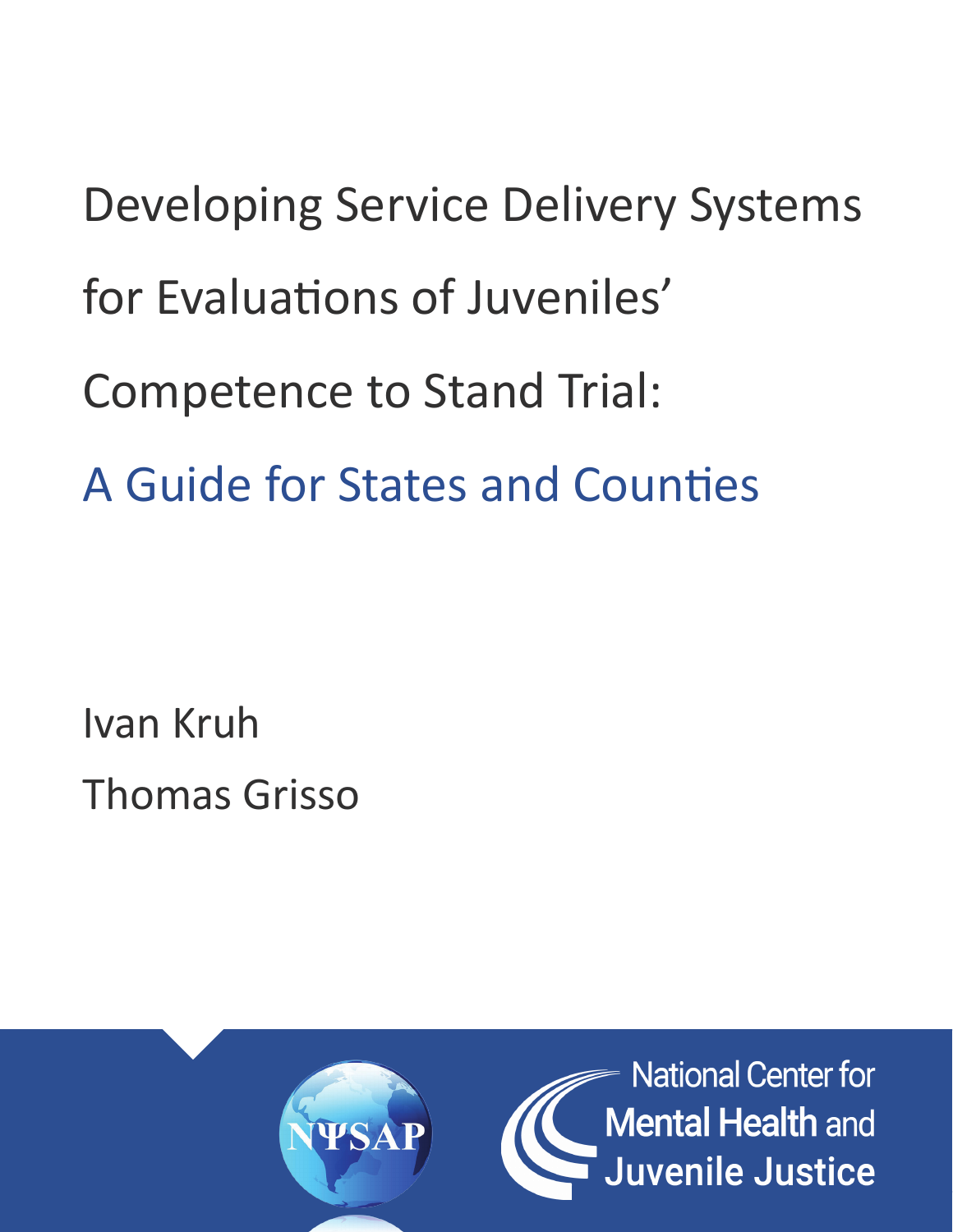This Guide was developed on subcontract from the National Center for Mental Health and Juvenile Justice to National Youth Screening and Assessment Partners, with funding by the John D. and Catherine T. MacArthur Foundation.

The Guide may be reproduced and its content quoted for non-commercial purposes without the need for permission, provided that the source of the content is clearly acknowledged. Reproduction and distribution of the Guide in a manner that contributes to a commercial (for-profit) interest requires permission of the authors and the National Center for Mental Health and Juvenile Justice.

#### Suggested citation:

Kruh, I., & Grisso, T. (2017). *Developing service delivery systems for evaluations of juveniles' competence to stand trial: A guide for states and counties*. Delmar, NY: National Center for Mental Health and Juvenile Justice.

© January, 2017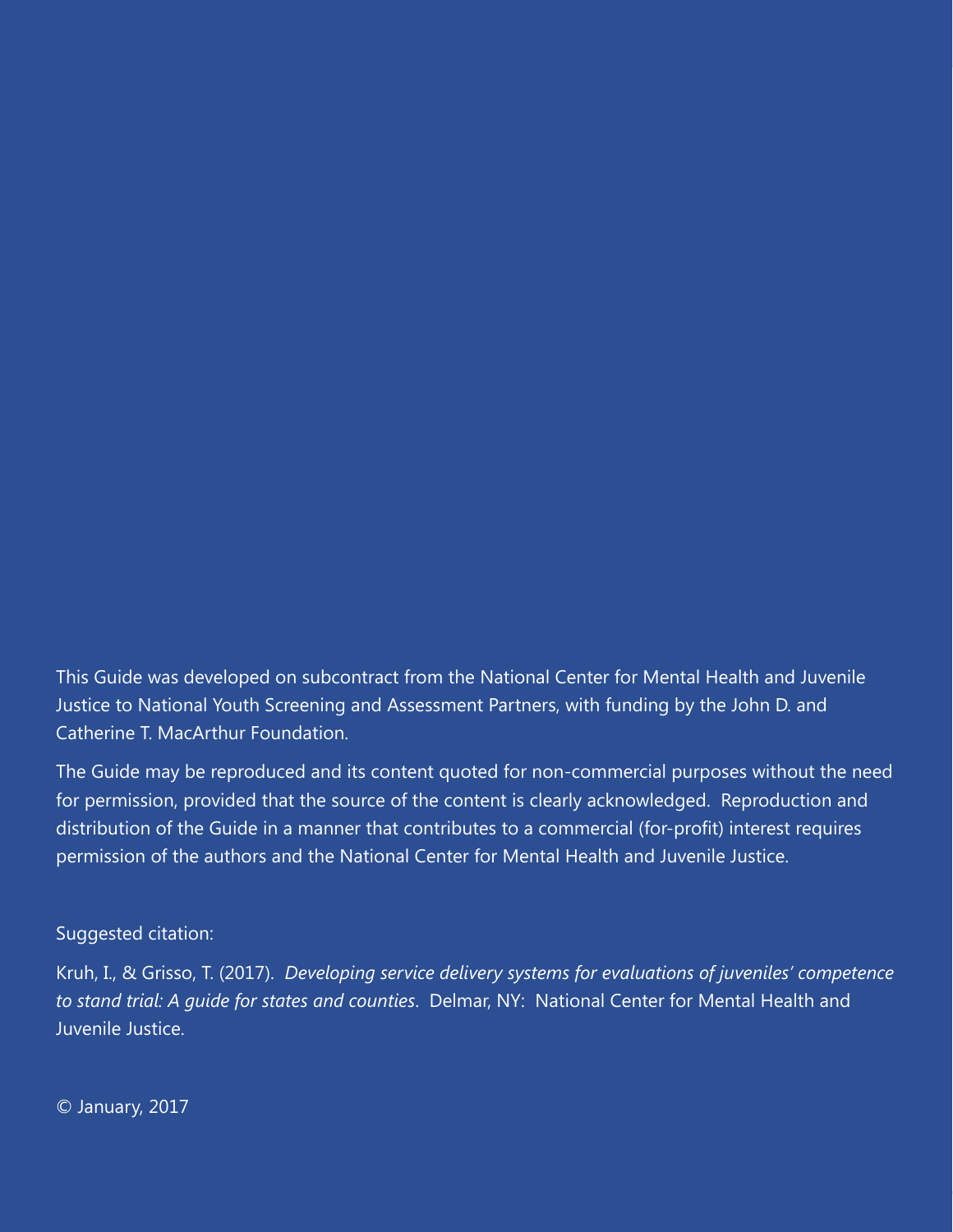## Table of Contents

| <b>MODULE 1: Developing a Juvenile CST Evaluation Service Delivery</b> |  |
|------------------------------------------------------------------------|--|
|                                                                        |  |
|                                                                        |  |
|                                                                        |  |
|                                                                        |  |
|                                                                        |  |
|                                                                        |  |
|                                                                        |  |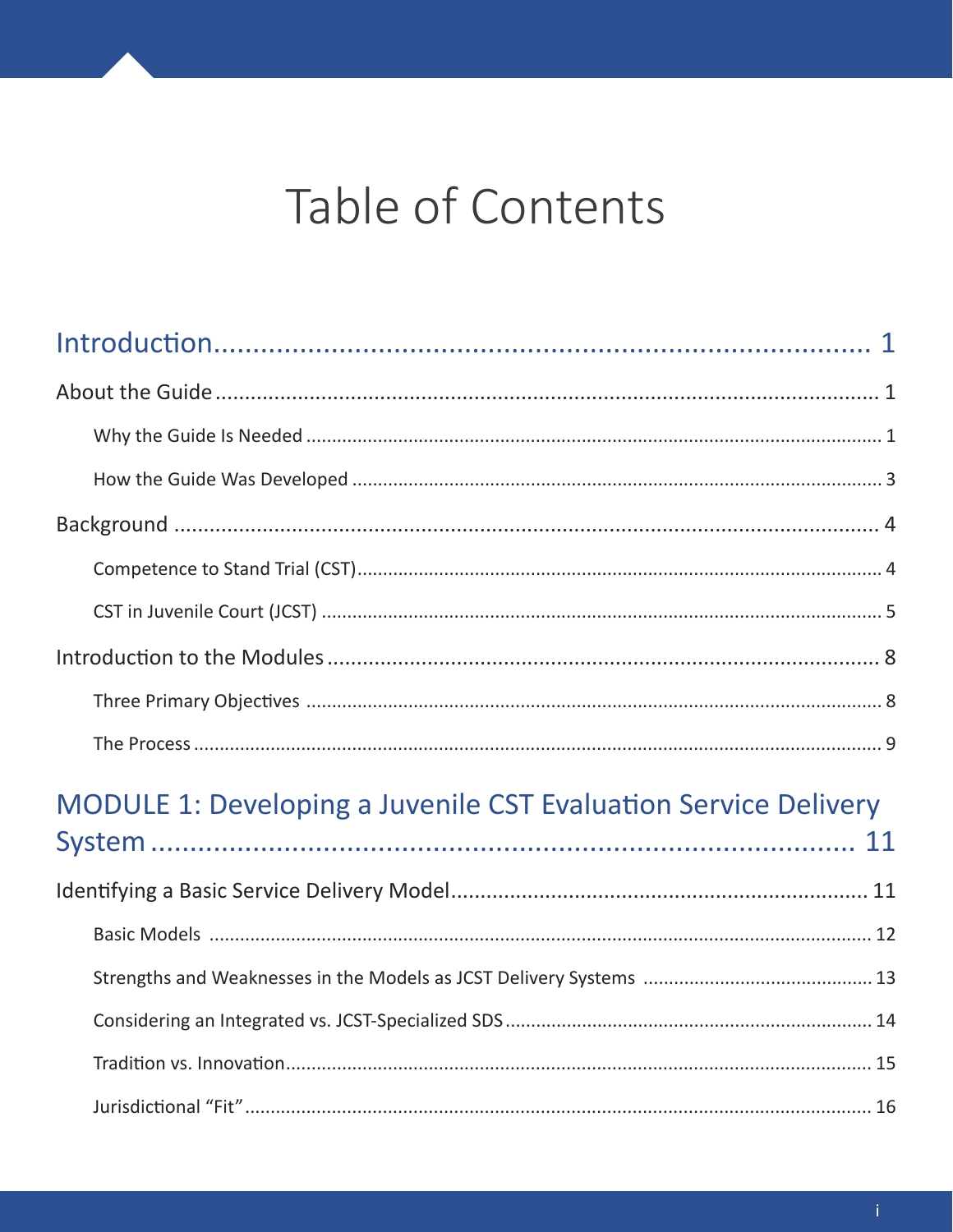| Managing Special Issues for Post-Remediation Re-Evaluation of Juveniles Found |  |  |
|-------------------------------------------------------------------------------|--|--|
|                                                                               |  |  |
| The Relation Between JCST Remediation and Post-Remediation Re-Evaluations 27  |  |  |
|                                                                               |  |  |
|                                                                               |  |  |
| MODULE 2: CREATING EVALUATION STANDARDS  30                                   |  |  |
| Developing Formal Standards for Conducting JCST Evaluations and Reports  30   |  |  |
|                                                                               |  |  |
|                                                                               |  |  |
|                                                                               |  |  |
|                                                                               |  |  |
|                                                                               |  |  |
|                                                                               |  |  |
|                                                                               |  |  |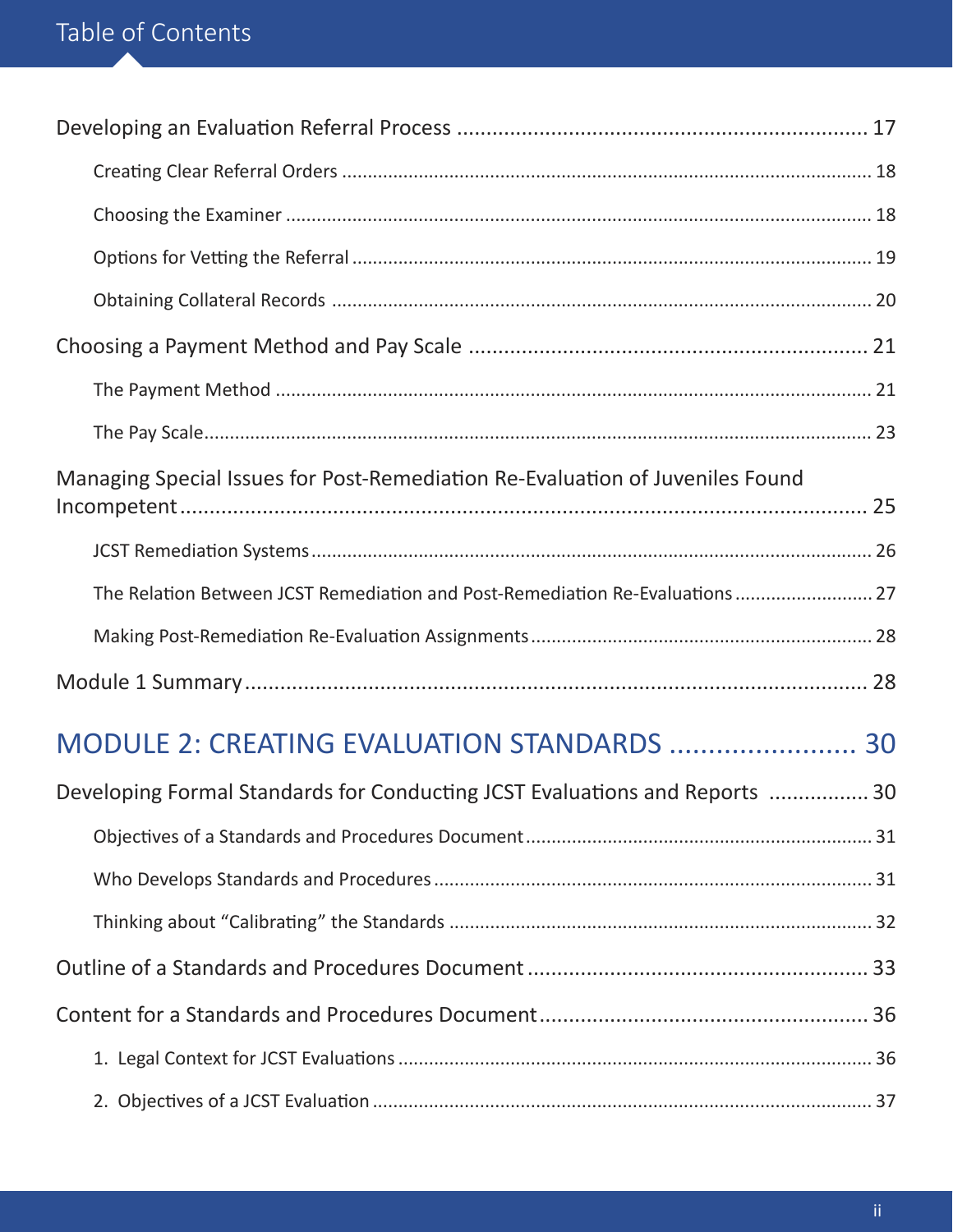| 4. Obtaining Relevant Collateral Information from Records and Interviews  40                  |
|-----------------------------------------------------------------------------------------------|
|                                                                                               |
| 6. Obtaining Data on Competency-Related Abilities (Interviews and Forensic CST Instruments)47 |
| 7. Obtaining Relevant Clinical and Developmental Data to Explain Competency Deficits  48      |
|                                                                                               |
|                                                                                               |
|                                                                                               |
| <b>MODULE 3: QUALITY CONTROL: DEVELOPING A PROCESS TO</b>                                     |
|                                                                                               |
|                                                                                               |
|                                                                                               |
|                                                                                               |
|                                                                                               |
|                                                                                               |
|                                                                                               |
|                                                                                               |
|                                                                                               |
|                                                                                               |
|                                                                                               |
|                                                                                               |
|                                                                                               |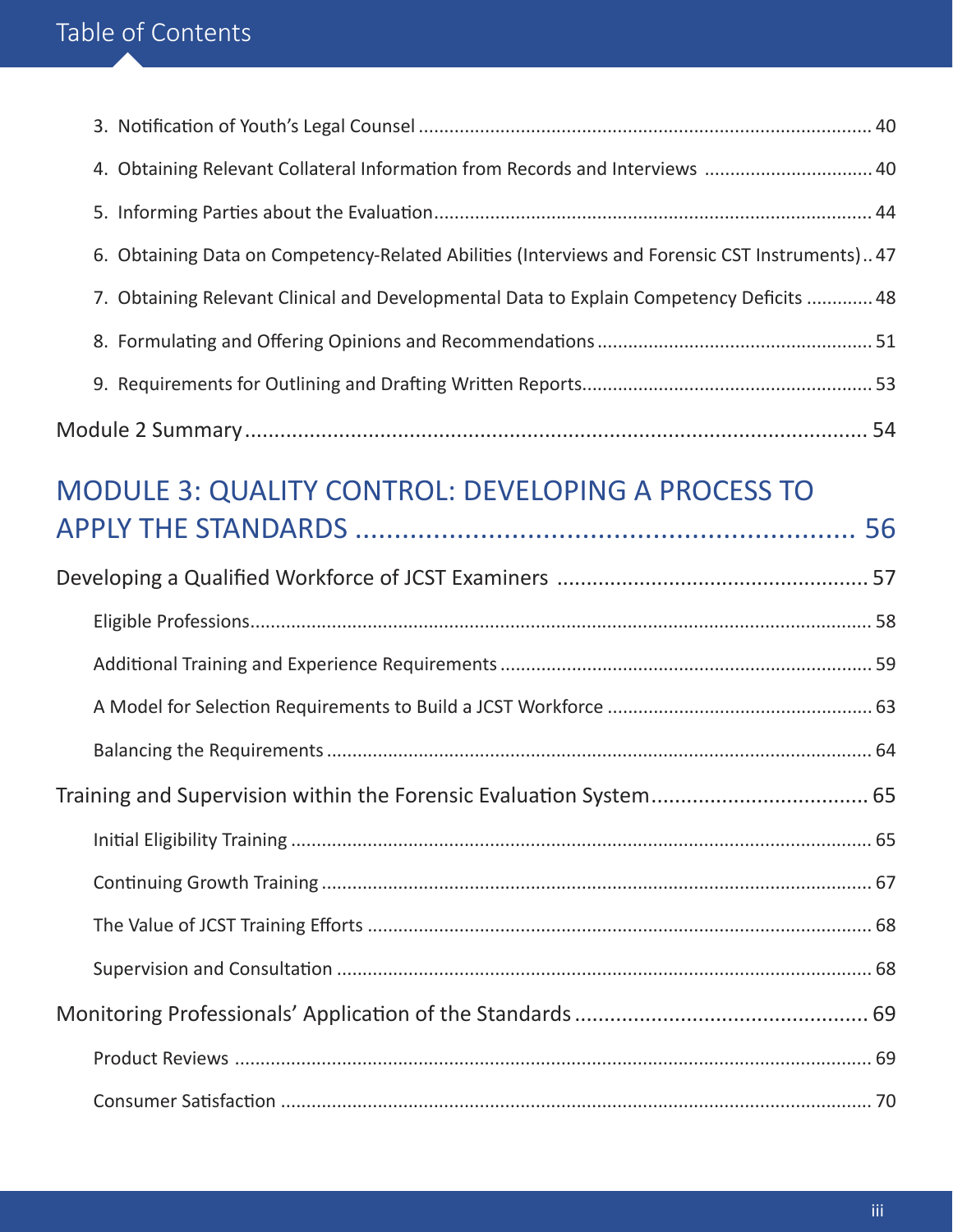| GOING FORWARD WITH THE GUIDE: A CHECKLIST  75                           |
|-------------------------------------------------------------------------|
| <b>Appendix A: Functional Domains and Specific Functional Abilities</b> |
|                                                                         |
| Appendix C: Sample Consumer Satisfaction Survey  84                     |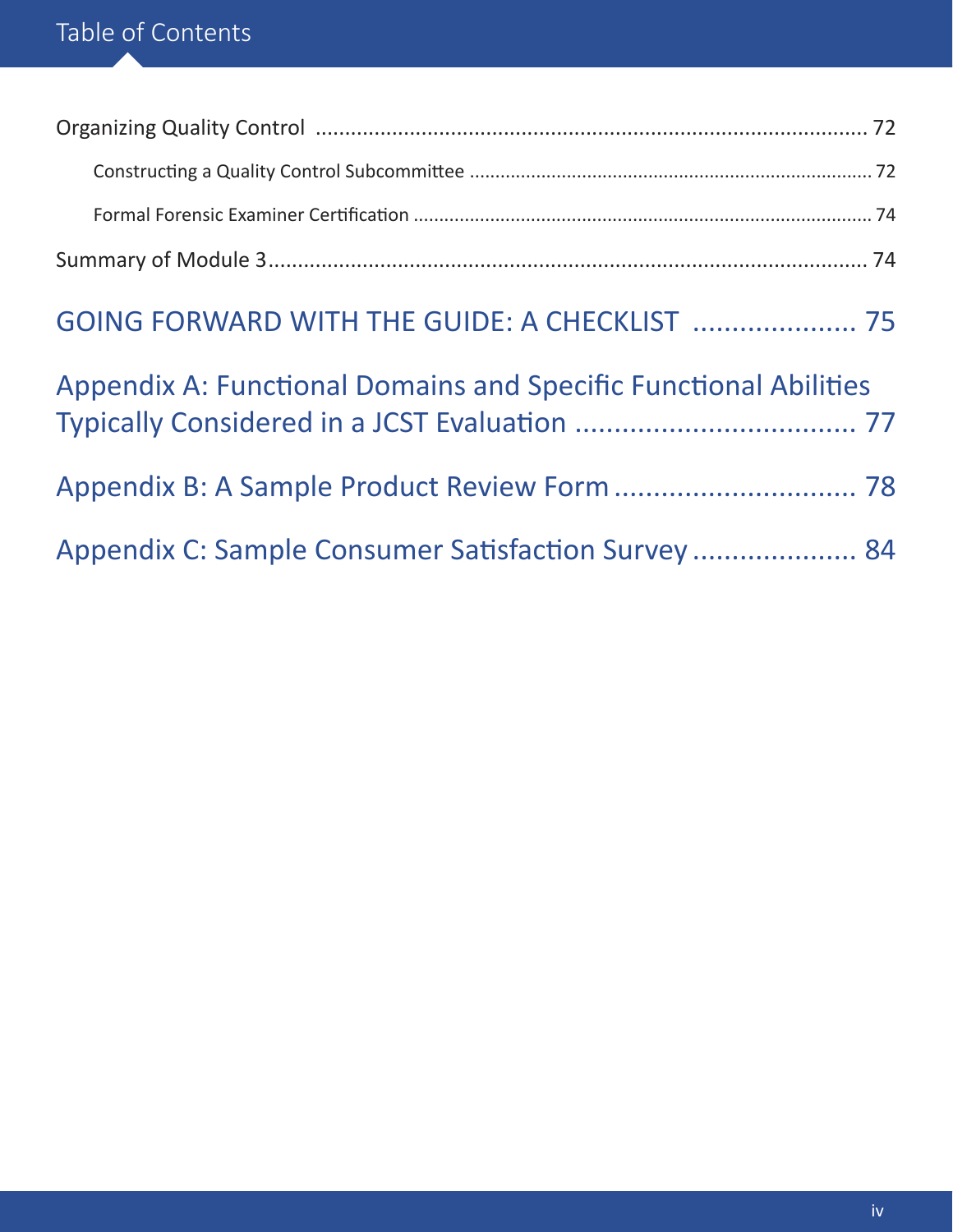## Introduction

<span id="page-6-0"></span>The purpose of this Guide is to help states or counties develop a "forensic evaluation system" (FES) for providing courts evaluations of juveniles' competence to stand trial (JCST). An FES for JCST evaluations has three components that are described in the three modules in this Guide:

**Module 1: Developing a JCST Evaluation Service Delivery System (SDS)**—An organizational structure and procedures within which JCST evaluations are provided to the courts

**Module 2: Creating Evaluation Standards**—Criteria that JCST examiners should meet when performing JCST evaluations and writing reports

**Module 3: Quality Control: Developing a Process to Apply the Standards**—Ways to ensure that the evaluation standards for examinations are actually implemented properly by examiners

## About the Guide

#### Why the Guide Is Needed

The requirement that juvenile court defendants<sup>1</sup> must be competent to stand trial is fairly new, not being in evidence much before the 1990s. When attorneys and juvenile advocates began to claim that competence to stand trial (CST) should apply to delinquency proceedings, there was some doubt about the need for it, as the juvenile court had existed for almost 100 years without the requirement. But in the past fifteen years, appellate courts examining the issue decided that CST was a fundamental due process right in juvenile delinquency cases.

This created new demands and challenges for juvenile courts. What exactly was required to be a competent juvenile defendant? How would evaluations be done, and who would do them? What should the evaluations look like?

Some states simply tried to use their definitions of CST and process for getting CST evaluations that had been in place for adult criminal defendants. But other states recognized that CST in juvenile court required its own definitions and procedures. As a consequence, many states began developing new, specialized statutes for

<sup>1</sup> In many jurisdictions, youth facing adjudication are commonly referred to as *respondents.* We use the term defendant here to enhance clarity. Local terminology should be favored whenever it differs from the terms used in this Guide.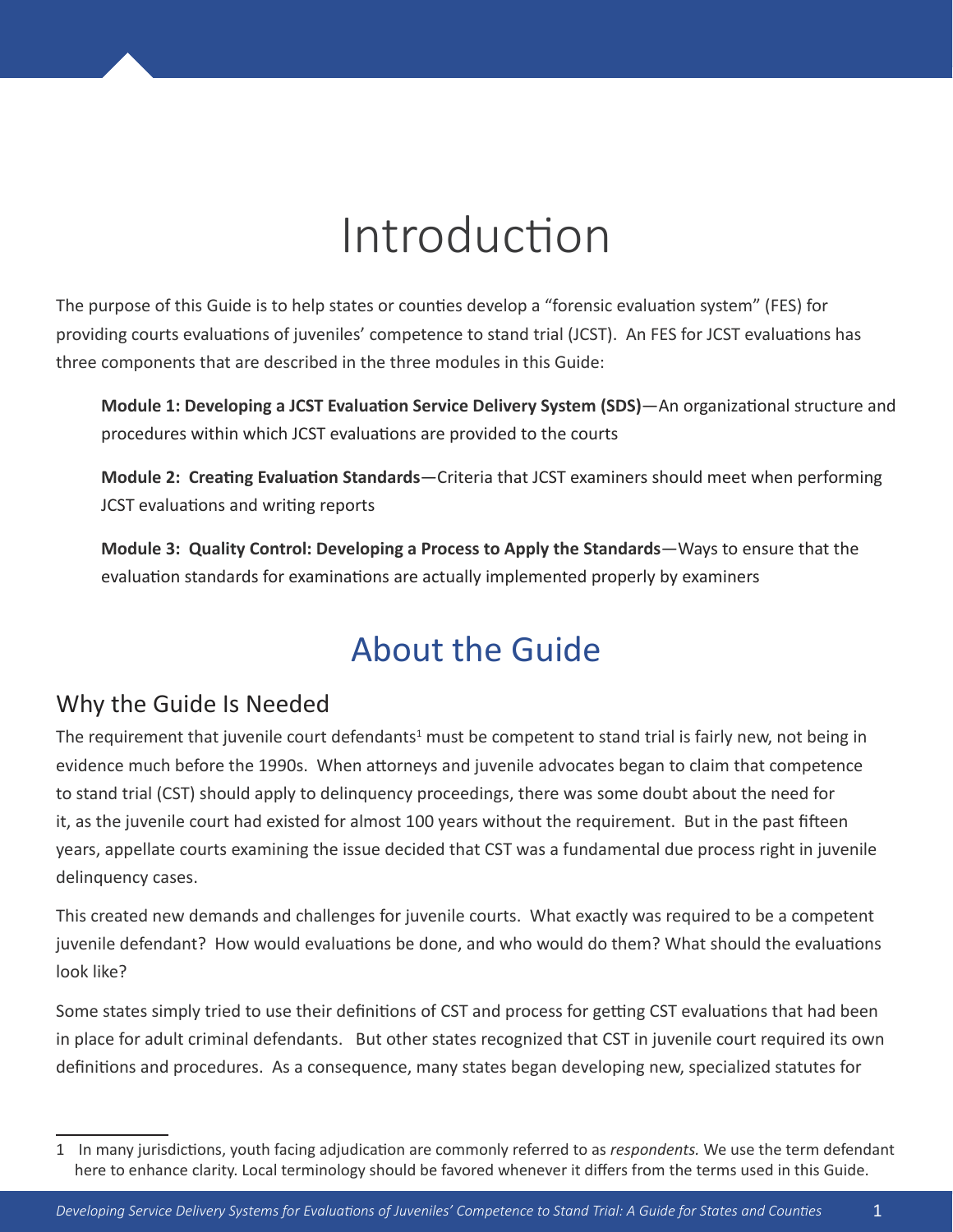the application of CST in juvenile court, 20 of them by 2010. In 2011, the need for guidance in development of JCST legislation prompted the publication of a guide for lawmakers.<sup>2</sup> Between 2010 and 2015, eleven more states passed specialized JCST statutes, bringing the current total to 31 states with juvenile-specific statutes that guide JCST.<sup>3</sup> The remaining 19 states and the District of Columbia recognize CST in juvenile court, and it is likely that many of them will develop legislation to codify its application before long.

Once juvenile-specific statutes are passed and enacted, the job is far from done. States must then tackle the complex task of implementation—that is, putting the new laws into practice. How will the new laws be applied? How will the legal and mental health systems manage the new demands for obtaining JCST evaluations?

This Guide, then, aims to assist states in one part of this implementation phase assuring that courts and attorneys can obtain reliable forensic evaluations to assist the juvenile court in reaching decisions about CST in juvenile cases. JCST evaluations require a specialized process that is similar to such evaluations in criminal court in some ways yet dissimilar in others. On average, children and adolescents do not have adult capacities. The complex contours of child development, developmental psychopathology and the juvenile court system call for different rules, examiners with different skills, and different considerations in JCST cases than in adult CST cases. Those differences were outlined in an earlier clinical guide devoted to conducting JCST evaluations.<sup>4</sup> In addition, Kruh and Grisso<sup>5</sup> offered a best-practices manual for conducting JCST evaluations that was published soon after. Those documents offer a background for the present Guide, in that they describe the task of the examiner in JCST evaluations.

The present Guide goes beyond that, however, in its focus on developing a forensic evaluation system (FES) within which court-ordered JCST evaluations are performed. By court-ordered, we mean evaluations requested by the courts and therefore regulated by a jurisdiction's court system. These systems generally do not provide independent evaluations initiated by one or the other attorney and conducted within the context of attorneyclient privilege, though high-quality court-ordered evaluations can create pressure for independent evaluations to meet similar standards. Developing the FES for these court-ordered juvenile CST evaluations requires a system for enlisting mental health professionals to conduct these specialized evaluations as well as developing standards they must apply and ensuring that they do so. Even when a state has had an FES in place for other types of evaluations (e.g., adult CST evaluations; juvenile disposition evaluations), unique elements of juvenile CST often require adjustments and adaptations to the existing system.

<sup>2</sup> Larson, K.A.,Grisso, T. (2011). *Developing statutes for competence to stand trial in juvenile delinquency proceedings: A guide for lawmakers*. Chicago, IL: John D. and Catherine T. MacArthur Foundation.

<sup>3</sup> MacArthur Foundation (2015). *Juvenile justice in a developmental framework: A 2015 status report*. Retrieved from [https://www.macfound.org/media/files/MacArthur\\_Foundation\\_2015\\_Status\\_Report.pdf](https://www.macfound.org/media/files/MacArthur_Foundation_2015_Status_Report.pdf).

<sup>4</sup> Grisso, T. (2005). *Evaluating juveniles' adjudicative competence: A guide for clinical practice*. Sarasota, FL: Professional Resource Press.

<sup>5</sup> Kruh, I., & Grisso, T. (2009). *Evaluations of juveniles' competence to stand trial*. New York: Oxford University Press.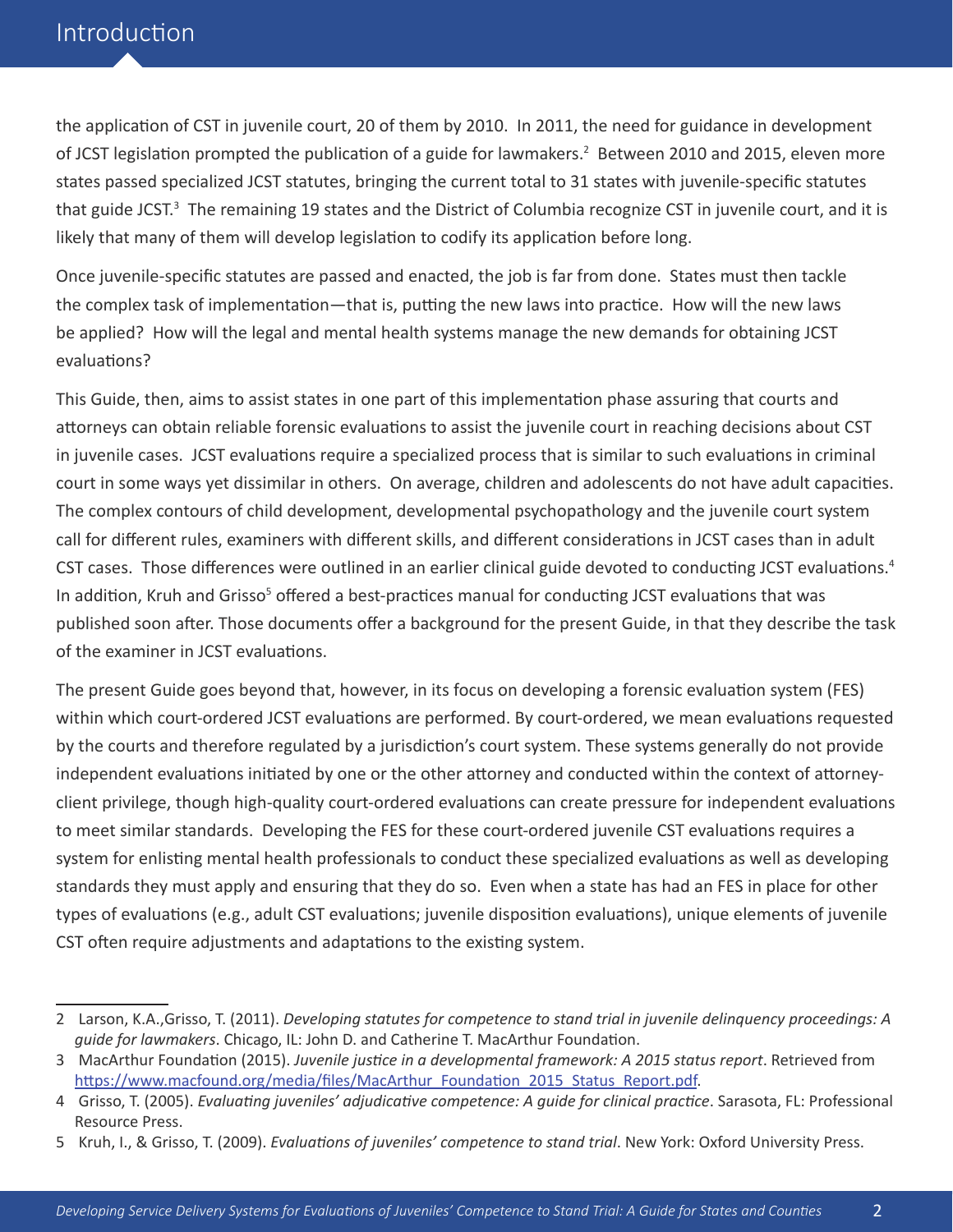<span id="page-8-0"></span>Policy makers and administrators need guidance when faced with the task of developing or modifying pretrial evaluation systems to maximize efficient use of scarce resources.<sup>6</sup> This Guide provides a structure for them to think about the development of the system. It identifies key decision points that will typically need to be considered, and offers some options for those decisions with some discussion of possible advantages and disadvantages of each option. The Guide will be especially important for states that have recently passed JCST legislation. But it will also assist states that have been applying JCST statutes for a longer time yet have encountered problems or limitations with the existing system, so that they may be looking for solutions to certain focused concerns.

#### How the Guide Was Developed

This JCST implementation Guide was developed with a subcontract from the National Center for Mental Health and Juvenile Justice, which was funded by the John D. and Catherine T. MacArthur Foundation. We employed several steps in its development.

First, we sampled the problems experienced by states in developing their JCST evaluation service delivery systems. Late in 2015, we administered a semi-structured interview to key informants in four states that had considerable experience in adapting their systems to their JCST legislation. We sought strategies that various "experienced" states had employed, including both successful strategies and approaches that were less satisfying for them. Special inquiry was made about the process by which they had or had not resolved issues in JCST implementation. The target jurisdictions were chosen to survey a diversity of experiences and strategies in developing a JCST service delivery system.

Second, we were guided by our own experience gained from twenty-five years of involvement in JCST evaluations. Our experience included performing such evaluations in the context of many states' FESs for JCST, and consulting to many states nationwide as they sought to meet the new systemic demands of JCST cases. Our expertise was supplemented by the best available literature on adult and juvenile forensic evaluation systems, as well as literature guiding the development of JCST services in areas other than evaluation.<sup>7</sup>

After producing a first draft of the Guide, it was submitted to several national experts in juvenile forensic evaluations, juvenile advocacy, and juvenile forensic systems. Their comments were of great assistance in making revisions to the Guide.

<sup>6</sup> Grisso. T., Cocozza, J., Steadman, H., Fisher, W., & Greer, A. (1994). The organization of pretrial forensic evaluation services: A national profile. *Law and Human Behavior, 18*, 377-393.

<sup>7</sup> Larson, K.A., & Grisso, T. (2011). *Developing statutes for competence to stand trial in juvenile delinquency proceedings: A guide for lawmakers*. Chicago, IL: John D. and Catherine T. MacArthur Foundation; Grisso. T., Cocozza, J., Steadman, H., Fisher, W., & Greer, A. (1994). The organization of pretrial forensic evaluation services: A national profile. *Law and Human Behavior, 18*, 377-393; Grisso, T., & Quinlan, J. (2005). Juvenile Court Clinical Services: A National Description. *Juvenile and Family Court Journal, 56*, 9–20.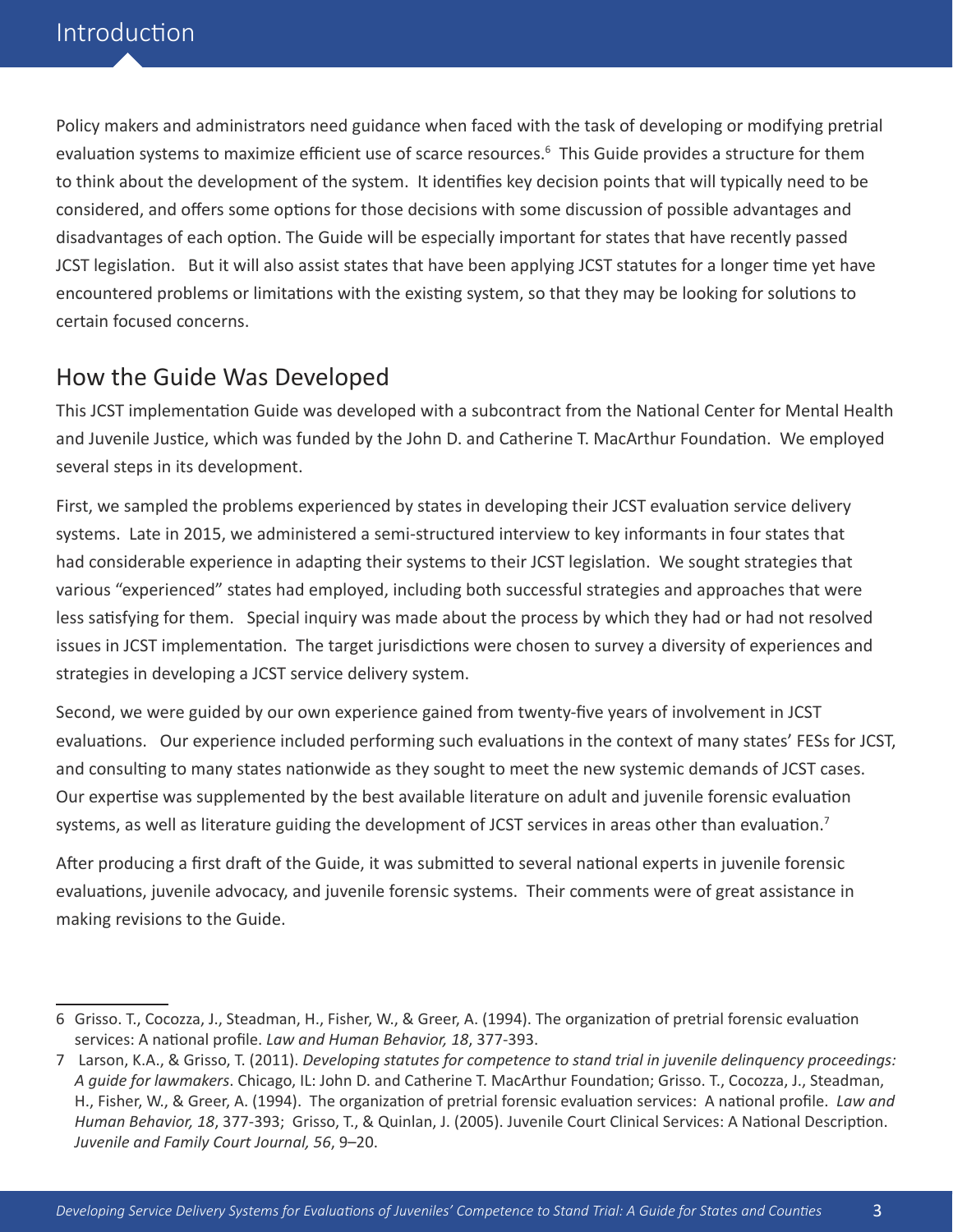<span id="page-9-0"></span>Finally, the penultimate version of the Guide was reviewed by key individuals in three states (in October 2016) that had more recently experienced new JCST legislation. This allowed us to identify ways to modify the Guide in terms of its clarity, and to determine what difficulties they might encounter in implementing its guidance.

Before proceeding to the three modules at the heart of this Guide, the following two sections are offered in preparation. The first provides some basic background information about competency to stand trial (CST) and JCST specifically. The second introduces the three modules and offers some suggestions about the process for using the guidance that the modules describe.

### Background

Before proceeding to the three Modules, this "background" section offers some legal and clinical information for users of the Guide who are not familiar with CST generally or JCST specifically. This background will provide some context for the issues that the Modules address when developing a system for implementing JCST evaluations. We will (a) describe the basic definition and importance of CST, and (b) provide a brief sketch of JCST.

### Competence to Stand Trial (CST)8

The rationale and standard for CST is based on a legal concept dating back to English Common Law. CST recognizes that criminal defendants must be competent to meaningfully participate in the court proceedings against them. Without such a requirement, the criminal justice system risks fundamental unfairness, leaving defendants "defenseless" against the power of the state to deprive them of liberty. It also risks inaccuracies at trial (for example, if the defendant is unable to present facts that might be relevant to the charges) and the public's perception of an unfair legal system.

In the United States, to possess CST, criminal defendants must have "sufficient present ability to consult with his lawyer with a reasonable degree of rational understanding" and possess "a rational as well as factual understanding of the proceedings against him."<sup>9</sup> In the adversarial criminal justice system of the U.S., the requirement for CST is Constitutionally based, considered "fundamental,"<sup>10</sup> and rests on Sixth Amendment guarantees of right to effective counsel, to confront one's accusers, and to present evidence on one's behalf.

The definition of CST, as it has evolved, requires a consideration of specific functional abilities of the defendant associated with the broader abilities described in *Dusky*. Typically, these abilities focus on the individual's

<sup>8</sup> Comprehensive guidance on the legal concept of CST can be found in Grisso, T. (2003). *Evaluating competencies: Forensic assessments and instruments* (2nd edition). New York: Kluwer Academic/Plenum Publishers; Melton, G., Petrila, J., Poythress, N., & Slobogin, C. (2007)*. Psychological evaluations for the courts: A handbook for mental health professionals and lawyers* (3rd ed.). New York: Guilford.

<sup>9</sup> *Dusky v. U.S.,* 362 U.S. 402 (1960) at p. 402.

<sup>10</sup> Drope v. Missouri, 420 U.S. 162, 1975.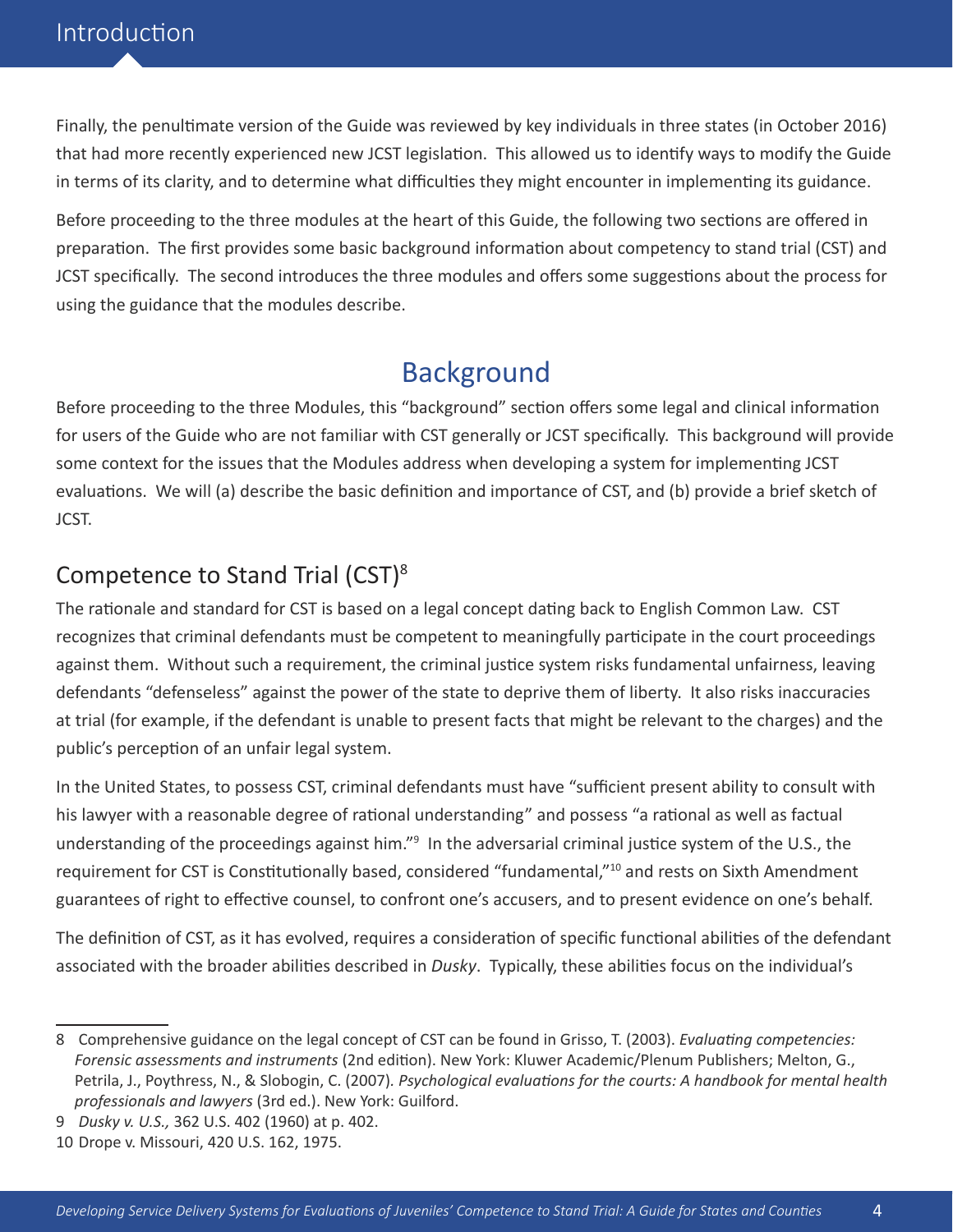<span id="page-10-0"></span>(a) basic understanding of the reason and consequences of a trial, as well as the roles of those who participate in it, and (b) the person's ability to work with legal counsel and collaborate in the process of making decisions (e.g., about pleading guilty, waiving or asserting rights, and assisting counsel during a defense).

In criminal court applications, the symptoms of major mental illness or severe intellectual limitations typically have been the underlying reasons for defendants' deficits in those abilities associated with CST. The symptoms of major mental illnesses, such as psychosis, are less common among youth than adults, so such problems less commonly interfere with the competency-related abilities of juveniles. However, the symptoms of less severe mental illnesses (e.g., perseveration of idiosyncratic interests as in Asperger's Disorder; inattention and poor concentration as in Attention-Deficit/Hyperactivity Disorder) that would be unlikely to significantly impair case-related functioning among adults can do so with youth. And as we will note later, as CST began to be applied to juveniles, a third reason for deficits in CST abilities began to be applied—specifically the potential for juveniles' immaturity to be the reason for CST deficits.

## CST in Juvenile Court (JCST)

Despite its long history in criminal court, CST received minimal attention within juvenile court proceedings until the 1980s and 1990s. At its inception at the turn of the 20<sup>th</sup> century, the U.S. juvenile justice system was intended to be a rehabilitative system aiming to meet the psychosocial needs of each child within its jurisdiction. The system was predicated on a *parens patriae* philosophy in which the state aimed to protect and nurture those unable to protect themselves. With such benevolent goals, there was little concern about the abilities of youths to understand and participate in the court's proceedings. The early juvenile courts had no trials and no defense attorneys because, in the context of the *parens patriae* doctrine, it made little sense for youths to defend themselves against the benevolent efforts of the court.

How CST Developed as a Requirement in Juvenile Court. By the 1960s, however, the U.S. Supreme Court recognized that the actual practices of the juvenile justice system were not nearly as benevolent as intended. The Court acknowledged that adolescents often got the worst of both worlds—deprivation of liberty without treatment benefits, and lack of due process to protect them from that condition. Beginning with two U.S. Supreme Court decisions in the 1960s, $<sup>11</sup>$  due process protections were extended to juveniles. Although</sup> the doctrine of CST is closely tied to these due process protections, the primary focus was on the right to counsel and to avoid self-incrimination, so that the Court did not specifically mention the application of CST for juveniles or how it might be applied. Therefore, its use in juvenile court remained extremely rare for many more years.

Then, in the late 1980s and 1990s, policy-makers responded to a politicized cry to "get tough on juvenile crime" by emphasizing punishment, accountability, and community protection. Almost all states revised

<sup>11</sup> *Kent v. United States*, 383 U.S. 541 (1966) and *In re Gault*, 387 U.S. 1 (1967).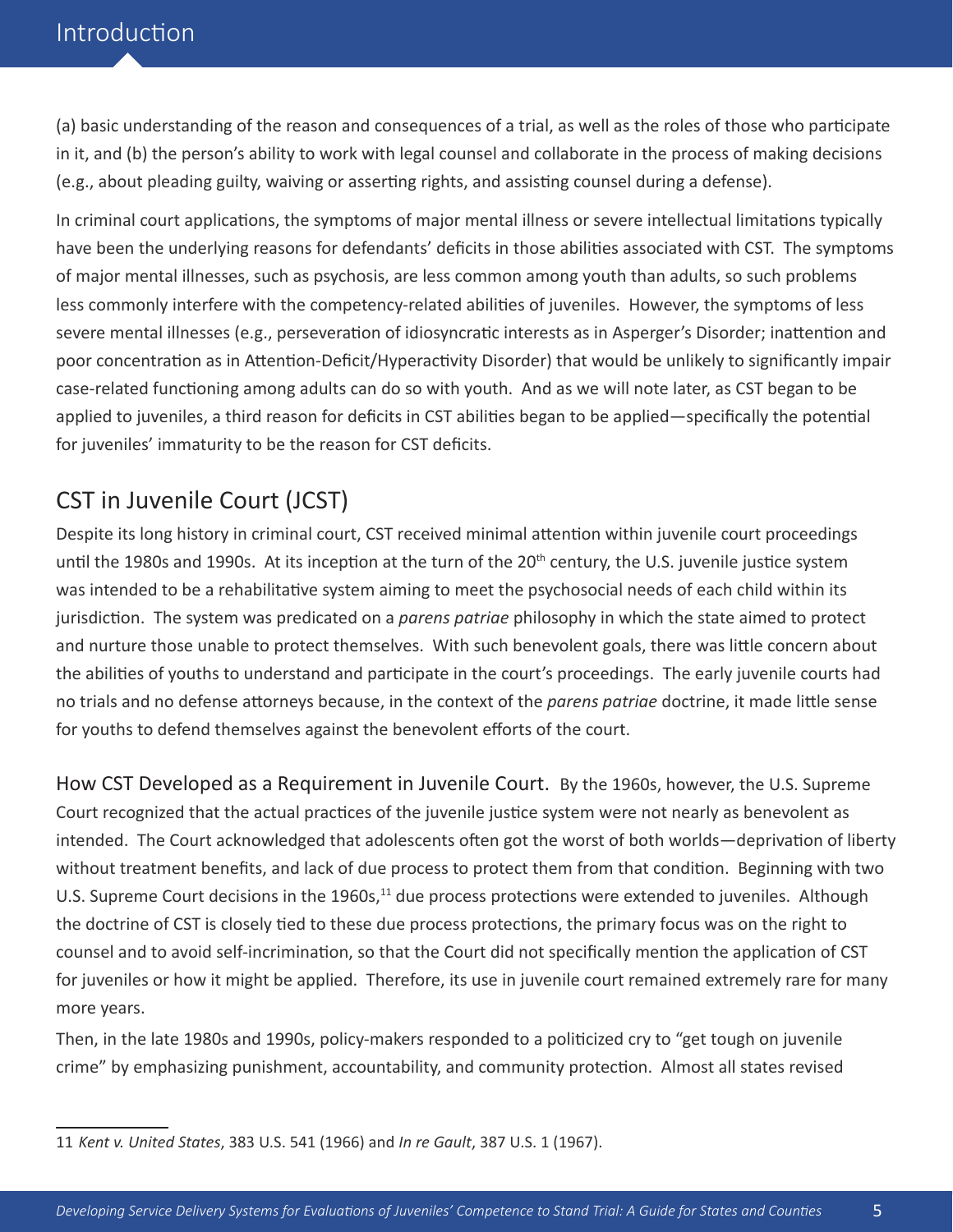their juvenile statutes accordingly, and the rehabilitative goal of juvenile court was nearly lost. Juvenile court proceedings became increasingly adversarial and the sanctions imposed on youth became more serious.

Within that context of more punitive consequences of trials in juvenile court, juvenile defense attorneys became more concerned about the abilities of their clients to participate in their defense, and they began to raise the question of juveniles' CST more commonly. Between the middle-1990s and about 2010, the demand for evaluations of JCST had increased in some jurisdictions from a handful annually to hundreds.12 This led appellate courts to consider the special issues raised in JCST cases, because prosecutors in many states challenged the applicability of CST to juvenile court. Between 1978 and 1980, appellate courts in all five states in which CST in juvenile court was challenged concluded that it did apply in delinguency proceedings.<sup>13</sup> Continued challenges extending into the 21<sup>st</sup> century all arrived at the same conclusion, so that today JCST in delinquency cases is recognized in all states.

#### Development of JCST Statutes

Although JCST became recognized in delinquency cases, appellate courts in many states offered little guidance about the standards to be applied or the legal procedures to be used. Without such guidance, most states initially relied upon much the same standards and legal procedures in place for CST evaluations of adults in criminal court.14 It did not take long, however, for juvenile justice officials to realize that unique issues arise in JCST evaluations that cause definitions and procedures designed for adults to be a poor fit.

The main reason for this was, simply, that adolescents are different because of their developmental status. They have different clinical disorders than adults, offering different reasons for deficits in their CST abilities. Their developmental status—the fact that they may not yet have developed the cognitive and social capacities of most adults—offered reasons for possible incompetence that had nothing to do with mental health disorders. Youths' dependency on caregivers raised distinctively different legal and clinical issues when applying CST to juveniles, such as concerns that some youth would make case decisions based on the instructions of elders rather than on independent judgment. Forensic examiners who ordinarily had been performing CST evaluations in criminal court might not be qualified to perform evaluations of children. And if children are found incompetent, the criminal court procedures for treating defendants for incompetence might not be appropriate for adolescents.15

<sup>12</sup> One city, Cincinnati, had over 300 referrals for JCST evaluations annually during that time.

<sup>13</sup> California: *James H. v. Superior Court of Riverside Co*., 77 Cal.App.3d 169, 174, 143 Cal.Rptr. 398 (1978); Louisiana: In re Causey, 363 So.2d 472, 476 (La., 1978); Nevada: *In re Two Minor Children*, 95 Nev. 225, 230-231, 592 P.2d 166 (1979); Minnesota: *In re Welfare of SWT*, 277 N.W.2d 507, 511 (Minn., 1979); and Arizona: *State ex rel. Dandoy v. Superior Ct*., 127 Ariz. 184, 187, 619 P.2d 12 (1980).

<sup>14</sup> e.g., Washington: *State v. E.C.,* 83 Wn. App. 523, 922 P.2d 152 (1996).

<sup>15</sup> For a review of these issues, see Larson, K.A., & Grisso, T. (2011). *Developing statutes for competence to stand trial in juvenile delinquency proceedings: A guide for lawmakers*. Chicago, IL: John D. & Catherine T. MacArthur Foundation.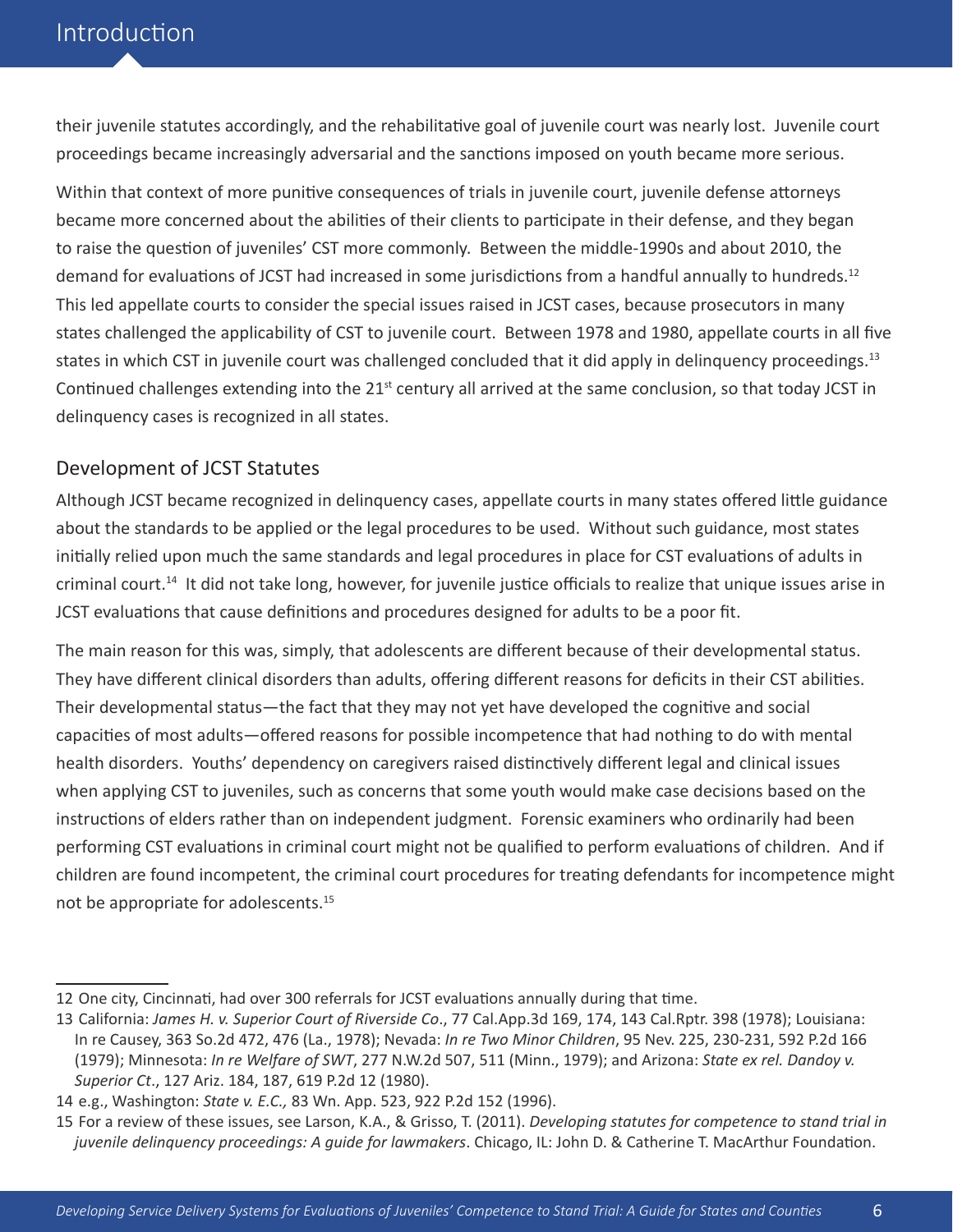In some jurisdictions, appellate courts clarified some of these confusing issues, but often not consistently across states. For example, some courts decided that juvenile defendants require the same level of ability as adult defendants,<sup>16</sup> while others decided that juvenile court required lesser ability, so that juveniles should be compared to other juveniles in deciding whether they had "enough" capacity.17 Some appellate courts held that normal developmental immaturity was a possible basis for incompetence in juvenile court,<sup>18</sup> while a few said that it need not be.<sup>19</sup> Moreover, attempting to resolve the issues through appellate case law offered only a piecemeal approach, given the dozens of questions that arose when trying to apply CST to juvenile court.

Increasingly, therefore, states turned to the development of specialized and comprehensive statutes for specifically applying CST in juvenile court. Since they began doing so in the 1990s, 31 states have passed juvenile-specific CST legislation. These statutes, where they have appeared, typically have gone far to set the foundation for a more consistent and meaningful application of JCST<sup>20</sup>.

#### From Statutes to Implementation

As the states increasingly respond to JCST with specific legislation to frame it, there has been a growing need for assistance in implementing the legislation. What do we mean by *implementation*?

Statutes typically define the broad legal intent of law and lay down some definitions and procedures. But usually statutes do not specify how to put those definitions and procedures into operation. Statutes are not like a blueprint. They more or less describe what a forensic evaluation system must do, but typically they do not depict how the system must look in order to get that end result. Putting laws in operation in ways that accomplish what they are intended to do is *implementation*.

For example, statutes might require that forensic mental health examiners will be ordered to perform evaluations for JCST, and often they specify in broad brush strokes what such evaluations are expected to include. But typically they will not define how such examiners are to be found, vetted, trained, paid and, if necessary, prohibited from doing such evaluations. Often there are many different ways to implement the law, and the purpose of this Guide is to describe options for implementation regarding JCST evaluations.

<sup>16</sup> e.g., *In the Matter of the Welfare of D.D.N*., 582 N.W.2d 278 (Minn. Ct. App. 1998).

<sup>17</sup> e.g., Ohio; *In re Williams,* 687 N.E.2d 507, 511 (Ohio Ct. App. 1997).

<sup>18</sup> e.g., Michigan: I*n the Matter of David Anthony Carey*, 615 N.W.2d 742 (2000); California: *Timothy J. v. Superior Court*, 150 Cal.App.4th 847, 860.

<sup>19</sup> e.g., Washington: *State v. Swenson-Tucker* 131 Wash. App. 1045, Unreported (2006).

<sup>20</sup> For more detail about the development of JCST statutes, see Larson, K.A., & Grisso, T. (2011). *Developing statutes for competence to stand trial in juvenile delinquency proceedings: A guide for lawmakers*. Chicago, IL: John D. & Catherine T. MacArthur Foundation.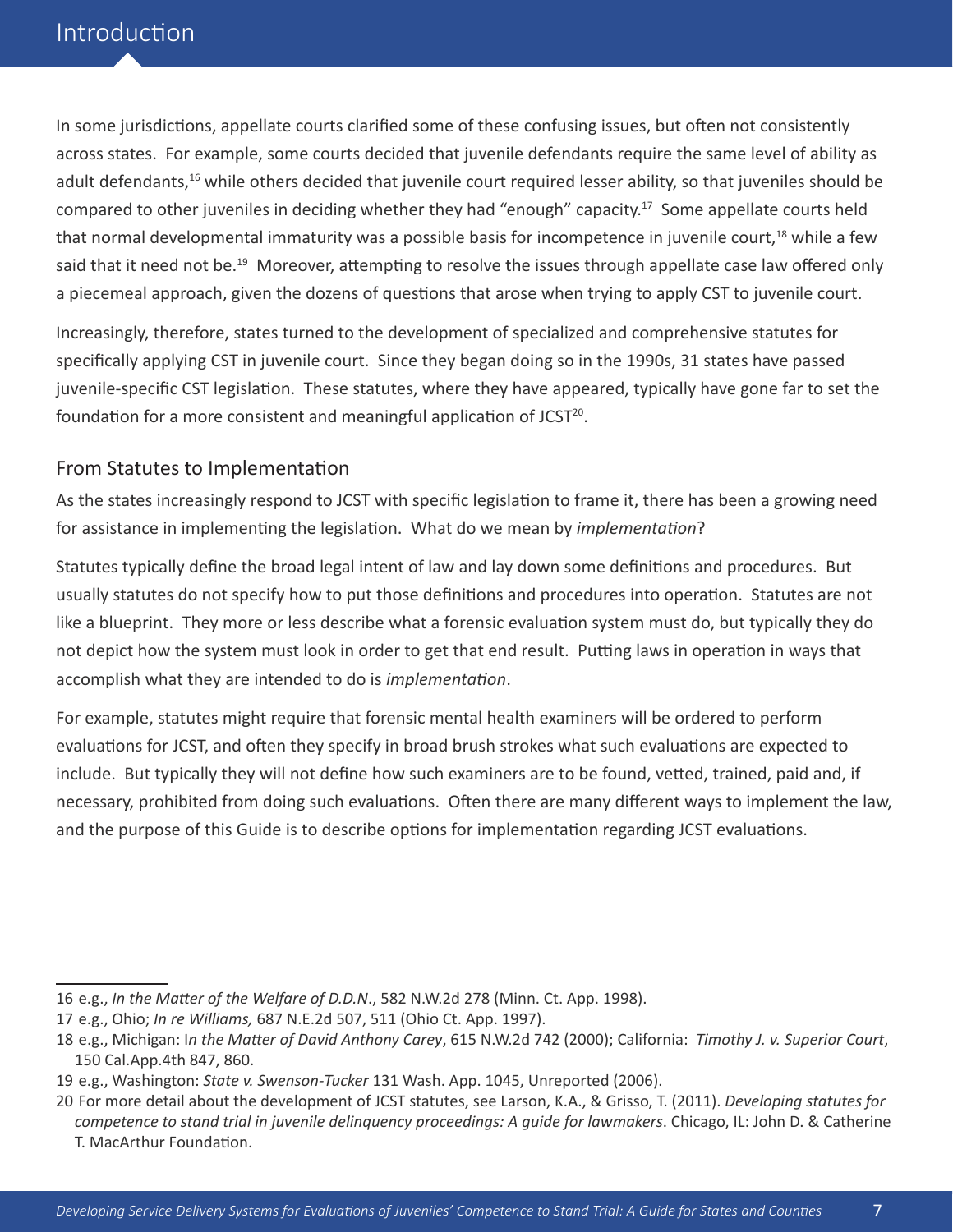## Introduction to the Modules

<span id="page-13-0"></span>As noted early in this Introduction, we have broken down the process of creating a juvenile CST FES into three parts:

**Module 1: Developing a JCST Evaluation Service Delivery System (SDS)**—developing an organizational structure and procedures within which JCST evaluations are provided to the courts

**Module 2: Creating Evaluation Standards**—developing criteria that JCST examiners should meet when performing JCST evaluations and writing reports

**Module 3: Quality Control: Developing a Process to Apply the Standards**—developing ways to ensure that the evaluation standards for examinations are actually implemented properly by examiners

Before delving into the Modules on these three essential parts of a Forensic Evaluation System (FES) and how to develop them, there are two things that apply to efforts in all these areas when seeking to build an effective FES: the *objectives*, and the *process*.

#### Three Primary Objectives

Project management philosophy speaks of "The Triple Constraint" that requires effective handling of scope, time, and cost to achieve successful project completion. Likewise, when considering an FES for JCST evaluations, stakeholders will have to consider and find an acceptable balance among a number of potentially competing objectives which we call here quality, efficiency, and cost.

*Quality* refers to providing the courts with JCST opinions that are accurate, that satisfy the needs of the legal decision-makers, that attorneys will see as appropriately supported by evaluations, and that do not ask mental health professionals to violate their professional obligations. In other words, the FES should produce evaluation reports and expert testimony that are of adequate quality.

*Efficiency* refers to timeliness. Justice systems seek to adjudicate cases as rapidly as possible, requiring FESs to produce evaluations in an efficient manner and free of avoidable delays. Typically, the statutes guiding JCST evaluations specify a timeline for examiners to offer their opinions that is seen as adequately efficient. Often those timelines are relatively short (e.g., 15 to 30 days), highlighting the importance the courts place on efficiency.

*Cost* refers to financial concerns. FESs are often run by entities with tight budgets, so operating cost is always an important consideration.

Project managers appreciate that changes to one of the three elements of The Triple Constraint affects the other two. They also recognize that all three elements can never be fully optimized, requiring at least one to be deprioritized. Similarly, the discussions about development of an FES often will revolve around balancing one or two of our three objectives against another. For example, greater efficiency can increase costs by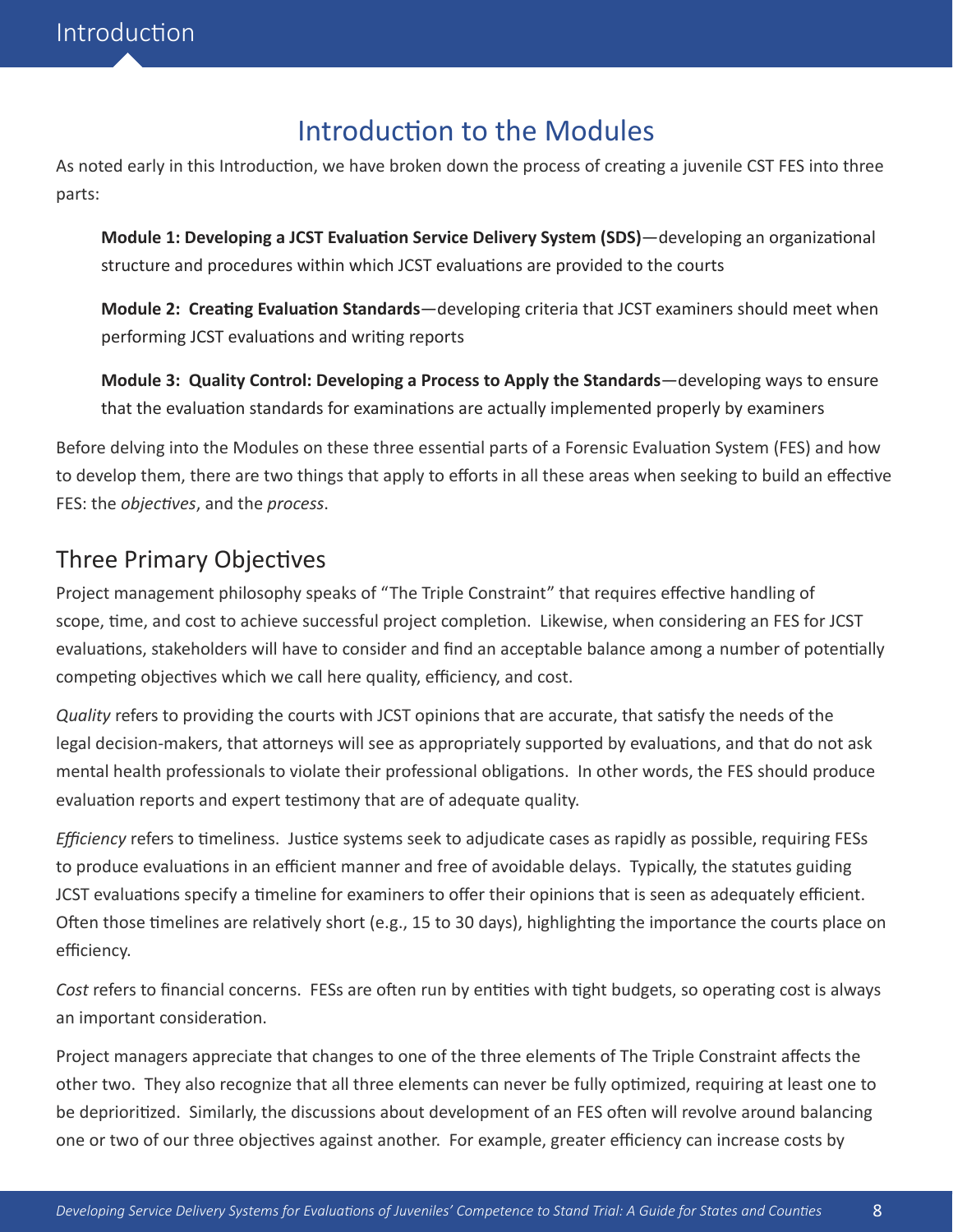<span id="page-14-0"></span>requiring more evaluators to keep caseloads low or produce challenges for quality when it requires examiners to "cut corners" in performing their evaluations. Likewise, reduced cost sometimes will have negative implications for quality and/or efficiency. In fact, those who are focused on economic interests may resist the perceived costs of some of the suggestions we make in this Guide. They may need to be reminded of the potential reductions in quality and efficiency that can result, as well as the longer-term financial costs that can arise from front-end savings.

Balancing these three factors requires that special consideration is given to quality. As we will discuss below, there are various levels at which quality goals can be set. FES decision makers have flexibility when setting quality requirements. However, there is a floor below which practice would become unethical, unprofessional, and inadequate. Throughout this Guide we will discuss quality at a level that supports, at least, ethical, professional and adequate practice.

#### The Process

The process of developing an FES requires a thoughtful approach to achieving *system coordination*. By system coordination, we mean that developing a good FES, especially for juvenile forensic evaluations like CST, often requires careful coordination within the FES and between a number of systems or agencies in the community that share child-serving interests. Whatever evolves must fit well with the needs of the juvenile justice system, the mental health system, and any other organizations that depend on or serve the FES that evolves.

For this reason, many states use what we will call a *coordination committee*, comprising representatives from several agencies or departments, charged with developing the FES and then meeting regularly to discuss its functioning. Coordinating services, training, and quality control across community-based FESs can be challenging. In our opinion, it is ideal for all FESs to have centralized coordination.

In the best of circumstances, a coordination committee should have representation from all involved parties. This might include representatives from mental health and court administrators, judges, prosecutors, defense attorneys, detention officials, community mental health officials, patient rights groups, and examiners. When available, the committee might also include representatives from local universities offering forensic mental health training and/or housing relevant policy institutes.

Ideally, the coordination committee will inform the initial planning of and policy development for the FES as well as provide ongoing monitoring and needed modification of the FES. Once the FES is well-established, such a committee might not need to meet more than once or twice a year. These meetings help to keep all relevant entities educated about the FES, facilitate the development of inter-agency relationships that maintain coordination, and allow the competing interests of each of these parties to be adequately considered in policy development and inter-agency agreements.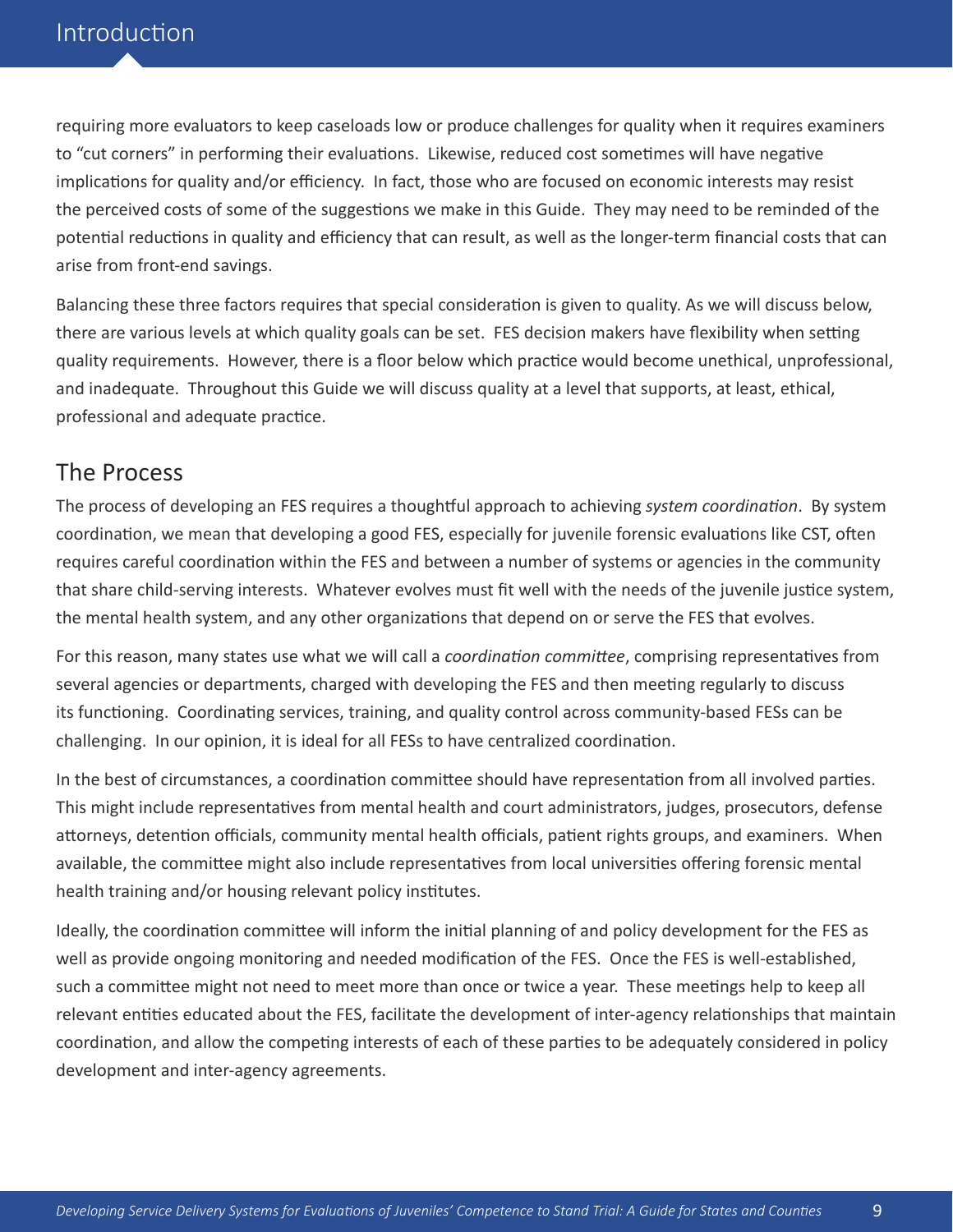Another approach to the coordination committee used in some locations is to hold meetings attended only by representatives from the agency that oversees the FES, such as a state Department of Mental Health, with representatives bringing information and feedback from outside stakeholders obtained through formal or informal means. Focusing on a smaller internal coordination committee probably allows for more frequent and consistent meetings, but may forfeit some of the benefits of cross-systems committees just discussed.

A second key to strong system coordination is the inclusion of what are called "boundary spanner" positions. These are staff members who create and sustain relationships across the relevant systems, have expert understanding of the functioning of the FES, and are in a good position to negotiate solutions to problems as they arise. These positions may take on a variety of forms, but typically will include a key person central to the agency with key responsibility for the FES who maintains close and continuous contact with other agencies and departments who have an interest in the FES.

With these comments about the objectives and the process in mind, let's proceed to the three modules and their guidance for thinking through a jurisdiction's plan for developing and implementing a FES for JCST evaluations.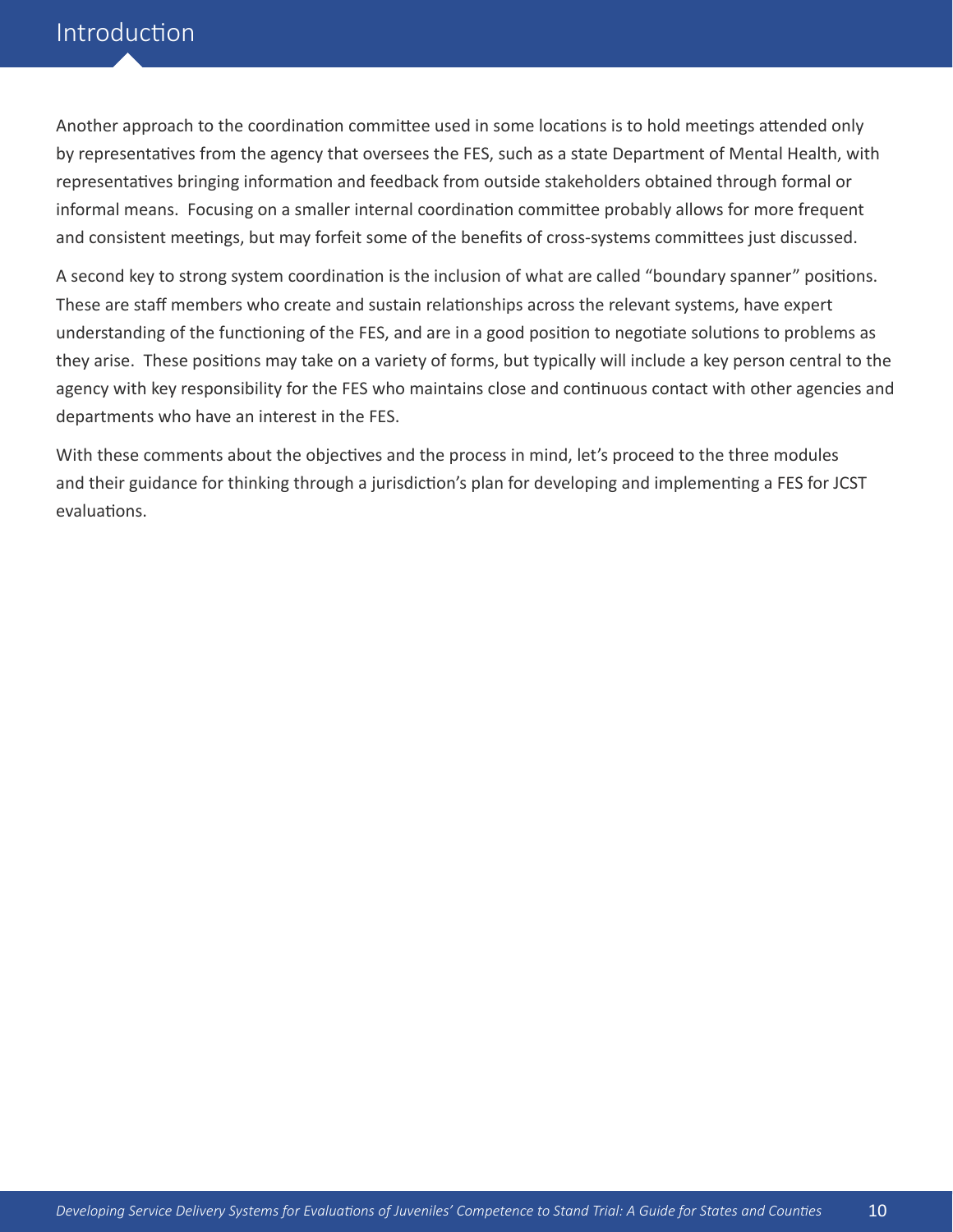## MODULE 1

# <span id="page-16-0"></span>Developing a Juvenile CST Evaluation Service Delivery System

In this first module, we offer guidance for constructing a juvenile competency to stand trial (JCST) *service delivery system* (SDS). By service delivery system, we mean the organizational structure in which JCST evaluations are accomplished. What part of government will be responsible for contracting for evaluations? How will cases be referred to examiners? How will examiners be compensated? Questions like these are about the organizational and financial framework for JCST evaluations—what we are calling the SDS. There are several aspects of an SDS that need to be considered, and they constitute the outline for Module 1:

- A. Identifying a Basic Service Delivery Model
- B. Developing an Evaluation Referral Process
- C. Choosing a Payment Method and Pay-Scale
- D. Managing Special Issues for Post-Remediation Re-Evaluation of Juveniles Found Incompetent

We describe these considerations sequentially. Typically, though, the process of arriving at an SDS requires that a coordination committee consider all four of these aspects of an SDS simultaneously because they are not discrete questions. Choices about one will influence choices about the other.

## Identifying a Basic Service Delivery Model

A fundamental starting point for identifying a JCST Service Delivery System (SDS) for one's jurisdiction is to consider several basic models that are available. Many early twentieth-century juvenile courts had court clinics staffed with professionals to assist in decision-making and rehabilitation efforts, but other models have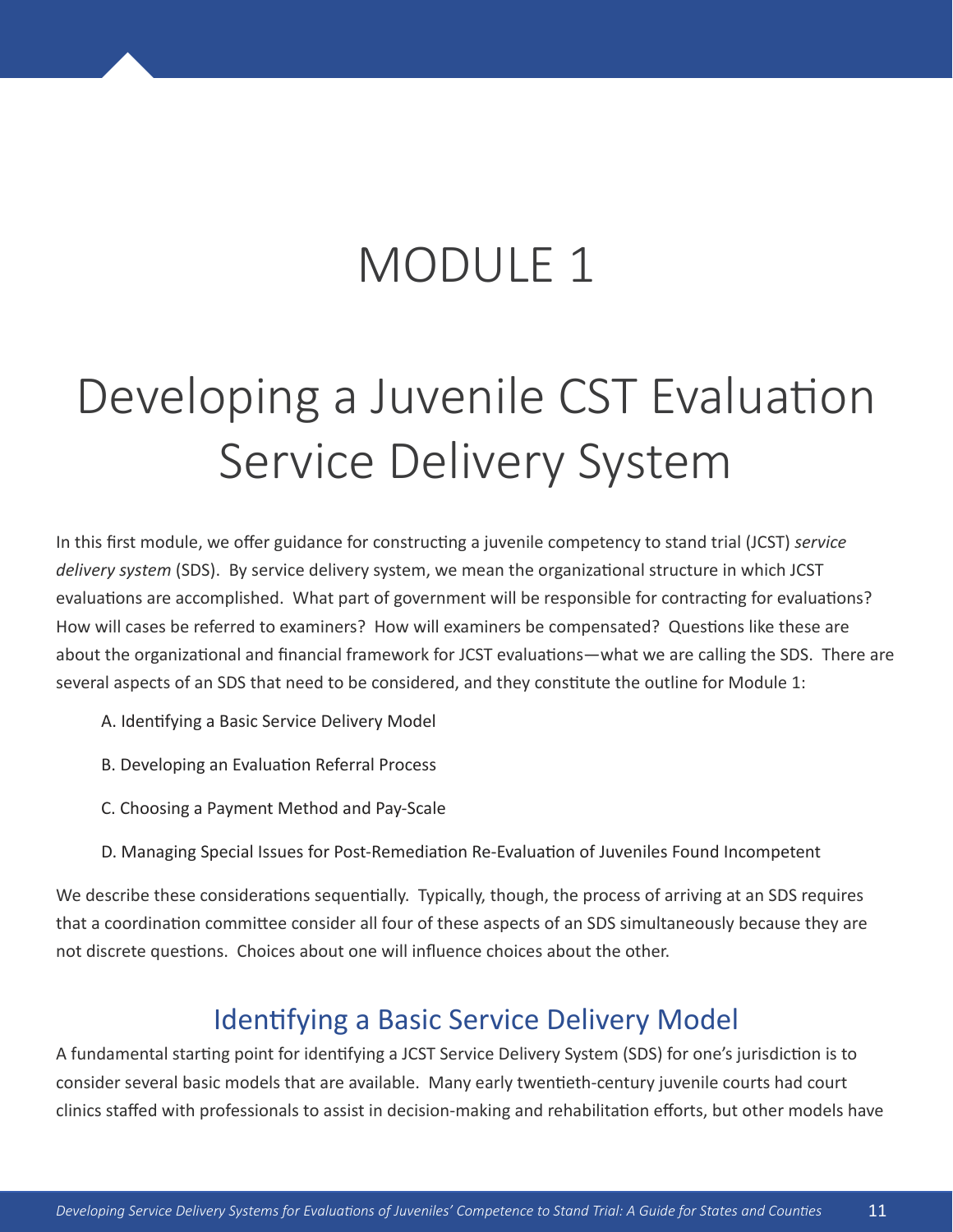<span id="page-17-0"></span>evolved since then. Grisso and Quinlan<sup>1</sup> provided the first analysis of modern juvenile court forensic SDSs nationally. First we describe these models, then review their strengths and weaknesses, as well as a number of considerations when thinking about how they might fit with one's own plans for a local SDS to deliver JCST evaluations.

#### Basic Models

The Grisso and Quinlan survey interviewed forensic SDSs in 87 of the 100 largest juvenile court jurisdictions in the nation to examine the structure of their services and the types of clinicians providing services. Three main service delivery models emerged:

- 1. Court Clinic model
- 2. Community Mental Health model
- 3. Private Practitioner model

Notice that each of these labels describes where the examiners are employed and the context in which they work—that is, where they are based when they perform their work. Each model also tends to be associated with a certain Payment Method, which will be discussed later in this Module.

In the *Court Clinic (CC) Model*, examiners are housed in offices within or near the court building. The examiners are forensic "specialists" spending most of their time conducting juvenile court evaluations. About one-half of the surveyed cities or counties used the CC model, and it is the predominant approach in the Northeast and Great Lakes states.

In the *Community Mental Health (CMH) Model*, examiners are housed in community mental health centers or in local or state hospitals. Examiners spend about half of their time conducting juvenile court evaluations and about half of their time in other clinical activities. Only about one-eighth of the surveyed jurisdictions used the CMH model.

Other jurisdictions use a *Private Practitioner (PP) Model* in which examiners are local private practitioners with general clinical expertise and often some forensic specialization. They have met eligibility requirements for inclusion on a roster of examiners from which case assignments are made on a case-by-case basis. The roster is maintained by a state agency (such as a Department of Mental Health) or the local court. In some cases, a private group practice vendor is contracted to provide the evaluations. About one-third of the surveyed jurisdictions used the PP model, and it was the predominant approach on the Pacific Coast, as well as some other Western and Southern states.

<sup>1</sup> Grisso, T., & Quinlan, J. (2005). Juvenile Court Clinical Services: A National Description*. Juvenile and Family Court Journal, 56*, 9–20.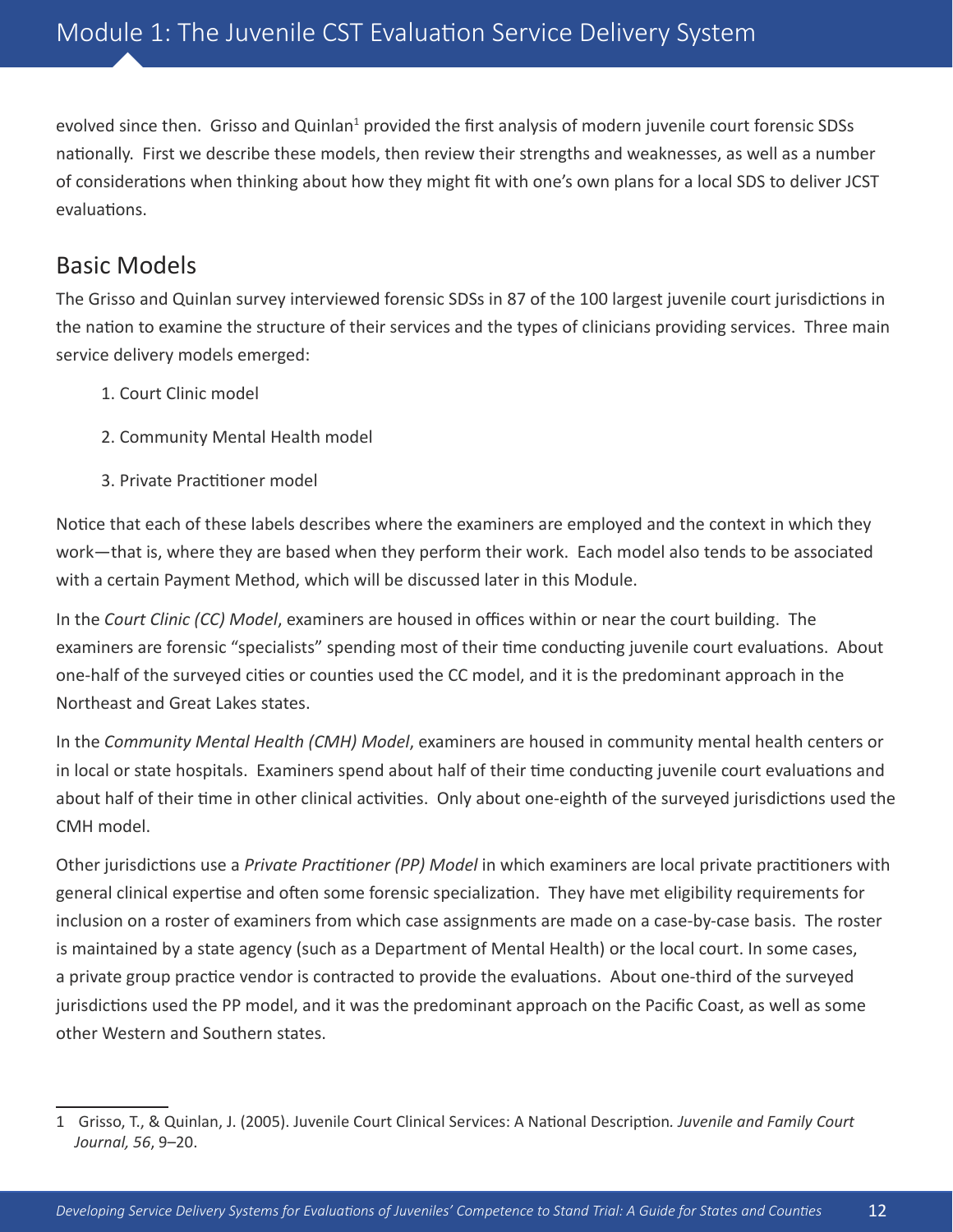<span id="page-18-0"></span>An immediate question that arises once SDSs are categorized is whether one is "better" than the others. Unfortunately, little if any research has been conducted on the relative value of these models. Therefore, at least currently there is no single model that can be fully recommended across the board. Rather, each model has probable advantages and disadvantages that must be considered by the coordination committee, which we will describe next. Beyond that, the choice will often depend on what seems to best fit a given jurisdiction's circumstances, and we will outline some of those considerations as well.

#### Strengths and Weaknesses in the Models as JCST Delivery Systems

In the context of new JCST legislation, a coordination committee developing a JCST evaluation SDS will want to consider the strengths and weaknesses of each model for conducting JCST evaluations.

A notable advantage of the CC model is the proximity of examiners to judges, attorneys and probation officers, because examiners' offices are located in or near the courthouse. This access can reduce evaluation turnaround time to more effectively meet the efficiency requirements in most JCST statutes. Court personnel also can more easily access examiners when they need more information or testimony about evaluation findings, or when they seek other forms of consultation or education. Greater frequency and depth of interaction between examiners and court personnel than in other SDS models can enhance examiners' understanding of their court system in both general ways (e.g., common terminology and legal procedures) and specific ways (e.g., knowledge of the typical concerns of specific judges and attorneys). Because examiners in a CC system spend most of their time conducting juvenile court evaluations, they also may have enhanced familiarity with the lives and clinical issues typical of local justice-involved youth. These factors can enhance the quality and utility of JCST evaluations. However, the CC model may be inefficient in small jurisdictions in which the need for services is limited.

The CMH model also offers some unique advantages in the JCST context. As compared to their counterparts in CC systems, community mental health professionals may be exposed to a broader array of child and adolescent mental health issues that can yield more informed JCST evaluations. Based on other clinical work they perform, CMH staff may be uniquely familiar with assessing and conceptualizing less common disorders and with the types and efficacy of medications and other treatments in managing the disorders. Compared to the CC model and especially to the PP model, the CMH model also better lends itself to addressing cases with multi-disciplinary teams, including psychiatrists, psychologists and social workers.

The locations in which CC and CMH models are housed may have some disadvantages. For example, where the examiners are housed may influence how youth and families perceive them, which in turn can influence their responses to examiners. With CC offices in the courthouse, youth and families who have negative perceptions of the larger juvenile justice system might approach examiners accordingly. With examiners located in community mental health centers, a reverse perception might arise. Youth and families may tend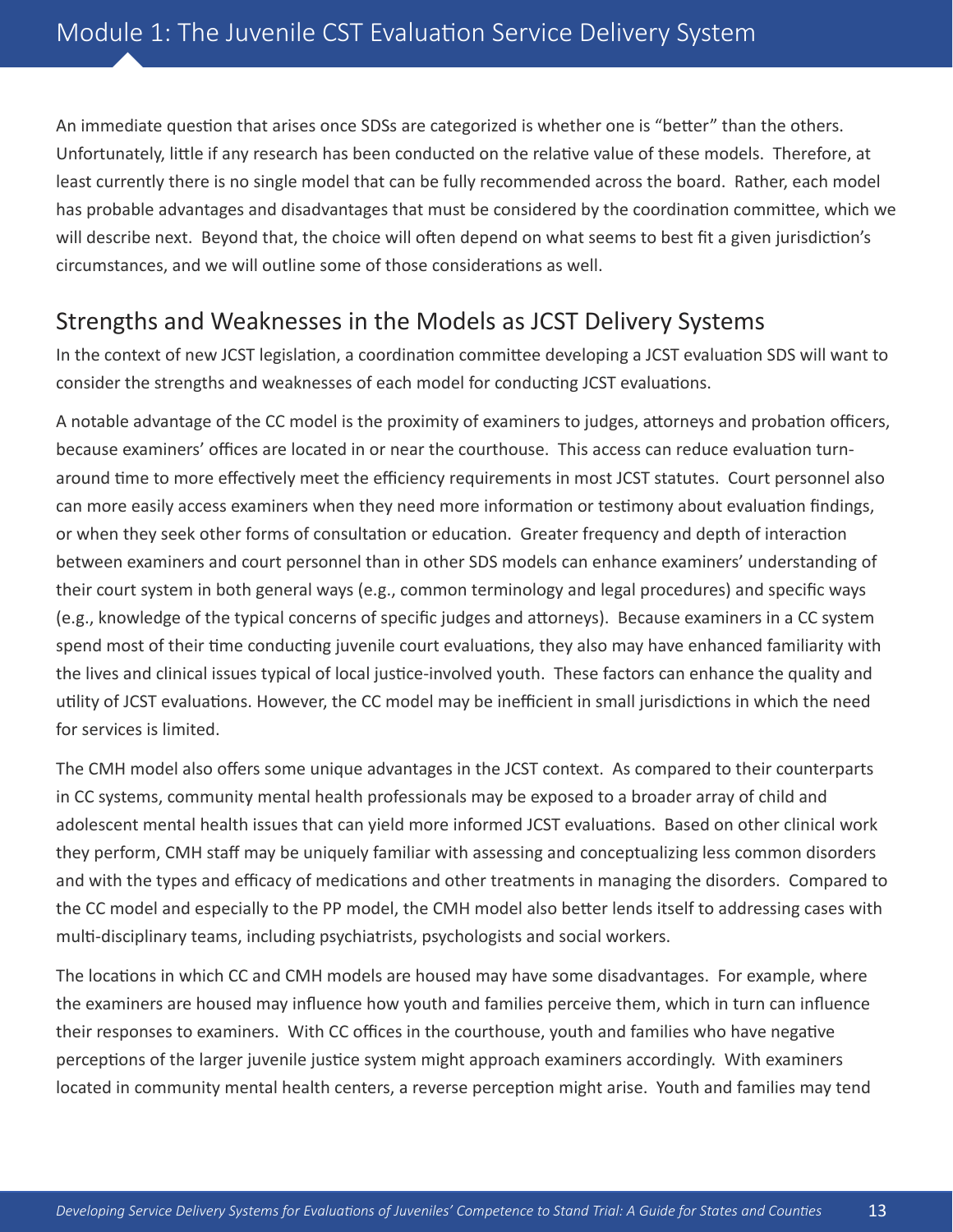<span id="page-19-0"></span>inappropriately to perceive the examiners as "therapeutic allies," failing to recognize that in performing JCST evaluations, the examiners are, in effect, working for the court and not for them.

If the PP model uses examiners in geographically diverse areas associated with examiners' offices, this can reduce travel distances to evaluations by families that may have limited mobility and are particularly stressed as a child faces adjudication. However, that same geographic diversity may limit opportunities for JCST examiners to interact with one another and may challenge coordination of services across the SDS. Unlike CC examiners who interact with each other every day and develop similar ways of performing their evaluations, PP examiners are more likely to have diverse methods, which can make for less efficient understanding of their evaluations by judges and attorneys. As we will see later, however, there may be ways to address this weakness of the PP system.

#### Considering an Integrated vs. JCST-Specialized SDS

A coordination committee developing the JCST evaluation SDS should look for an SDS that will offer maximum benefit specifically for managing JCST evaluations. Nonetheless, decision makers will often need to consider if it is best to develop a new SDS for JCST evaluations or to integrate JCST evaluation service delivery into an SDS that already exists. For example, if a jurisdiction already has used a PP model for juvenile court evaluations of other kinds, often it may seem logical and most feasible for JCST evaluation services to be integrated into that pre-existing system.

Integrated SDSs may take one of two main forms. First, the responsibility for conducting juvenile CST evaluations may be assigned to an SDS already providing other types of *juvenile* forensic mental health evaluations. We will call this an *Integrated Juvenile Forensic SDS*. An alternative is to assign responsibility for conducting JCST evaluations to the existing *adult* CST evaluation SDS. We will call this an *Integrated CST Evaluation SDS*. It is reasonable to assume that integration into an existing SDS will be less expensive than developing an entirely new system. Yet developing an integrated SDS of either type requires careful consideration for several reasons.

The coordination committee may first need to consider the logistics of assigning responsibility for JCST evaluations to an existing SDS and whether it presents obstacles. For example, the existing juvenile forensic evaluation SDS may have heretofore focused on conducting post-adjudication, dispositional evaluations (for example, placement and treatment after the youth is found delinquent). Examiners in that kind of system most commonly interface with the local probation department. For such a system to add pre-adjudication evaluations (like juvenile CST) that require frequent interaction with attorneys may be challenging. Likewise, an existing adult CST evaluation SDS may be housed in the criminal courthouse or in an adult psychiatric institution and be a less appropriate setting for conducting JCST evaluations.

When assessing either of these integrated SDSs, the coordination committee also must consider whether examiners in the relevant SDS meet eligibility requirements to conduct JCST evaluations (which will be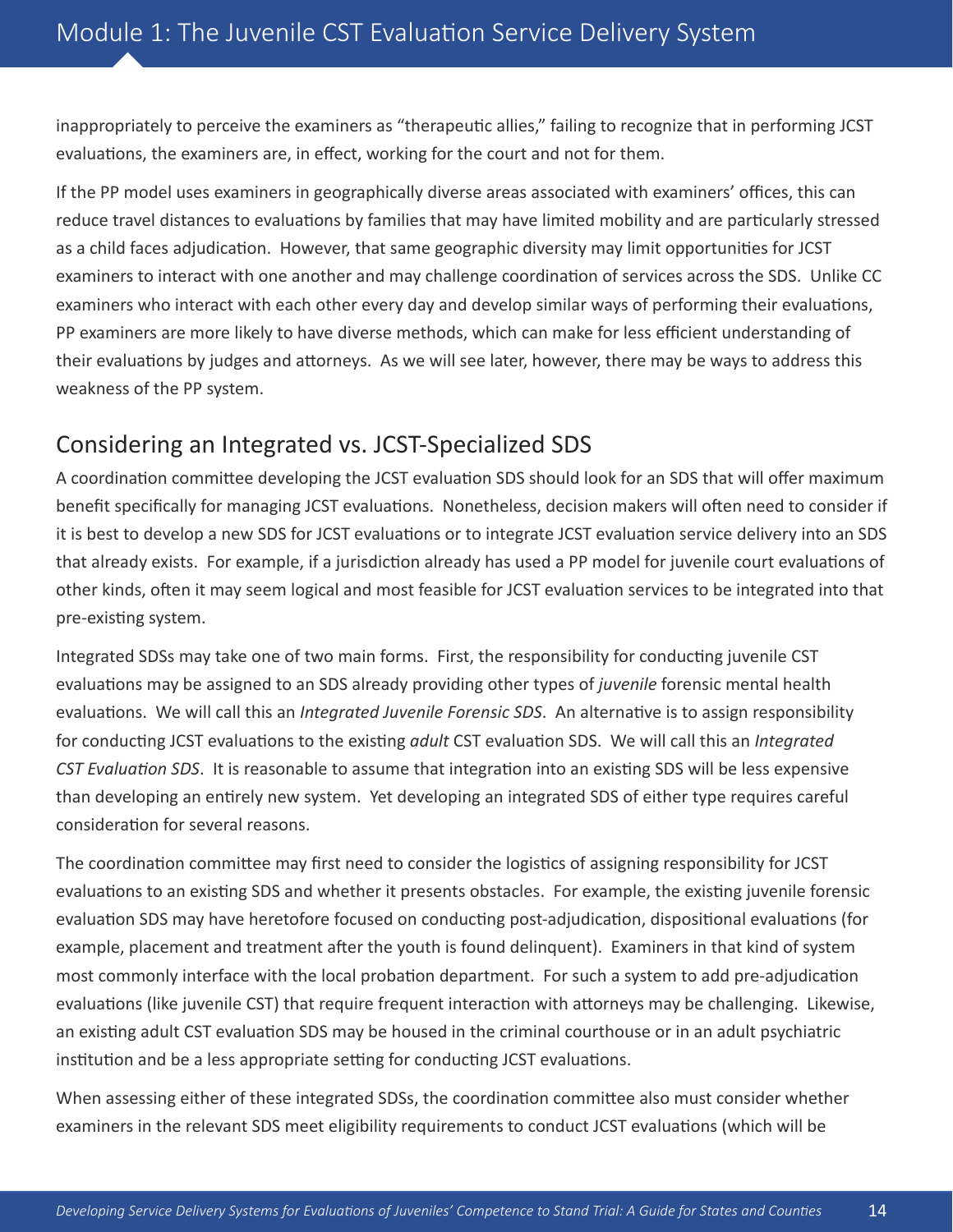<span id="page-20-0"></span>discussed in Module 3) and, if not, what steps will be needed so that some or all become eligible. Of course, the needs will likely be different depending on which type of integrated system is targeted. Examiners in an Integrated Juvenile Forensic SDS will more likely need to develop expertise on the forensic concept of CST and the specialized ways to assess and formulate it. In some cases, such as when the existing juvenile forensic SDS focuses on more traditional evaluations (such as rehabilitation planning evaluations), examiners may also need more fundamental training in forensic assessment and forensic ethics. Examiners in an Integrated CST Evaluation SDS sometimes may not have adequate general child and adolescent training and experience. They will be more likely to need experience and training on the unique clinical issues that arise in JCST evaluations (e.g., the role of normal developmental immaturity) and specialized juvenile forensic assessment approaches. They also may need support when legal concepts differ between adult CST and juvenile CST.

The coordination committee also should consider the capacity of an existing SDS to take on the additional responsibility of JCST evaluations. The sheer number of JCST evaluations that will be ordered may exceed what the examiners in the current SDS can manage without significant expansion. We are aware of some counties that require as many as 300 JCST evaluations annually. Decision makers should remember that it can be difficult to predict the number of JCST evaluations that will be ordered year to year, but national trends suggest referrals for JCST evaluations are on the increase. Further, it is not uncommon for the implementation of new JCST legislation to increase awareness of and clarity about the issue such that referrals increase even more steeply in the years immediately after implementation. Also, there may be costs associated with taking responsibility for JCST evaluations, including obtaining specialized training, purchasing unique assessment materials, and potential increases in examiner travel or testimony time that should be considered.

In short, the obstacles to developing an integrated SDS can, in some cases, cause development of a new SDS specializing in the provision of JCST evaluations to be the less expensive and potentially more efficient route. Developing a new SDS specifically for conducting JCST evaluations allows each decision in the development of the SDS to be tailored to the best balance of quality, efficiency and cost within the unique context of JCST evaluations.

There is an additional point that should be made. As decision makers examine an existing SDS, they might find that it simply has weaknesses, disadvantages, or flaws in delivering the services it has always delivered, such that rethinking is warranted. What may have worked thirty years ago might not be meeting current needs. In this way, sometimes thinking about how best to implement JCST legislation might lead to rethinking a broader SDS that has been in place for some time. Sometimes the best approach is a revised SDS that conducts JCST evaluations in addition to other types of evaluations the SDS traditionally offered.

#### Tradition vs. Innovation

The coordination committee should consider also the extent to which the jurisdiction's historical traditions in evaluation service delivery will be retained or modified. Diverging from history and going in new directions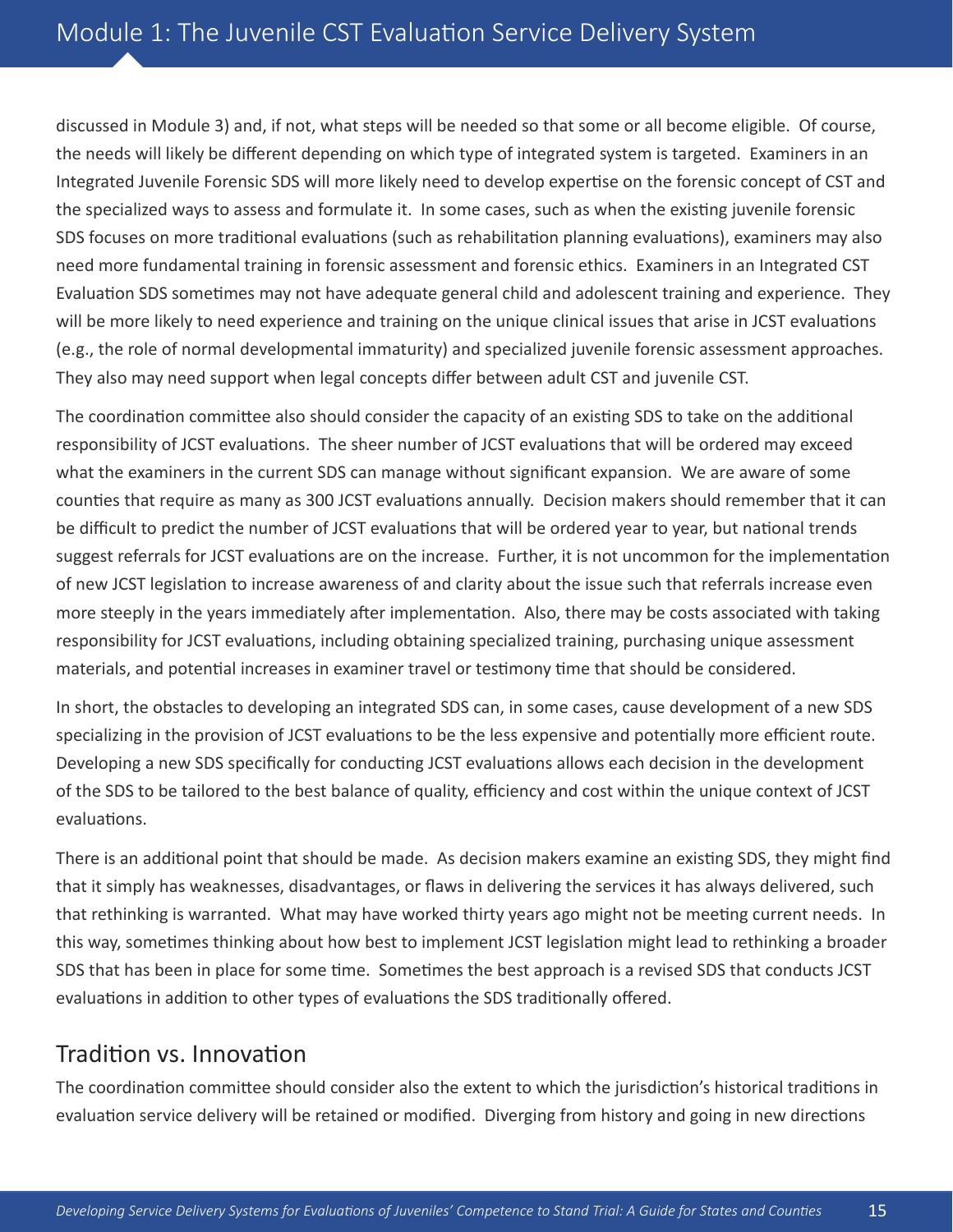<span id="page-21-0"></span>has costs. Although refinements can yield long-term financial savings, there are almost invariably frontend expenses that may worry decision makers. Beyond financial costs, there are inevitable growing pains associated with culture shift. Administrators, examiners and report consumers alike may be used to how "the business of forensic evaluations" has always gotten done and changes may be experienced as stressful. At any given time, also there will be a political mood around issues of innovation versus maintaining status quo.

Given these costs of innovation, divergence from historical trends in evaluation service delivery may be most warranted when there is a very clear advantage. And sometimes there are very clear advantages. The history of criminal justice (adult) CST evaluation service delivery provides an example.<sup>2</sup> Before the 1980s, criminal justice SDSs almost invariably conducted CST evaluations in one or two central inpatient facilities in a state, such as forensic units of state psychiatric hospitals. Evaluations were conducted by a multi-disciplinary team over a period of days to months of expensive hospitalization. As the field of forensic mental health matured, though, it became apparent that CST evaluations could be conducted by a single clinician conducting a focused interview of two to four hours using structured tools (newly available in the 1980s), with some additional time for obtaining and reviewing collateral information (e.g., mental health records). Studies showed that the quality of evaluations did not suffer from this methodology; indeed, they improved, and it was much less costly. Consequently, nearly all states have transitioned to an outpatient evaluation model for all or most adult CST evaluations.<sup>3</sup> Sometimes the benefits of change make innovation warranted.

#### Jurisdictional "Fit"

When considering the available SDS models, a coordination committee also should examine the unique needs and contours of their jurisdiction. Each locale has its own economic, geographic, and population demands that will impact how well a SDS functions and, therefore, which model is most appropriate. A model that works well in a small, densely-populated Northeastern state may not function well in a large, geographically diverse Western state. Each location will vary in how readily it can staff a court clinic, find community mental health centers well-suited to taking on the task of conducting JCST evaluations, or identify private practitioners interested and appropriate for signing on to a roster. Jurisdictions sometimes have very unique situations or characteristics that also can impact model preference. For example, a jurisdiction might have a local university with a forensically-focused psychology or psychiatry program to collaborate with, or another might have a major regional child mental health center within it, or yet another might have a particularly well-organized forensic examiner community led by clinicians with board certification in forensics. These unique factors can impact how well a particular SDS model will work in that jurisdiction.

<sup>2</sup> Grisso. T., Cocozza, J., Steadman, H., Fisher, W., & Greer, A. (1994). The organization of pretrial forensic evaluation services: A national profile. *Law and Human Behavior, 18*, 377-393.

<sup>3</sup> Melton, G.B., Petrila, J., Poythress, N., Slobogin, C., Lyons, P., & Otto, R. K. (2007). *Psychological evaluations for the courts: A handbook for mental health professionals and lawyers* (3rd edition). New York: Guilford.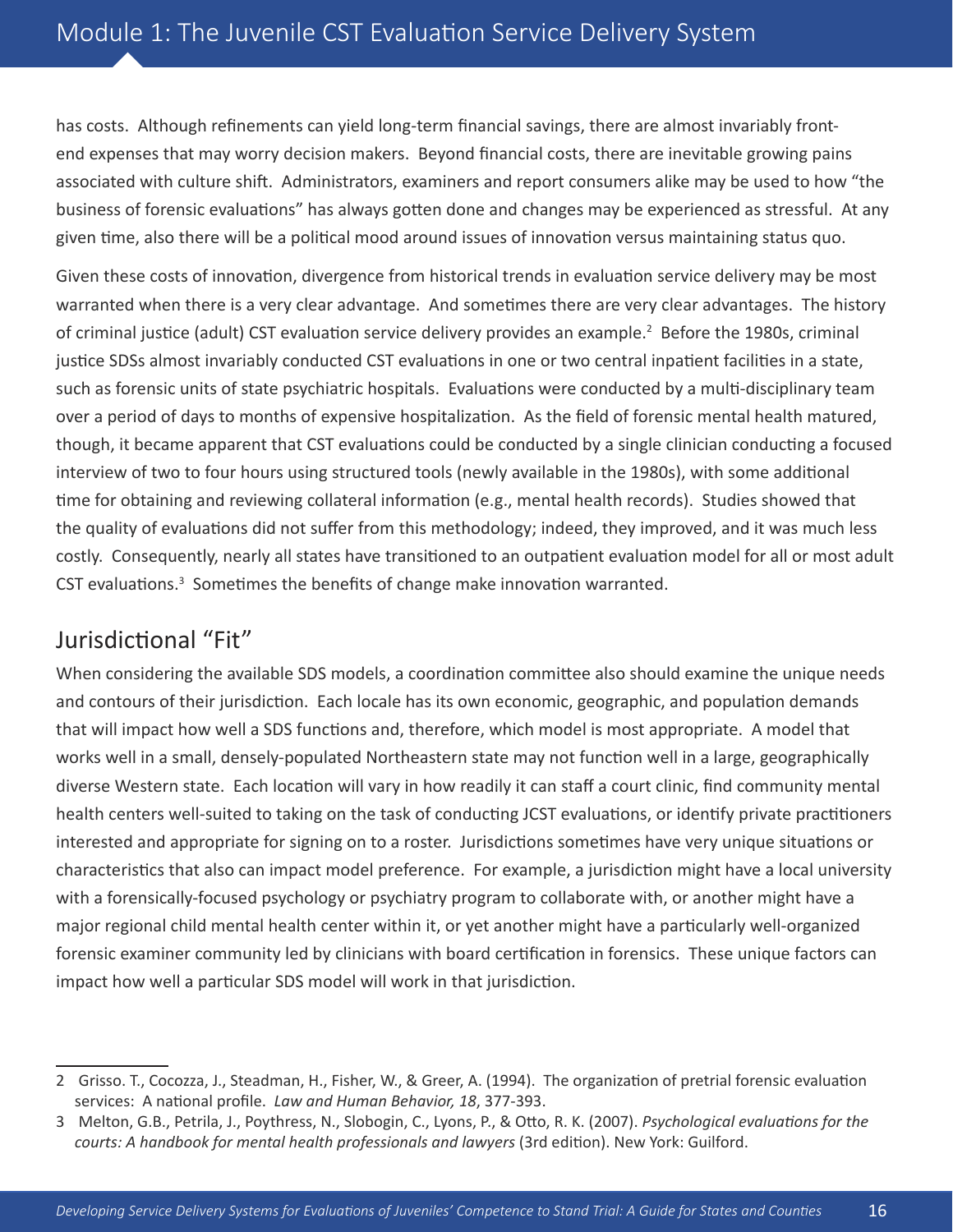<span id="page-22-0"></span>Of course, some states have different needs for their largest population centers than for their otherwise rural areas. Sometimes "hybrid" systems that mix elements of the three basic models in various ways provide the best balance of quality, efficiency and cost. For example, some states best meet their needs when one model (such as the Court Clinic model) is used in urban centers while another model (such as the Private Practitioner model) is used in rural regions.

Still other locales have developed systems that do not fit well into any of the three categories. For example, in one geographically diverse state to which we consulted, JCST examiners were salaried state employees serving the entire state from a single centralized location using a mix of transporting examinees to that location and having examiners travel to examinees to conduct evaluations. Other jurisdictions are exploring the use of video-conferenced evaluations to manage geographic diversity and reduce the need for large examiner rosters.<sup>4</sup> While the three basic models provide a useful starting point, stakeholders should never exclude "thinking outside the box" to best serve the needs of a given jurisdiction.

To summarize, a coordination committee should carefully consider a number of issues when deciding which SDS model or models are best suited for providing JCST evaluations in a jurisdiction. They should consider the advantages and disadvantages of each model for providing JCST evaluations. They should consider SDSs that already exist and how well-suited they are for providing JCST evaluations with few or some changes. They should consider the costs, stresses, and political will required to refine an existing SDS or create a new one. And they should consider the unique characteristics of the jurisdiction being served. In addition to determining a basic model, decision makers will need to consider the manner in which court orders for evaluations result in assignments to examiners. That is, they will need to develop an Evaluation Referral Process. We now turn our attention to that issue.

### Developing an Evaluation Referral Process

Whether a Forensic Evaluation System (FES) is using a Court Clinic or Community Mental Health Service Delivery System (SDS) where examiners are "on staff," or a Private Practitioner model where examiners are on a roster, one needs a mechanism for making referrals to examiners. By a *referral process* we mean the steps in moving from a judicial decision to order a JCST evaluation to the point of receipt of the assignment by the examiner. Ideally, such referrals are conducted in a routine fashion that becomes familiar to everyone involved. Here is a description of the important aspects of that process.

<sup>4</sup> Antonacci, D.J., Bloch, R.M., Saeed, S.A., Yildirim, Y. & Talley, J. (2008). Empirical evidence on the use and effectiveness of telepsychiatry via videoconferencing: Implications for forensic and correctional psychiatry. *Behavioral Science and the Law, 26,* 253 – 269.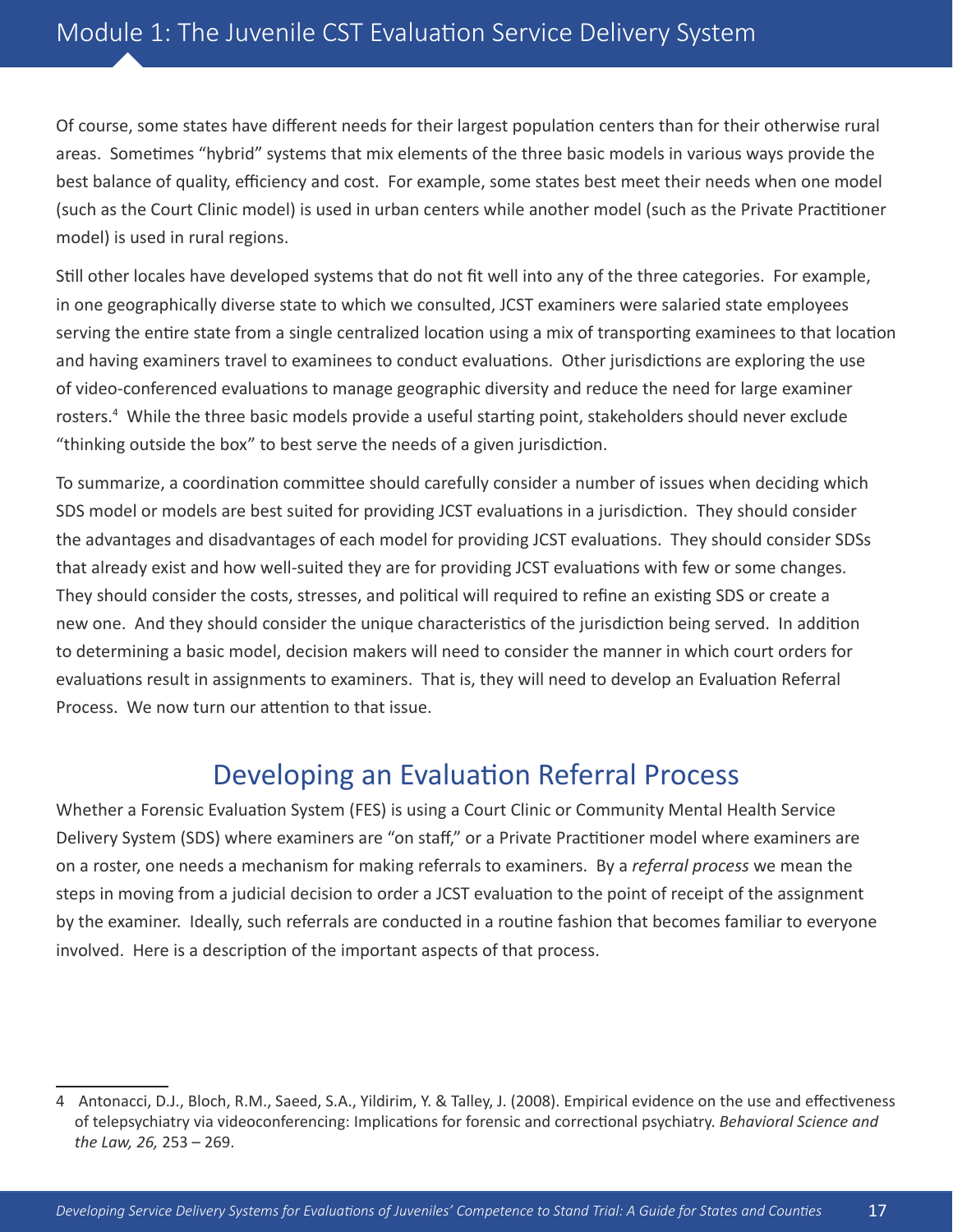#### <span id="page-23-0"></span>Creating Clear Referral Orders

A judicial order for a JCST evaluation arises (often soon after arraignment) by (a) judicial discretion or (b) a request from either party in the case. The judicial order must be screened to ensure that it complies with relevant laws and rules. Screening should also assure that the evaluation order is clear in its request for a JCST evaluation. This would seem straightforward, but sometimes it is not. For example, we have been examiners in cases where the court initially ordered an evaluation of "competency," without clarifying if the issue at hand was competency to stand trial, competency to waive *Miranda* rights, or some other competency. In other cases, legal standards are sometimes confused, such as ordering an evaluation of "competency to know right from wrong" (that is, criminal responsibility or culpability, which has nothing to do with CST). In some cases, some degree of back and forth with court clerks or attorneys will be necessary before the order is considered acceptable and the referral process can proceed. The coordination committee should consider ways to minimize these problems in court-ordered evaluations at the first step in the referral process. A common method is developing model court orders that will be used routinely by courts and attorneys.<sup>5</sup>

#### Choosing the Examiner

With clarity that a JCST evaluation is being ordered, a specific examiner (or examiners) who will conduct the evaluation must next be identified and assigned to the case. As Modules 2 and 3 will explain, not all examiners to whom a court has been referring juvenile court evaluations in general will be qualified to perform JCST evaluations. Those modules will describe a process for identifying the pool of JCST-qualified examiners. The discussion here will focus on the assignment of cases within the pool of eligible examiners whom the system has already determined are qualified.

We recommend that the best general approach to case assignment is one that approximates random assignment among the available qualified examiners. There will be cases, though, in which the unique skills or experience of a given examiner may warrant purposeful selection of a specific examiner. Examples include a bilingual examiner, an examiner who has expertise in the diagnosis that has been assigned to the youth in the past, or an examiner who has conducted prior JCST evaluations of the same youth. In some cases, examiners with certain skills are required by law for youths with certain clinical concerns, such as when evaluations of youth with developmental disabilities must be conducted by a legally defined Developmental Disabilities Specialist. And in some cases, especially in a jurisdiction using a Private Practitioner model, geographical factors may impact assignment, such as when a family with few travel resources lives closer to one examiner's office than another's. All other things being equal, though, equity is maximized when cases are assigned to the next examiner in the rotation.

<sup>5</sup> As an example, a South Carolina model court order for JCST evaluations can be found at [http://www.myflfamilies.](http://www.myflfamilies.com/service-programs/mental-health/afmh-model-court-orders-and-motions) [com/service-programs/mental-health/afmh-model-court-orders-and-motions](http://www.myflfamilies.com/service-programs/mental-health/afmh-model-court-orders-and-motions)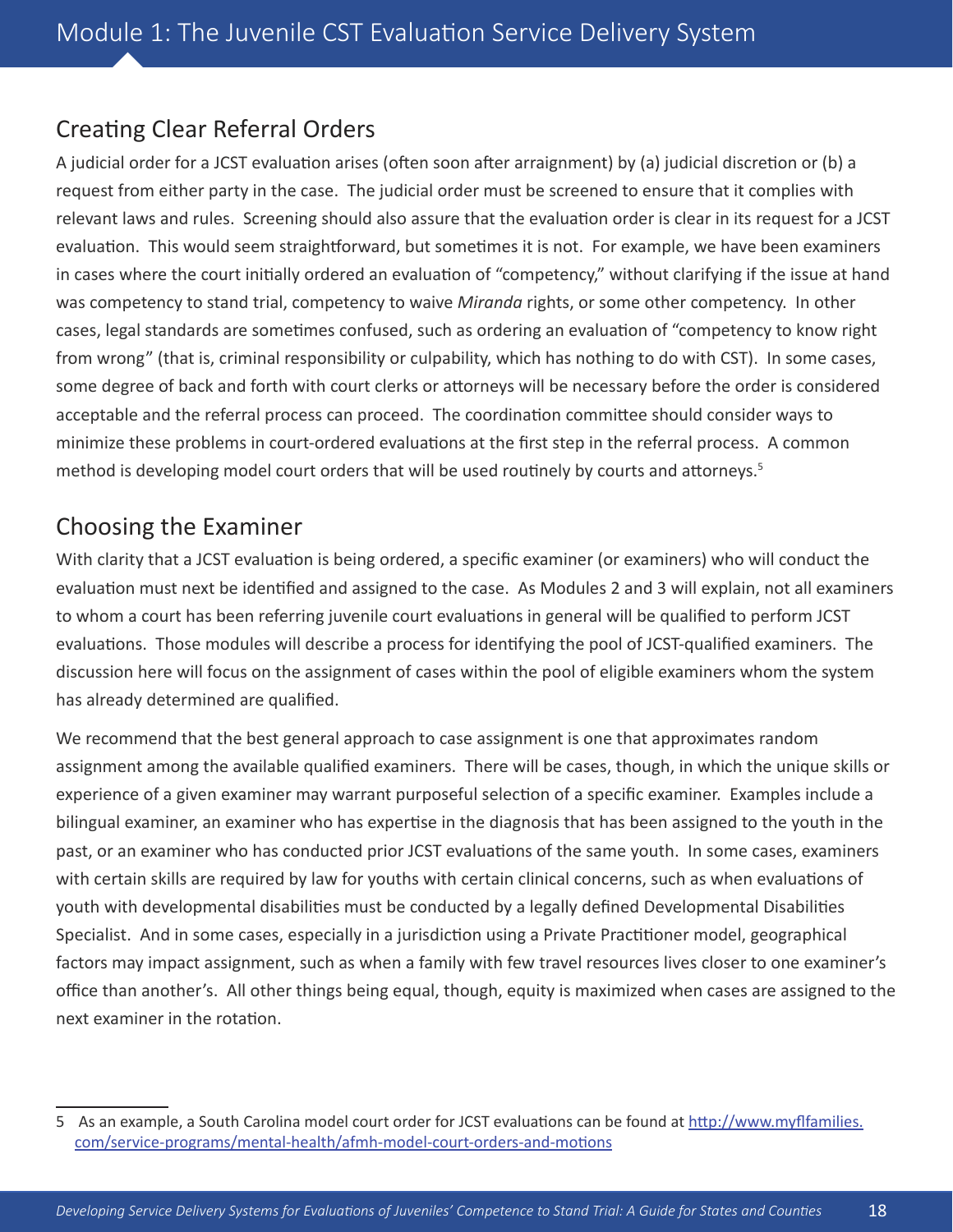<span id="page-24-0"></span>We are aware of some FESs in which prosecutors or defense attorneys are permitted to request or demand specific, named examiners to conduct the evaluation. When considering whether a referral process should allow this, planners should be aware that this can sometimes exacerbate what has been called a "pull to affiliate." Selection by one of the attorneys increases the likelihood that the examiner will feel subtle pressure to favor arriving at an opinion in the direction preferred by that party in order to increase the likelihood of receiving future evaluation referrals. Likewise, referral processes that allow one or both of the parties to exclude certain specific examiners can create similar pressures. The desire to select specific examiners seems to come up more frequently when a Private Practitioner SDS model is in use. However, SDSs using Court Clinic or Community Mental Health models are not immune to this issue. No matter the model in use, we advise that it is better for evaluation quality to be assured in some systematic manner (as will be discussed in Module 3) rather than allowing attorneys to have undue influence over the process.

#### Options for Vetting the Referral

Within the Court Clinic and Community Mental Health models, typically there will be a point-person at the court clinic or community mental health center, such as a program coordinator or a trained administrative assistant, who does two things. The referral point-person screens the order (Is it appropriate? Does it meet criteria for a CST evaluation?), then assigns the case to one of the examiners on staff. In locales using a Private Practitioner model, however, courts sometimes communicate directly with the examiner who will assist with the case. The latter process—from judge to examiner—can raise several problems.

First, when this direct referral process is used, it becomes the sole responsibility of each examiner to screen the evaluation referral and to communicate directly back to the Court when they have concerns. Using this process requires that each examiner is trained to distinguish valid and invalid orders and has adequate relationships with court clerks and/or attorneys to resolve concerns and problems when they arise. Some examiners in the Private Practitioner model may do this conscientiously, while others might not.

A second difficulty with the direct referral process method is that it also requires that each court is clear about which examiners are eligible or appropriate to conduct the evaluations. We have heard from some states that employ this direct referral process method that courts may vary in their adherence to the rules around eligible examiners, sometimes ignoring or not knowing the requirements. These courts may utilize familiar examiners whether or not they meet eligibility requirements.

Thus, especially for courts using the Private Practitioner model, we recommend that the SDS create a position we will call the *JCST Coordinator*. The JCST Coordinator's role is to vet all JCST evaluation orders received from the court, reviewing them for clarity regarding the request, making sure the referral is being made to a qualified examiner, receiving the evaluation report from the examiner to assure that it meets standards (as described in Modules 2 and 3), and then forwarding it to the court. Other duties can be added to this position: for example, notifying the agency regarding payment of the examiner for the evaluation (see next major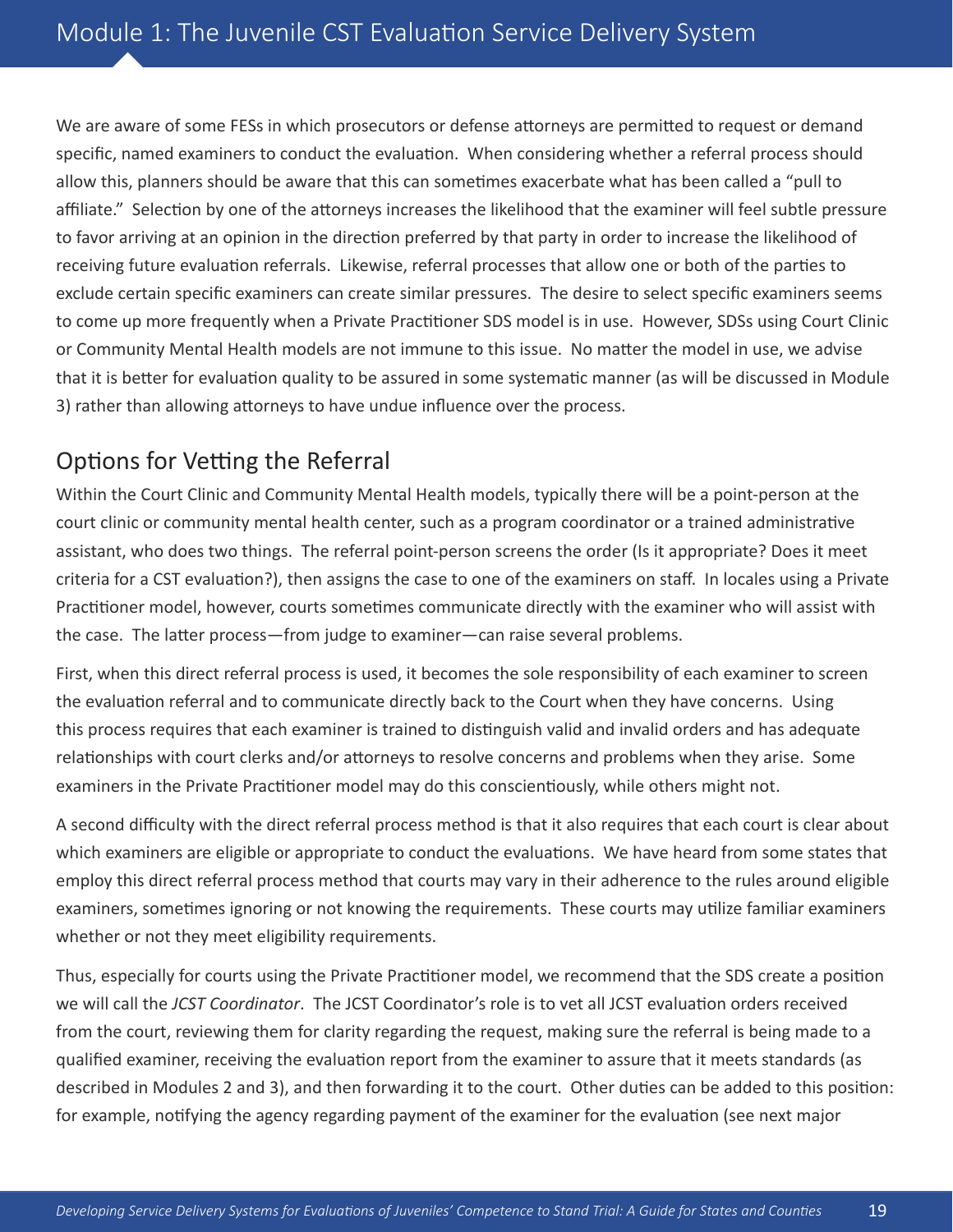<span id="page-25-0"></span>heading in this Module) and managing periodic training and certification of the examiners (see Module 3). The JCST Coordinator strategy has been used in a few states and has proved very valuable.

#### Obtaining Collateral Records

Another potential role of the JCST Coordinator is managing the process of obtaining collateral records the examiner will need to perform the evaluation. The term *collateral* is used in psychiatric and psychological settings as one might use the term *secondary*. The primary source of data typically is seen as coming from direct observation of the examinee, while past records and interviews with others in the person's life are secondary, or collateral. The appropriate role of collateral records/interviews in the evaluation process is discussed in Module 2. Here we address the fact that the ideal referral process includes a process by which collateral records for an evaluation are provided to the examiner at or as close as possible to the outset of the evaluation process.

Acquiring collateral records can be a time-consuming process fraught with delays. Caregivers may not be available to sign release of information forms needed to request records. Records departments may be less than ideally responsive to requests because they have a back-log of requests, have concerns about the authorization to access information (such as when the court ordering the evaluation orders that records are to be released to the evaluator), or they may simply be closed (a common occurrence when schools are out of session, for example). Challenges obtaining needed collateral records place a great deal of tension on the balance between evaluation quality and efficiency. Confusion about who is responsible to access collateral records should be avoided so that the delays are not compounded. Nonetheless, lack of clarity is not uncommon among FESs with which we have spoken.

For this reason, the referral process should be set up to clearly identify who is responsible for obtaining collateral records and how records will be obtained. In some systems, responsibility is assigned to attorneys sometimes to defense counsel and other times to whichever party motioned for the evaluation. This can present problems because, unless the attorney is well-trained on the issues, he or she may not appreciate the importance of accessing collateral records and may not be fully motivated to overcome the inherent obstacles in doing so, or may tend to see it is an added burden when already challenged to manage large caseloads. Even when the attorney pursues the records, he or she may have difficulty differentiating relevant and irrelevant information.

Examiners could themselves be tasked with responsibility for accessing the records they believe they need for the evaluation. Ideally, though, the central organization of the FES provides this service to examiners by having a CST Coordinator (or other clinical or administrative assistant position) assigned to obtaining needed records. Having the task completed by a central authority can be more effective because that person will establish relationships with the sources of the records and, consequently, be clearer about what is necessary for a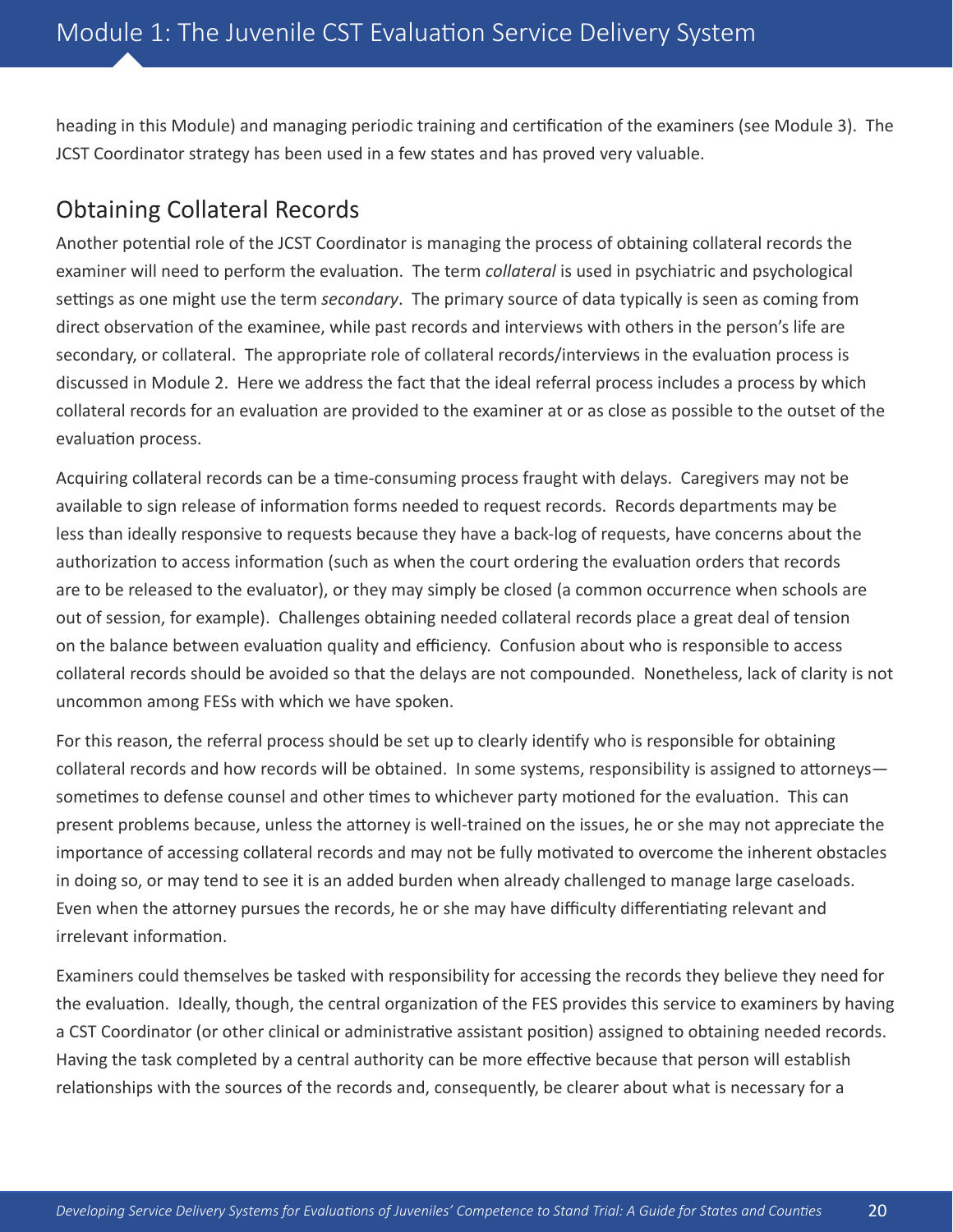<span id="page-26-0"></span>smooth fulfillment of the request. Offering this service allows the examiners to focus on the clinical elements of the evaluation.

The ideal referral process provides examiners as many of the collateral records as possible at the time of the evaluation referral. Sometimes, however, accessing relevant records will need to occur while the evaluation is in process. In some cases, information about relevant records may only come to light as the evaluation is unfolding. For example, the youth or a caregiver may report to the examiner that the youth participated in mental health services of which the court was unaware.

We believe it is important that examiners are authorized to determine the information needed to complete the evaluation. Only the examiner can be expected to have the skills to know when missing information compromises confidence in the evaluation conclusions. For both of these reasons, there needs to be a clear process by which examiners can request records while the evaluation is in flow. Again, there must be clarity about who is responsible for obtaining the newly identified records and how.

In conclusion, a thoughtful referral process is an important foundation for a JCST service delivery system. A sound referral process is a "front end" process that increases the likelihood that JCST evaluations are conducted fairly, skillfully, and only when they are truly needed. We now turn our attention to what is typically a "back-end" element of SDSs: payment for evaluations once they are conducted.

## Choosing a Payment Method and Pay Scale

Examiners must be reimbursed for their services, and there are two primary issues when it comes to paying for JCST evaluations. The *Payment Method* concerns the source and flow of payments for evaluations, as well as the hiring structure for examiners. The *Pay Scale* concerns the amount of money examiners receive for conducting evaluations. Both the Payment Method and Pay Scale can vary greatly from state to state.

Typically, there will be no reason to use a different Payment Method to pay examiners for JCST evaluations than for other types of juvenile court evaluations. Our guidance on Payment Method, therefore, is general, in the event that some jurisdictions might wish to use the JCST planning opportunity to adjust their Payment Method for juvenile court evaluations generally (including JCST evaluations). Some aspects of JCST evaluations, however, argue for differences in the amount of compensation (Pay Scale) compared to other child clinical evaluations.

#### The Payment Method

When examining the Payment Method, one first asks, "What is the source of the money that pays for JCST evaluations?" In many states, funding for JCST evaluations begins with the state's primary mental health agency (e.g., Department of Mental Health, or DMH). Funding from a DMH may flow to examiners from any of several paths: (a) from the general DMH, (b) through a special forensic division of the DMH, (c) through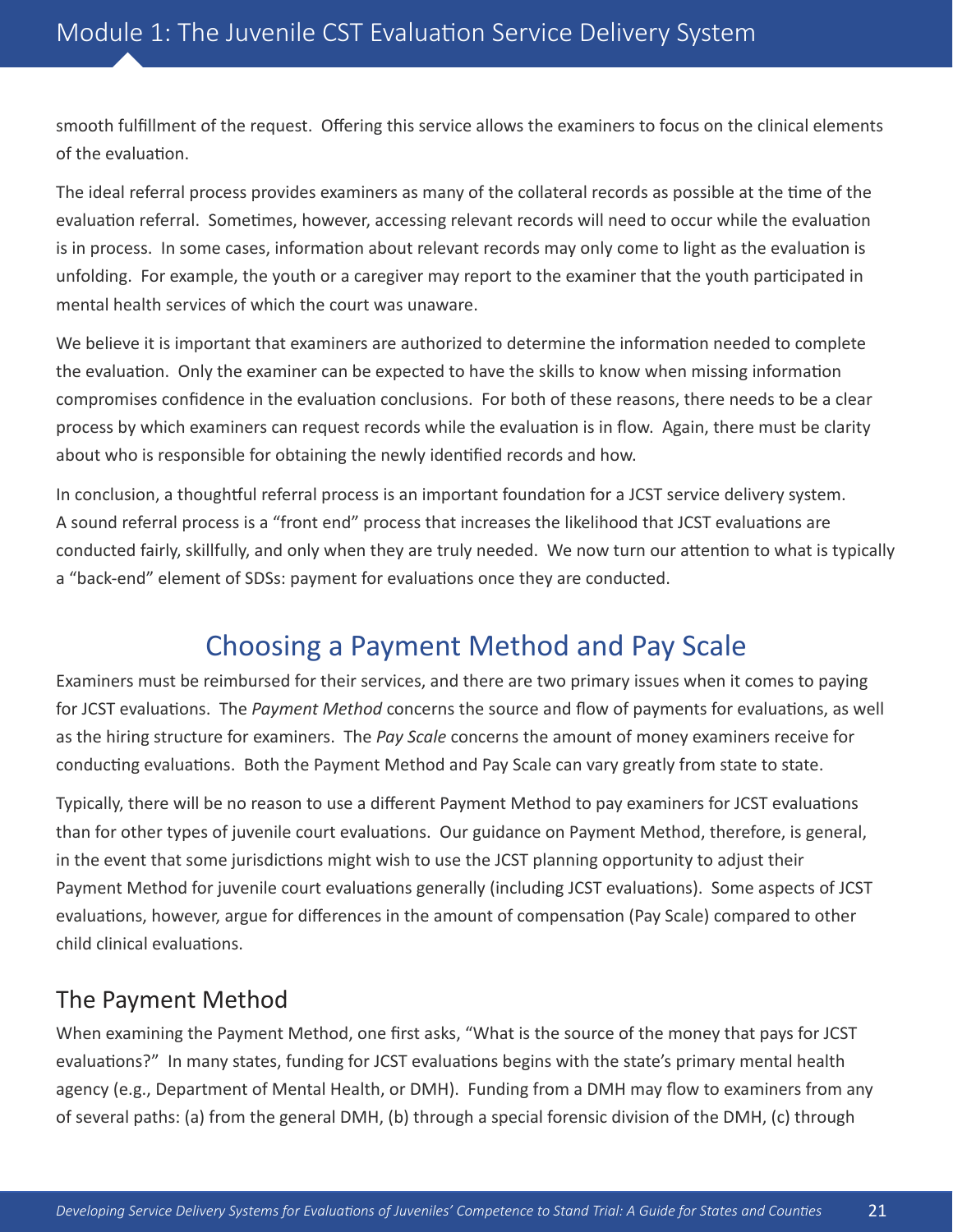regional offices of the DMH, or (d) through targeted funding of court clinical services.<sup>6</sup> In some locations, payments originate with the state courts.<sup>7</sup> In other locations, however, payment for evaluations begins at the local level (e.g., county government; local courts). When evaluation funding is tied to local (e.g., county) budgets, significant state-wide disparities in funding can arise. That can lead to differences in quality of evaluations across local areas, and avoiding this is one of the advantages of a state-wide Payment Method system.

Based on the national survey of juvenile court jurisdictions conducted by Grisso and Quinlan (mentioned earlier), the three basic Service Delivery System (SDS) models tend to have different funding sources. Court Clinic models tend to be funded by the specific court being served by the clinic or from state health or welfare agencies. State health and welfare agencies also tend to be the funding source for evaluations in jurisdictions using the Community Mental Health model. In the Private Practitioner model, funding for the evaluations tend to come from county funds designated to the court. This is not to say that each model must be funded in the ways just described, but these are the national trends.

As was discussed above, payments by the state-level funding source sometimes target the court clinical services in less direct ways than straightforward payment of salaried or contracted examiners. In some cases, the source funds local agencies or private group practices to conduct the evaluations for a given region. In such situations, the source may pay the agency a pre-determined lump-sum amount annually based on anticipated costs or may make payments based on the number of evaluations actually conducted. There is some advantage to a system that combines the lump-sum and fee-for-service approaches.<sup>8</sup> Case-by-case payments incentivize local agencies to conduct evaluations efficiently, in return providing a modest but dependable cost recovery. However, additional monies, best offered in a lump sum, may be needed for local agencies to adequately support the quality control of the evaluations (discussed in Module 3). Alternatively, the funding source may provide the quality control supports (see Module 3) and eliminate the need for the lump sum payment.

Another element of the Payment Method is the hiring structure of examiners. In some locations, JCST examiners are salaried employees (e.g., of the state DMH or the county). In other locations, examiners are paid on a fee-for-service basis. Again, the different SDS Models tend to use different approaches. Examiners in the Court Clinic and Community Mental Health models tend to be salaried employees, and examiners in the Private Practitioner model tend to be paid for each case they complete.

<sup>6</sup> Grisso. T., Cocozza, J., Steadman, H., Fisher, W., & Greer, A. (1994). The organization of pretrial forensic evaluation services: A national profile. *Law and Human Behavior, 18*, 377-393.

<sup>7</sup> Hawk, G. & Fitch, L.W. (2001). Community forensic evaluation: Trends and reflections on the Virginia experience. In Frost, L.E. & Bonnie, R. J. (Eds), *The evolution of mental health law.* (pp. 213-226). Washington, DC: American Psychological Association.

<sup>8</sup> Melton, G.B., Petrila, J., Poythress, N., Slobogin, C., Lyons, P., & Otto, R. K. (2007). *Psychological evaluations for the courts: A handbook for mental health professionals and lawyers* (3rd edition). New York: Guilford.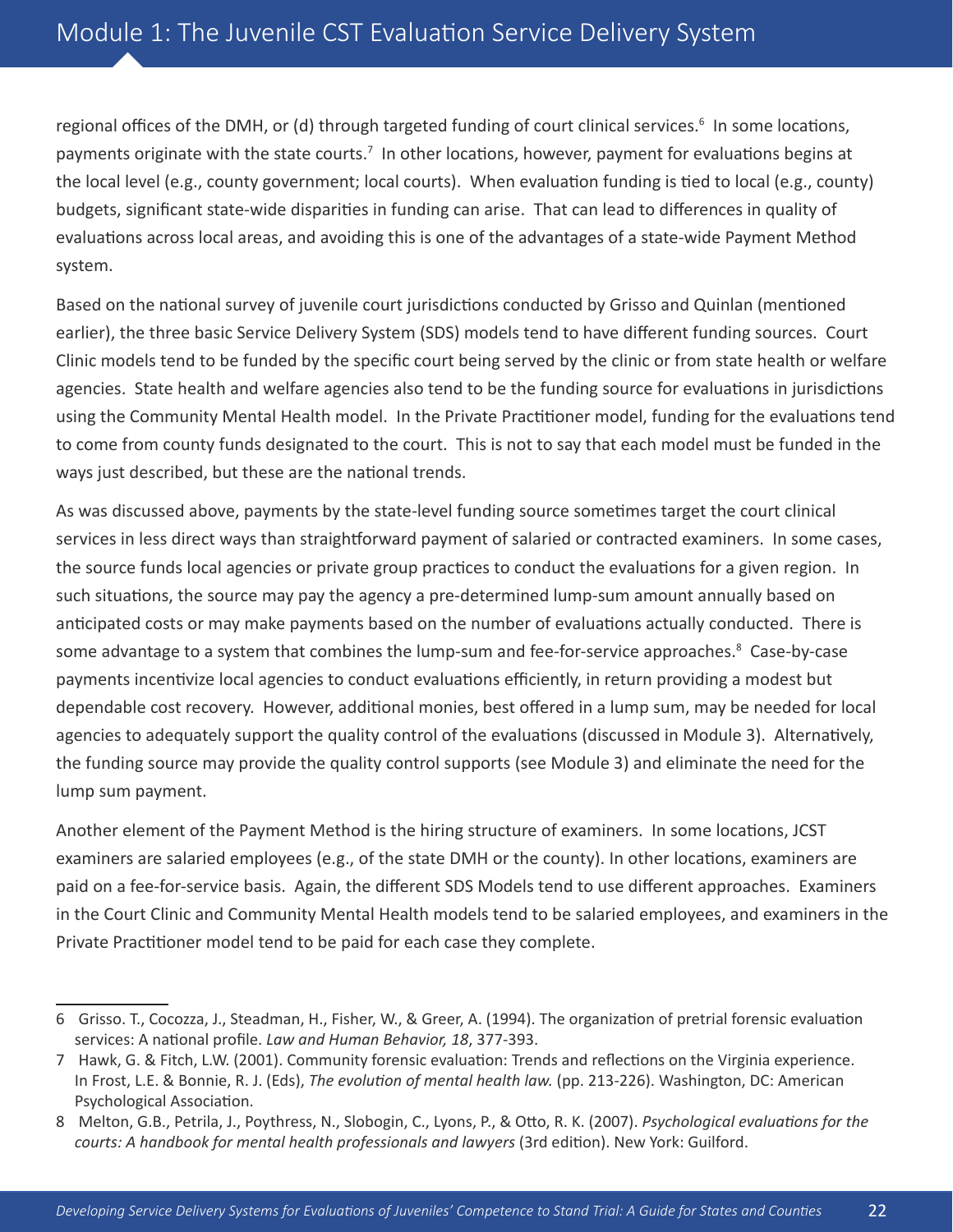<span id="page-28-0"></span>In the Private Practitioner model, the fee-for-service Payment Method generally takes either of two forms: a "fixed rate" per hour for time that the evaluation required (sometimes with a "cap" on the allowable hours), or a fixed amount for performing an evaluation (often called a "flat fee"). A primary attraction of fee-forservice models is a reduction in SDS costs since it eliminates paying for "examiner down-time" (such as when evaluation referrals slow) or any other costs outside of conducting evaluations (especially employee benefits). One needs to realize, however, that salaried employees also may use "down-time" engaged in activities that benefit the SDS, such as offering direct consultation or education to judges or attorneys. The coordination committee also should consider that the fee-for-service Payment Method often requires higher coordination and quality assurance costs than in a salaried position Payment Method, offsetting some of the cost savings associated with a fee-for-service Payment Method.

Another consideration is that systems using the fee-for-service Payment Method may have greater difficulty managing complex, time-consuming cases than systems based on salaried employees. Within all SDSs, cases arise that require a much greater time investment than the "typical" case. Some special cases involve complex clinical issues requiring specialized expertise and assessment approaches (e.g., an examinee with a brain tumor, requiring consultation by a pediatric neurologist), or involve complex legal issues, such as a case with a high media and public profile. In systems with salaried employees, case-loads can usually be juggled and shifted to allow a given examiner more time than usual to manage a difficult case. In contrast, in fee-forservice SDSs in which evaluations are paid on an hourly basis, the hours can quickly pile up in complex cases causing soaring costs.

When the hours allowed for an evaluation are "capped," the examiner may be faced with doing work that is not remunerated or minimizing the hours spent on the evaluation and jeopardizing its quality. Similarly, when evaluations are paid for with a "flat fee," examiners may be incentivized to minimize the time spent conducting the evaluation, which can cause the quality of the evaluation to suffer. There may be creative ways, though, to address this issue, such as developing a metric for identifying complex cases and then paying for those cases in a manner that differs from more typical evaluations.

#### The Pay Scale

It is reasonable to expect JCST examiners to be better paid than general mental health examiners.<sup>9</sup> Conducting these evaluations requires specialized skills and knowledge. Examiners need not only have a well-developed understanding of clinical conditions and matters, but also must understand specific legal definitions related to the questions the court must address, legal procedures associated with both defendant and examiner participation in the process, and ways to communicate their findings in a manner that courts and attorneys can use. We will examine the specialized skill-set required of JCST examiners in more detail in Module 3.

<sup>9</sup> Melton, G.B., Petrila, J., Poythress, N., Slobogin, C., Lyons, P., & Otto, R. K. (2007). *Psychological evaluations for the courts: A handbook for mental health professionals and lawyers* (3rd edition). New York: Guilford.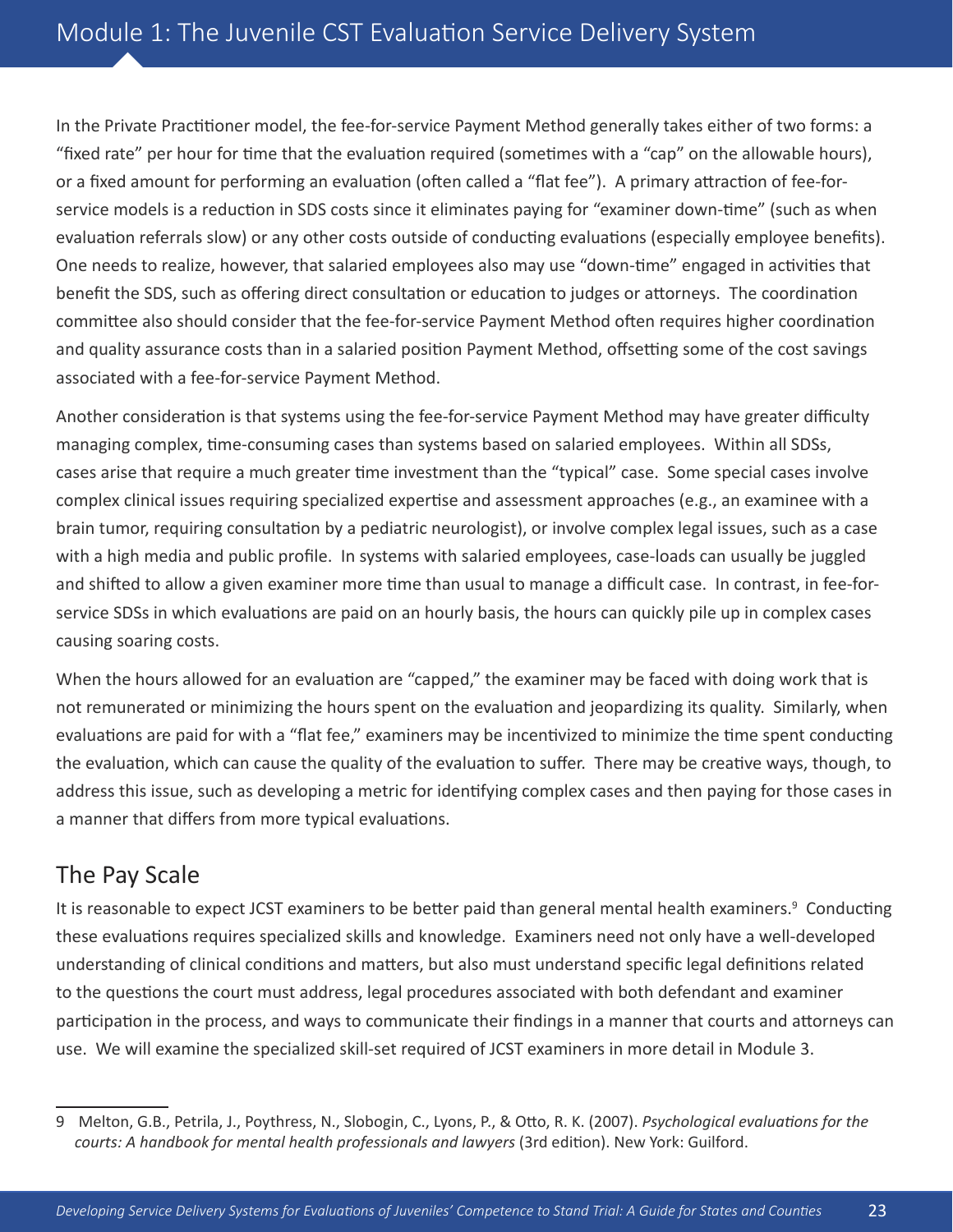### Module 1: The Juvenile CST Evaluation Service Delivery System

Moreover, there are unique conditions faced by forensic examiners that general clinical professionals less often encounter, such as managing court demands and delays, working with risky populations in risky settings, and the demands of participating in an adversarial system in which one's work is sometimes subjected to considerable scrutiny. Nonetheless, forensic mental health professionals conducting court-ordered evaluations seem to make less money than other clinicians.<sup>10</sup> Based both on our experience and on survey results,<sup>11</sup> feefor-service JCST examiners, in particular, tend to be remunerated minimally for their work.

Inadequate pay can cause problems in any SDS, especially in terms of examiner satisfaction and quality assurance. Low salaries for full-time examiners can limit a SDSs capacity to recruit quality examiners. Low payments for evaluations housed in local agencies or group private practices may motivate administrators to reserve their best staff for other higher-paying services. Similarly, low payments for private practitioners may cause more competent examiners to pursue roles that pay better than the JCST examiner roster. It may be particularly problematic that fee-for-service systems typically lack mechanisms for rewarding examiners with more experience, as is typical when salaries are negotiated. It is not surprising, then, that low salaries or fees tend to yield lower quality evaluations.<sup>12</sup> In working with and talking to an array of representatives from JCST FESs, the old adage, "You get what you pay for," seems to hold true. The Pay Scale should be developed with this in mind.

When setting salaries and fees, a coordination committee also must consider the evaluation requirements set by its standards subcommittee in its Standards and Procedures document (discussed in Module 2). Whether based on statutory requirements or internal choices, standards subcommittees can set evaluation requirements along a broad dimension of rigor. More rigorous evaluation requirements clearly warrant greater remuneration. Sometimes the Pay Scale is simply inadequate to meet the requirements of the FESs Standards and Procedures. When that occurs, it can be tempting to encourage "cutting corners" to reduce the time required to complete evaluations. For example, officials in one state experiencing this problem reported that they were considering requiring defense attorneys to review collateral records and highlight or summarize the historical issues they wanted examiners to consider. Such a solution, however, introduces bias into the evaluation process and simply shifts the workload from one under-paid group to another. However, there are some more reasonable ways to reduce the time commitments needed to conduct evaluations, as we will discuss in Module 2.

Coordination committees must also consider special circumstances that can arise in JCST evaluations. For example, it is not uncommon for examinees to fail to appear for interview appointments. The Pay Scale should

<sup>10</sup> <http://www.psychologycareercenter.org/salaries.html> and [http://www.bestpsychologydegrees.com/25-most](http://www.bestpsychologydegrees.com/25-most-lucrative-careers-in-psychology/)[lucrative-careers-in-psychology/](http://www.bestpsychologydegrees.com/25-most-lucrative-careers-in-psychology/)

<sup>11</sup> Grisso, T., & Quinlan, J. (2005). Juvenile Court Clinical Services: A National Description. *Juvenile and Family Court Journal, 56*: 9–20.

<sup>12</sup> Grisso, T., & Quinlan, J. (2005). Juvenile Court Clinical Services: A National Description*. Juvenile and Family Court Journal,* 56: 9–20.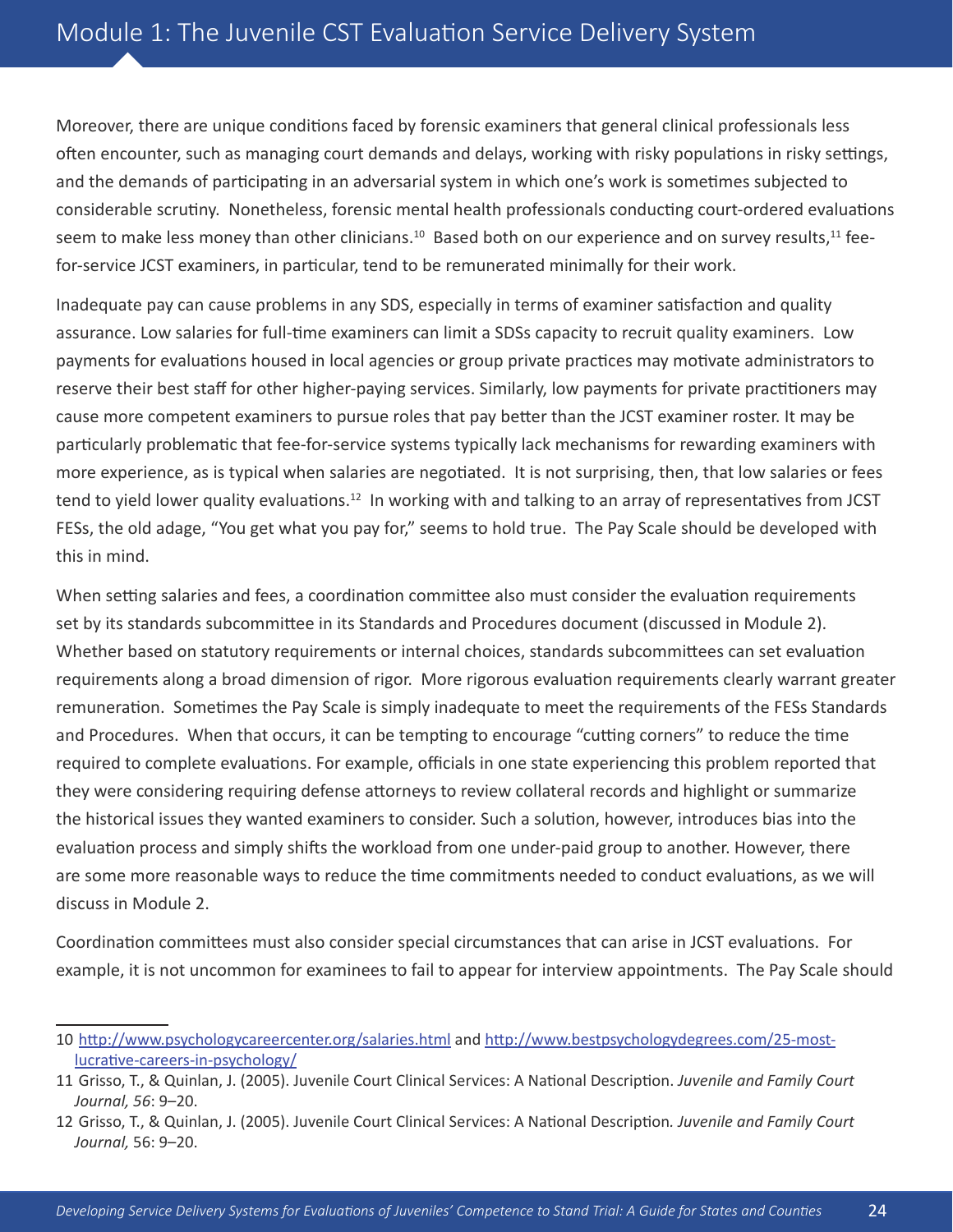<span id="page-30-0"></span>have built into it reasonable reimbursement for the time an evaluator spends waiting. The need for court testimony also requires consideration when determining Pay Scale. Preparation for testimony and waiting at court to testify can be time-consuming. When examiners are salaried employees, their salaries automatically reimburse them for the time spent in these activities during the workday. When fee-for-service examiners are paid on an hourly basis, SDSs must decide between excluding testimony time from reimbursement or paying for many more hours of work (either at the set rate or some adjusted rate) when cases require testimony. Some SDSs that pay a flat fee for evaluations offer an additional flat fee for testimony, but again that flat fee should be commensurate with the hours typically required to provide appropriate testimony. Providing testimony is a unique and potentially stressful job responsibility in forensic evaluation work, so inadequate reimbursement where testimony is commonly needed can quickly lead to examiner dissatisfaction and burnout.

Some high-quality examiners will be attracted to conducting JCST evaluations for reasons outside of the Pay Scale. Some examiners may find the work uniquely interesting and others may see the work as a steppingstone to conducting more lucrative independent evaluations.<sup>13</sup> Yet such examiners typically are not sufficiently numerous to satisfy the workforce needed to meet the needs for JCST evaluations. As this discussion suggests, coordination committees need to consider carefully the Pay Scale to balance costs with the quality of evaluations that can be obtained.

## Managing Special Issues for Post-Remediation Re-Evaluation of Juveniles Found Incompetent

When a juvenile defendant is found incompetent, state laws typically require that the youth is considered for treatment to remediate abilities so that he or she may become competent to stand trial. Most statutes specify a time period for remediation interventions. They also provide for a re-evaluation of the youth when those remediation personnel believe that the youth might have achieved abilities sufficient to be found competent to stand trial and/or when they have concluded that remediation efforts are not going to be successful. Typically, that re-evaluation is much like the original JCST evaluation, but with an emphasis on change in the youth's relevant abilities. The re-evaluation typically is provided to the court for its judgment about whether the youth has gained competence sufficient to stand trial.

<sup>13</sup> Hawk, G. & Fitch, L.W. (2001). Community forensic evaluation: Trends and reflections on the Virginia experience. In Frost, L.E. & Bonnie, R. J. (Eds), *The evolution of mental health law*. (pp. 213-226). Washington, DC: American Psychological Association.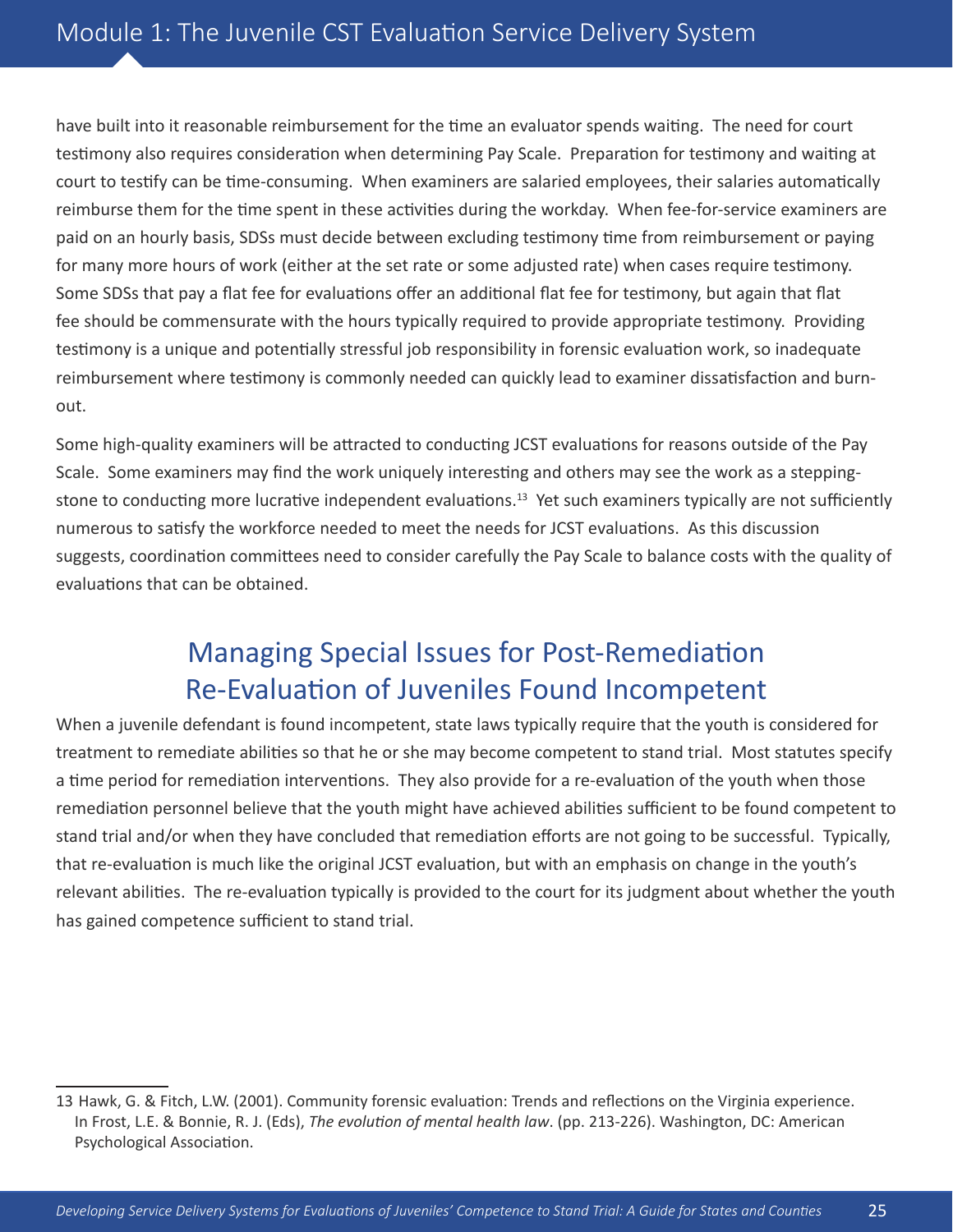<span id="page-31-0"></span>States that create new JCST statutes are faced with devising a JCST remediation system for juveniles found incompetent. Here we do not describe that effort, because it has been discussed in two other sources.<sup>14</sup> The discussion that follows makes evident that it is best when jurisdictions develop their JCST evaluation system and remediation system in a coordinated manner that considers the needs of each system and facilitates communication between them. For this Guide, however, we will comment briefly on some of the ways in which JCST remediation systems are evolving across the states before focusing more narrowly on the management of evaluations that are required by statute to determine whether, during or after a remediation process, the youth has gained sufficient CST abilities to be considered competent. For convenience, we will call these "Post-Remediation Re-Evaluations" simply "*re-evaluations*."

#### JCST Remediation Systems

JCST remediation systems provide two main services: (a) providing interventions aimed at resolving the functional deficits that led to the youth being found incompetent; and (b) assessing the extent to which the youth is benefiting from the services that are provided. Interventions provided by traditional *adult*  CST remediation programs have focused on reducing interfering mental health symptoms through the administration of psychotropic medication or provision of other psychotherapeutic services and on providing education about the legal system and functioning as a defendant within it. Major mental illness is less common among juveniles found incompetent, but developmental immaturity often plays a significant role. Therefore, JCST remediation programs tend to be more focused on education and only secondarily upon symptom reduction. One recent article described the ideal JCST remediation programs as offering training that is "interactive, repetitive, and in which information is presented in narrative form," allowing for an "interplay between teaching, extrapolating, and reviewing the impact of… new knowledge on the behavior and decision making of youth [as] best observed in one‐to‐one relationship that allows an iterative process specific to each child and which is sustained and internalized over time."<sup>15</sup>

Although it is now beginning to change, adult CST remediation programs traditionally have been housed in psychiatric hospitals. In contrast, JCST remediation programs tend to be offered in community-based, nonpsychiatric settings whenever possible. For example, Virginia has long operated a JCST remediation program involving in-home visits by specially-trained JCST remediation counselors. Other states, like Florida, offer

<sup>14</sup> Larson, K.A., & Grisso, T. (2011). *Developing statutes for competence to stand trial in juvenile delinquency proceedings: A guide for lawmakers*. Chicago, IL: John D. and Catherine T. MacArthur Foundation; Warren, J.I., Jackson, S.L., & Jones Coburn, J. (2016). Evaluation and restoration of competency to stand trial. In Heilbrun, K., DeMatteo, D. & Goldstein, N.E.S. (Eds.), *APA handbook of psychology and juvenile justice* (pp. 489-514). Washington, DC: American Psychological Association.

<sup>15</sup> Warren, J.I., Jackson, S.L., & Jones Coburn, J. (2016). Evaluation and restoration of competency to stand trial. In Heilbrun, K., DeMatteo, D. & Goldstein, N.E.S. (Eds.), *APA handbook of psychology and juvenile justice* (pp. 489-514). Washington, DC: American Psychological Association.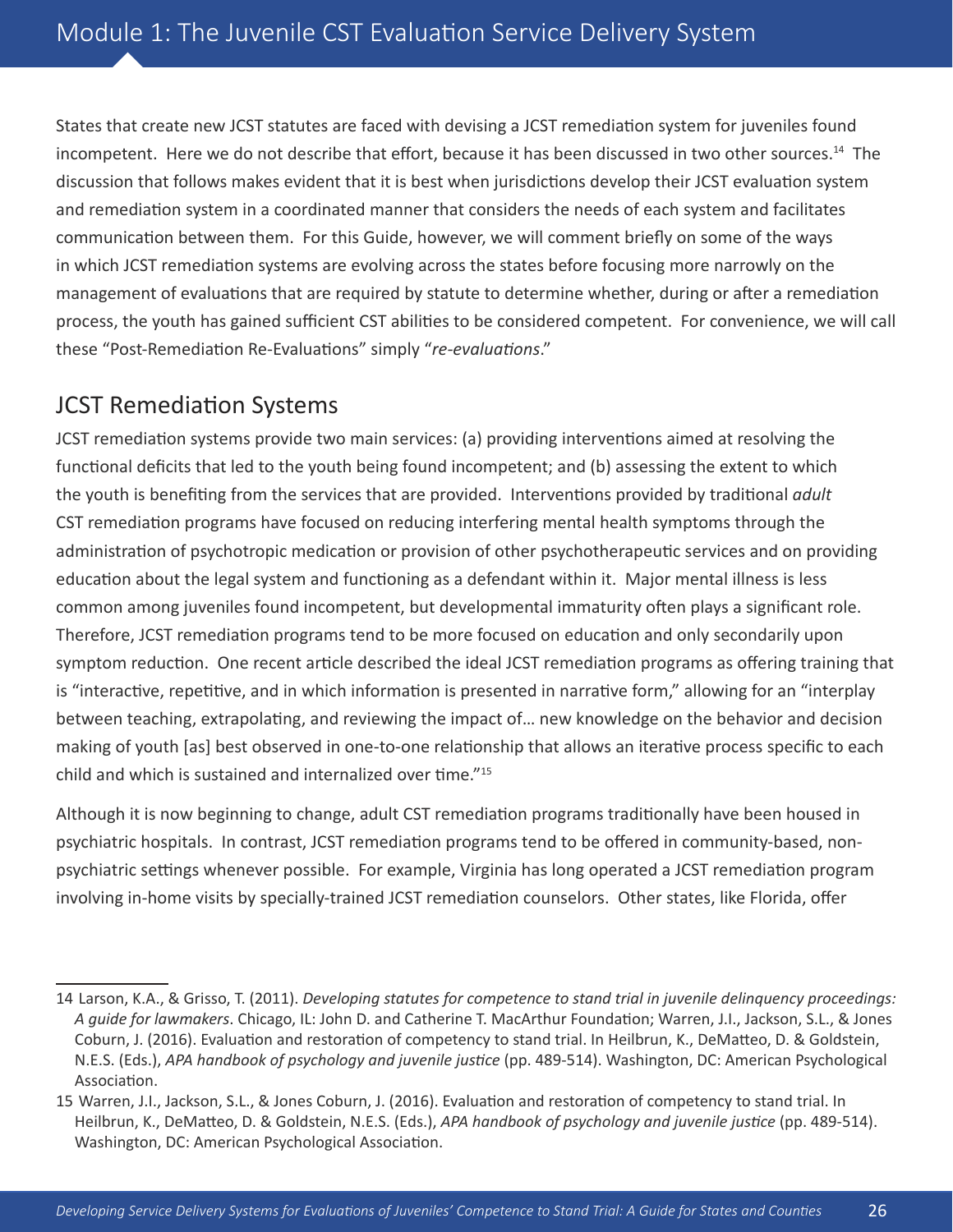<span id="page-32-0"></span>non-psychiatric facilities where juveniles found incompetent receive JCST remediation training.16 Some states provide JCST remediation while youth are in juvenile detention centers. JCST remediation is an evolving area, and efforts are underway to develop evidence-based and best practices in juvenile CST remediation interventions.17

#### The Relation Between JCST Remediation and Post-Remediation Re-Evaluations

JCST statutes do not allow indefinite time to achieve JCST remediation. Some statutes specify a maximum duration of remediation services (e.g., up to 180 days), while others specify a time period calculated on the basis of the nature of the alleged offense. If remediation is not accomplished in that period of time, most statutes require that the charges be dismissed (often with an option to civilly commit the youth if the youth's mental disability meets the designated criteria).

During the remediation period, informal assessment of a youth's benefit from remediation services occurs on an ongoing basis by those who are implementing the educational elements of remediation, whom we will call *remediation counselors*. Sometimes they also have ongoing clinical evaluation of their mental health symptoms. Beyond this, most JCST statutes require that courts conduct periodic (e.g., every 90 days) formal reviews of the competency status of youth proceeding through remediation programs. Reviews are also needed when one party argues that the youth has gained competency or argues that the youth is unlikely to gain competency with further remediation efforts. Thus formal re-evaluations are necessary to inform the court regarding the youth's progress and, eventually, that the youth has sufficient abilities for competence or has not gained them when the time for remediation expires.

In some remediation systems, courts rely upon the opinion of the remediation counselor to determine if competency has been gained. Service Delivery Systems (SDSs) for JCST evaluations will require no attention to re-evaluations in those jurisdictions. However, this approach has its drawbacks. First, there is little difference between an "original" JCST evaluation and a re-evaluation. Both require the same diagnostic processes, indepth evaluation of the relevant CST abilities, and a knowledge of related clinical and developmental concepts for understanding youth. Many remediation counselors are not trained to conduct JCST evaluations and often will not meet eligibility requirements to do so (see Module 3). Many are persons with bachelor degrees who have been trained to perform remediation training, but have not been trained to perform forensic clinical evaluations.

<sup>16</sup> Larson, K.A., & Grisso,T. (2011). *Developing statutes for competence to stand trial in juvenile delinquency proceedings: A guide for lawmakers*. Chicago, IL: John D. and Catherine T. MacArthur Foundation.

<sup>17</sup> Warren, J.I., Jackson, S.L., & Jones Coburn, J. (2016). Evaluation and restoration of competency to stand trial. In Heilbrun, K., DeMatteo, D. & Goldstein, N.E.S. (Eds.), *APA handbook of psychology and juvenile justice* (pp. 489-514). Washington, DC: American Psychological Association.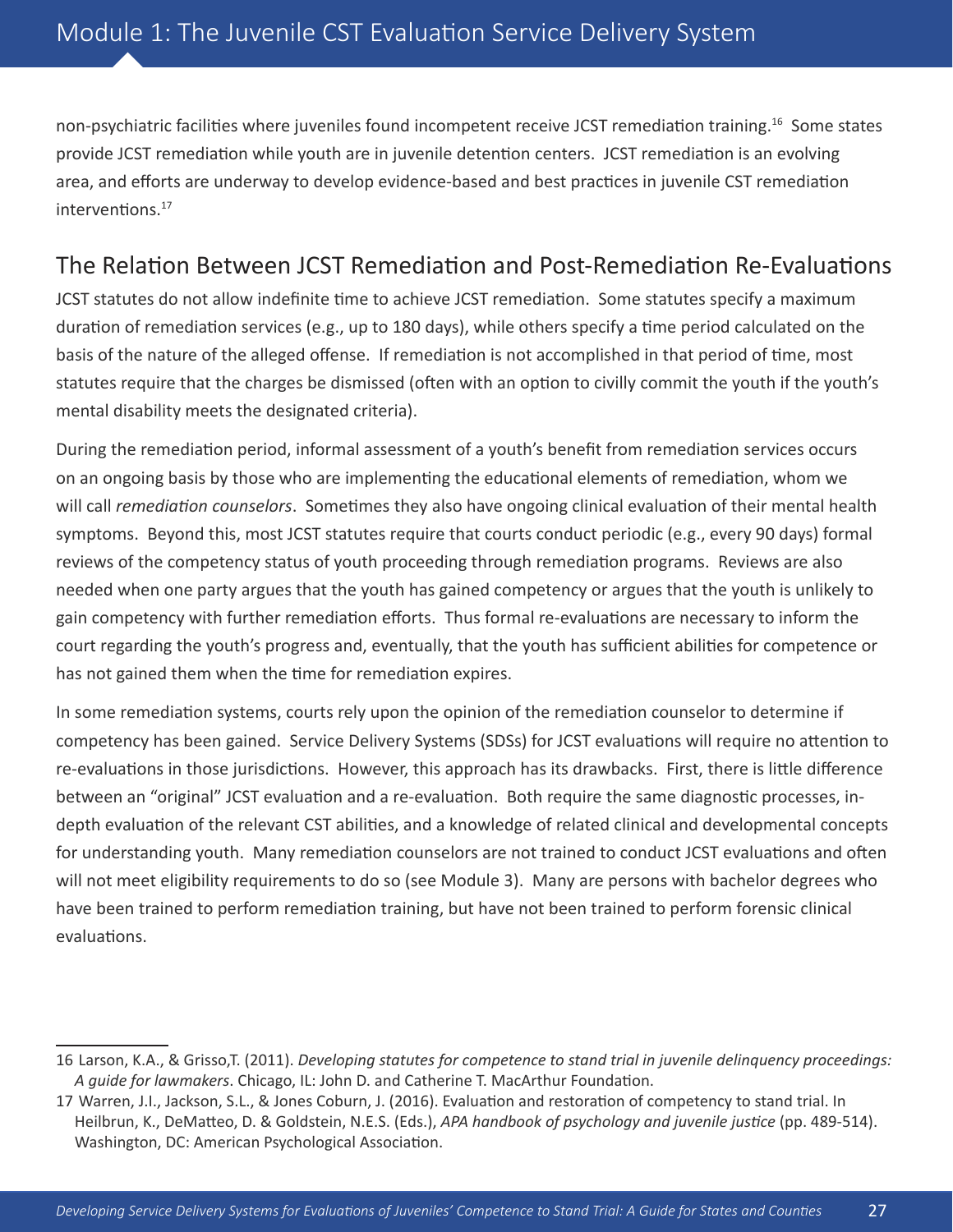<span id="page-33-0"></span>A second reason arguing against remediation counselors performing re-evaluations is that it mixes the roles of treatment and evaluation. They assume the helping role of remediation counselor, which requires developing some empathy and a relationship with the youth in order to promote the remediation training process. The helping professions have long recognized a conflict between playing this "helper" role in combination with the role of objective examiner.<sup>18</sup> Instead of relying on competency opinions provided by remediation counselors, we advise that mechanisms are developed to have eligible JCST examiners conduct full re-evaluations that are informed by the opinions of the remediation counselors.

#### Making Post-Remediation Re-Evaluation Assignments

When re-evaluations are conducted by qualified examiners, there still may be questions about who will conduct the evaluation. In some systems, evaluations are conducted by an examiner internal to the remediation program, while in others the examiner is selected from the same pool of examiners that conduct typical JCST evaluations. Ideally, examiners should function independently from the remediation program. Internal examiners may be subjected to subtle or even overt pressures to find certain youth competent (e.g., the program census is too high for staffing) or incompetent (e.g., to keep slots in the remediation program filled). Internal examiners may have the benefit of easy access to information from the remediation trainer. However, all examiners conducting re-evaluations should have such access so that the examiner is clear about what was addressed in remediation training and how, as well as how the youth responded to those efforts. Among other issues, these records will assist evaluators in differentiating youth who are merely parroting back what they were told in remediation sessions and youth who have more adequately developed their capacities.

When re-evaluation examiners are selected from the general JCST examiner pool, attempts can be made to have the re-evaluation conducted by an examiner who evaluated the youth prior to the order for remediation (i.e., an experienced examiner). Having a re-evaluation conducted by the same examiner who performed the original JCST evaluation facilitates the comparison of the pre-remediation and post-remediation evaluations. One could argue that "fresh eyes" might be preferable, to avoid possible bias. Overall, though, we believe that the advantage of direct comparison is preferable. Sometimes, of course, the pre-remediation examiner will not be available to conduct a post-remediation evaluation. When this is the case, providing the re-evaluation examiner access to the pre-remediation evaluation best approximates the direct comparisons an experienced examiner can make.

## Module 1 Summary

In this module we have discussed issues a coordination committee will need to address when developing a JCST service delivery system. We described models used across the states for organizing forensic juvenile

<sup>18</sup> See Greenberg, S., & Shuman, D.W. (2007). When worlds collide: Therapeutic and forensic roles. *Professional Psychology: Research and Practice, 38,* 129-132.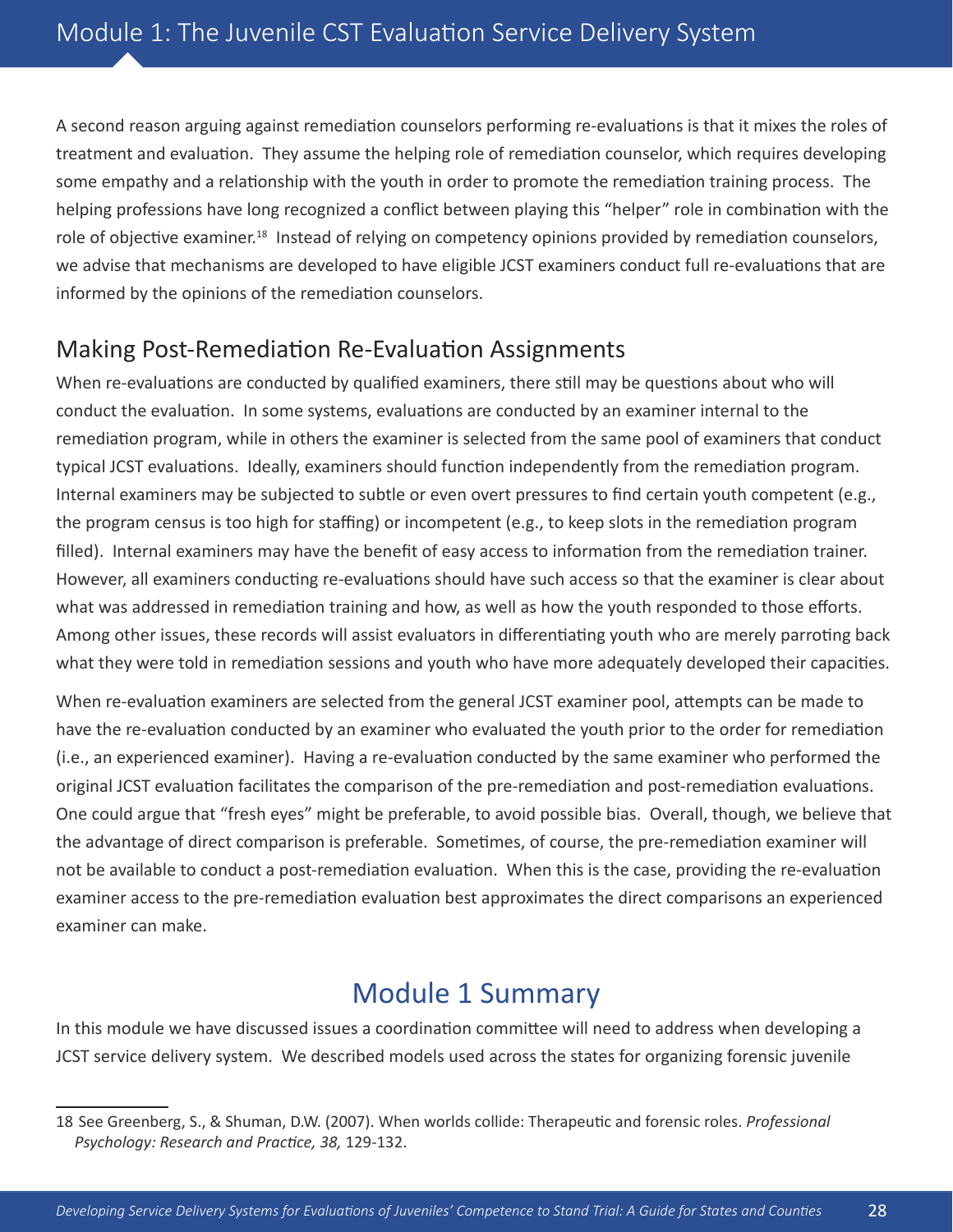## Module 1: The Juvenile CST Evaluation Service Delivery System

evaluations generally and offered suggestions for selecting among them to arrive at a basic service delivery model for JCST evaluations. We then described things to consider when developing a referral process, as well as various possible arrangements for payment methods and pay scales. Finally, we offered suggestions for managing post-remediation re-evaluations when youth are found incompetent.

The next two modules address questions that must be answered to ensure that the evaluations provided by the service delivery model meet standards for quality. Module 2 describes the development of those standards, and Module 3 offers guidance for selecting and assisting examiners who will be expected to meet those standards.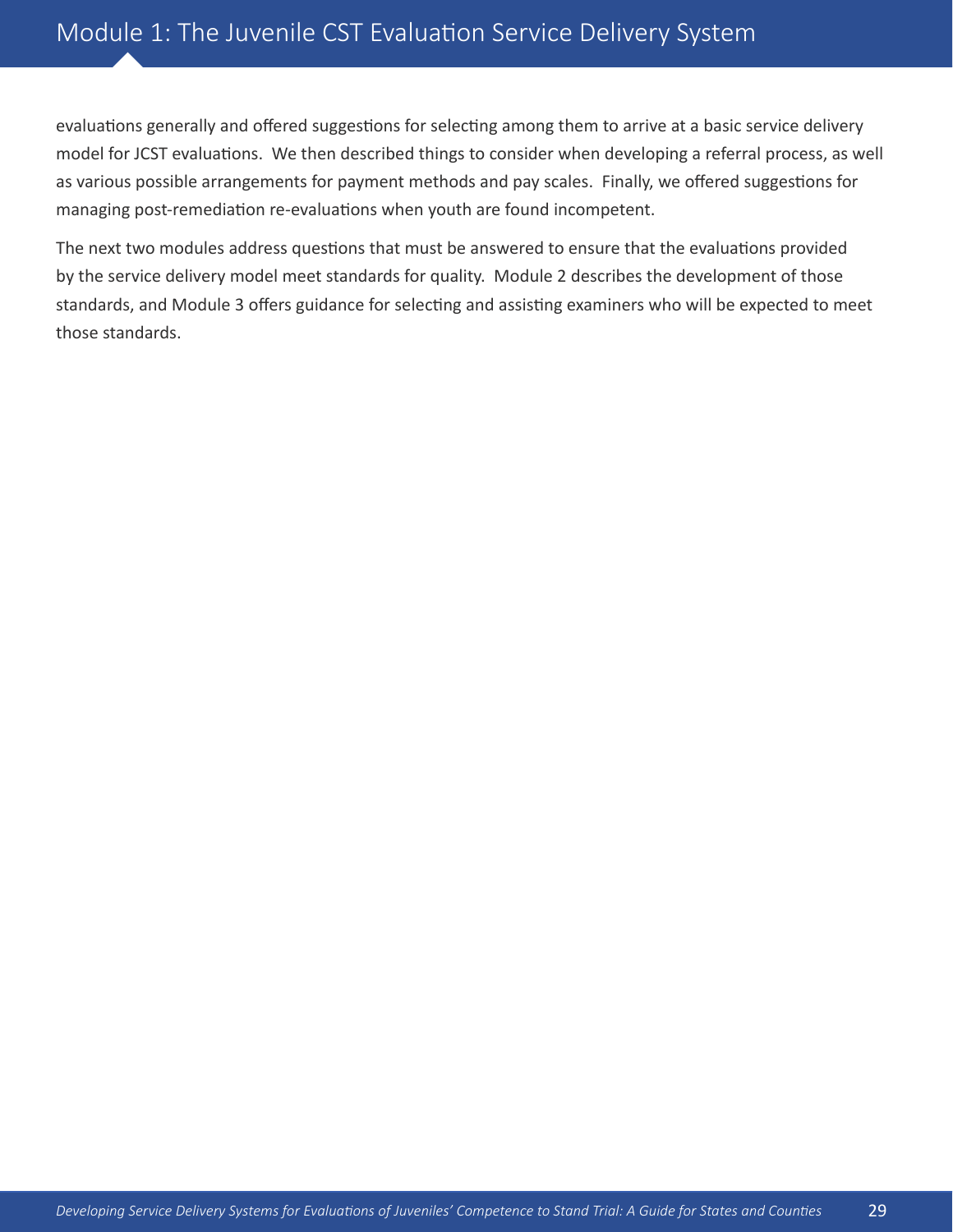## MODULE 2:

## <span id="page-35-0"></span>CREATING EVALUATION STANDARDS

An essential part of establishing a system to offer good quality JCST evaluations is developing a set of standards for conducting them. The standards should then be described in a document that communicates them to examiners, as well as to legal professionals who will use JCST evaluations. This Module is intended to guide a committee's development of JCST evaluation standards and a *Standards and Procedures* document, which we will abbreviate as an *S&P document.* After introducing some basic guidance for the process, we offer an outline for a set of standards, identifying categories for organizing them. Then for each category we discuss important things to consider when setting standards within each part of the document. Specifically, we recommend what should be required of examiners for each category.

## Developing Formal Standards for Conducting JCST Evaluations and Reports

A jurisdiction's formal S&P document offers examiners guidelines on how evaluations are to be conducted. These documents typically describe what examiners are required to do when receiving a referral, collecting data for the evaluation, arriving at opinions, and writing reports for the court. An S&P document provides these requirements in ways that are consistent with statutory requirements for evaluations, other local requirements articulated in administrative codes or court rules, professional practice standards and ethical guidelines,<sup>1</sup> and focused evaluation practice standards and guidelines.<sup>2</sup> The document assures that examiners

<sup>1</sup> American Psychological Association (2013). Specialty guidelines for forensic psychology. *American Psychologist, 68*, 7-19; Glancy, G.D., Ash, P. Bath, E.P.J., Buchanan, A., Fedoroff, P., Frierson, R.L., Harris, V.L., Hatters Friedman, S.J., Hauser, M.J., Knoll, J., Norko, M., Pinals, D., Price, M., Recupero, P. Scott, C.L. and Zonana, H.V. (2015). AAPL Practice Guideline for the Forensic Assessment. *Journal of the American Academy of Psychiatry and the Law 43,* S3-S53.

<sup>2</sup> For example: Mossman, D., Noffsinger, S.G., Ash, P., Frierson, R.L., Gerbasi, J., Hackett, M., Lewis, C.F., Pinals, D.A., Scott, C.L., Sieg, K.G., Wall, B.W., & Zonana, H.V. (2007). AAPL practice guideline for the forensic psychiatric evaluation of competence to stand trial. *Journal of the American Academy of Psychiatry and the Law, 35,* S3-S72.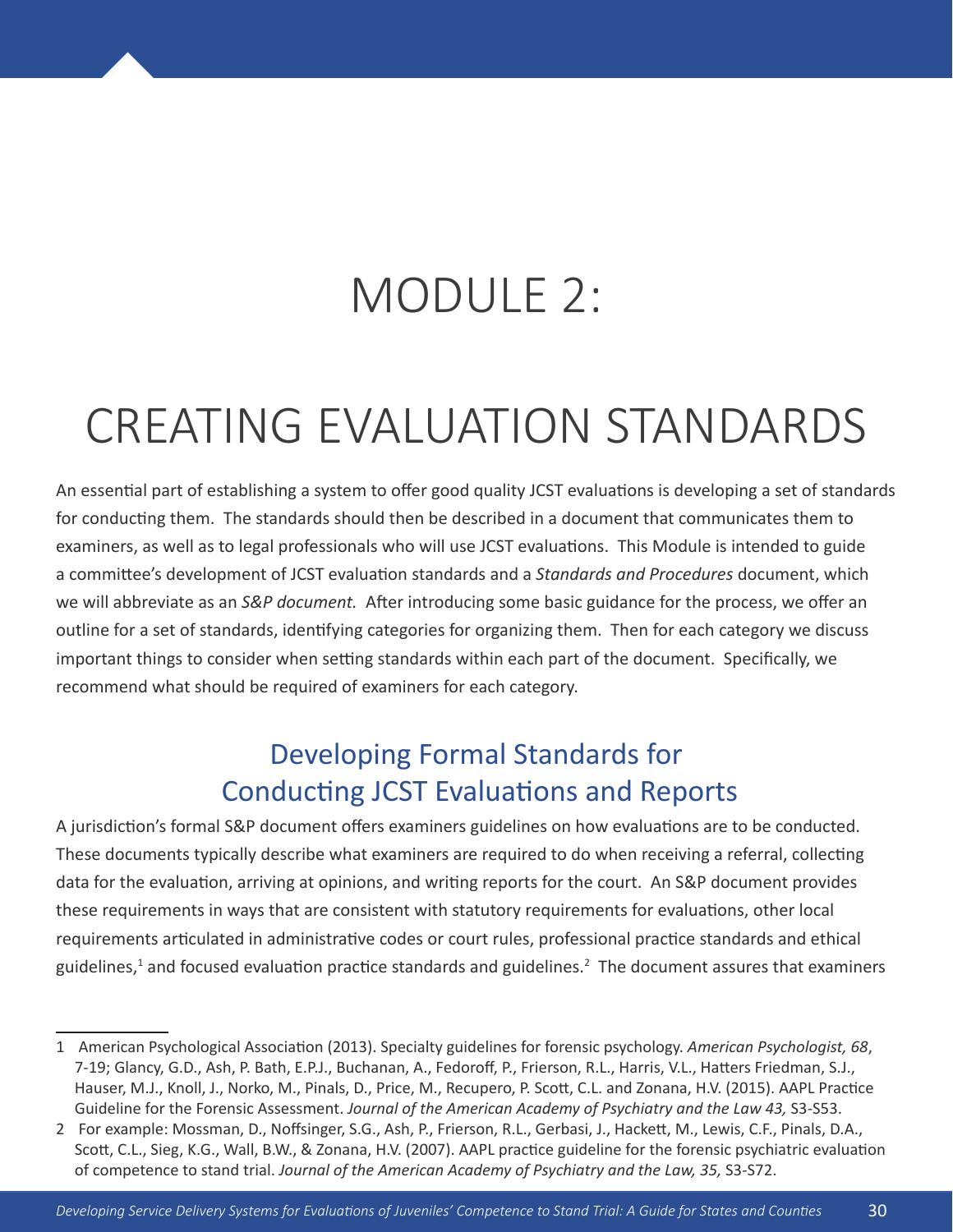know the local Forensic Evaluation System's (FES's) definition of what is acceptable practice when performing JCST evaluations in the jurisdiction. Some jurisdictions have published their S&P documents online.<sup>3</sup>

## Objectives of a Standards and Procedures Document

S&P documents have four primary objectives. *First*, they offer initial clarity to new examiners about how to conduct their JCST evaluations, acting as a helpful guide to answer questions that may arise while working on cases. *Second*, they assist administrators in holding examiners accountable for appropriate practices. That is, they set clear expectations about how evaluations should be conducted and the criteria by which evaluations and reports will be judged in ongoing quality assurance efforts (which will be discussed in Module 3). As such, these documents support both efficiency and good quality practice across examiners.

*Third*, S&P documents clarify examiner practice expectations for judges and lawyers, helping them to understand and know what to expect in JCST evaluations. This clarification is important not only for communication purposes, but also because it creates a dynamic that can improve examiners' practice. Representatives from several juvenile CST FESs told us that clear standards often improved attorneys' abilities to question examiners during expert testimony, which in turn holds examiners more accountable to the standards.

*Finally*, S&P documents provide a mechanism for interested parties to give feedback to FES decision makers and to seek practice changes. In this way, for example, written documents can help assure appropriate protection of the rights of examinees.<sup>4</sup>

## Who Develops Standards and Procedures

Standards, and the S&P documents that define them, are best developed by a special *ad hoc* group set up for this purpose, which we will call the *standards subcommittee*. Often this will be a different and smaller group from the overall coordination committee described in this Guide's Introduction, which had representatives from many different agencies and departments for whom the FES is relevant. In contrast, the smaller standards subcommittee is tasked specifically with developing the standards, drafting the S&P document and reporting out to the broader FES coordination committee for refinement and approval of the standards.

A typical standards subcommittee might include a few administrators from the larger coordination committee. It will be essential, however, to include (a) one or more legal professionals thoroughly familiar with JCST laws in the jurisdiction, and (b) one or more mental health professionals who know national professional standards for performing evaluations for courts. Some jurisdictions might not have professionals with experience in standards for forensic evaluations. An alternative can be found if one's jurisdiction has a local university-based

<sup>3</sup> For example: <http://www.bhc.state.nm.us/pdf/99499%20-%20Forensic%20Juvenile.pdf>.

<sup>4</sup> Melton, G.B., Petrila, J., Poythress, N., Slobogin, C., Lyons, P., & Otto, R. K. (2007)*. Psychological evaluations for the courts: A handbook for mental health professionals and lawyers* (3rd edition). New York: Guilford.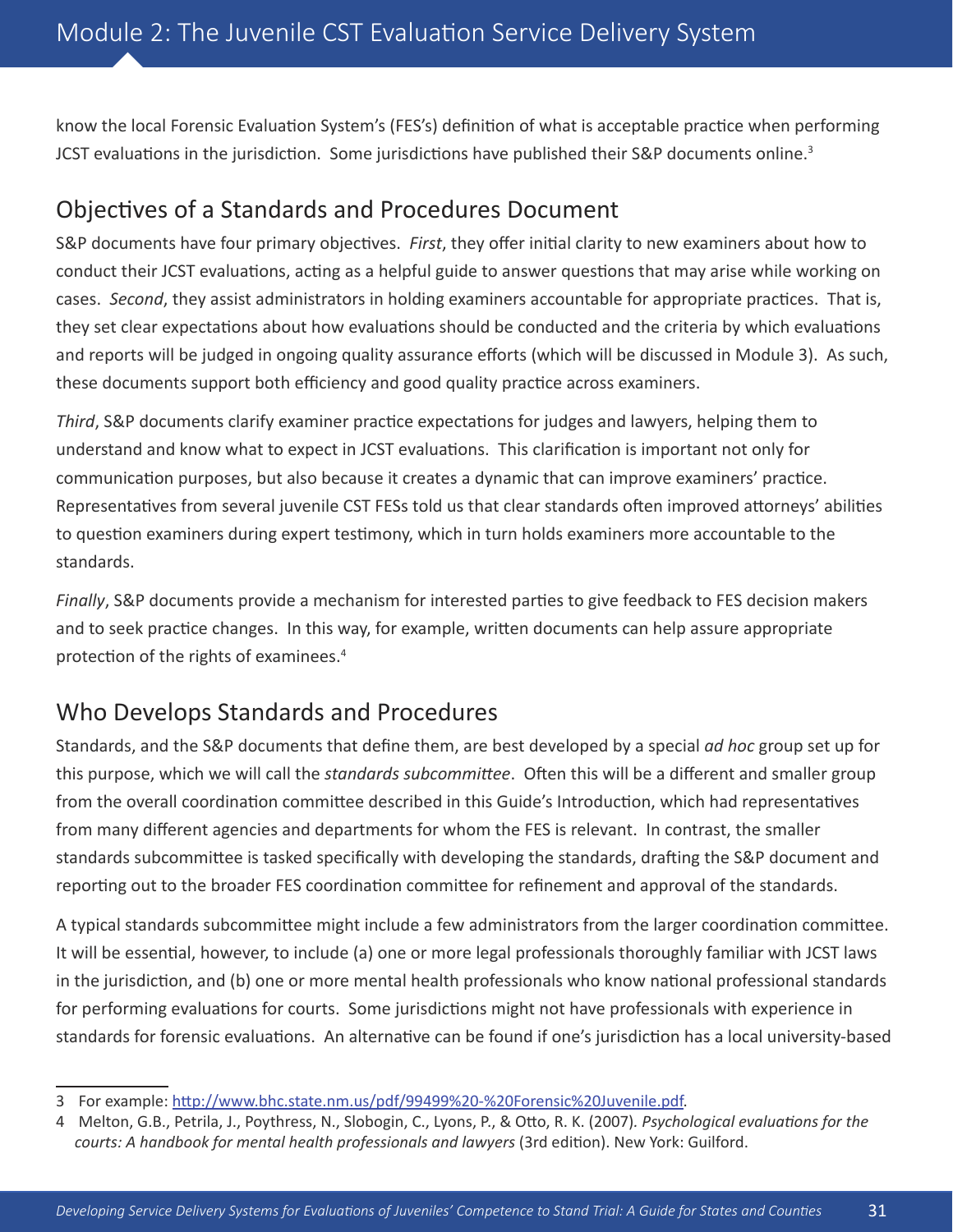forensic mental health program or policy institute with persons who can join the subcommittee. Another alternative, especially when standards are being written for use throughout a state, is to contract with national experts who can contribute on a consultant basis.

## Thinking about "Calibrating" the Standards

When standards and procedures are established, they become the base requirement for all JCST evaluations by the jurisdiction's examiners. By setting the standard, the FES is indicating that evaluations performed below those standards will be defined as unacceptable. But how does a standards subcommittee define what is "acceptable?"

For example, as we note later in this Module, the standards should define whether and how JCST examiners will use structured assessment tools as part of their evaluations. In doing so, will the standards allow examiners to decide whether structured tools are needed on a case by case basis? Alternatively, will the standards require structured tools be used in every case? Or even more demanding, will the standards require that any opinion (e.g., the youth's intelligence) be based on the results of a structured tool as well as another corroborating piece of information (e.g., school performance)? The first standard seems less precise, the second more so, and the third is the highest level of evidence for an examiner's opinion. How "good" does a procedure have to be to meet the system's requirements? How high or low should the subcommittee set the standard?

When considering this, it is helpful to know that fields in which mental health examiners work have recognized three kinds of standards, which are most easily thought of as *essential*, *recommended*, and *ideal*. *Essential* practices, sometimes called "minimum acceptable practice" (or in medical procedures, "standard of care") are those that would be required to avoid censure. Anything below this would violate the field's consensus regarding acceptable practice. *Recommended* practices, sometimes called the "industry standard" or the "standard of practice," are those that represent the practice of the majority of competent examiners, which is above the minimum and is preferred in many circumstances. *Ideal* practices, sometimes called "bestpractices," are those to which examiners can aspire but often would be more demanding than is feasible when applied to all of the components of a forensic assessment.

Imagine that one were applying these levels of standards to a clerical office's policy for catching typos in an office's documents. We might describe "use spellcheck" as *essential* (to do less is incompetent), "after spellcheck, read over the document" might be *recommended* (because most clerical staff do this), and "then have someone else read it as well" as *ideal* (rarely done, but represents the highest level of caution, perhaps to be used in special cases).

In the next section, we will describe nine critical issues for which Standards for JCST evaluations need to be determined. In theory, an FES's decision about the standards to be adopted for these nine issues could be set at any of the three levels we have described. Moreover, different levels can be used for various areas, so that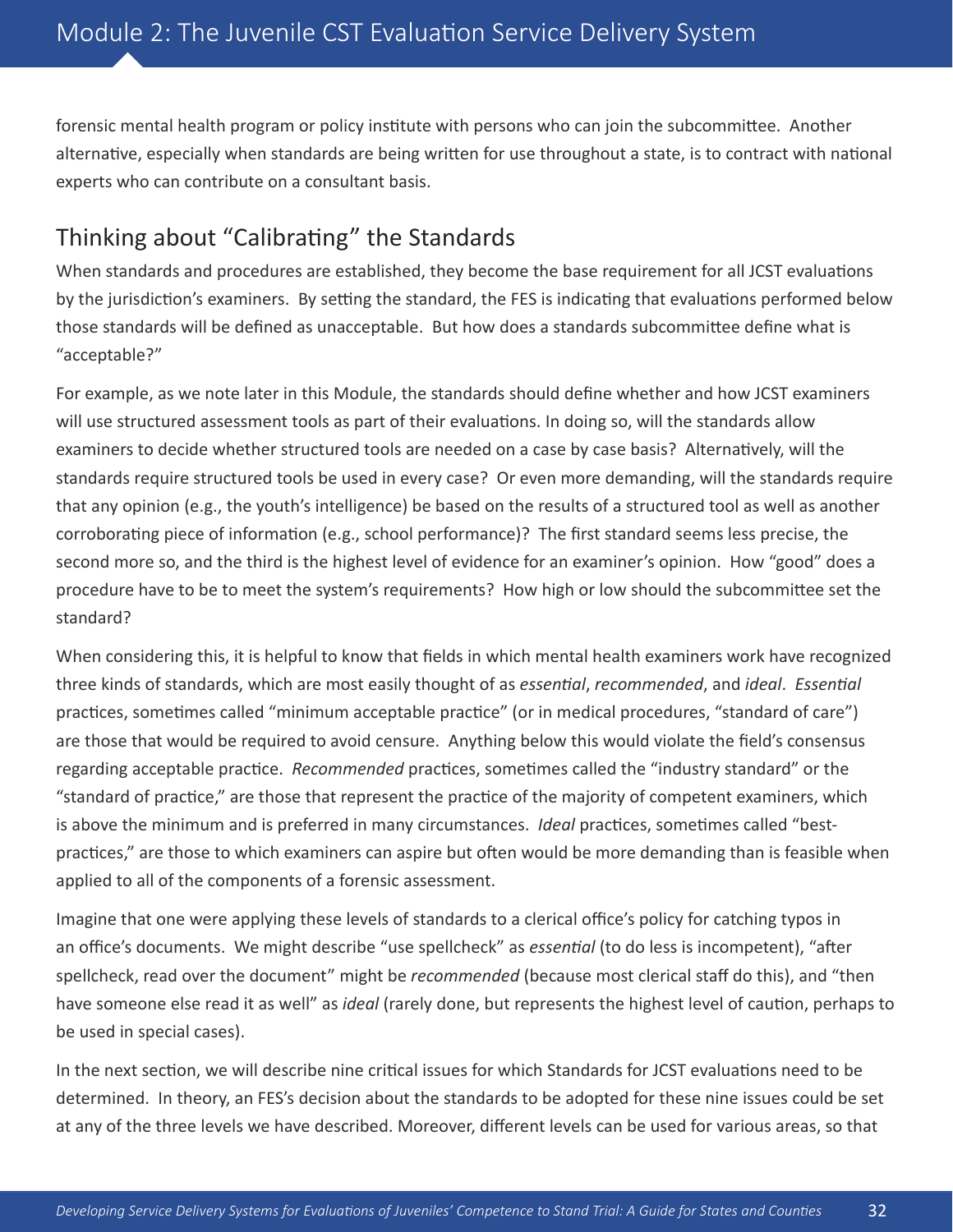standards for one issue area might correspond to what the field of forensic evaluation considers "essential" while in another the jurisdiction might decide on a standard that is "recommended."

In any case, when the standard is set by a standards subcommittee and the FES, it becomes that jurisdiction's definition of what is "required" for every JCST evaluation. It may have been considered "essential" or "recommended" by some national standard. But whichever is the case, anything below that is "unacceptable" in the present jurisdiction once it is codified in an S&P document. Thus there is no need for the S&P document to explicitly describe a standard as "essential" or "recommended" or "ideal." The terms simply are helpful when the standards subcommittee is deciding how to set the standards that the S&P document will describe.

In our later recommendations about what standard to set, we will never advise that a standard subcommittee calibrate the local standard at an "ideal" level. The standard sets the requirements for every JCST evaluation, and typically such a level would not be feasible across all JCST evaluations in all situations. Obviously we will always recommend at least what the field of forensic evaluation considers "essential." At times, though, we will opt for the level above—that is, the "recommended" level—representing a sense of what the field recognizes as good practice beyond the bare necessity. Whatever we advise, however, the standards subcommittee should not accept our advice automatically. Sometimes there will be local requirements, such as a state's JCST statute, that might explicitly require practice at a level that is more consistent with what is "ideal." For example, we are aware of a statute that requires examiners to use specific "best practices" assessment tools in their evaluations. And some clinical experts on the subcommittee might argue for something greater as well.

Before proceeding to describe the categories within which the standards are set, it is worth noting that any S&P document should be considered a "living document." It will require periodic review and modification. Legal requirements for JCST can change, and practice standards can evolve. The FES should provide for some periodic review of the standards, perhaps every 3 to 5 years.

## Outline of a Standards and Procedures Document

In this section we offer an outline structure for the S&P document. It suggests nine categories of information and requirements that the document will provide to JCST examiners and legal professionals. In this Section we simply introduce each category of information with a brief description. Then, in the final section, we offer guidance regarding how to decide on the specific standards and recommendations to include within each category in this outline.

## 1. Legal Context for JCST Evaluations

The standards should require that JCST examiners understand, be able to articulate, and conduct their evaluations within the legal foundation for the jurisdiction in which they work. Therefore, the S&P document should acknowledge this and provide the state's legal definition for JCST. It should also provide citations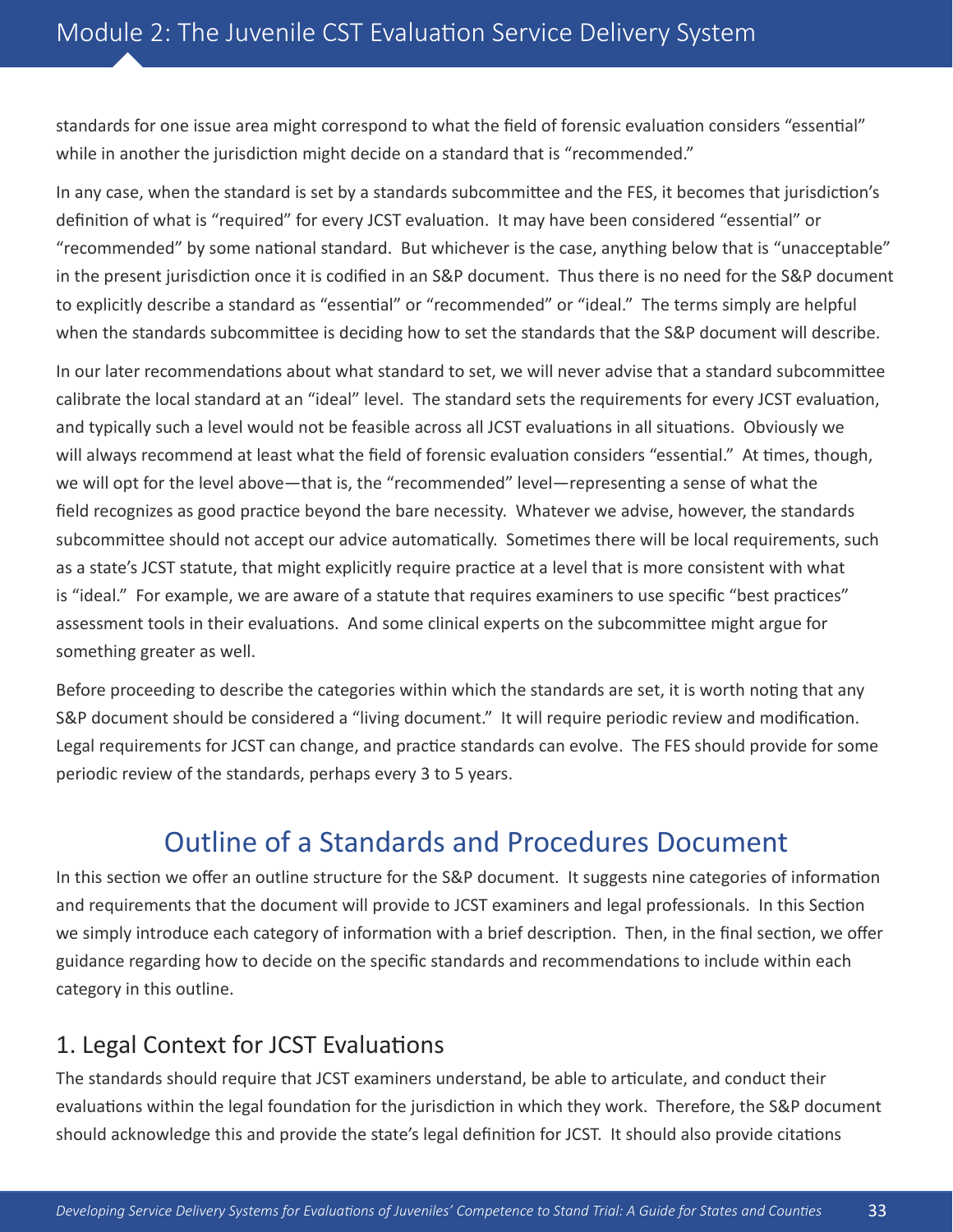and annotations for the major state appellate cases that further define it. If the state has a specific statute regarding JCST, this should be cited with an indication that the examiner is responsible for conducting the evaluation according to that statute. Examiners must be aware of other elements of the juvenile justice context within which they conduct their evaluations. For example, they need to appreciate the dispositions available to juveniles found incompetent to stand trial (IST) so that they can reach sound opinions about the likelihood of successful remediation.

## 2. Objectives of a JCST Evaluation

The standards should identify the proper objectives of a JCST evaluation and should require that examiners understand them and conduct their JCST evaluations accordingly. These objectives include (a) a description of the youth's strengths and deficits in competency-related abilities, (b) an explanation for the causes of any deficits in competency-related abilities, (c) in some jurisdictions, a conclusion about whether the youth is competent or incompetent to stand trial, and (d) if the youth appears not to be competent to stand trial, a description of the likelihood and means by which the youth's incompetency to stand trial can be remediated.

## 3. Notification of Youth's Legal Counsel

This section should require that examiners, after receiving a referral for a JCST evaluation, must notify the youth's attorney that the examiner intends to evaluate the youth on a specified date.

## 4. Obtaining Relevant Collateral Information from Records and Interviews

This section highlights the importance of collateral information in JCST evaluations to both corroborate and supplement the information provided by the youth. There is no single list of collateral information sources that is necessary or even appropriate in every evaluation case. However, there are some sources of information needed in every case (e.g., official charging documents) and additional key information sources that should be considered by examiners in every case. S&P documents should indicate that certain *collateral records* should be considered: (a) educational records, (b) general health and mental health records, (c) social welfare records, and (d) legal records. *Collateral informants* that should be considered for interviews include (a) parents and caregivers, (b) attorneys and probation officers, and (c) educators and other professionals.

## 5. Informing Parties about the Evaluation

In this section, the S&P document describes the information that should be provided to the youth and the youth's caregivers before initiating the evaluation interviews. This information allows for the youth and caregivers to make an informed decision about their level of participation in the evaluation. Common areas of notification include (a) the purpose of the evaluation, (b) the limits of confidentiality under which the evaluation is conducted, (c) the ways the information from the evaluation might be used in the youth's case, and (d) the rights of the youth in limiting his or her participation in the evaluation.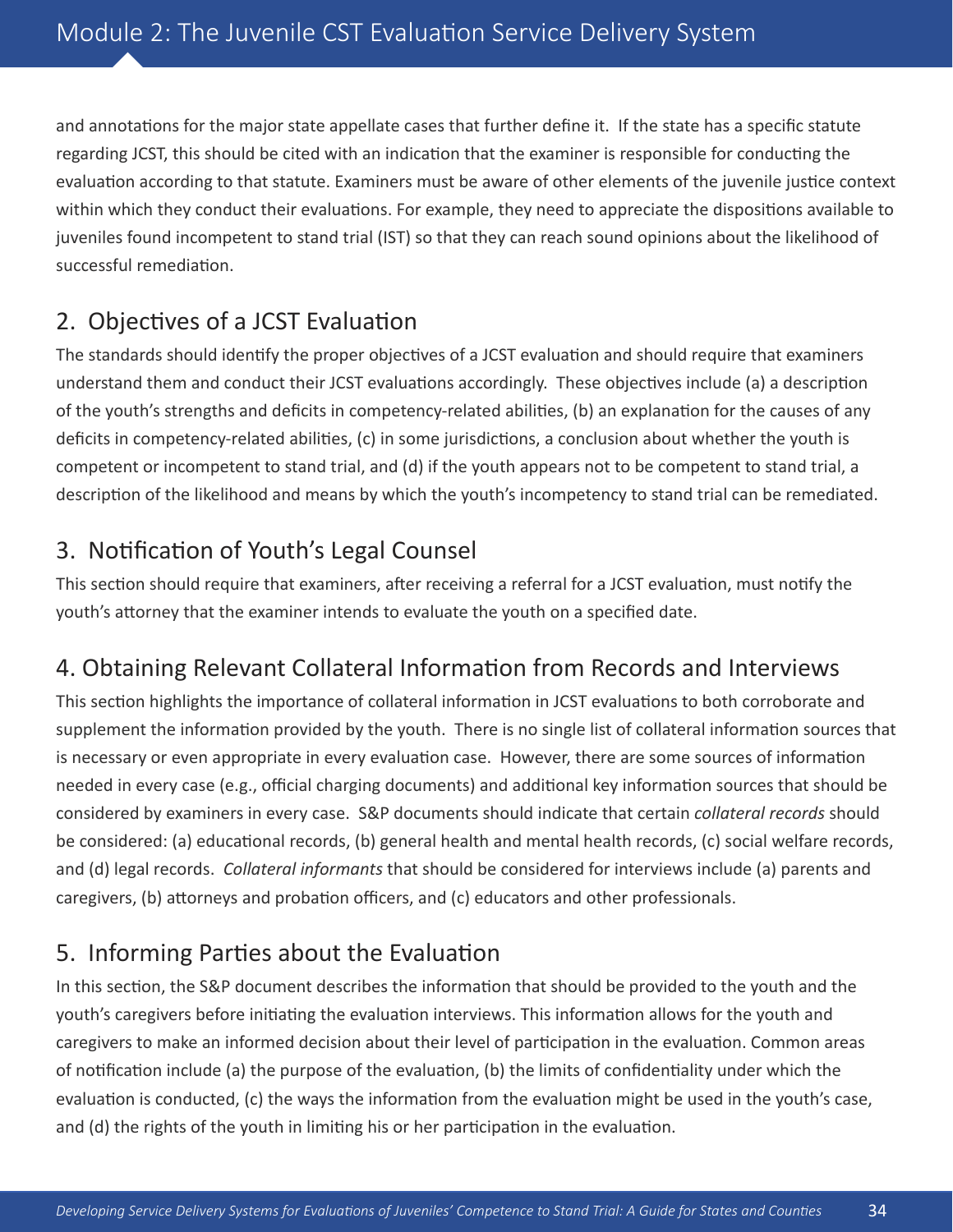## 6. Obtaining Data on Competency-Related Abilities (Interviews and Forensic CST Instruments)

Every JCST evaluation should include an examination and description of the youth's functional abilities as related to the local requirements to be a competent juvenile defendant. Common approaches to this component of the evaluation include any of several methods: (a) an interview devised by the individual examiner, (b) use of a published semi-structured interview designed for this purpose in JCST evaluations, or (c) the use with modified interpretation of measures designed to assess CST in adult defendants. In this section, the S&P document sets expectations for acceptable approaches to this step in the evaluation.

## 7. Obtaining Relevant Clinical and Developmental Data to Explain Competency Deficits

When a youth has deficits in competency-related abilities (identified in #6 above), examiners must describe the reasons for those deficits. Legally-recognized reasons for such deficits typically include mental disorders, intellectual disabilities, and/or developmental immaturity. However, the evidence for a youth's poor performance might involve other factors, such as feigning incapacities or poor effort during the evaluation. Likewise, areas of true deficit might be obscured by the youth's efforts to appear more capable than is actually true. In this section, the S&P document sets expectations for what is considered adequate clinical and developmental information to consider explanations for the youth's deficits in competency -related abilities. Expectations should be set for (a) the clinical and developmental history to be obtained, (b) ways for current clinical and developmental functioning to be assessed, and (c) attention to the fact that apparent deficits in competency-related abilities might be due to feigning or lack of effort.

## 8. Formulating and Offering Opinions and Recommendations

This section should provide standards for forming opinions based on the data derived from the evaluation. Specifically, examiners should be required to (a) provide opinions that address each of the objectives of the evaluation, (b) base those opinions on data that is provided to the reader and on appropriate reasoning, and (c) assure that matters of developmental immaturity have been considered.

## 9. Requirements for Outlining and Drafting Written Reports

Some level of standardization of JCST reports across a Forensic Evaluation System enhances efficiency for examiners and report users alike. This section of the S&P document sets the expectations for written reports that will allow for that standardization. This can be accomplished through lists of required elements and/or a report outline to which all examiners must adhere.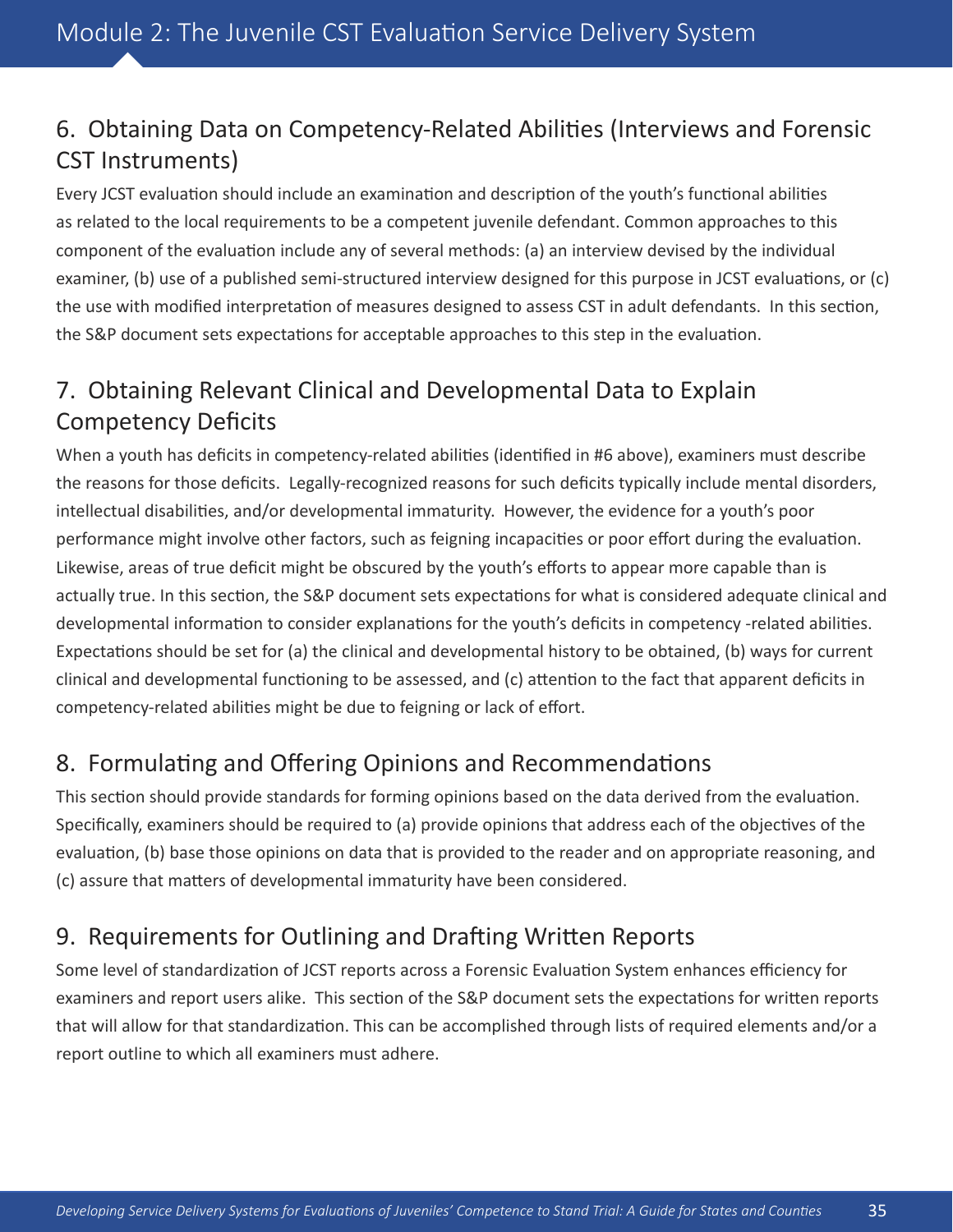## Content for a Standards and Procedures Document

This section offers comments and discussions regarding each of the subsections in the previous Section that outlined the standards and the S&P document. Much of the guidance offered here can be found in more detail in two published guides<sup>5</sup> for conducting JCST evaluations. They provide more comprehensive information than we can offer in this Guide on the various types of requirements that the S&P document should include.

## 1. Legal Context for JCST Evaluations

Examiners usually are not trained in law. A key function of the S&P document is to describe for examiners the legal standards and requirements for the JCST evaluations they conduct. This section of the standards should explicitly require that examiners know how the law defines CST in juvenile cases and how the law directs the conduct of JCST evaluations. Moreover, examiners must be able to describe and explain these matters of law, occasionally in their reports and always when testifying about their evaluations.

This section of the standards should include, of course, the state's legal definition of CST in juvenile cases. Many states will have a brief and broad conceptual definition, but also may include specific requirements qualifying that definition. For example, often they provide that the incompetence must be due to mental disorder, intellectual disability, and/or developmental immaturity. In addition, some states spell out the specific things that juvenile defendants must be able to know, understand, believe or do to be competent to stand trial. Some state statutes describe what examiners must do to acquire and provide data to the court on those conditions. All of these legal definitions must be described in the document.

When a state's juvenile-specific CST statute has been enacted, much of the legal authority for the evaluation will be contained within it. In jurisdictions that have not passed a juvenile-specific statute, clarifying the legal issues is often more complex. Even when there is juvenile-specific CST legislation, there are often laws outside of the focused statute that impact JCST evaluations. For example, most states also have case law—decisions by state appellate courts—that clarify legal definitions and requirements. Case law can be as important as statutory law. In some situations, the case law will be *binding* and necessary to integrate into evaluation practices. In other situations, the case law will be *persuasive* in that it is likely to be applied by judges considering the issue. This might occur, for example, when case law has clarified the meaning of a given term used in an *adult* CST statute and that same term is used without clarification in the *juvenile* CST statute. Even so, representatives of the different legal parties may have different views on legal issues that are not yet fully resolved.

<sup>5</sup> Grisso, T. (2005). *Evaluating juveniles' adjudicative competence: A guide for clinical practice.* Sarasota, FL: Professional Resource Press; Kruh, I. & Grisso, T. (2009). *Evaluation of juveniles' competence to stand trial.* New York: Oxford University Press.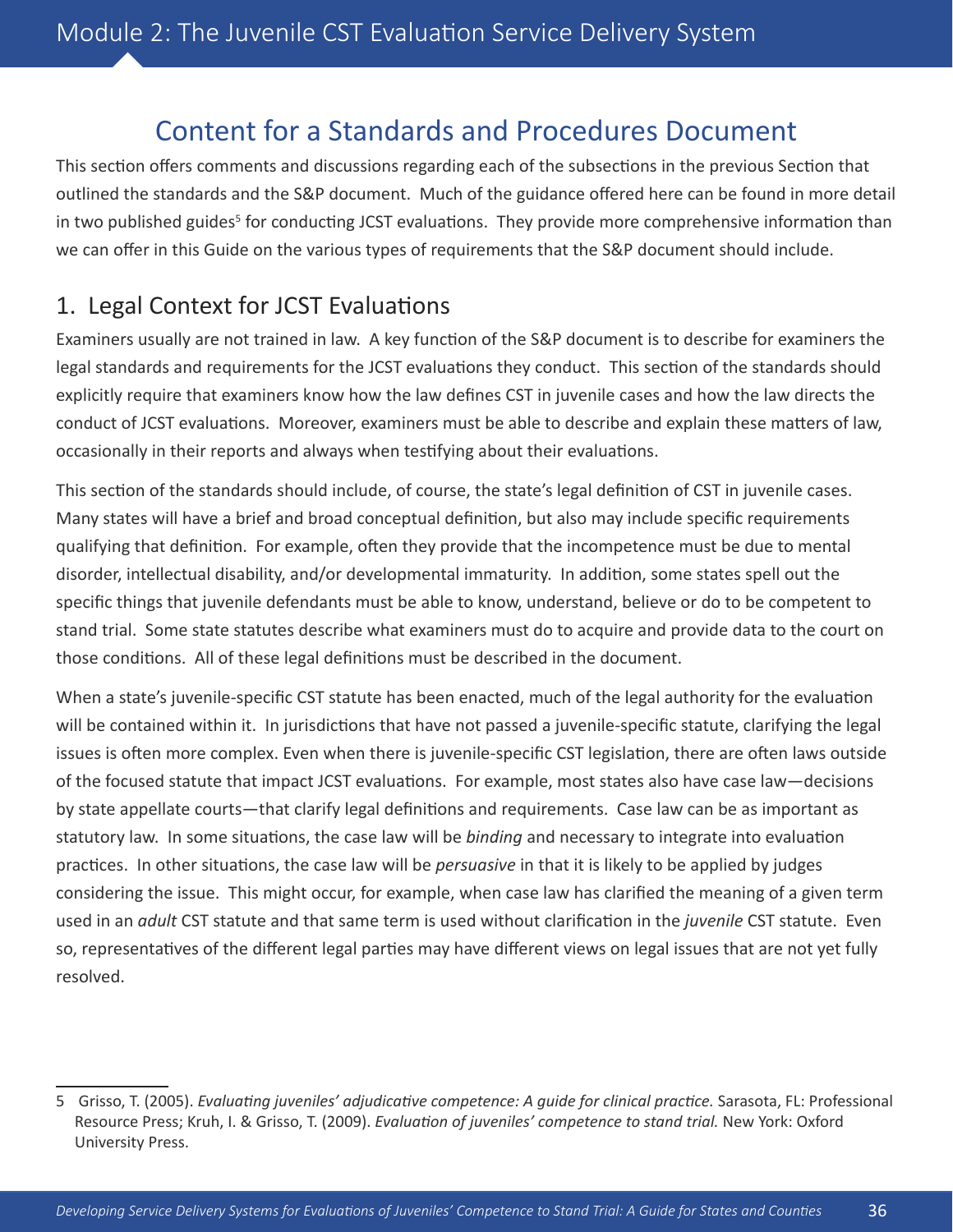Therefore, the gathering of this legal information and assessment of its applicability to JCST evaluation practices requires the assistance of local attorneys and/or judges with the appropriate legal expertise. Once the key legal issues are identified and applicability is clarified, it is necessary to explain the issues within the S&P document in a manner that avoids "legalese" so that it can be understood by examiners.

In addition to fundamental definitional aspects of JCST, the S&P document should provide information about other relevant aspects of the legal context for evaluations. For example, the legally mandated timeline for completion of the evaluation should be specified, as should any steps required of examiners when they are unable to meet those timelines. Of particular importance, the possible dispositions of youth found incompetent should be specified in the S&P document. Without clarity about the types of services available to youth found incompetent and the locations in which they can be provided (e.g., hospital vs. community), examiners are unable to offer adequately informed opinions about the likelihood of successful remediation.

## 2. Objectives of a JCST Evaluation

The S&P document should identify the proper objectives of a JCST evaluation, and the examiner must be accountable for understanding those objectives. Another way of thinking about these objectives is to consider them as the final opinions that examiners must offer in their reports and testimony in JCST cases. These objectives also help to identify the need for various types of data that will (and will not) be required, as described in later parts of the standards.

Understanding the examiner's objectives begins with a consideration of the court's task in a JCST case. There are two primary conclusions that a court must reach in addressing cases in which JCST is raised. First it must determine whether the youth meets the statutory definition for being competent to stand trial. If the youth does not, the court must determine whether and how efforts to assist the youth to become competent will be successful.

To assist the court in reaching those conclusions, examiners must collect data to reach several professional (expert) opinions:

- They must determine strengths and weaknesses in the youth's actual abilities to know, understand, learn, believe and do that which is required of a defendant in a juvenile court proceeding. This is called the *functional objective* of CST evaluations.
- • They must provide reasons for any deficits identified in those abilities. This is called the *causal objective* of CST evaluations.
- As explained later, jurisdictions vary in their requirements for examiners to conclude and testify that they believe the youth is competent or incompetent to stand trial. This is the *conclusory objective*.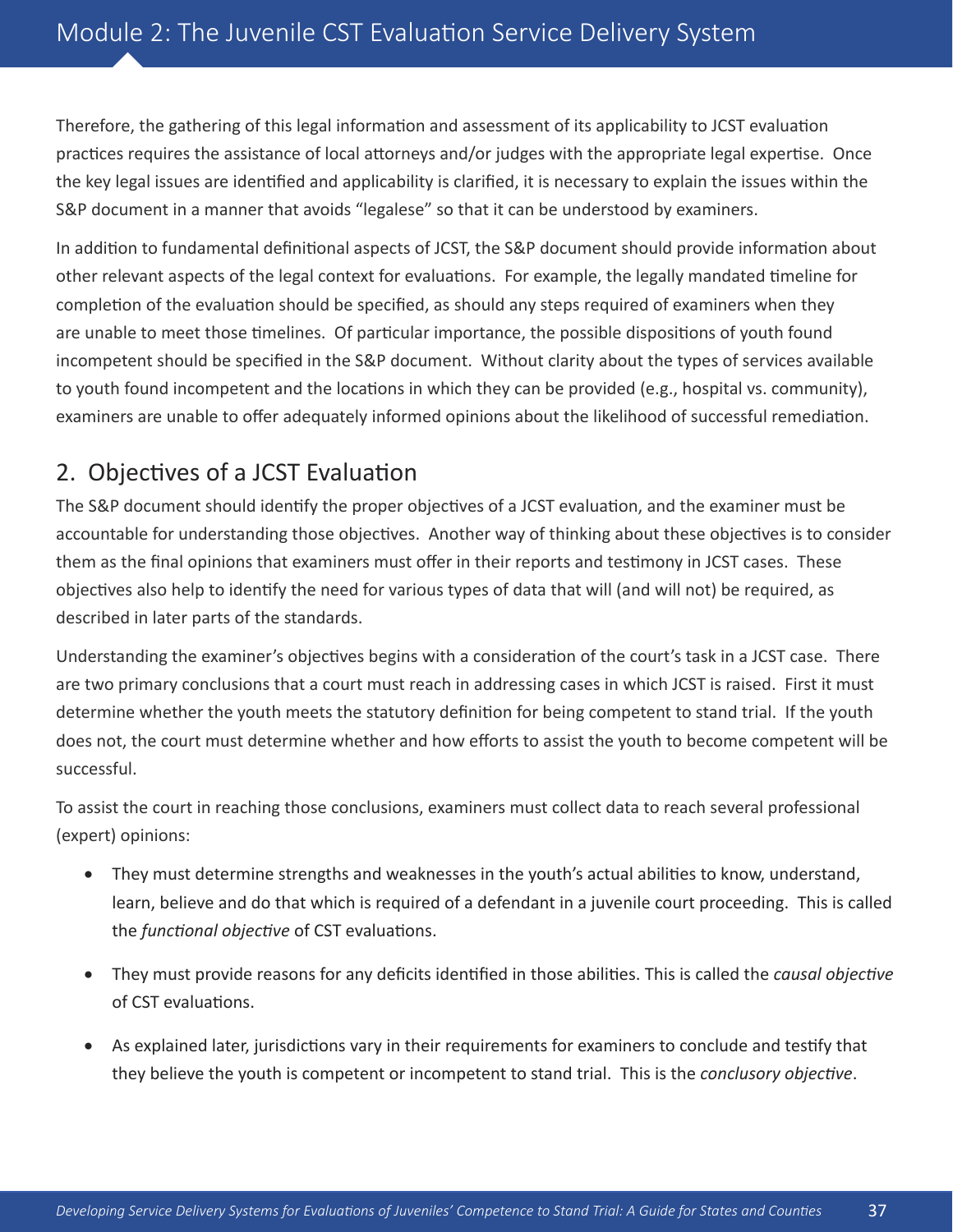• If there are serious deficits in the youth's functional competency-related abilities, examiners must assist the court in determining the prospects for remediation of those deficits and the types of services most likely to yield successful remediation. This is called the *remediation objective*.

These four objectives drive a number of requirements for data collection and formation of expert opinions described later in other parts of an S&P document. So let us describe the objectives in a little more detail.

#### (a) Functional Objective: Describing the Youth's Competency-Related Abilities

As an element of each JCST evaluation, examiners must aim to describe the adequacy of the youth's abilities within functional domains relevant to competency. A number of functional models relevant to JCST are described in the professional literature.<sup>6</sup> They spell out the abilities that are generally accepted as necessary to be a competent juvenile defendant. In some jurisdictions, local statute identifies clusters of competencyrelated abilities that must be considered in each case. For example, Florida's juvenile competency statute (Fla. Stat. 985.19(f)) requires that six types of functional capacities must be assessed and considered, including the youth's capacities to (a) appreciate the charges or allegations against the child; (b) appreciate the range and nature of possible penalties that may be imposed in the proceedings against the child, if applicable; (c) understand the adversarial nature of the legal process; (d) disclose to counsel facts pertinent to the proceedings at issue; (e) display appropriate courtroom behavior; and (f) testify relevantly. In examiners' practice, these broad capacities are broken down into more specific abilities, an example of which is provided in Appendix A.

#### (b) Causal Objective: Describing Reasons for Deficits in Competency-Related Abilities

Examiners must aim to explain the reasons for any deficits they identify in a youth's competency-related abilities. As we have noted earlier, the primary reasons typically must be related to clinical conditions (e.g., mental disorder, intellectual disability) and/or to developmental immaturity. Moreover, the examiner must be able not merely to identify these conditions, but to describe the connection, if any, between them and deficits in the youth's competency-related abilities.

This objective necessarily will require that the examiner obtain sufficient data on the youth's clinical history and current clinical status. In addition, it will require sufficient data on the youth's developmental history and current developmental status. A key set of causal considerations in every JCST case is the immature development of cognitive, interpersonal and psychosocial abilities, whether due to *delayed development*  (because a youth's skills are less well-developed than age-peers) or *incomplete development* (because a youth's skills are age-appropriate but not matured sufficiently to manage competency-related abilities). Finally, this

<sup>6</sup> See Kruh, I., & Grisso, T. (2009). *Evaluation of juveniles' competence to stand trial* (pp. 34-38). New York: Oxford University Press.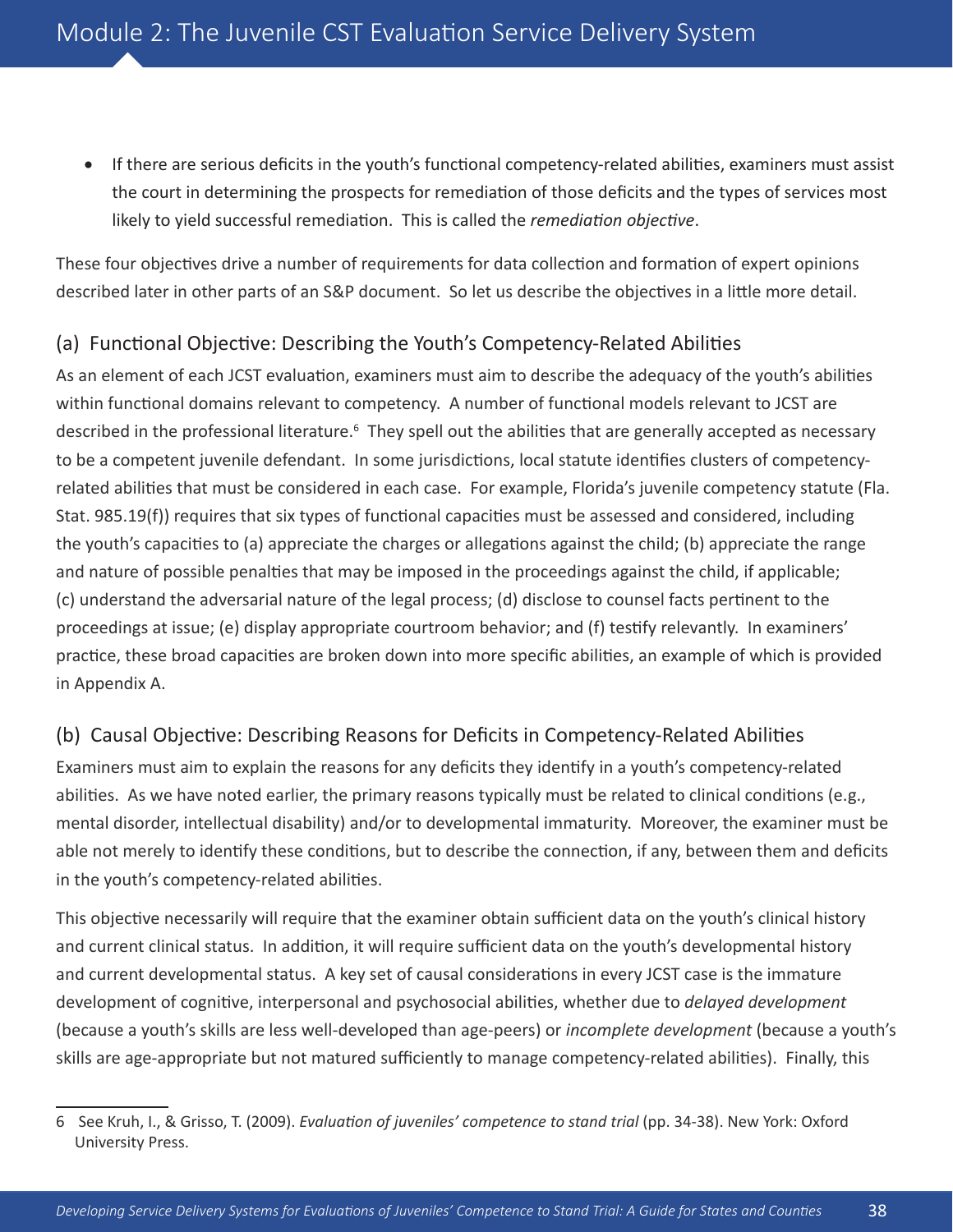objective will require that the examiner consider and assess whether the deficits observed in competencyrelated abilities might be due to the youth's attempt to appear less capable, or the youth's lack of effort to perform during the evaluation. Methods that are required to meet this objective are described in a later section.

#### (c) The Conclusory Objective: Offering an Opinion on Competency

Jurisdictions differ in their requirements for a JCST examiner to offer an opinion about whether, on the basis of functional and causal data, the youth is competent to stand trial. Whether examiners should offer "ultimate issue opinions" (i.e., offering a conclusion as to whether the youth "is competent" or "is incompetent" to stand trial) has been a controversy in the larger field of forensic mental health assessment. In some jurisdictions ultimate issue opinions in JCST cases are required by statute and in others they are forbidden; the S&P document should highlight one or the other, depending on local requirements and practice norms.

The pros and cons regarding expert testimony on the "ultimate legal question" (the decision the court has to make) can be found in other sources.<sup>7</sup> Some authorities assert that this is perfectly appropriate, indeed necessary, to assist the court in arriving at a judgment. Others claim that whether the evidence meets the law's standard regarding a defendant's rights is entirely a legal and moral interpretation, for which mental health professionals have no special expertise. When local law is silent on this issue, drafters of the S&P document should take care in setting the local standard of practice, considering the advice of knowledgeable judges and attorneys.

#### (d) Remediation Objective: Formulating Remediation Plans

When examiners identify significant competency-related incapacities that are the result of legally recognized causes (such as mental disorder, developmental disability or immaturity), they assist the court to determine if available interventions (e.g., education, psychotherapy or medications) are reasonably likely to resolve the incapacities so that the youth eventually can proceed with his or her case. To do this, evaluators will need to know how the youth has responded to past interventions, the nature of local competency remediation services, what is typically needed to treat the youth's disorder, and where those treatment services are available. This Remediation Objective warrants special consideration in any S&P document, but especially in jurisdictions implementing new JCST legislation. According to the representatives of many Forensic

<sup>7</sup> Fulero, S.M., & Finkel, N.J. (1991). Barring ultimate issue testimony: An "insane" rule? *Law and Human Behavior, 15,* 495-504; Grisso, T. (2013). *Forensic evaluation of juveniles (2nd ed.).* Sarasota, FL: Professional Resource Press; Heilbrun, K. (2001). *Principles of forensic mental health assessment.* New York: Kluwer/Plenum; Melton, G.B., Petrila, J., Poythress, N., Slobogin, C., Lyons, P., & Otto, R. K. (2007). *Psychological evaluations for the courts: A handbook for mental health professionals and lawyers* (3rd edition). New York: Guilford.; Redding, R.E., Floyd, M.Y., & Hawk, G.L. (2001). What judges and lawyers think about the testimony of mental health experts: A survey of courts and bar. *Behavioral Sciences and the Law, 19,* 583-594; Rogers, R. & Shuman, D. (2005). *Fundamentals of forensic practice: Mental health and criminal law.* New York: Springer.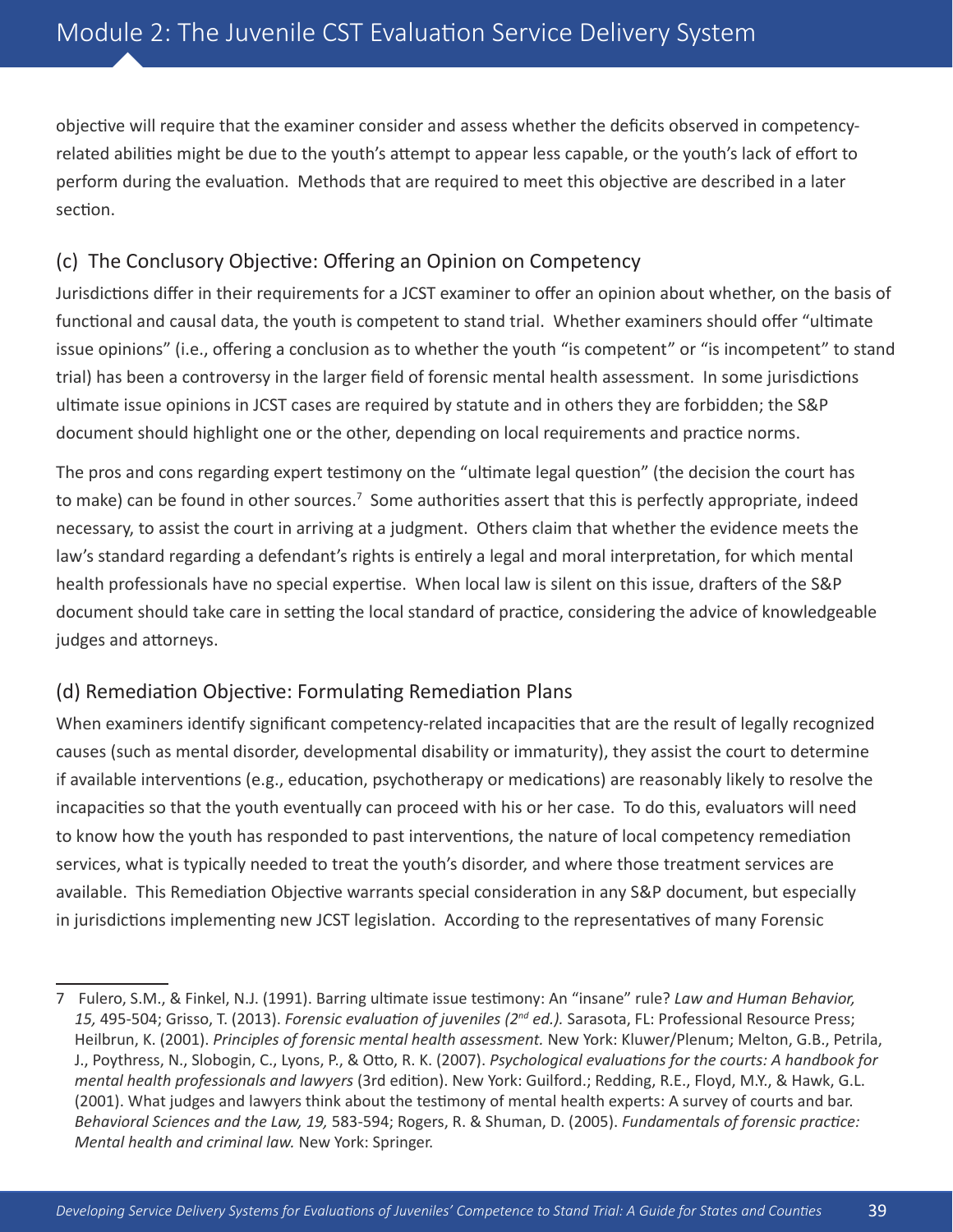Evaluation Systems (FESs), prior to juvenile-specific CST legislation, jurisdictions had little if any programming available for youth found incompetent, and most youth receiving that designation simply had their charges dismissed. As such, forming remediation opinions was a non-issue. Most new JCST legislation, however, does create a requirement to deliver JCST remediation services in appropriate cases. This sometimes places a new responsibility on examiners to offer remediation opinions.

## 3. Notification of Youth's Legal Counsel

The S&P document should require that when examiners receive a referral for a JCST evaluation and have arranged a time to meet with the youth, they must notify the youth's defense attorney. Typically, the youth's attorney will be assigned prior to the order for a JCST evaluation and will know it is happening. In fact, in most cases the defense attorney will have petitioned the court to conduct the evaluation and will be aware that one is going to occur. Nevertheless, defendants have a right to consult with their attorney prior to any events related to their adjudication, and attorneys have an obligation to advise their clients throughout their adjudication. Notifying the attorney assures that the attorney has the opportunity to meet with the youth prior to the evaluation.

Notification of the attorney can be as simple as leaving a phone message or sending an email to the attorney indicating the date and place of the evaluation. In most jurisdictions, examiners need not be concerned about whether the attorney actually meets with the youth prior to the evaluation—merely that the examiner notified the attorney so that the opportunity was provided. This point of notification, however, can also provide an opportunity for the examiner to talk to the attorney about the attorney's concerns about the youth's competency, a point we will discuss in the next subsection on *collateral interviews*.

## 4. Obtaining Relevant Collateral Information from Records and Interviews

As noted earlier, the professional disciplines in which forensic examiners work use the term *collateral data* or *collateral information* (or, sometimes, *third-party information)* to refer to any information that does not come from the examiner's direct observation of the person being evaluated. Collateral data in forensic evaluations usually comes from the review of records or from interviewing others with some relevant knowledge about the youth.

One reason for the value of collateral information is to avoid making assumptions that information obtained from any single source is accurate or complete. Examiners should seek to corroborate information by consulting multiple sources. Another reason for collateral information is that youth may present differently in different contexts, so different informants or sources offer a different lens through which to see the youth. Finally, because youth are developing cognitively and socially, they may be less able than most adults to provide accurate and detailed information. For all of these reasons, JCST examiners should access information that goes beyond the self-report of the youth being evaluated. S&P documents should require examiners to consider collateral information. The S&P document also should require that examiners appropriately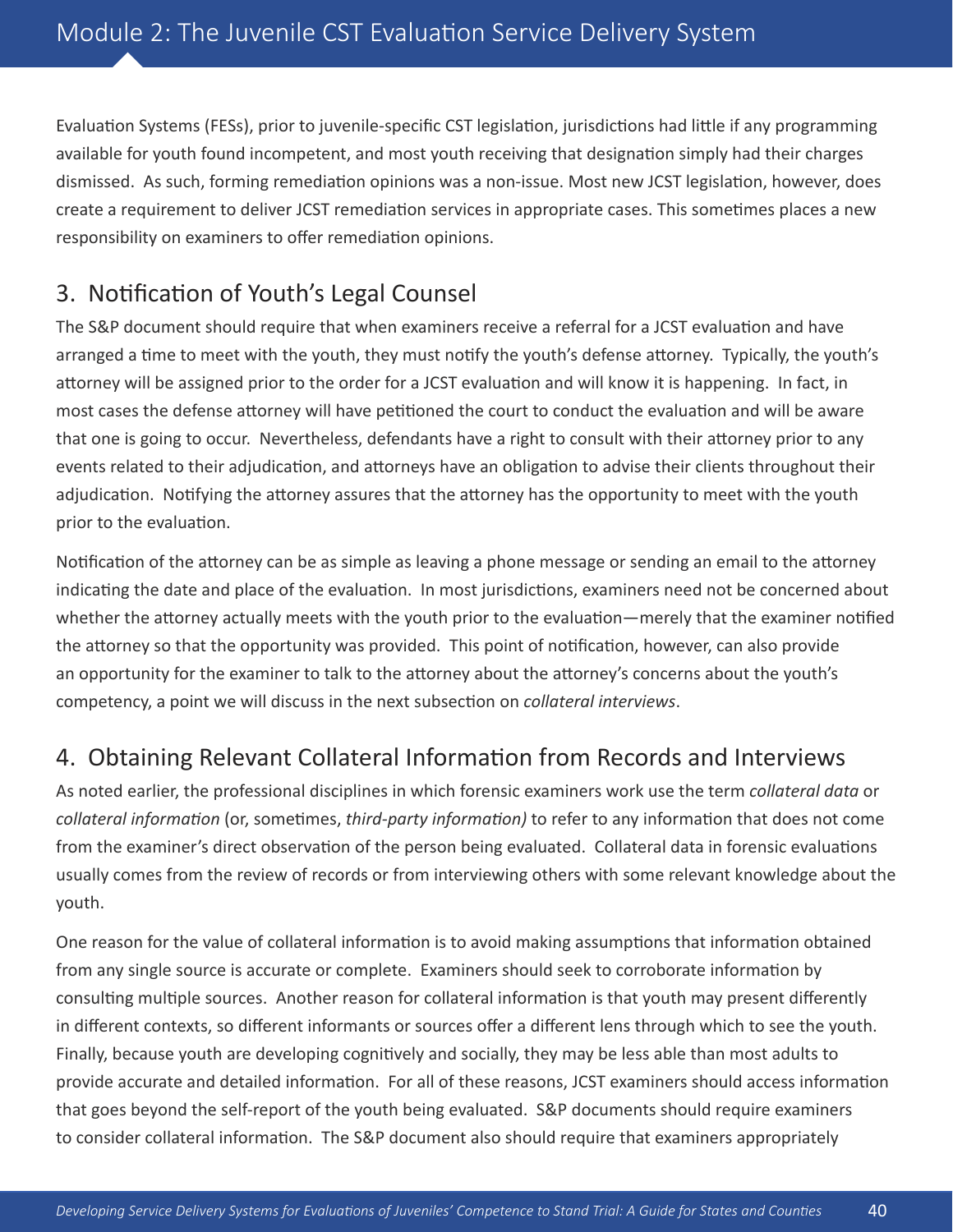document all of the collateral information used in the evaluation, as the court should have a clear sense of exactly what was relied on in reaching the evaluation opinions.

Below we describe several types of collateral information, so that those who are developing the S&P document are familiar with their nature and importance. As we proceed, we will note that certain sources of data should be required. However, we recommend that the S&P document *should not be written to require all of the types of collateral sources that we describe below,* because not every JCST case requires all types of collateral information and in some cases certain collateral information is unavailable. One exception to that rule of thumb, though, is that examiners conducting Post-Remediation Re-Evaluations should always have access to the competency evaluations that led to the youth being found incompetent and in need of remediation services and access to information (either through records or interviews) about the types of remediation services provided to the youth and his or her response to those efforts.

#### (a) Obtaining Collateral Information from Records

What types of records should the JCST examiner seek to obtain? One is tempted to make the requirement comprehensive, but there are reasons not to do so. JCST evaluations usually do not require the range and type of records that one might wish to obtain in general psychiatric or clinical practice. The JCST examiner is not required to offer a comprehensive psychological description of the child, to advise about long-range treatment, or even to explain the youth's delinquency. The purpose of a JCST evaluation is limited to identifying a youth's capacity to understand the trial process and participate in it, explaining the clinical and/or developmental reasons for deficits in those abilities, and offering recommendations for modifying deficits if they rise to the level that they arguably render the juvenile incompetent to move forward with the legal process. Therefore, JCST examiners should be expected to obtain collateral records only of a type that would meet those objectives. In this light, there are several types of records that are appropriately sought be JCST examiners and should be considered on a case by case basis.

*Educational Records.* School records can provide information relevant to JCST, especially when the youth has received special education services (which is not uncommon among youth referred for JCST evaluations). The records may describe challenges that interfere with academic success and, as such, identify possible areas of court-related weaknesses as well as inform diagnostic conclusions. The records may contain the results of past testing that assessed general intelligence, specific cognitive abilities, and/or learning abilities that help clarify the youth's developmental trajectory. These records may contain descriptions of the youth's general learning style and/or the typical educational supports used with the youth and the efficacy of those services. Whether or not the youth has been in special education, the records may help the examiner consider the youth's daily functioning in a setting, like court, with significant verbal demands.

*Health and Mental Health Records.* Health-related records can provide information about physical and mental disabilities identified by providers in the past. They can clarify how those disabilities were identified and their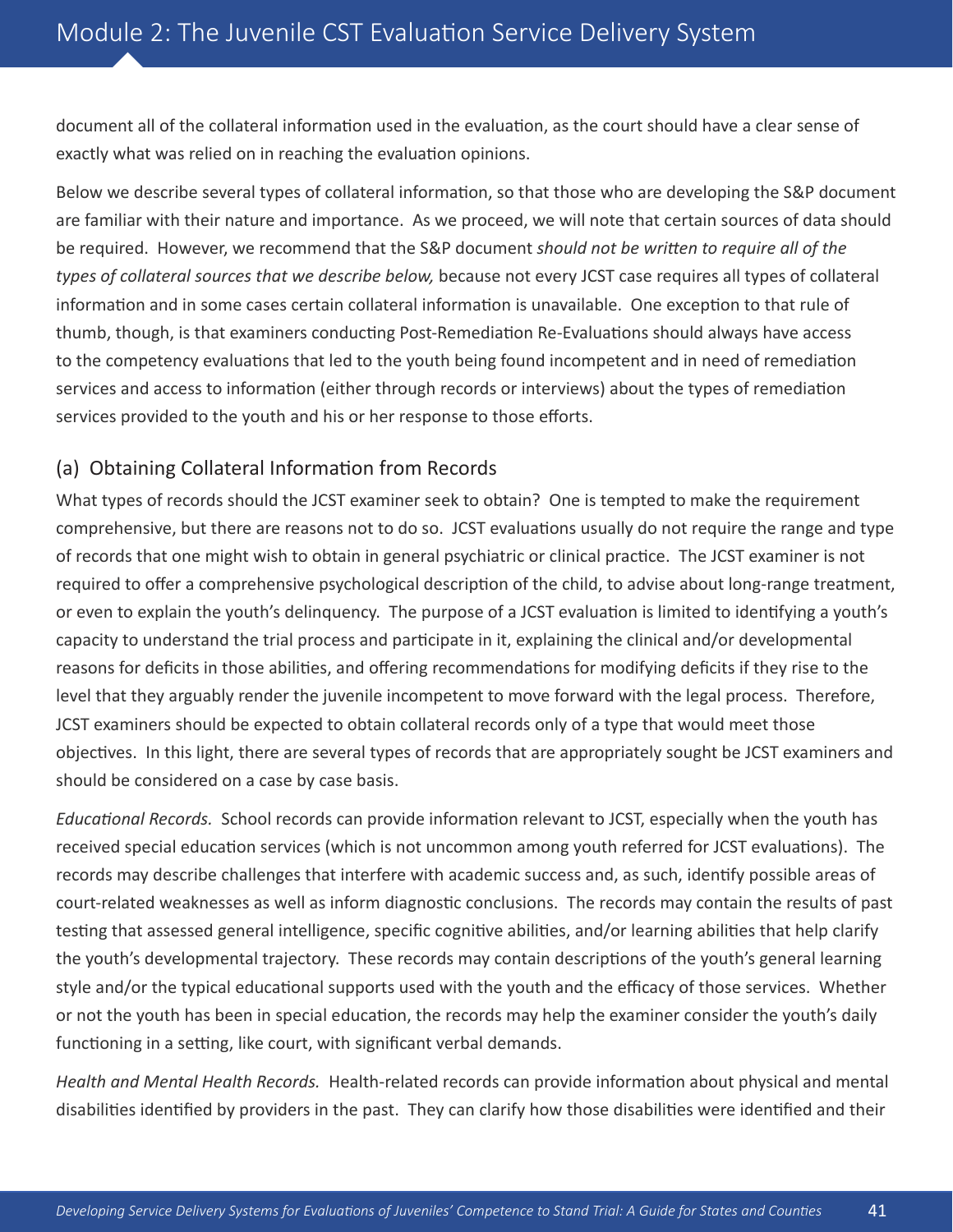impact on the youth. They can offer information about treatments offered to the youth in the past and the efficacy of those treatments.

*Social Welfare Records*. Social welfare records may identify potentially relevant neglect or trauma. They also may describe the general functioning of the family and/or specific struggles the family has faced.

*Legal Records*. Examiners should always have access to the official charging documents in the instant case since the JCST evaluation focuses on the juvenile defendant's ability to face those specific charges and be aware of the possible dispositions related to those specific charges. These records also may include documents that describe the youth's past record of arrests, juvenile probation's contacts with the youth, and past court documents. The purpose for obtaining the past records is not to offer a review of the youth's past criminal behavior (which is not relevant for JCST evaluations). Their value is for clarifying the degree of experience the youth has had with the justice system, as this might help explain strengths and weaknesses in the youth's understanding of the legal process. Sometimes youth referred for JCST evaluations have been evaluated for JCST before, on earlier charges, offering important information for the current JCST examiner.

#### (b) Obtaining Collateral Information through Interviews

S&P documents also should require appropriate attention to obtaining collateral information through interviews with people who have past and current contact with the youth. These include parents and/or other caregivers, attorneys and probation officers, and educators or healthcare professionals. Among these, we recommend a requirement that interviews with parents/caregivers should be sought for all JCST evaluations except under unusual circumstances. Exceptions might include evaluations of older adolescents who have been living independently or evaluations of youths who were removed from parental care long ago and have resided in facilities from which collateral records are available. On the other hand, interviews with legal professionals and educational or healthcare professionals should be encouraged but not required in all cases.

*Parents and Caregivers.* Parents or other types of caregivers (step-parents; non-parent guardians; foster parents; case managers; etc.) serve as critical informants in JCST evaluations. Caregiver input is almost always obtained in child mental health evaluations, and a national survey indicated that a majority of examiners interview caregivers in JCST evaluations.<sup>8</sup> Adults often have useful information and insights that augment the information otherwise available about a youth. Caregivers often can provide information about historical issues the youth cannot (e.g., early developmental history) and provide a critical method of corroboration of the information the youth can offer. Caregivers often can provide observations of the youth's current day-today functioning (e.g., ability to present narrative information), allowing the examiner to compare what is seen in the interview room with what happens at home. Further, interaction with caregivers provides examiners

<sup>8</sup> Grisso, T. (2005). *Evaluating juveniles' adjudicative competence: A guide for clinical practice.* Sarasota, FL: Professional Resource Press.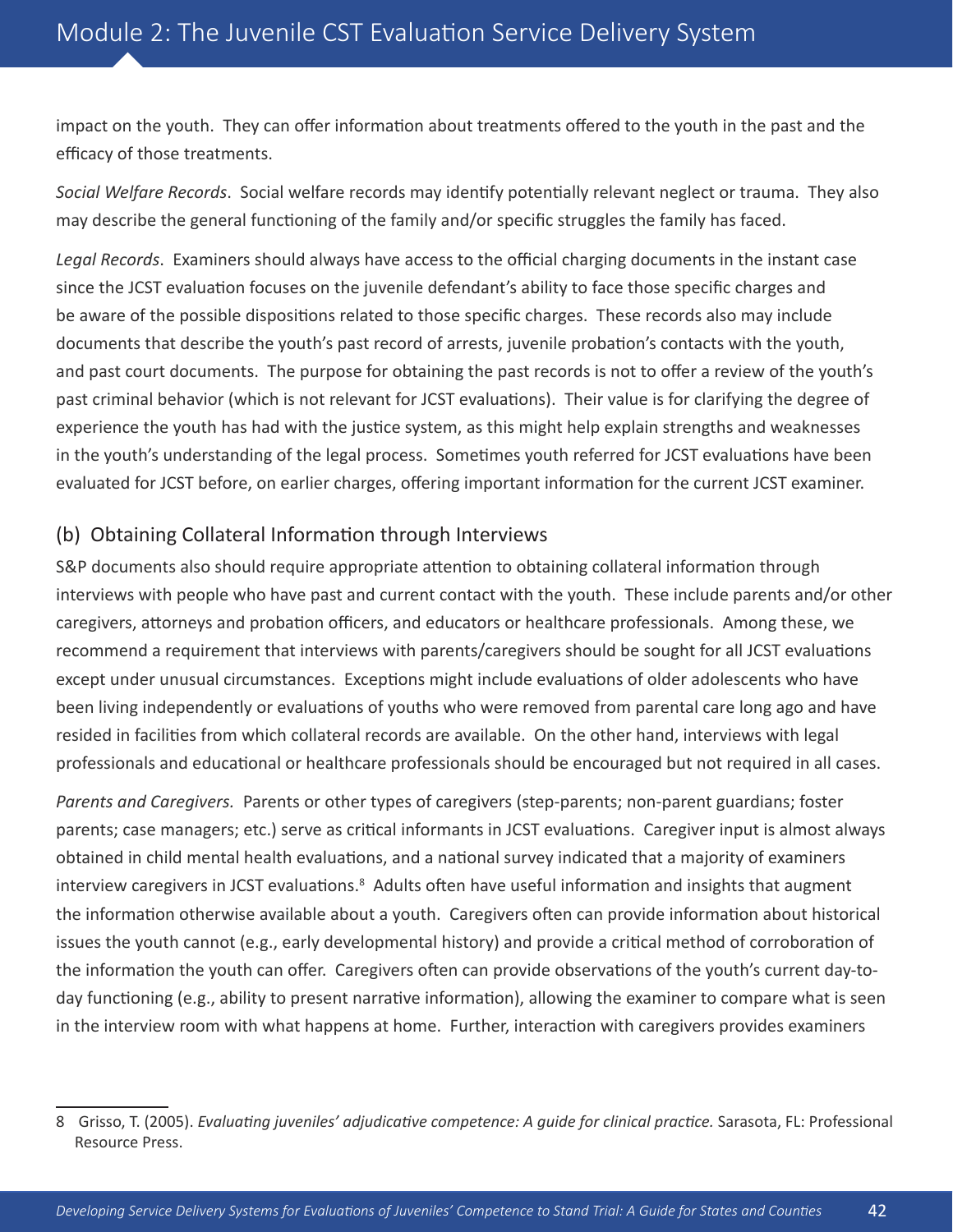some insights into the often highly influential home-life of the youth which can be critical to understanding the youth and the ways important adults may influence the youth during the adjudication of the case.

Youth and caregivers sometimes are interviewed together and sometimes separately. There are a balance of advantages and disadvantages to both approaches.<sup>9</sup> Interviewing them together to obtain historical, clinical and developmental information offers some degree of sufficiency, but may reduce the examiner's opportunity to determine what the youth is capable of managing independently. Thus the S&P document should leave this to the examiner's discretion for the most part. The document should require, however, that when the interview focuses on the independent abilities of the youth (e.g., mental status exam; interview of competency-related abilities), the youth should be interviewed alone.

*Attorneys and Probation Officers*. The youth's defense attorney often has directly observed the youth's behavior during consultation meetings or prior court hearings, and in many cases those observations led to the JCST evaluation referral. The observations of defense counsel can help examiners generate evaluation hypotheses and focus the evaluation process. We recommend that the standards require examiners to contact defense attorneys to obtain this information whenever possible. After all, competency requires the ability to assist one's defense attorney and the defense attorney will already have made observations related to the youth's ability to do so. This is not to say that examiners blindly accept the descriptions of defense counsel. As is true of all evaluation data, examiners must carefully consider the veracity of this information. But to fail to pursue the input and insights of the defense attorney opens examiners to the risk of missing critical concerns. Additionally, the prosecutor on the case should be invited to provide any insights that are relevant to the youth's competency-related functioning, even if it is common that they have minimal information to offer. Despite our recommendations here, the standards subcommittee should carefully consult both the juvenile defense and juvenile prosecution bars in their jurisdiction while considering these steps. We are familiar with several jurisdictions in which these recommendations initially raised objections by prosecutors and required special discussion before it was accepted as appropriate.

Juvenile Probation Officers can provide helpful collateral information because of their past case management role with young defendants. They may have collected useful historical, clinical and developmental information about the youth, and they may have been present at court hearings and be able to offer observations of the youth's functioning there.

*Educators and Other Professionals.* Many youth who are referred for JCST evaluations will have a history of contact with teachers, other school officials, medical providers, mental health providers, and/or social service workers. The records produced from those contacts can have a wealth of information. However, they sometimes have shortcomings, so that examiners will want to speak directly with these professionals to gather

<sup>9</sup> Readers interested in a full discussion of these advantages and disadvantages may refer to Kruh, I. & Grisso, T. (2009). *Evaluation of Juveniles' Competence to Stand Trial (pp. 120-131). New York: Oxford University Press.*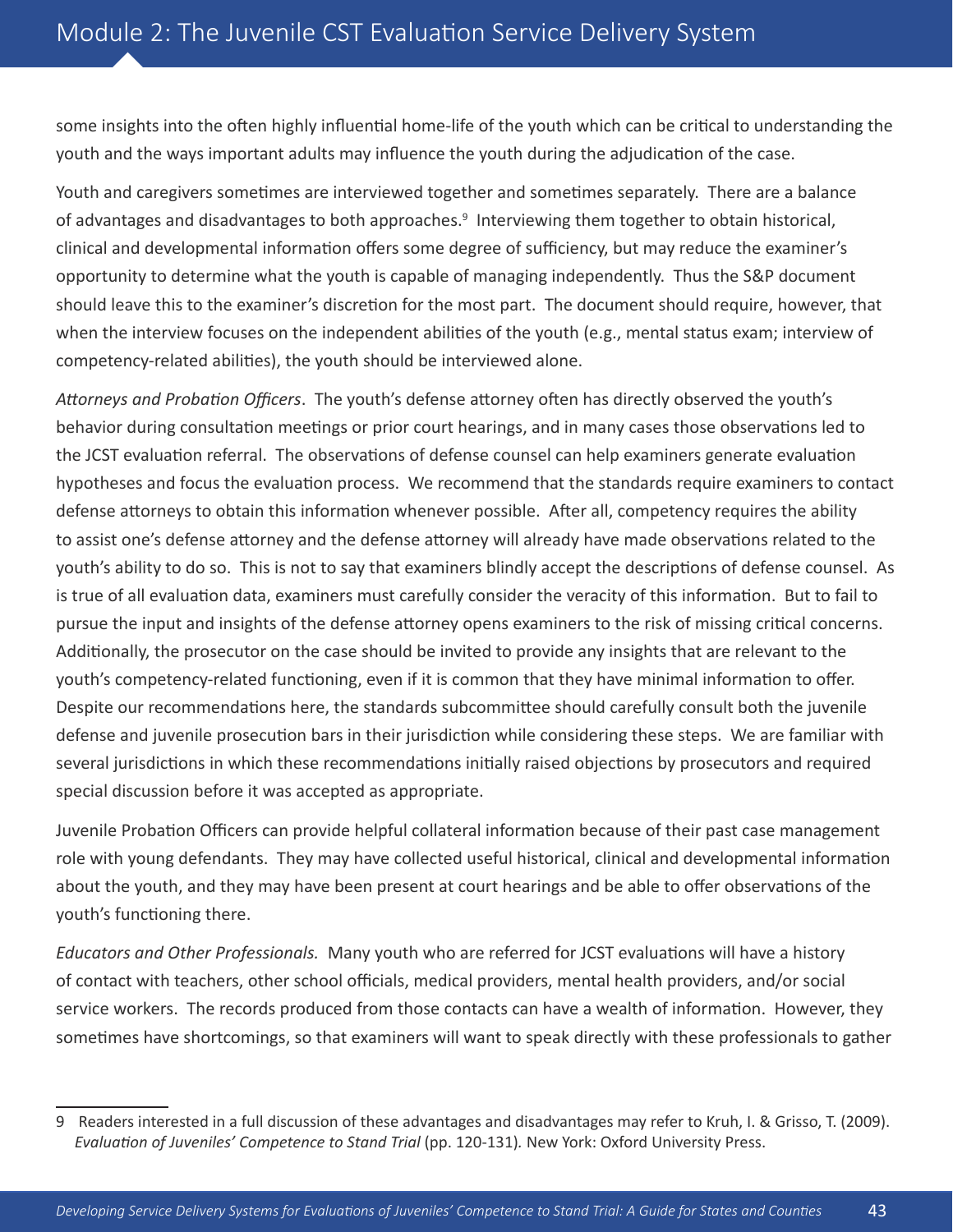information. Except under unusual circumstances, these interviews are typically brief and focused on specific relevant matters.

The S&P document should encourage such interviews on an *as needed basis* but should not require them. It should require, however, that all potential interviewees be made aware that the evaluation is being conducted for court-related purposes and may be shared with others involved in the case. However, the level of detail in the explanation must be balanced with appropriate respect for the privacy or confidentiality of the youth. Details of the legal case should not be shared with the interviewee. And the examiner should limit the process to collecting information rather than sharing information or even "discussing" the youth with interviewees.

## 5. Informing Parties about the Evaluation

The S&P document should require that examiners provide certain types of information to the youth and caregiver about the evaluation. It should explain that this ideally occurs with both the youth and caregiver before the evaluation contact begins. However, it should recognize that there are certain circumstances in which the youth will be interviewed before the caregiver can be contacted (e.g., when the youth is in detention).

We recommend that the S&P document include a list of the things that youth and caregiver must be told, and the remaining comments in this subsection describe four elements about which they should be told. Some S&P documents include a *Notification Script* for examiners that addresses all of the areas of concern.10

The process for informing youth and caregivers is called the *forensic notification.* The S&P document should *not* describe this process as *informed consent*. Informed consent is a legal concept that (a) requires a decision maker who is fully informed and competent to decide and (b) stops any further intervention (in this case, an evaluation) if the decision maker decides to refuse the intervention. Obviously some JCST examinees will not be competent to decide. Instead, the primary goal is to meet an ethical (and sometimes legal) requirement to assist the youth and caregiver to understand the evaluation and appreciate its potential consequences.

As we describe these categories of information about which youth need to be informed, we cannot offer detailed prescriptions because states differ in the rights provided to defendants in JCST evaluations. For example, some states protect any information in a JCST evaluation from being used in any future hearings on the youth's guilt or innocence, while other states do not have such clear protections. The following are four main categories of information that should be explained to youths, but their specifics must conform to what your state actually allows.

<sup>10</sup> See Kruh, I., & Grisso, T. (2009). *Evaluation of juveniles' competence to stand trial* (Appendix A). New York: Oxford University Press, for a sample notification script.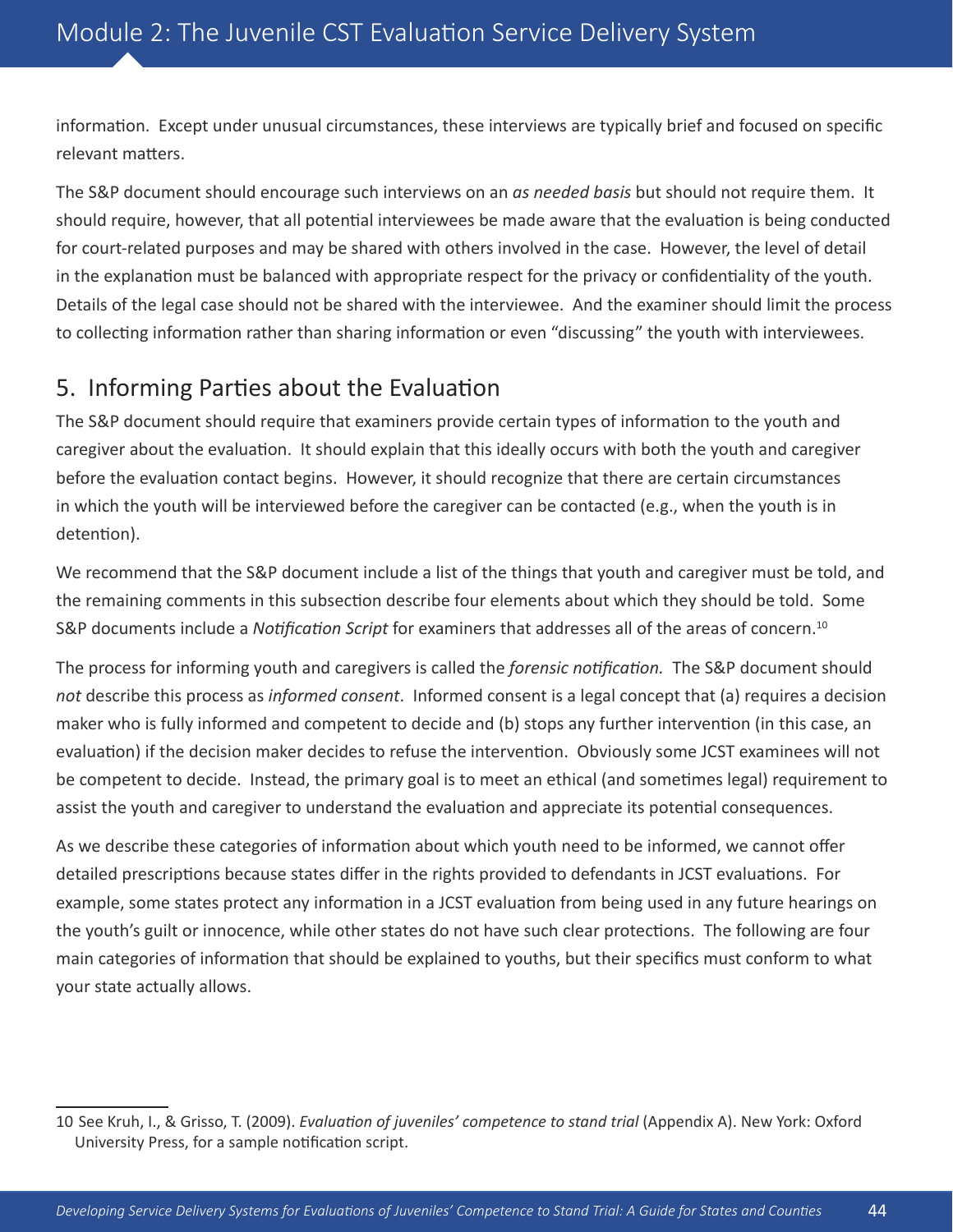#### (a) The Nature and Purpose of the Evaluation

Examiners must inform the youth that his or her competency to stand trial has been questioned and the court has ordered an evaluation. Explaining this will typically require offering a non-legalese explanation of JCST. For example, an examiner might explain, "The judge wants to know if you understand what is happening with your court case and whether you can help your lawyer to defend yourself against the charges." Typically, the examiner also will provide some basic information about the evaluation process. Because some youth will have had no experience with mental health assessments or will not remember past experiences, they will benefit from a basic outline of the steps involved in the evaluation (e.g., "I will talk to you and talk to your mom about your past, about how you are thinking and feeling right now, and about what you understand about court. I will look at records from your school and from your therapist. Then I will be helping the judge decide whether you understand what is happening in your case.").

Two additional things can help young people to distinguish the JCST evaluation purpose from other evaluations. First, if youths have had experience with clinical evaluations in mental health settings, they will benefit from an explanation of how the forensic evaluation is different (e.g., "The other psychologists you have worked with were doing everything they could to help you. My job is different. My job is to help the judge in your case as much as I can."). Second, they can be told that the examiner will not be helping the judge decide whether the youth is *guilty* or *not* guilty, merely whether the youth is able to understand what is happening at court.

#### (b) The Limits of Confidentiality

The youth and caregiver should be told who will see the evaluation report that will be written based upon information from the evaluation. At a minimum, this will include the judge and the attorneys in the case. In some jurisdictions it may include others (e.g., probation officers; officials from the local mental health system, etc.). This discussion should anticipate legal mandates that exceed the CST context. For example, in many jurisdictions mental health professionals are mandated to report suspected abuse or neglect and to take steps to manage imminent risk of harm to self or others. In jurisdictions in which this is the case, even in JCST evaluations, this should also be explained (e.g., "If I learn from the evaluation that you or another child might be in danger of being abused or neglected by someone, I do have to report that to people who will try to help.").

#### (c) Uses of the Information

The youth should be told that the judge will be using the findings from the evaluation to decide whether the youth is capable of participating in this trial or whether the youth has particular needs that require attention before doing that. For example, "If the judge decides you are able to understand the trial and work with your lawyer, the court will continue with your case. If the judge decides you will have difficulty doing those things, you may have to take part in services to help you better understand your case and how to help your lawyer."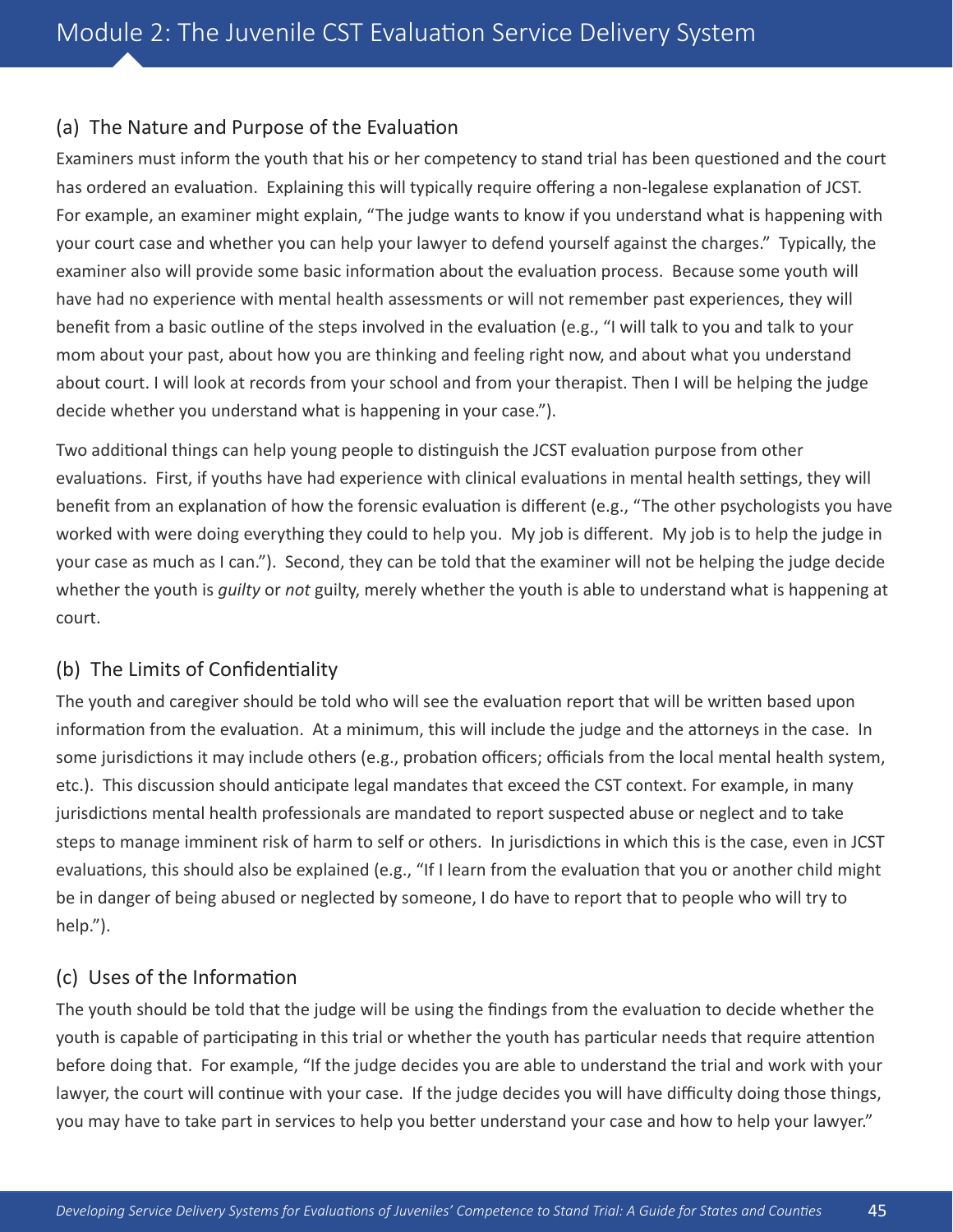Examiners also should explain the possibility that the examiner may be called to court to testify about the findings of the evaluation. Such an outcome can be stressful or embarrassing for young defendants and the forewarning may enhance coping if that eventually occurs.

In some jurisdictions, the examiner can and should tell the youth that anything they say about the offense with which they are charged will not be used in future hearings about their charges. In some jurisdictions this protection is based in statute while in others it is developed through policy agreements (e.g., the prosecutor's office agrees not to ask examiners what the youth said about the alleged offense and examiners agree to omit that information from reports). As noted earlier, though, such protections are lacking in some jurisdictions, so this information must be tailored to the jurisdiction's actual laws. When potentially self-incriminating statements made in the JCST evaluation are not protected from use by the prosecutor and agreements cannot be reached, examiners need to be instructed about appropriate practice. In some such jurisdictions, for example, examiners do not ask about the alleged incident and extrapolate about the youth's capacity to explain the incident to counsel based on his or her ability to provide narrative descriptions of unrelated events.

#### (d) Rights of the Juvenile Defendant

Once the nature and potential consequences of the evaluation are explained, examiners should explain the youth's options for participating in the evaluation. The standards subcommittee should seek local legal advice for this aspect of the forensic notification. States vary in their explicit provision of a "right to refuse to participate" in a court-ordered evaluation, but we are aware of no states that have penalties for a defendant's refusal to participate. If the youth chooses to participate, local law might also provide the youth the right to refuse to answer any specific questions that he or she prefers not to answer. The examiner can explain that if the youth chooses not to participate, the examiner will still perform the evaluation (because the court has ordered it), but will have to rely on other information. The S&P document also should provide any instructions examiners should follow in cases in which a youth refuses to participate (e.g., contact defense counsel).

Despite the fact that "competent informed consent" is not needed in JCST evaluations, courts may sometimes want to know how well the youth comprehended what they were told about the evaluation. As a result, the S&P document should require that examiners briefly check on the youth's understanding of the things the youth has been told. This may be done through some combination of asking the youth to paraphrase the warning, open-ended questions about the contents of the warning, or forced-choice questions about that content.

The S&P document also should guide examiners regarding appropriate forensic notification of the youth's parent(s) or other caregivers. In many cases, these caregivers will accompany the youth to the evaluation interview and the warning can be provided to the youth and caregiver(s) together. When this is done, however, any assessment of the youth's comprehension of the notification should be conducted without support or input from the caregiver(s). When caregivers are not present for the interview of the youth, a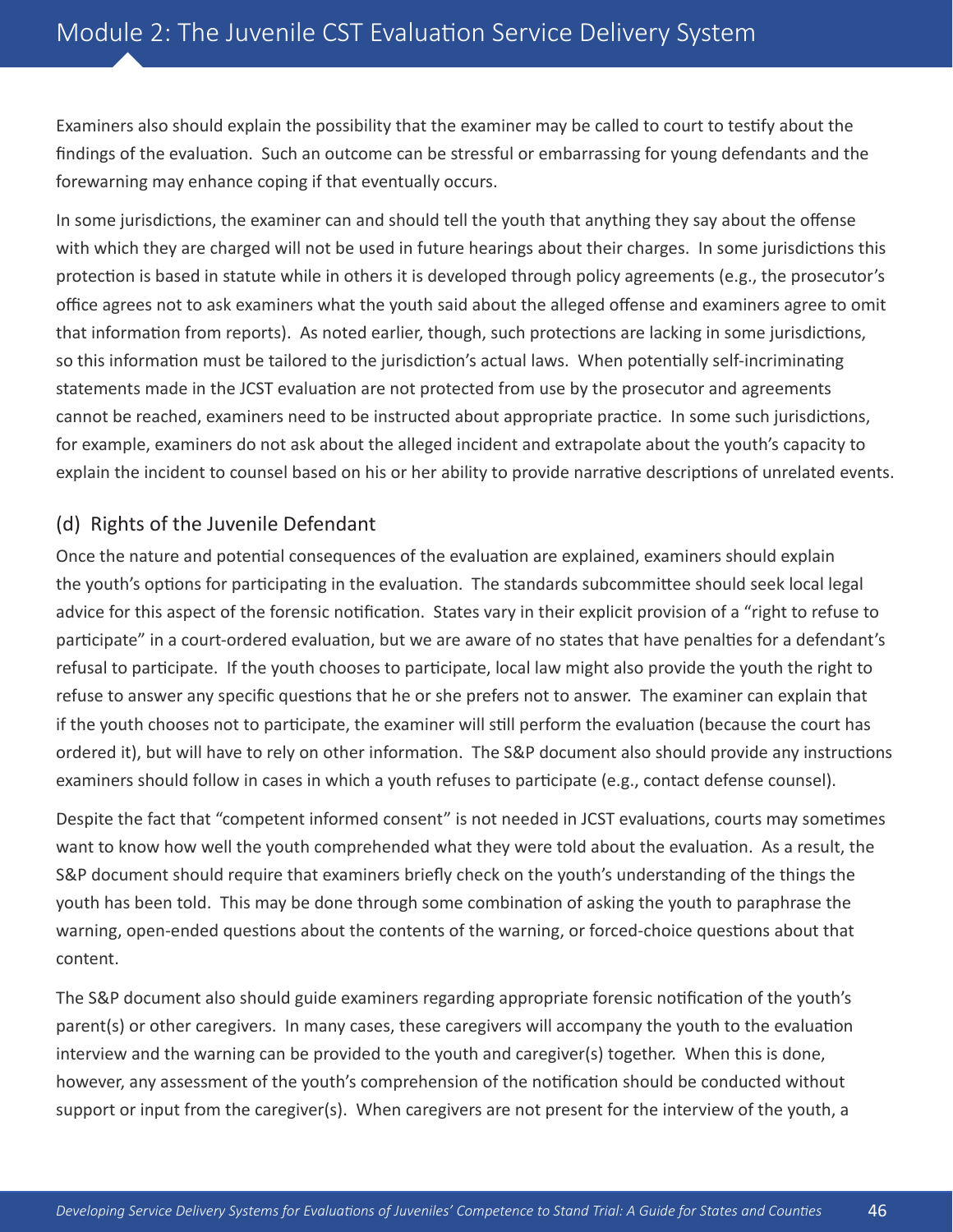separate notification of similar content and detail to that provided to the youth should be provided to the caregiver(s) prior to interviewing him or her.

## 6. Obtaining Data on Competency-Related Abilities (Interviews and Forensic CST Instruments)

The S&P document should require that the examiner obtain data on a youth's specific abilities to know, understand, believe or do that which the JCST standard defines as relevant for a defendant's participation in the legal process. In addition, the document should describe approved ways for the examiner to obtain that information.

The information the examiner is seeking when examining competency-related abilities pertains to the youth's understanding of various aspects of trials (often called *Factual Understanding*), the youth's beliefs and perceptions about the process (often called *Rational Understanding* or *Appreciation*), how the youth manages hypothetical decisions a defendant might have to make (*Legal Decision-Making*), and matters related to working with an attorney (*Assisting Counsel*). Appendix A in this Guide offers a typical list of those things on which an examiner focuses in this type of a competency interview.

The standards subcommittee can consider whether to allow examiners complete discretion regarding how these data on competency-related abilities will be obtained, or whether to require the use of certain methods. There are three broad methods available:

*Individualized Interview Method:* Typically data regarding a youth's competency-related abilities are obtained with an interview for which examiners use their own "outlines" and questions about the abilities to be assessed, while applying it in a flexible way so that the youth's answers can be explored in an individualized manner. While all examiners using this approach might be fairly consistent in gaining information about the same abilities, they sometimes differ considerably in their ways of asking questions and the detail they obtain.

*Semi-Standardized Interview.* One published tool, the *Juvenile Adjudicative Competence Interview* (JACI),<sup>11</sup> guides examiners to ask a standardized (uniform) set of questions, and to do so in ways that are tailored developmentally for adolescents. The JACI is not a test (it is not scored), but simply assures greater consistency between examiners in their interviewing procedures and the types of data that are collected.

*Standardized and Normed Tools.* A number of very structured methods, using scores or ratings, have been developed for assessing CST abilities for adults.<sup>12</sup> Four of these are sometimes used with juveniles: the *Competence Assessment for Standing Trial for Defendants with Mental Retardation* (CAST-MR), *the MacArthur* 

<sup>11</sup> Grisso, T. (2005). *Evaluating juveniles' adjudicative competence: A guide for clinical practice*. Sarasota, FL: Professional Resource Press.

<sup>12</sup> See Zapf, P.A. & Roesch, R. (2009) *Evaluation of competence to stand trial* (pp. 60-74). New York: Oxford University Press, for a review.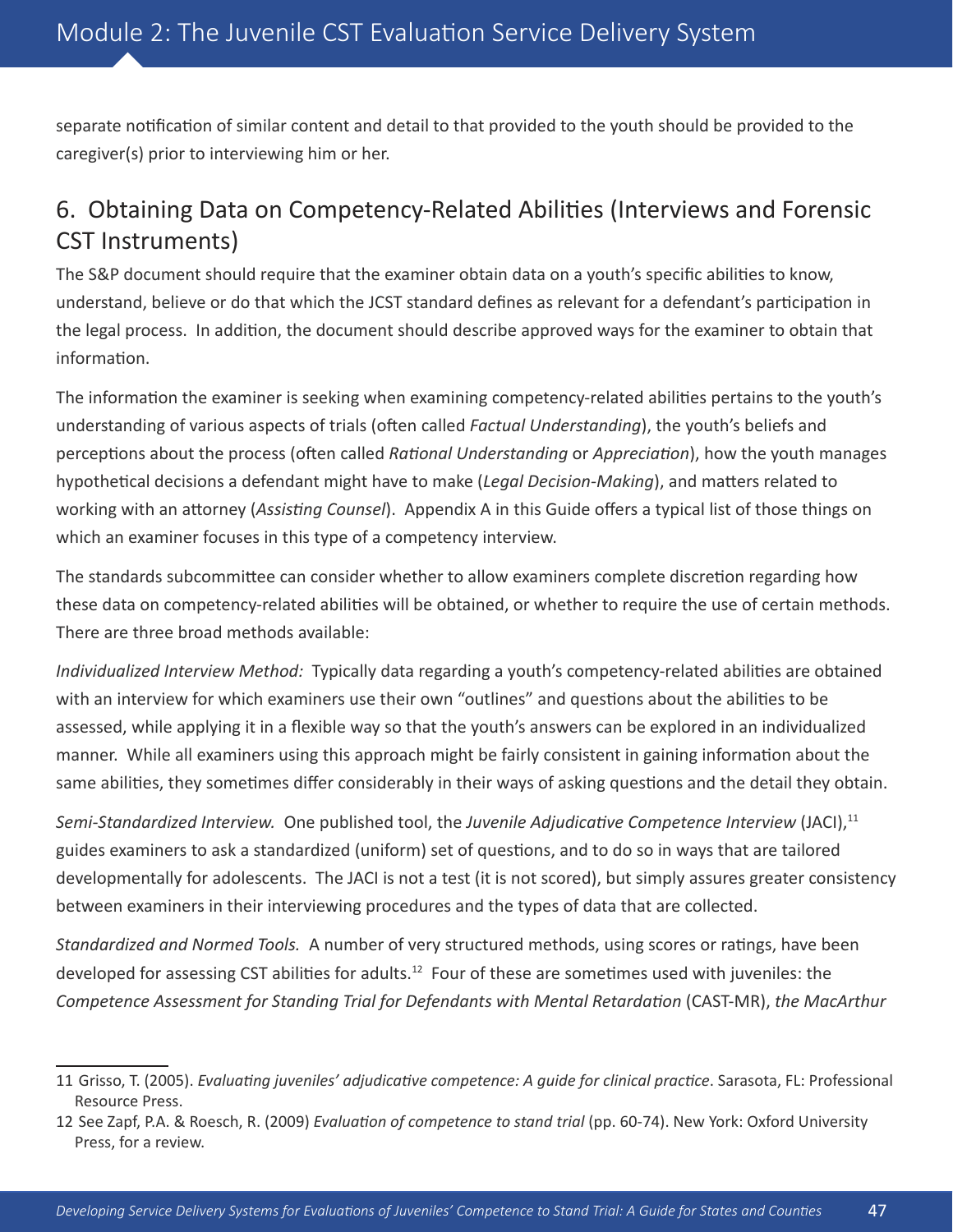*Competency Assessment Tool-Criminal Adjudication* (MacCAT-CA), the *Evaluation of Competency to Stand Trial-Revised* (ECST-R), and the *Fitness Interview Test – Revised* (FIT-R).<sup>13</sup> They have the advantage of minimizing error when assessing adults for CST. They can be used with adolescents if applied with care,<sup>14</sup> but the value in doing so is entirely to provide a structured interview, in that they have no norms for adolescents and must be interpreted qualitatively.

Most jurisdictions allow examiners to use any of these three methods. A standards subcommittee might consider requiring the use of at least one semi-standardized or standardized tool, in that the field of forensic evaluations clearly favors the consistency that this provides across examiners. Specifically requiring use of any of the tools that have been standardized for adults is not advised, because their lack of norms for adolescents makes their advantage questionable. Of course, requirements might need to be changed as additional research is conducted on existing tools and as new tools are developed.

## 7. Obtaining Relevant Clinical and Developmental Data to Explain Competency Deficits

Examiners must obtain data on youths' clinical and developmental history, as well as their current clinical and developmental status. This is essential for explaining the reasons for any deficits in the youth's competencyrelated abilities (see the causal objective in subsection 2 above). Those reasons that are of most interest for determining incompetency typically involve explanations about the effects on any of three types of conditions on competency capacities—mental disorder, developmental disability, and developmental immaturity, or some combination of them. Often the acquisition of educational and mental health records, together with the examiner's own diagnostic observations of the youth, can contribute to reasonable explanations for those deficits. But the key information for addressing clinical and developmental reasons for youths' competency ability deficits typically will come from the examiner's direct assessment of the youth's current mental and developmental status. The S&P document, therefore, should describe what the FES expects by way of clinical and developmental assessment of the youth. Typically, this will involve: (a) interview data regarding mental health and developmental history, (b) assessment of current functioning and, when needed, (c) psychological testing.

<sup>13</sup> Everington, C., & Luckasson, R. (1992). *Competence Assessment for Standing Trial for Defendants with Mental Retardation (CAST\*MR): Test manual.* Worthington, OH: IDS Publishing Corporation; Poythress, N.G., Nicholson, R., Otto, R.K., Edens, J.F., Bonnie, R.J., Monahan, J., & Hoge, S.K. (1999). *The MacArthur Competence Assessment Tool – Criminal Adjudication: Professional manual.* Odessa, FL: Psychological Assessment Resources; Rogers, R., Tillbrook, C.E., & Sewell, K. (2004). *Evaluation of Competency to Stand Trial – Revised: Professional manual*. Lutz, FL: Psychological Assessment Resources; Roesch, R., Zapf, P., & Eaves, D. (2006). *Fitness Interview Test – Revised: A structured interview for assessing competency to stand trial.* Sarasota, FL: Professional Resource Press.

<sup>14</sup> For guidance, see Kruh, I., & Grisso, T. (2009). *Evaluation of juveniles' competence to stand trial* (pp. 142-158). New York: Oxford University Press.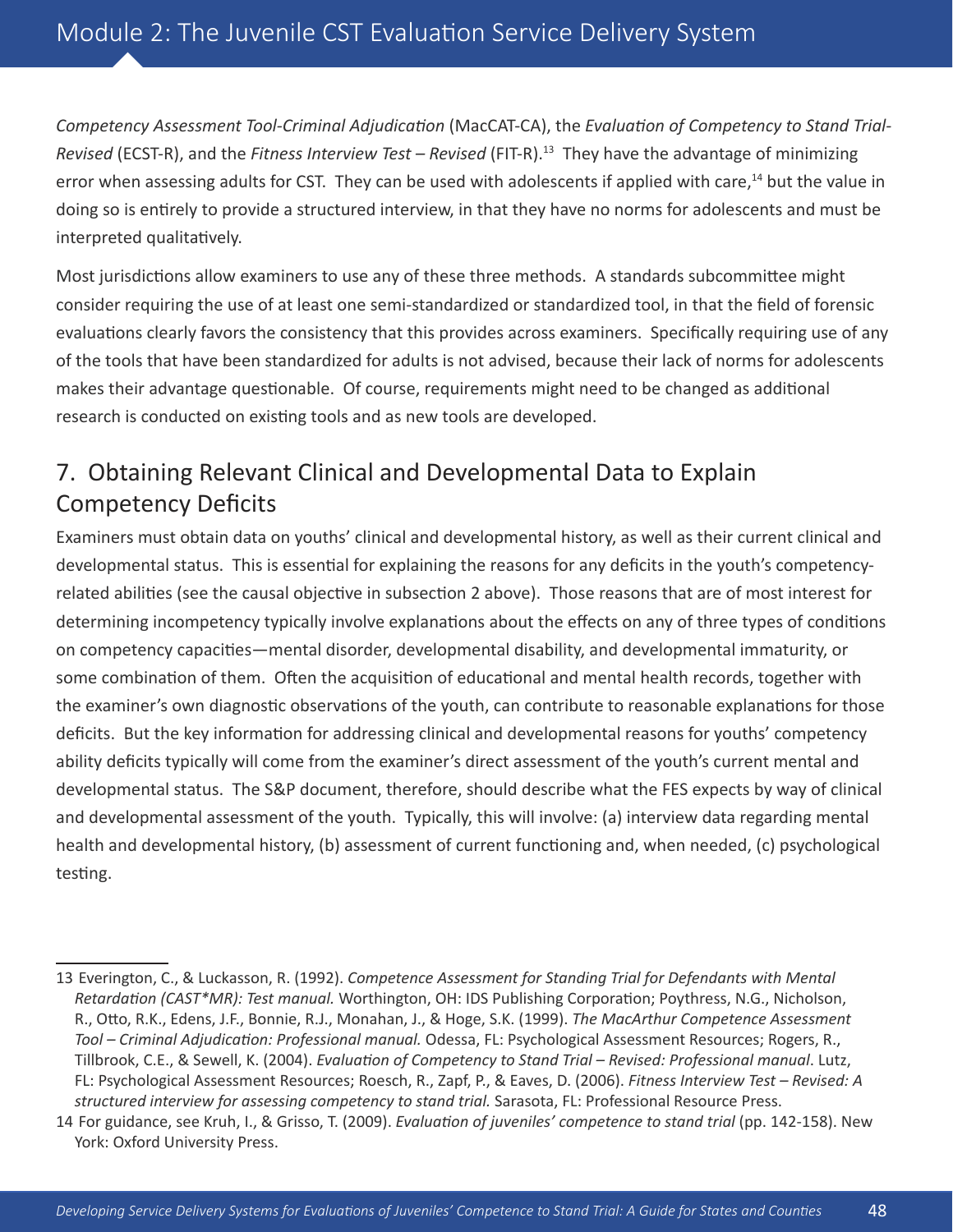#### (a) Clinical and Developmental History

The S&P document should require that the evaluation include data collection and description of the youth's clinical and developmental history. Basic information about a youth's historical experiences provides critical context with which to understand current functioning, current developmental status, and the current symptoms of mental disorders. This will require that examiners gather information about major life experiences, such as any medical, mental health or other conditions that have been identified by professionals in the past. In addition, all of a youth's development occurs within a family context of some kind, so the characteristics and impacts of that family context should be understood.

When examining a youth's clinical and developmental history, the following are some of the key historical domains that should be considered in most cases:

- • Family History and Relevant Cultural Considerations
- • Birth and Early Developmental History
- Trauma History
- **Medical History**
- Academic History
- Social/Relationship History
- **Substance Use History**
- History of Conduct Problems and Juvenile Offenses
- Mental Health History

A guide to conducting such interviews in JCST evaluations has been published. <sup>15</sup> Corroborative information may be gained from reviewing collateral records and conducting collateral interviews, and, in some cases, through the results of past psychological testing.

#### (b) Current Clinical and Developmental Status

JCST is a current mental state question (focused on present ability and probable future ability). Observation of current status is integrated with the historical information to offer explanations for the youth's competency deficits. When evaluating current status, the examiner seeks a "snapshot" of the youth's characteristics at the time of the evaluation. The following are key domains that should be considered when examiners look at a

<sup>15</sup> See Appendix B in Grisso, T. (2005). *Evaluating juveniles' adjudicative competence: A guide for clinical practice*. Sarasota, FL: Professional Resource Press.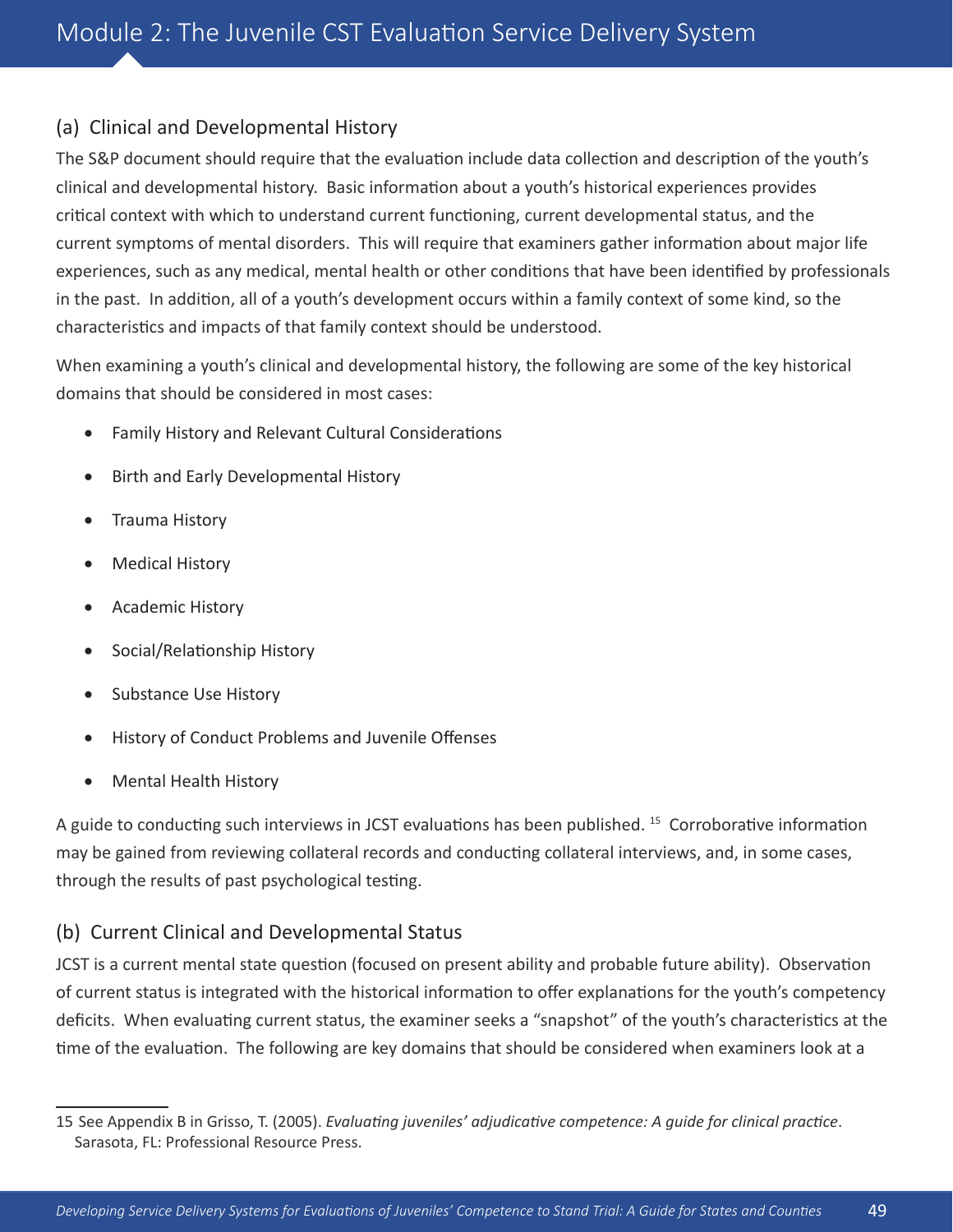youth's current functioning. Examiners should be required to obtain information on each of them in all cases, although the degree of detail needed within any domain will vary considerably across cases:

- **General Presentation**
- Psychomotor Activity and Speech Behavior
- Mood, Emotions and Affect
- Thought Processes and Perceptual Status
- Cognition and Intelligence
- Insight and Judgment
- Recent and Current Symptoms of Mental Disorders
- Impact on Functioning of any Current Medications
- Youth's Motivation, Attitude and Potential for Feigning Deficits or Exaggerating Abilities

Much of this information is gathered through observations of the youth made throughout the evaluation contact and using a focused period of "mental status" interviewing. A published guide is available for interviewing the youth about these issues for purposes of a JCST evaluation.<sup>16</sup> It is best when the information from that interview is supplemented with information gained from interviewing caregiver(s) about recent and current functioning, information gained from recent collateral records and collateral interviews, and, in some cases, the administration of psychological testing to the youth, caregiver(s) and/or other collateral informants (e.g., teachers).

#### (c) Psychological Testing

Psychological testing often is helpful, and sometimes very important, in determining a youth's reasons for deficits in competency-related abilities. Psychological testing can help reduce examiner-based errors in clarifying cognitive abilities, psychological traits, mental health symptoms, and clinical conditions. Psychological tests frequently are used in JCST evaluations to assess intelligence or academic achievement, verbal comprehension, memory or other specific cognitive functions, social maturity, and various mental disorders and psychiatric diagnostic conditions.

The S&P document should not require psychological testing. Whether it is used should be left to the examiner's case-by-case discretion, which generally is the standard in the professional fields in which

<sup>16</sup> See Appendix B in Grisso, T. (2005). *Evaluating juveniles' adjudicative competence: A guide for clinical practice*. Sarasota, FL: Professional Resource Press.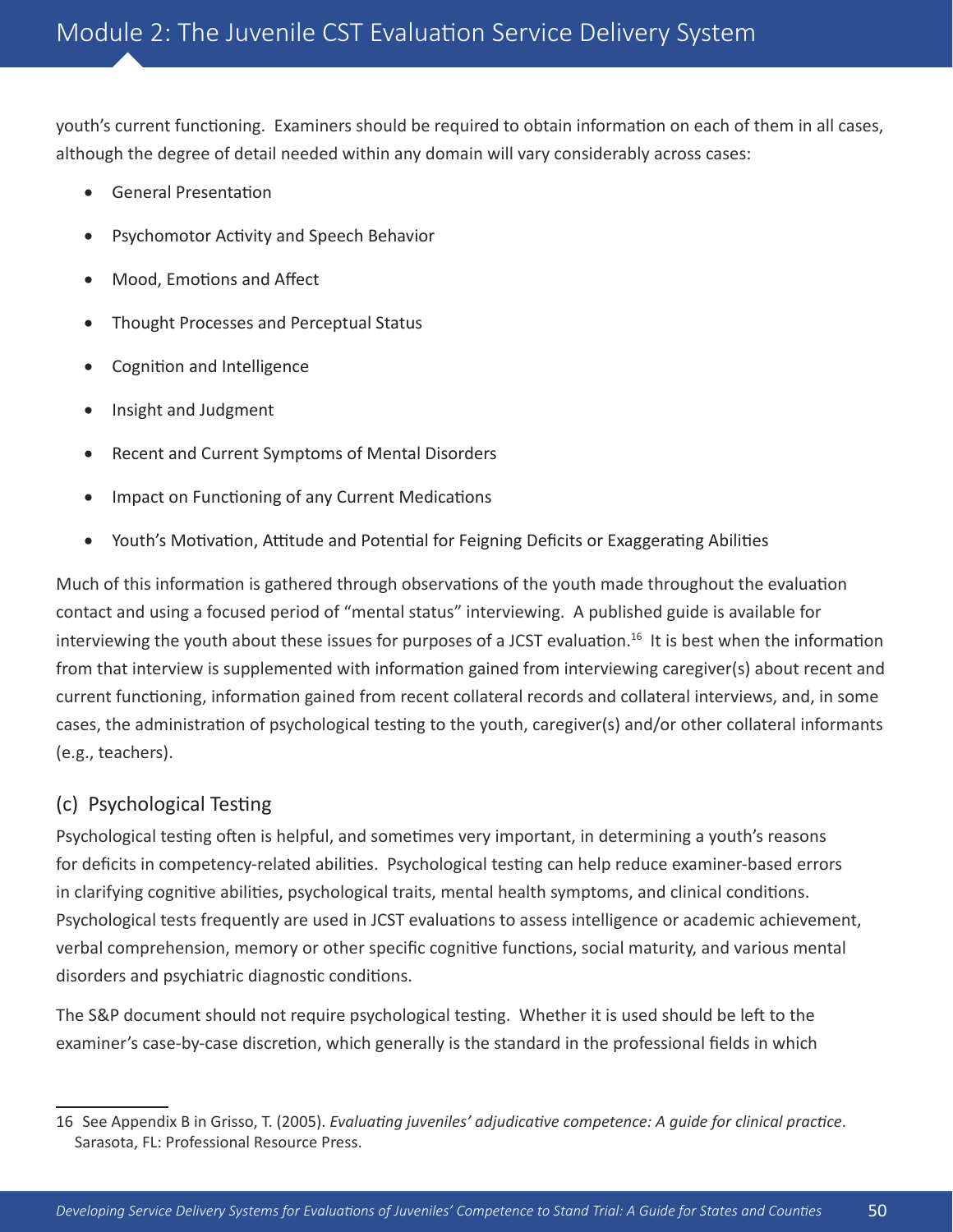examiners work. Instead, S&P documents should encourage and allow it, and the document should offer guidance for examiners when they are making decisions about (a) when and how to use psychological tests and (b) selecting appropriate tests. One way to do this is to offer *principles* that examiners are required to apply when making those decisions. We recommend the following principles:

*Relevance:* Any psychological testing administered within a JCST evaluation should be relevant for addressing the basic objectives and questions within a JCST evaluation. For example, a test that seeks to identify risk of recidivism or antisocial tendencies in a youth would be inappropriate because it addresses nothing that is relevant for JCST.

*Compliance with professional and ethical standards*: Any psychological testing administered within a JCST evaluation should be commercially available and have been successfully peer reviewed. Tests should have a manual that specifies the manner in which it was developed and the standardized manner in which it must be administered.

*Appropriate for use with the given examinee:* Any psychological tests used in a JCST evaluation should be appropriate for use with persons like the juvenile defendant. No test is valid for all types of people. Every test has been designed for particular age groups and genders (usually both genders, but not always). Tests that have been validated are only valid for the populations that were in their validation research, which limits their proper use by way of age, gender, race/ethnicity, the individual's primary language, and sometimes reading ability. A test should not be used with persons outside the demographic boundaries on which the test was validated. Moreover, some tests are known to under- or over-estimate the target traits or abilities for members of certain cultural groups.<sup>17</sup>

## 8. Formulating and Offering Opinions and Recommendations

When all data are collected, examiners engage in a process of interpreting their data in a manner that can assist the court in its JCST decisions. The S&P document should require that examiners adhere to three principles when they are engaged in this process. We describe those principles below. Note that when describing these principles, we emphasize that the examiner seeks to formulate an opinion but is not required to arrive at one in every case. Sometimes the data simply do not allow an examiner to form an opinion with confidence. When that is so, the examiner may appropriately "have no opinion" about the matter at hand. The S&P document, therefore, should require examiners to use these principles to seek an expert opinion, recognizing that this search sometimes will not lead to a confident conclusion because the data do not allow it.

<sup>17</sup> Reynolds, C.R. & Suzuki, L.A. (2013). Bias in psychological assessment: An empirical review and recommendations. In J. Graham, J. Naglieri, & I. Weiner (eds.) *Handbook of psychology*, volume 10. New York: Wiley.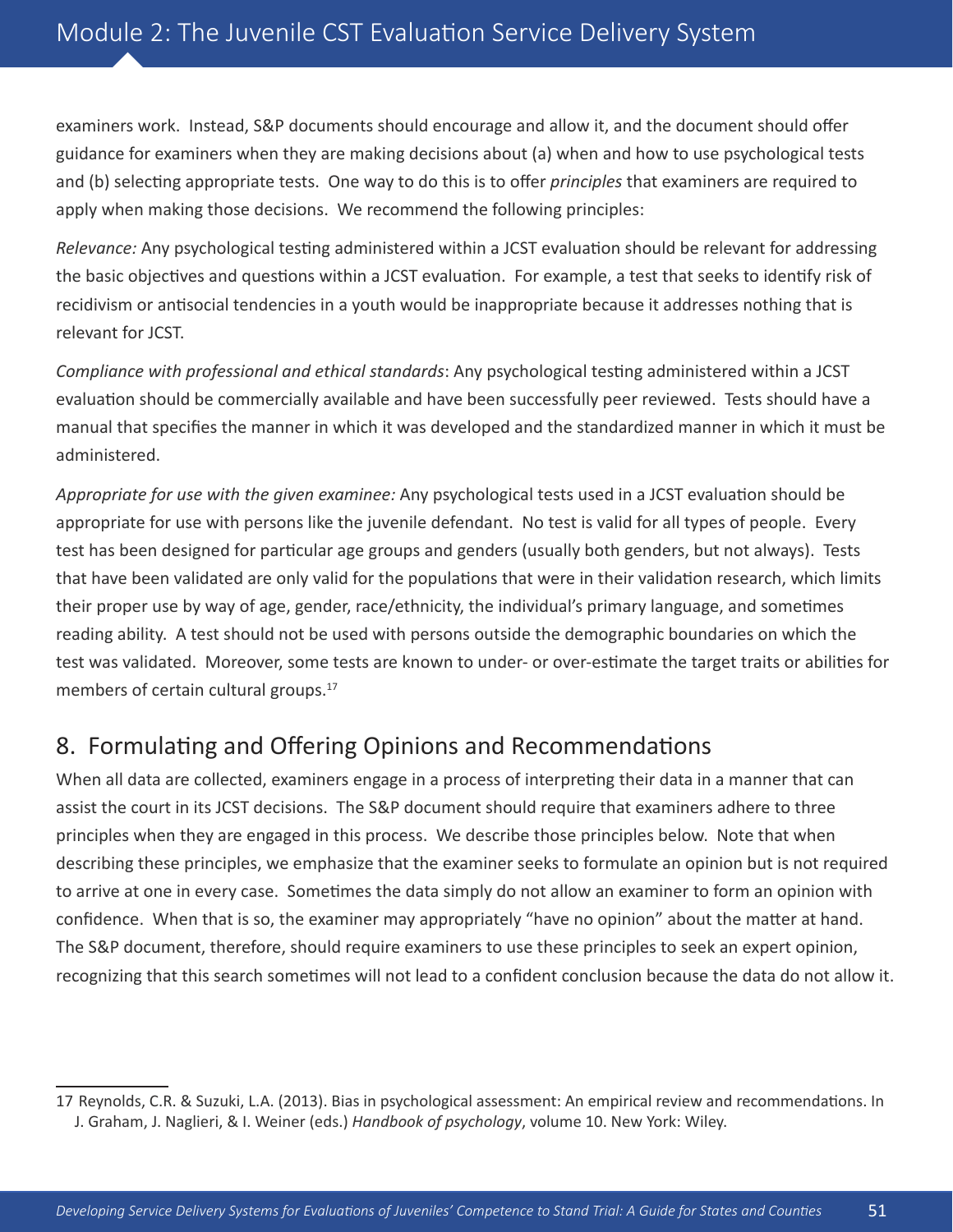#### (a) Opinions must be formed to address each evaluation objective.

Examiners should be required to seek expert opinions to address each of the objectives discussed in subsection 2. Recall that these objectives were Functional (opinions about the youth's competency-related abilities), Causal (opinions about the causes for any of the youth's deficits in competency-related abilities), Conclusory (whether the youth should be considered competent or incompetent to stand trial), and Remediation (if incompetent, then the likelihood and method for remediating deficits in competency-related abilities).

Recall that our earlier discussion of these objectives indicated an exception to this rule when applied to the Conclusory opinion—that is, whether or not the youth is competent to stand trial. We explained that some jurisdictions will choose to require a Conclusory opinion, while other jurisdictions will leave this to the examiner's discretion or will expressly exclude this as an examiner's objective.

Note that requiring examiners to offer an opinion on each of these objectives does not mean that they must offer each with certainty. For example, after diligent data collection and analysis, an examiner might still be uncertain about the causes of a youth's deficits in functional abilities. If so, testifying to that uncertainty, and offering alternative possible causes, fully satisfies the examiner's responsibility to offer an opinion on the Causal question.

#### (b) Examiners must offer explanations for their opinions.

The S&P document should require examiners to be able to offer the factual bases and explain the reasons for their opinions. This principle follows from the fact that a JCST evaluation is intended to inform the court and the legal process involved in arriving at its decision. All parties in the legal process (defense and prosecution) must be provided sufficient information to understand the basis for the expert's opinions, and to be able to challenge the evidence, including the data and logic that the examiner believes support the opinion. This obligation extends to the examiner's testimony as well as the written report. The report should offer explicit explanations for each opinion.

The examiner's explanations will focus on the data that support the opinion, as well as the logic (reasoning) that leads from the data to the opinion. Often that logic will require descriptions of how scientific or clinical literature guided the examiner's reasoning. Examiners should be encouraged to see their role as one of assisting the court to "reason along" with the examiner so that the strengths and weaknesses of each opinion can be considered.

This does not mean the examiner must be able to reach a firm opinion in every case. Some cases offer conflicting data, missing data, or other problems that do not allow an examiner to reach a firm opinion. As long as the examiner can explain the data that were considered and the reasoning that was applied to them, the court is equipped to reach reasonable legal determinations.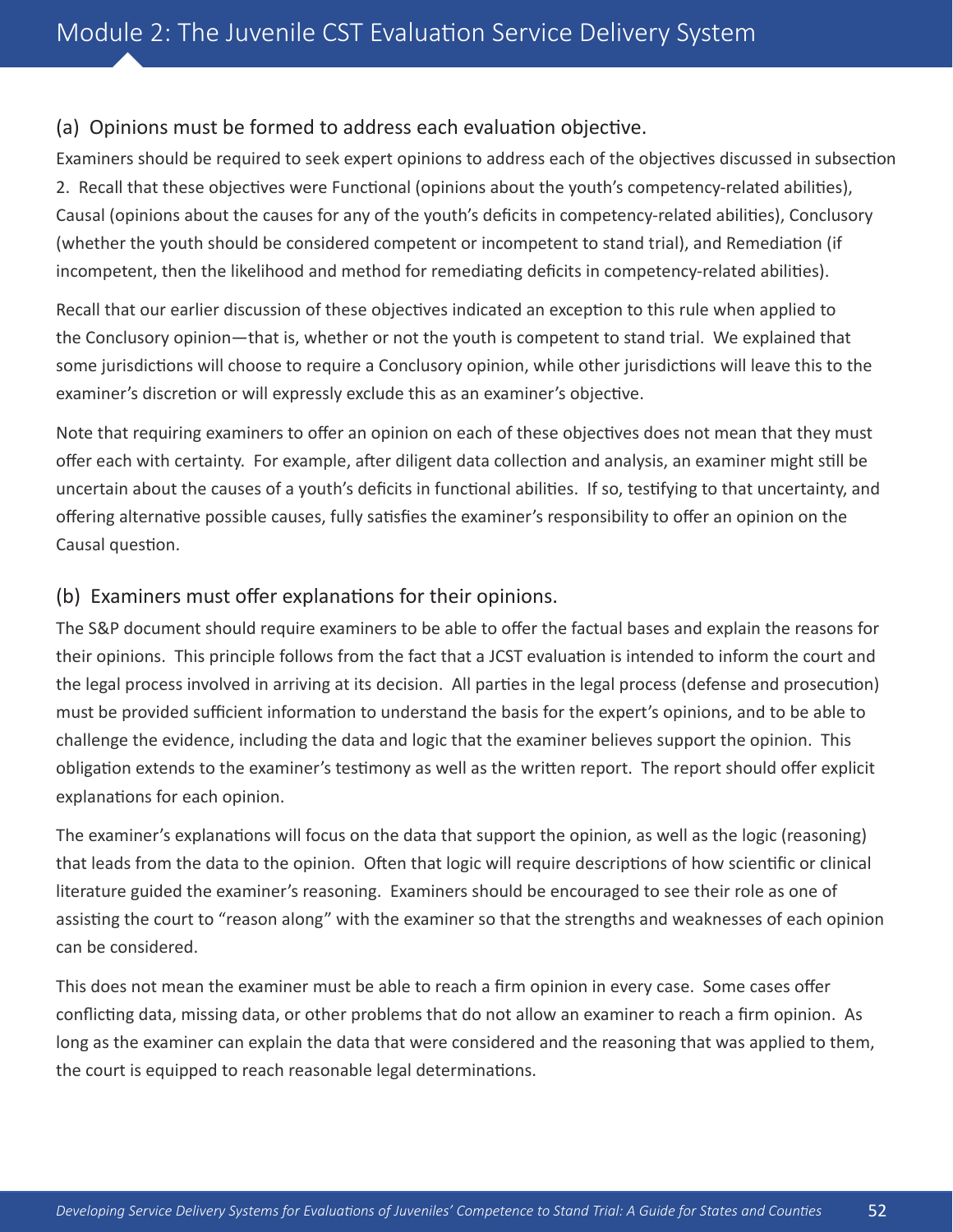#### (c) Examiners must employ developmental reasoning.

Examiners should be required to interpret their data and reason about it with attention to the developmental qualities of adolescence. As noted several times in this Guide, JCST evaluations differ from adult competency evaluations in important ways. In both, deficits in competence abilities may be due to symptoms of mental disorder or intellectual disability. But the developmental status of adolescents creates a third reason for such deficits, because of their developmental immaturity—cognitively, emotionally, and socially. Even when symptoms of a mental disorder could explain a youth's deficits, that explanation is not complete without considering the alternative possibility of the effects of developmental immaturity, or the possibility that both sources are contributing to compromised competency-related abilities.

### 9. Requirements for Outlining and Drafting Written Reports

Generally, all court-ordered evaluations result in a written report of the evaluation findings. Reports provide a professional and legal record that the evaluation occurred, how it occurred, and what was found. Reports must contain useful information that can be readily understood by legal professionals so that sound JCST decisions are reached.

We recommend that the S&P document require that examiners' reports adhere to a standard structure or outline that will be used in all JCST reports. This does not mean that examiners should be overly restricted in their individual writing styles, or that all reports must "look exactly alike." For example, a common way to set such standards is to require that all reports have four or five main headings that categorize types of information, while allowing examiners to organize the information within those headings as they wish. One main-heading structure for JCST evaluations that works for many jurisdictions looks like this:

- • **Referral Information**: Describing the source of the referral, reasons for the referral, and the legal definitions applied
- • **Evaluation Method**: Describing when and where the interview of the juvenile defendant was performed, all persons interviewed, and listing all methods (e.g., testing) employed
- • **Clinical and Developmental Information**: Describing all data about clinical and developmental history and status that were acquired
- • **Competency-Related Abilities**: Describing the examiner's observations of the youth's competencyrelated abilities
- • **Opinions and Recommendations**: Describing and explaining the examiner's interpretations of the data to arrive at opinions regarding the Functional, Causal, Conclusory (if appropriate) and Remediation objectives.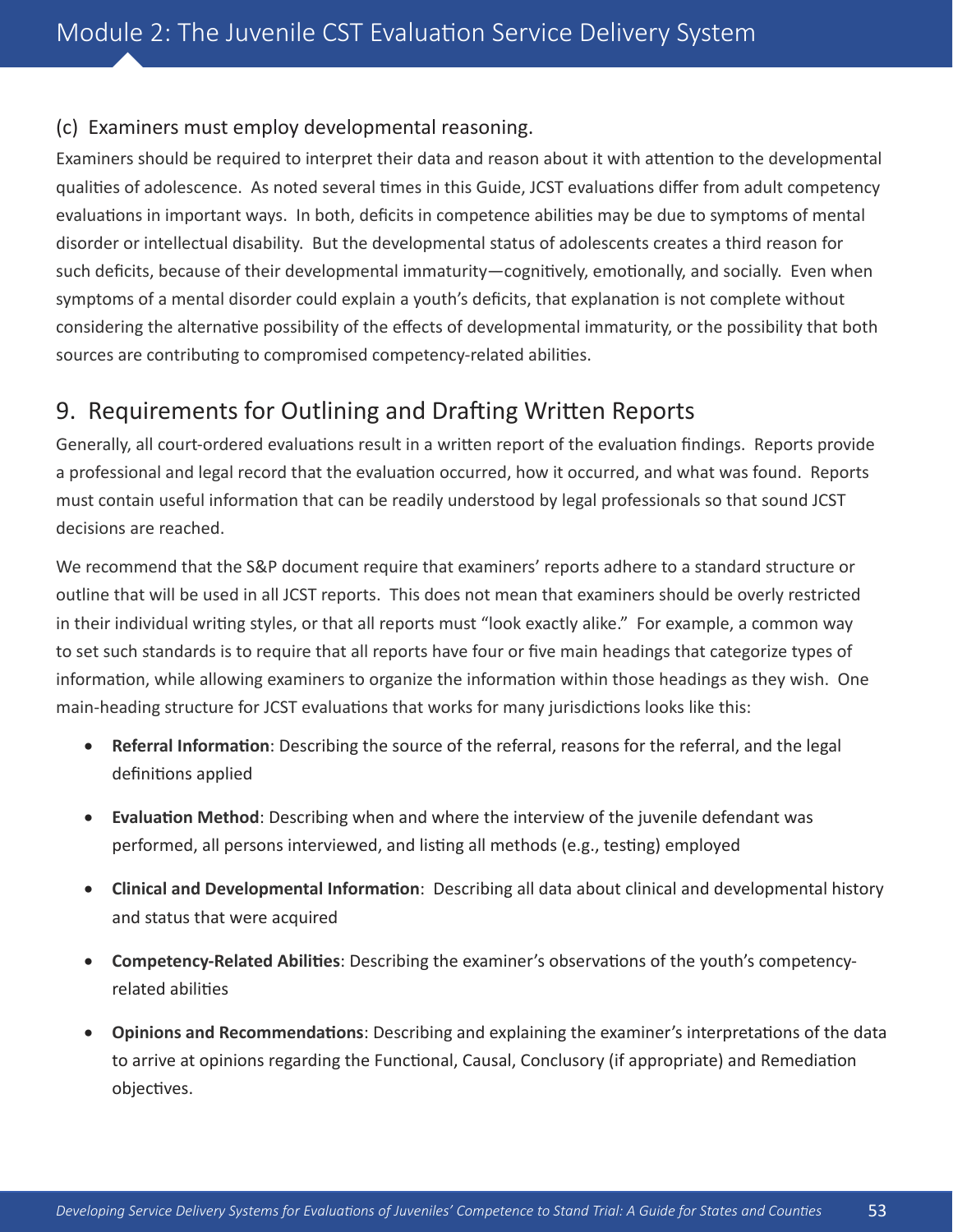Within these headings, the standards can allow examiners leeway to employ sub-headings that suit their own style. An example of a report outline offering both major headings and sub-headings, has been published as a resource.<sup>18</sup> The standards subcommittee can also consider providing examiners with a word-processing report template that includes the major headings and sub-headings of the proposed report structure and into which examiners can add the contents of each individual report. Some jurisdictions have published these templates online.<sup>19</sup>

Requiring a certain level of uniformity in a jurisdiction's JCST reports has a number of advantages and benefits:

- Some degree of required structure typically increases the clarity of examiners' reports and often is welcomed by them as an aid to clear communication
- Judges and attorneys can more easily find information in a report when reports have some degree of uniformity
- Professionals who are tasked with evaluating the quality of examiners' reports (a process we describe in Module 3) can evaluate the reports more fairly and with greater ease

As with all of the issues discussed in this module, the S&P document must seek to integrate national-level report writing guidelines with local report requirements. JCST statutes increasingly specify information that must be provided and/or issues that must be addressed in the JCST report.<sup>20</sup>

## Module 2 Summary

In this module we have described the development of standards for JCST evaluations, intended to be codified in a Standards and Procedures document that provides requirements binding on JCST examiners in one's jurisdiction. After discussing the reasons for such standards and how to think about the "levels" of standards, we outlined nine categories for organizing the standards. Then we offered details regarding what to require, and how to think about those choices, for each of the categories.

<sup>18</sup> See Kruh, I., & Grisso, T. (2009). *Evaluation of juveniles' competence to stand trial* (Appendix A). New York: Oxford University Press.

<sup>19</sup> See, for example, [www.scscourt.org/forms\\_and\\_filing/forms/ForensicEvaluationReportTemplate.doc](http://www.scscourt.org/forms_and_filing/forms/ForensicEvaluationReportTemplate.doc).

<sup>20</sup> For example, Utah's JCST statute (UT Code § 78A-6-1302 (2015)) requires that examiners (a) identify the specific matters referred for evaluation; (b) describe the procedures, techniques, and tests used in the evaluation and the purpose or purposes for each; (c) state the examiner's clinical observations, findings, and opinions on each issue referred for evaluation by the court, and indicate specifically those issues, if any, on which the examiner could not give an opinion; (d) state the likelihood that the minor will attain competency and the amount of time estimated to achieve it; and (e) identify the sources of information used by the examiner and present the basis for the examiner's clinical findings and opinions.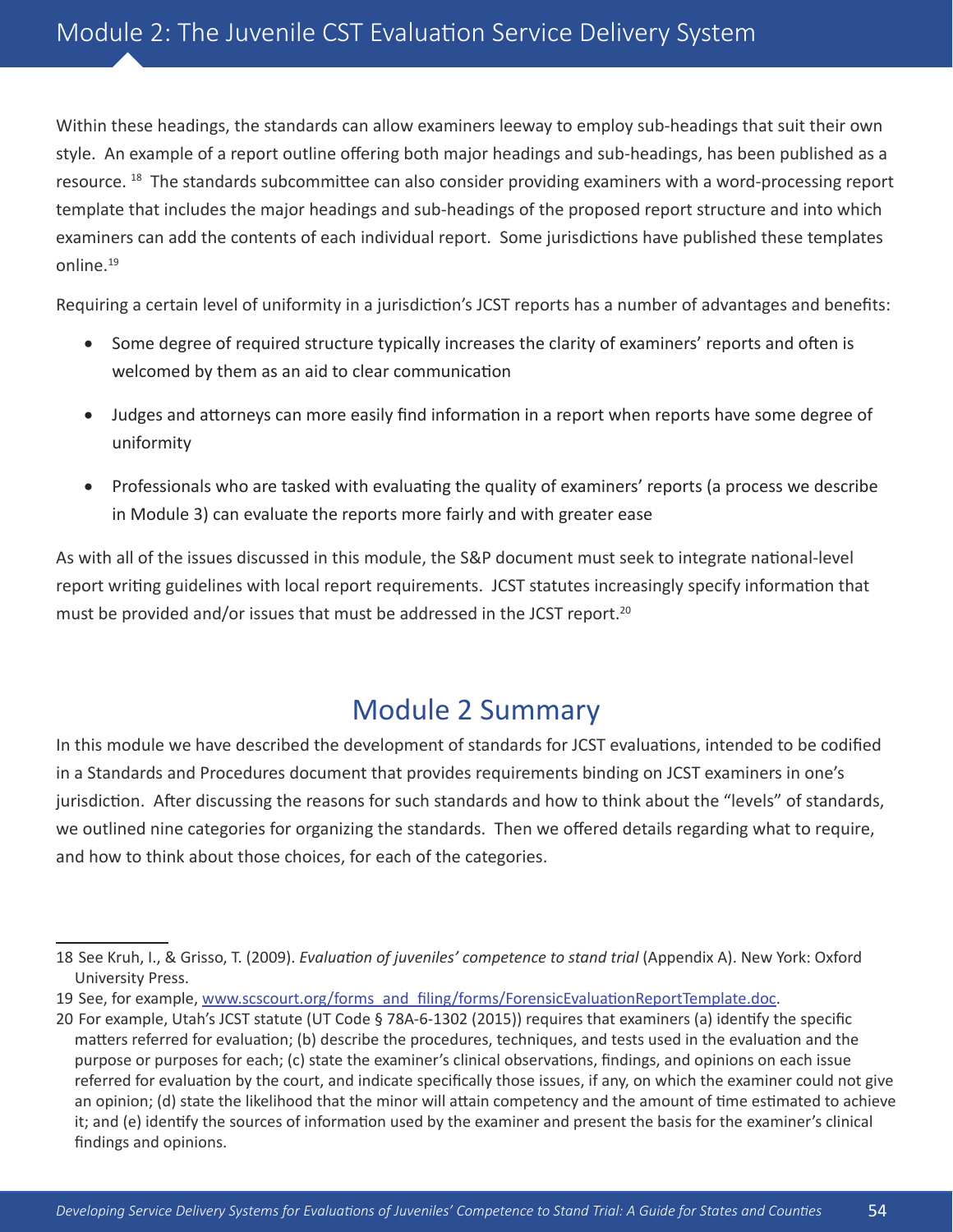# Module 2: The Juvenile CST Evaluation Service Delivery System

Standards alone, of course, will not assure that a jurisdiction's JCST evaluations will be improved by those requirements. The quality of JCST evaluations ultimately will depend on the examiners who perform them, educating them to the standards, and employing some method for assuring that they apply the standards. Those matters are the focus of Module 3.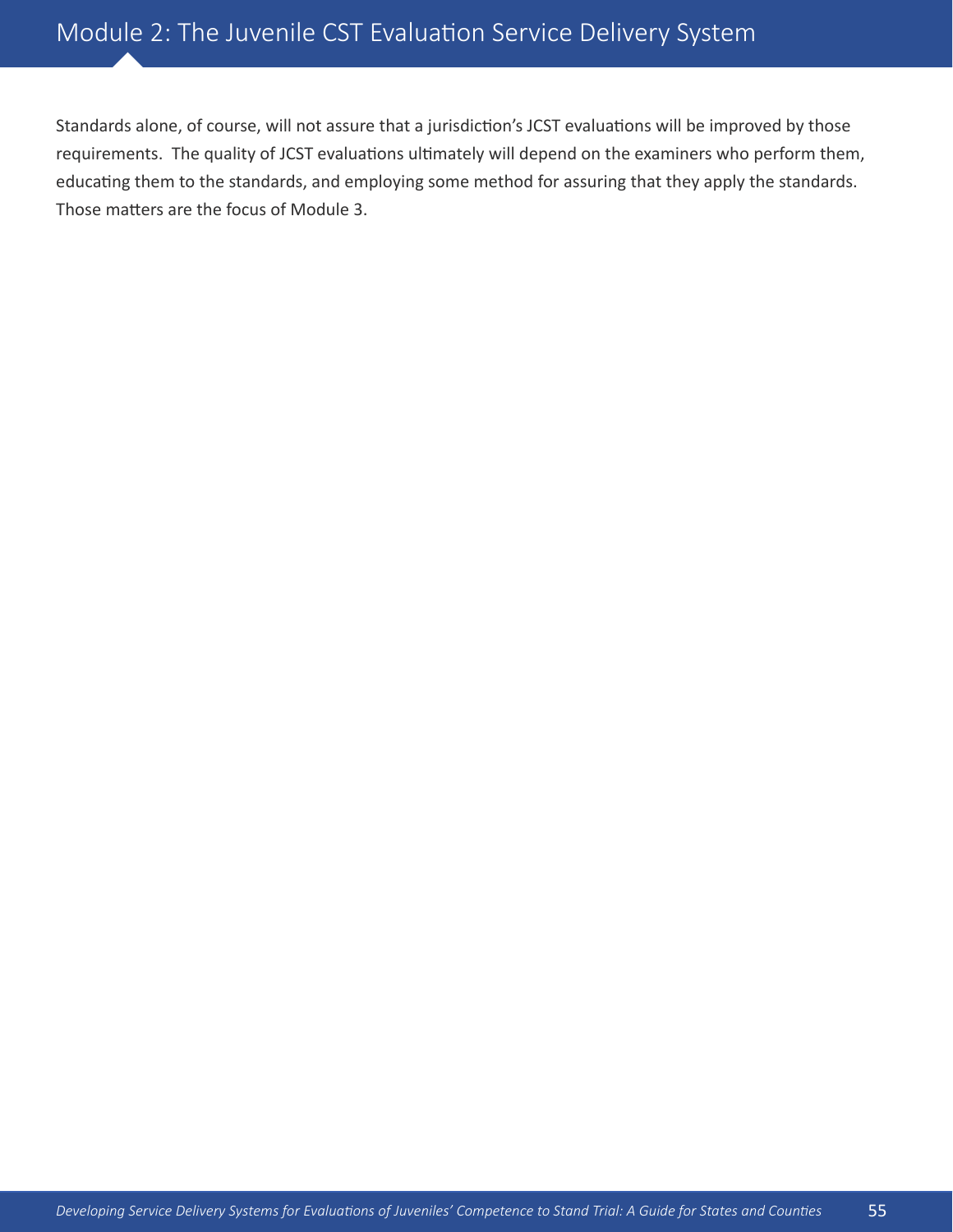# MODULE 3

# QUALITY CONTROL: DEVELOPING A PROCESS TO APPLY THE STANDARDS

Module 2 described the development of standards to guide how JCST evaluations should be conducted. We noted that developing those standards is one important part of an effort to assure the quality of JCST evaluations because the standards establish what is expected of those who will conduct the JCST evaluations. The quality of a Forensic Evaluation System's (FES's) JCST evaluations, however, will depend also on the training and skills of those who conduct them and how well they adhere to the standards. Therefore, a second important part of such a plan is *quality control*.

Quality control refers to *a systematic program of oversight that is designed to assure that JCST evaluations as conducted meet the standards for JCST evaluations on which the FES has agreed*. Quality control has three main features that will be discussed in this Module:

A. *Selecting a workforce*—engaging professionals competent to meet the standards.

B. *Training activities*—assuring assure that professionals know what the standards require and that they possess the skills to adhere to them.

C. *Monitoring professionals' application of the standards*—assuring that the quality that the standards are intended to provide actually is provided.

After describing these features of a quality control program, we offer suggestions for:

D. *Constructing a Quality Control Subcommittee*—to implement the above features of a quality control plan.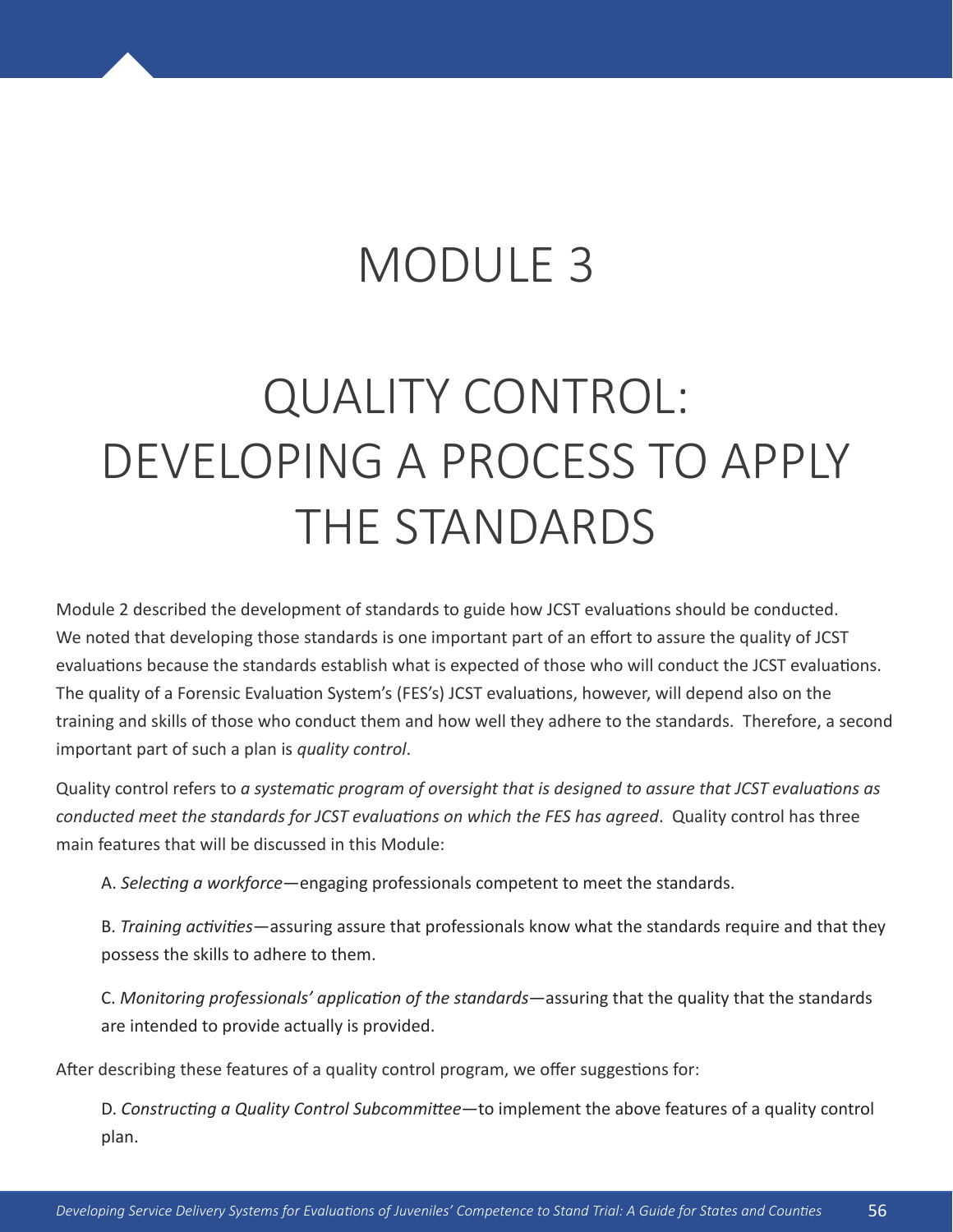The ultimate purpose of a quality control plan is to obtain compliance. The plan must seek to develop a set of professionals whose conduct of JCST evaluations produces evaluations that meet the system's standard. The term "compliance" has a coercive connotation, and to some degree a quality control plan must have "teeth" consequences for failing to meet the standard. As Wettstein<sup>21</sup> noted, there is a tendency for practitioners "to be satisfied with the quality of their evaluations, believe that little improvement is needed, and fail to undertake self-assessment or quality improvement unless externally mandated."

On the other hand, the best quality control systems provide positive benefits, being constructed to contribute to professionals' development and improvement of their practice. Many professionals are interested in improving their skills and being regarded by their peers as competent. This may be motivated by a sincere desire for self-improvement or by an interest in financial gain, reputation, and positive social regard associated with competent practice. In either case, a quality control plan that is rewarding to practitioners is likely to have greater success than one that simply demands compliance and offers negative consequences for noncompliance.

## Developing a Qualified Workforce of JCST Examiners

The first step in a quality control plan is to identify a workforce of JCST examiners who meet basic eligibility requirements. This threshold condition for the future quality of JCST evaluations focuses on whether a professional meets the minimum by way of professional background and specialization to conduct JCST evaluations. Part of this eligibility pertains to the professional academic degree (e.g., M.D., Ph.D., M.A.) of the examiner and the training that it signifies. But, as we will explain later, additional requirements for basic eligibility should be applied. In this section, we offer recommendations regarding eligibility for JCST evaluations with regard to specific professions. Then we discuss what degree of specialization within the examiner's profession should be required.

Basic eligibility requirements for JCST examiners seek to assure that they enter the Forensic Evaluation System (FES) with the kinds of experience and training that are more likely to support the quality standards that the FES has set for evaluations. Many states specify these professional requirements in statute, administrative codes, or other state-wide regulations. Other states allow local courts to develop their own eligibility requirements. In our estimation, the latter practice is not recommended as it may foster inconsistency in the quality of evaluations across jurisdictions within a state. Although complete consistency is unlikely within any FES, we recommend that policies that support inconsistency should be avoided whenever possible.

<sup>21</sup> Wettstein, R.M. (2005). Quality and quality improvement in forensic mental health evaluations. *Journal of the American Academy of Psychiatry and the Law, 33,* 158-75, at p. 172.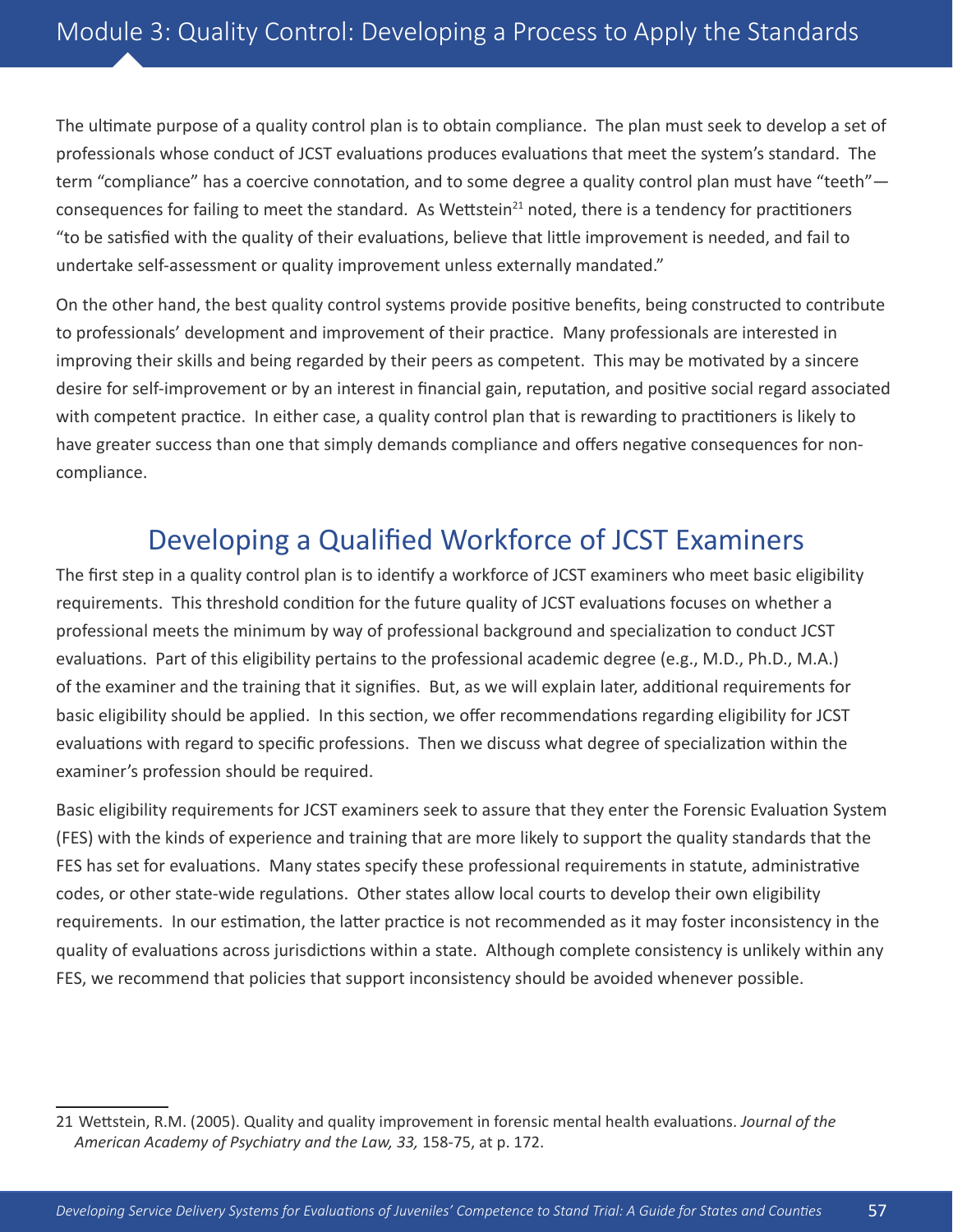In preparation for this section, it is helpful to know the meaning of professional degrees. "M.D." degrees are awarded to medical doctors,<sup>22</sup> but doctors specialize in various areas of medicine (e.g., dermatology, genetics, surgery), one of which is psychiatry. Thus not all M.D.s will be qualified to make psychiatric diagnoses. Likewise, the advanced degree for psychologists is a Ph.D. (Doctor of Philosophy) with specializations in various areas (e.g., social psychology, physiological psychology), one of which is clinical psychology, qualifying the psychologist to provide clinical psychological services. The Psy.D. (Doctor of Psychology) typically is trained to practice clinical psychology. Some clinical psychologists have an M.A. (Master's) degree only, and in most states they are restricted from performing many of the clinical functions of Ph.D./Psy.D clinical psychologists. Some educational and counseling psychologists have Ed. D. (education) degrees, yet may be fully qualified to diagnose mental disorders, depending on the nature of their training. The Ph.D. is rare among social workers, with the great majority of practicing social workers having an M.S.W. degree.

From this perhaps unexpectedly complex description, there is one simple message. The professional's degree is a threshold requirement for providing clinical services, but the degree alone will not assure appropriate clinical expertise for conducting evaluations for the courts. Further evidence of appropriate clinical training will be required.

A second matter to understand regarding the expertise of professionals for JCST evaluations is the nature of the child-relevant and forensic expertise that is necessary. Typically, a JCST evaluation will require the ability to: (a) understand children from a developmental perspective; (b) diagnose children's mental disorders, including intellectual disabilities and other cognitive disorders; (c) understand the law's definitions and concepts associated with CST; (d) understand the manner in which children's abilities and disorders relate to those legal concepts, as well as (e) conduct the evaluation in a manner consistent with general forensic evaluation practice standards.<sup>23</sup>

## Eligible Professions

Many jurisdictions specify the professions (and sometimes the professional degrees) that can conduct and testify about forensic mental health evaluations for the courts. If your state does not offer this specification, then this will be an important initial consideration. Psychiatrists, clinical and counseling psychologists, and clinical social workers all may have training in diagnosing mental disorders. But they will differ in other ways: for example, psychiatrists generally possess greater knowledge of psychopharmacology, psychologists have greater training in psychological testing, and social workers are trained with a model that emphasizes evaluating youths in a social context.

<sup>22</sup> Some medical doctors receive the "D.O." degree, Doctor of Osteopathic Medicine. They are as fully eligible as M.D.'s to practice medicine, but specialize in certain ways not relevant for our discussion here. Rarely are D.O.s involved in forensic work. Nevertheless, all of our later references to M.D.s will apply to D.O.s as well.

<sup>23</sup> Kruh, I., & Grisso, T. (2009). *Evaluations of juveniles' competence to stand trial*. New York: Oxford University Press.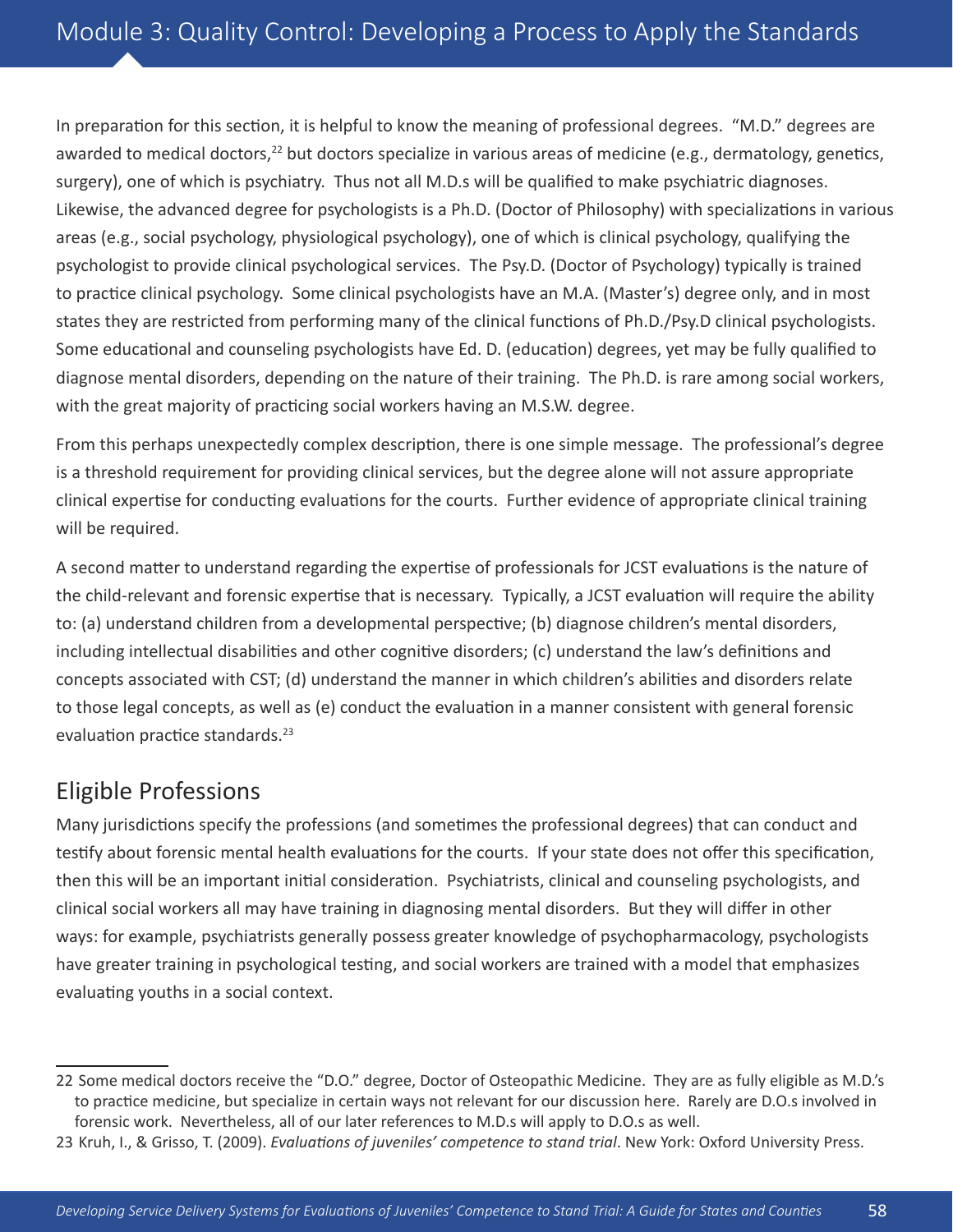Most states allow Ph.D./Psy.D./Ed.D. clinical psychologists and M.D. psychiatrists to conduct JCST evaluations. Some explicitly or implicitly allow a broader array of professionals with master's degrees in social work, counseling, or psychology,<sup>24</sup> while other states explicitly do not allow persons with M.A.s to perform JCST evaluations. Whether or not social workers or other masters-level clinicians should be considered eligible to conduct JCST evaluations seems to be controversial. These decisions are often influenced by the lobbying of various professional organizations. A representative from one state where social workers have been permitted to perform JCST evaluations for many years reported that they have not encountered notable problems resulting from this policy. Perhaps this is because that state has many other strong quality assurance mechanisms in place. Given cultural and ethnic variations in the workforce composition of different professions, allowing a broader array of professionals to conduct JCST evaluations may also enhance the availability of linguistically and culturally competent examiners.<sup>25</sup>

## Additional Training and Experience Requirements

Beyond professional credentials and appropriate clinical training and experience, many states require examiners to have two additional types of training and/or experience,<sup>26</sup> both of which are especially relevant for JCST evaluations: expertise in *forensic mental health* applications, and expertise in *child and adolescent development and mental health*.

#### (a) Forensic Mental Health Training/Experience

Conducting JCST evaluations for courts requires certain types of knowledge and skills that are not needed in general clinical practice. They include knowledge of the role of CST in the criminal or juvenile justice system, the laws that define CST, the legal process by which CST is determined, and the special restrictions and obligations of the examiner who performs evaluations for use in legal proceedings.<sup>27</sup> A primary cause for problems with forensic evaluation reports, in general, is a lack of adequate training to recognize special

<sup>24</sup> Warren, J.I., Jackson, S.L., & Jones Coburn, J. (2016). Evaluation and restoration of competency to stand trial. In Heilbrun, K., DeMatteo, D. & Goldstein, N.E.S. (Eds.), *APA handbook of psychology and juvenile justice* (pp. 489-514). Washington, DC: American Psychological Association.

<sup>25</sup> Frost, L.E., de Camara, R.L., & Earl, T.R. (2006). Training, Certification, and Regulation of Forensic Examiners. *Journal of Forensic Psychology Practice, 6*, 77-91.

<sup>26</sup> Frost, L.E., de Camara, R.L., & Earl, T.R. (2006). Training, Certification, and Regulation of Forensic Examiners. *Journal of Forensic Psychology Practice, 6*, 77-91.

<sup>27</sup> Kruh, I., & Grisso, T. (2009). *Evaluations of juveniles' competence to stand trial*. New York: Oxford University Press.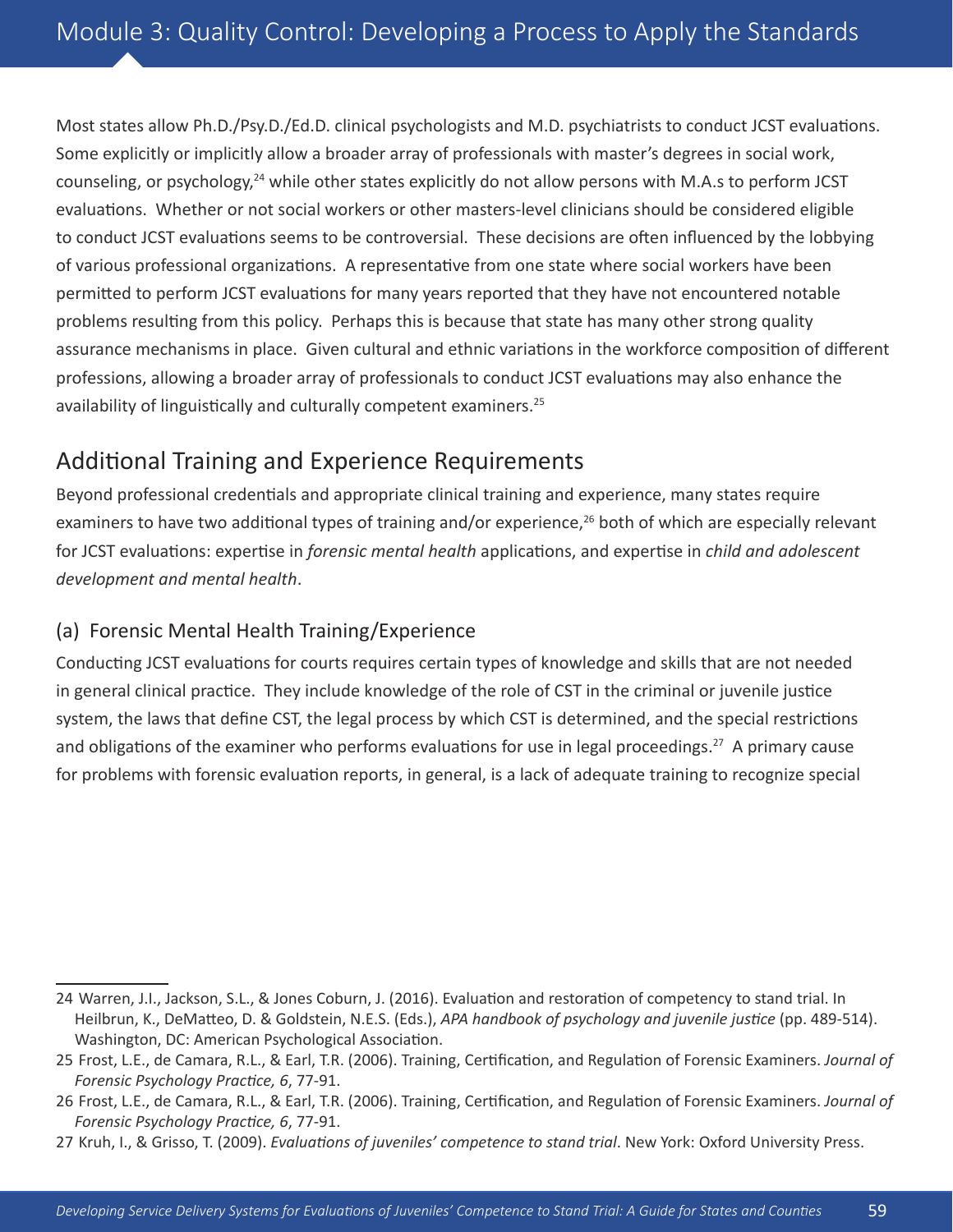requirements when communicating clinical information in legal settings.<sup>28</sup> We have mentioned many of these requirements in Module 2, and many guides to these practice standards have been written.<sup>29</sup>

Clinicians vary in their past exposure to forensic mental health and evaluations for the courts. The majority of psychiatrists, clinical psychologists, and social workers have had little training or experience regarding the forensic demands of CST evaluations (adult or juvenile). However, some clinicians will have had some exposure in their training, such as through coursework in graduate programs that have a specialized forensic training track or have faculty with forensic expertise. Other clinicians may have greater exposure to forensic evaluations, having completed clinical rotations in forensic settings within clinical placements, internships, residencies, or fellowships. After their formal training, some clinicians will have accessed forensic training through continuing education.

A more highly specialized set of forensic clinicians have gone on to obtain national certification in forensic practice, such as Certification in Forensic Psychiatry by the American Board of Psychiatry and Neurology or Certification in Forensic Psychology by the American Board of Forensic Psychology (ABFP). Completion of ABFP requires, for example, 1000 hours of forensic experience within five years, passing a written and oral examination, and expert review of work samples. These credentials signify the achievement of a high level of skill in forensic practice and an ability to be a leader in the field. It would not be practical, however, to require this level of specialization for JCST examiners; there are simply too few board-certified forensic professionals in any given state to meet the needs for forensic evaluations.

So there is the potential for a great deal of diversity among clinicians in the depth and quality of forensic clinical training. Having completed a few supervised forensic evaluations as a part of a summer-long clinical placement is a different experience than obtaining rigorous board certification. Yet some locations require only that JCST examiners have had "forensic training" or "forensic experience" without clarifying what that means. JCST FES representatives have told us that examiners use a wide variety of experiences to represent themselves as meeting the requirements, some of which seem adequate and some of which do not.

FESs will need to develop eligibility requirements associated with forensic knowledge and experience for selecting clinicians prepared to conduct JCST evaluations from the larger pool of clinicians interested in doing the work. It is best to identify specific content areas about which examiners must be able to demonstrate

<sup>28</sup> Packer, I.K. (2008). *Postdoctoral Residencies in Forensic Psychology. Encyclopedia of Psychology and Law*. Thousand Oaks, CA: SAGE Publications.

<sup>29</sup> Grisso, T. (2003). *Evaluating competencies: Forensic assessments and instruments* (2nd ed.). New York: Kluwer/ Plenum; Heilbrun, K. (2001). *Principles of forensic mental health assessment.* New York: Kluwer/Plenum; Heilbrun, K., Grisso, T., & Goldstein, A.M. (2009). *Foundations of forensic mental health assessment.* New York: Oxford University Press; Melton, G.B., Petrila, J., Poythress, N., Slobogin, C., Lyons, P., & Otto, R. K. (2007). *Psychological evaluations for the courts: A handbook for mental health professionals and lawyers* (3rd edition). New York: Guilford; Rogers, R. & Shuman, D. (2005). *Fundamentals of forensic practice: Mental health and criminal law.* New York: Springer.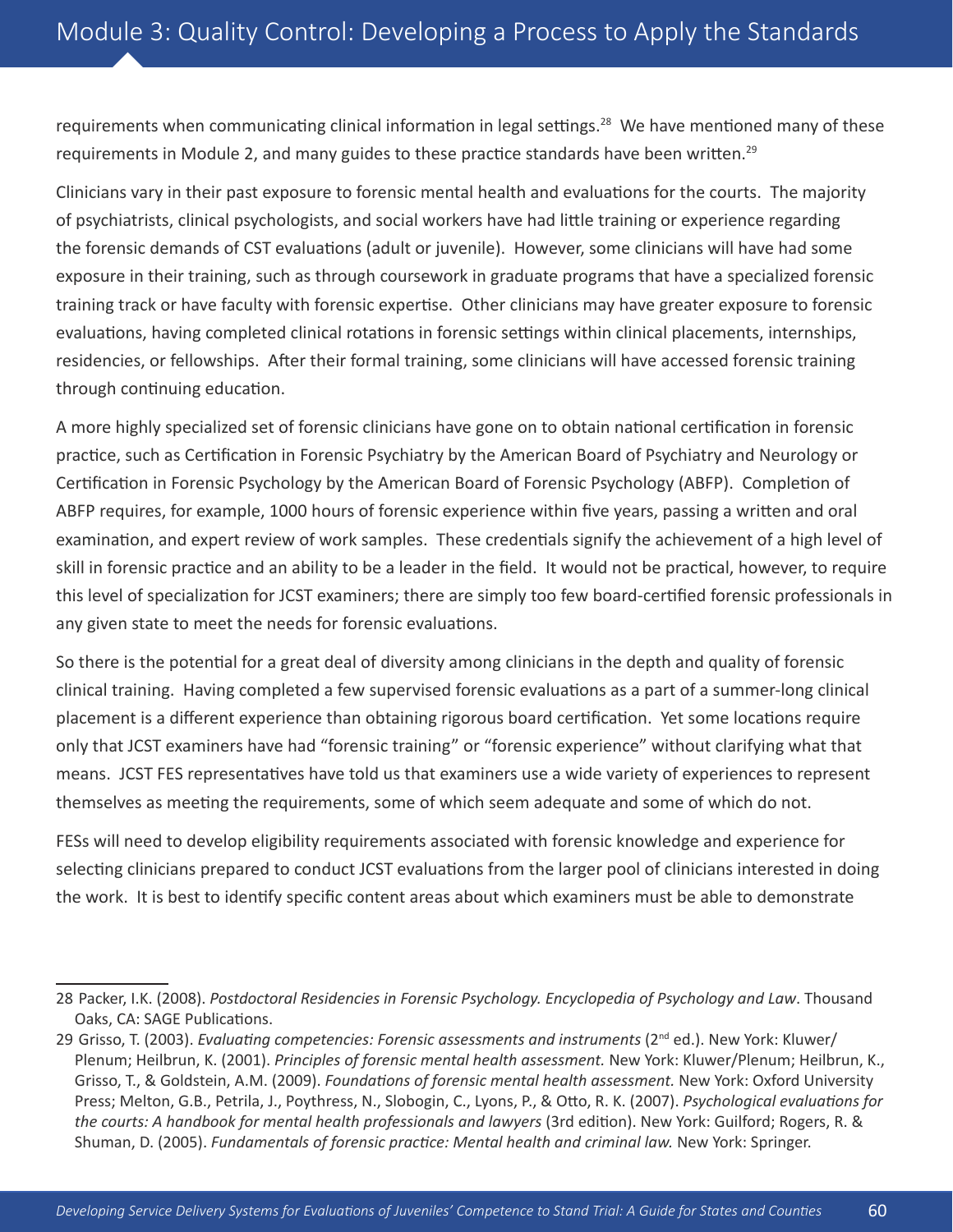experience and/or knowledge. What type of knowledge should they be able to demonstrate? The curricula of some academic forensic training programs offer some guidance:<sup>30</sup>

- Knowledge of the broad differences between criminal justice and juvenile justice in the United States, as well as basic principles of the state's juvenile legal system.
- Knowledge of specialized methods used in forensic psychological evaluations in the issue in question (in this case, JCST evaluations).
- • Knowledge and abilities consistent with relevant ethical guidelines when performing evaluations in forensic settings.
- Knowledge of rules, procedures and techniques related to expert witness testimony.
- Ability to analyze research and appropriately apply it to forensic practice.

It is important to note that even some examiners specialized in juvenile forensic evaluations will lack the types or extent of forensic training that should be required for JCST evaluations. For example, the most common evaluation conducted in juvenile justice contexts is the rehabilitation planning evaluation (sometimes called a dispositional evaluation). These evaluations seek to identify key needs of youth who have been adjudicated in hopes of reducing the likelihood of future court involvement. These evaluations are often not so different from general clinical evaluations. Rehabilitation planning examiners may perform their jobs well with minimal specialized forensic training. Yet if a state's juvenile forensic examiners have not been faced with JCST evaluations, and therefore have little experience with them, they are not necessarily ready to perform such evaluations merely because they have been performing these more clinical types of juvenile forensic evaluations. The additional abilities that are relevant for JCST evaluations are as follows:

- Use and interpretation of structured assessment instruments for JCST evaluations.
- Use and interpretation of various types of data (e.g., collateral data) with relevance to JCST evaluations.
- Integration and formulation of opinions that are consistent with JCST legal and forensic concepts.
- Report writing and testimony that clearly addresses JCST concepts.

#### (b) Child and Adolescent Development and Mental Health

Beyond the two training questions we have discussed—mental health training and forensic training—JCST examiners will need specialized training for work with children and adolescents. Virtually all mental health professions have long recognized that their professionals must be child-trained to work with children. There

<sup>30</sup> Packer, I.K. and Grisso, T. (2011). *Specialty Competencies in Forensic Psychology*. New York: Oxford University Press.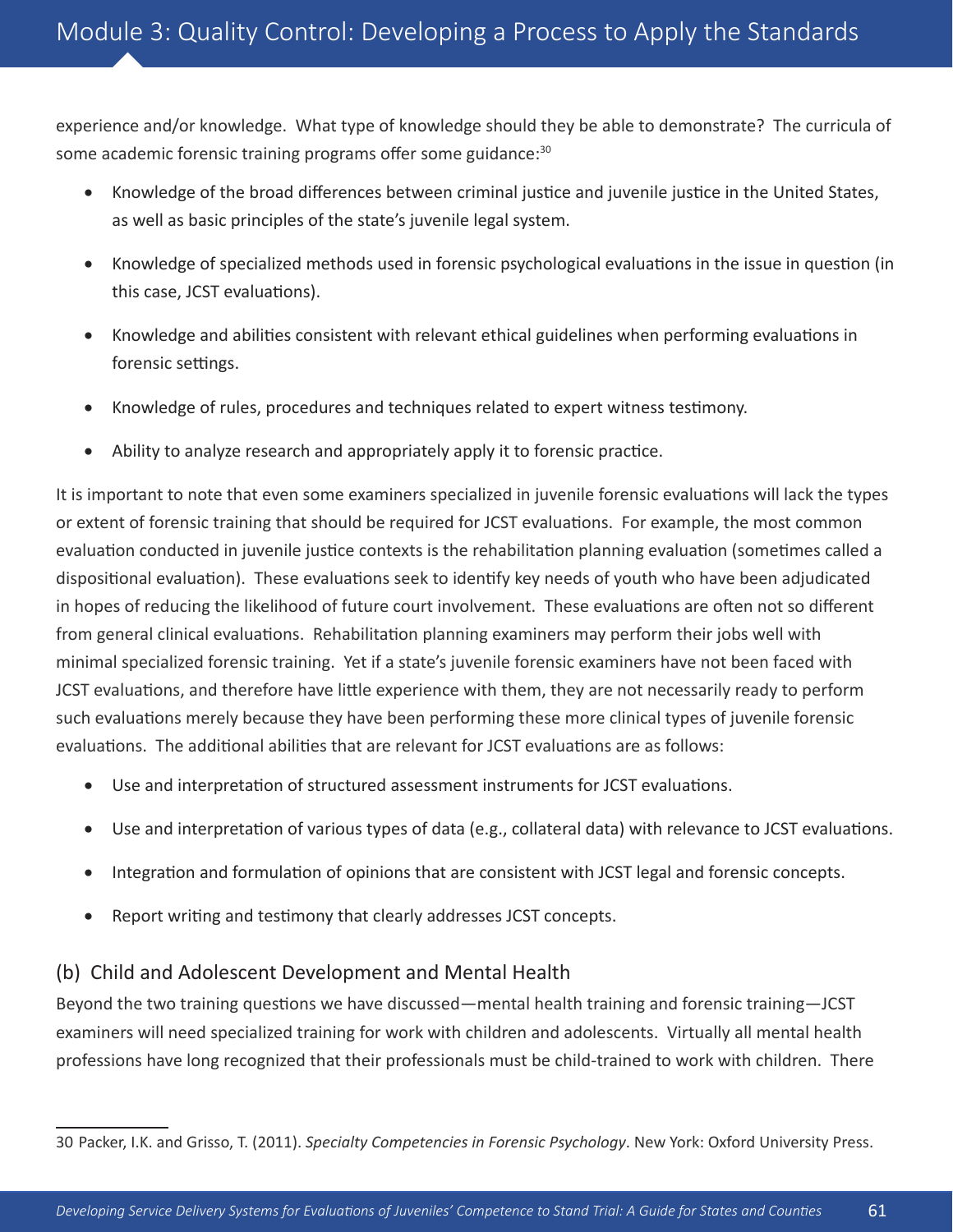are several reasons that they do so, and each reason is highly relevant for performing CST evaluations with juveniles.

First, mental disorders and developmental disabilities of children and adolescents are considerably different from those of adults. Some disorders are more commonly diagnosed in youth whereas others are rarely diagnosed in youth. Some disorders tend to manifest differently in youth than in adults. Differential diagnosis tends to be more complex with youth than with adults. And JCST evaluations, of course, often require accurate diagnosis when explaining a youth's deficits in competency-related abilities.

Second, recognizing developmental status requires knowledge of normal development of children and adolescents at various ages, as well as developmental factors that may delay a youth's development. Most jurisdictions explicitly recognize that some juveniles may be incompetent based on their developmental immaturity, even if they have no mental disorder. And there is a growing scientific literature on ways that normal childhood cognitive and psychosocial development are relevant for legal decisions about their competence.

Third, evaluation of child and adolescent clinical and developmental conditions requires a much different set of tests and tools than are used with adults. Moreover, not all mental health professionals are trained in interviewing children and adolescents, which requires different strategies than with adults.

The need for child and adolescent training creates difficulties for some jurisdictions when identifying qualified JCST examiners because, in most jurisdictions, there are fewer of them among the community's otherwise qualified examiners. Our conversations with representatives from a number of states with new JCST legislation suggest that jurisdictions sometimes try to recruit examiners from the pool of available adult CST examiners, because they have CST evaluation experience. Yet if they do not have child training, we must advise that this be done with extreme care to assure JCST evaluations are conducted competently. Lacking adequate developmental training greatly elevates the risk of making critical evaluation errors, as the ethical standards of the examiners recognize.

What constitutes "adequate" training for child and adolescent work? We can start by creating a way to think about "levels" of training:

- Level 1: It is very common for medical and mental health professionals at least to have "exposure" to children and adolescents during their formal training, no matter their eventual specialty. Often, though, this amounts to no more than a few cases or a brief training experience (e.g., three months). This level is far below the profession's standard for practicing regularly with children and adolescents.
- *Level 2:* Some professionals will have obtained some substantive child, adolescent and developmental training. They may have completed focused child and adolescent training through graduate coursework, extended clinical training rotations (e.g., one year) and/or specialized continuing education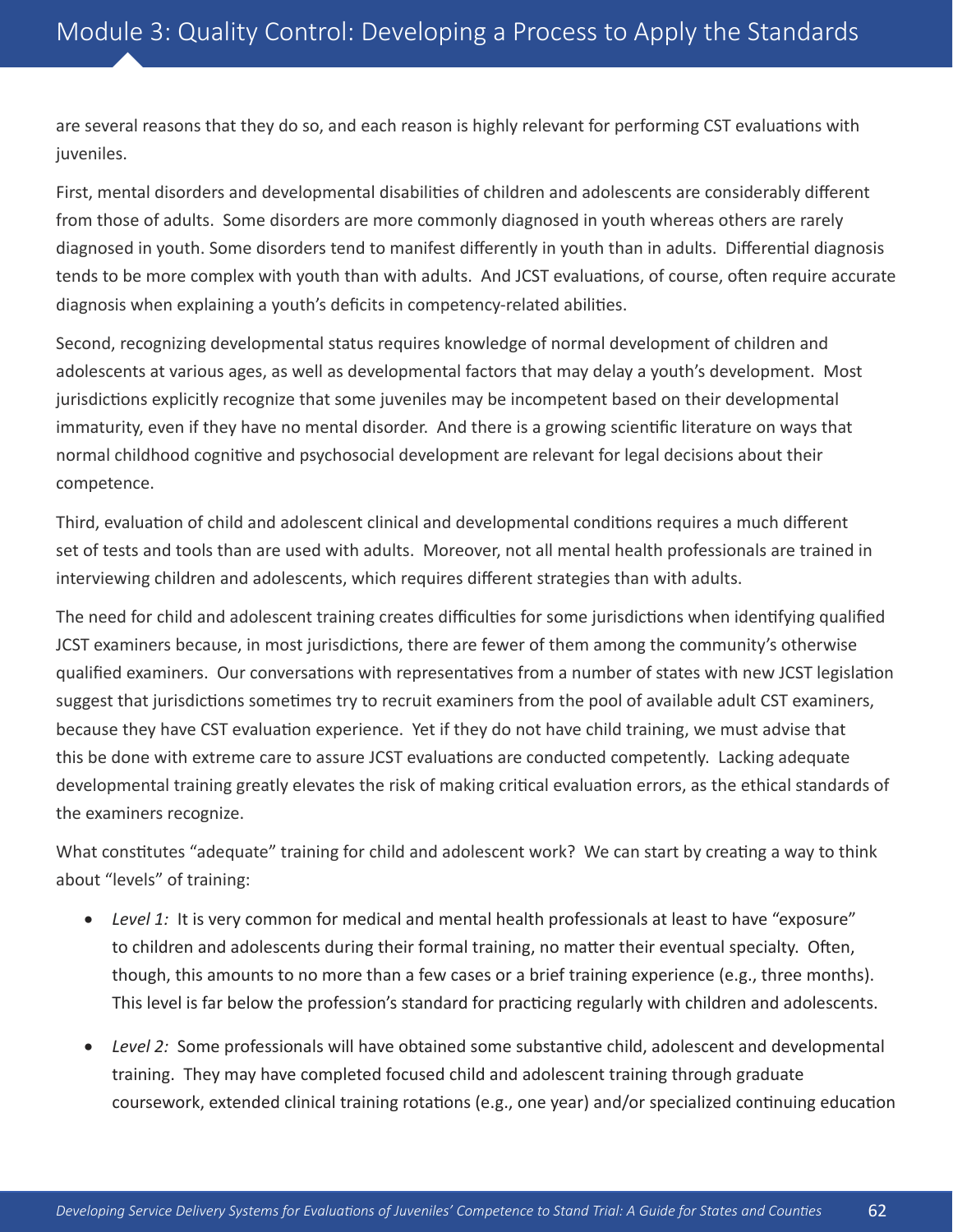programming after their formal training years. These routes can lead to ethical and competent practice with children and adolescents, but only if the training is of a sufficient amount and type.

• Level 3: Some professionals will have had enhanced child and adolescent training during their medical or graduate school years, fully qualifying them ethically to specialize in child mental health services. Some clinical psychologists will have graduated from accredited Child-Clinical training programs and some psychiatrists will have completed accredited Child and Adolescent Psychiatry residency programs. And some of those will have gone on to achieve certification in child practice by national boards.

State statutes often are vague about the type of developmental training that is necessary to qualify for conducting JCST evaluations. The juvenile competency statute in Utah, for example, requires that JCST examiners possess "experience in… juvenile brain development," without specifying the quality of the experience that is needed. The juvenile competency statute in Michigan requires JCST examiners to have "clinical understanding of child and adolescent development," without specifying what qualifies for adequate understanding.

We recommend that the FES build into its qualifications a level of developmental experience and training that excludes what we have called "level 1," largely because the examiners' professions recognize that level as inadequate. "Level 3" examiners are ideal, but many jurisdictions may have difficulty finding enough of them, especially when need for forensic qualifications is added. Therefore, much of the attention to childtraining qualifications will focus on "level 2" candidates, where screening for the amount and type of training and experience becomes especially important. We will return to this matter of weighing the degree of developmental training of examiners in the following subsection ("Balancing the Requirements").

## A Model for Selection Requirements to Build a JCST Workforce

What, then, should the FES require by way of training and experience for eligibility of professionals to perform the FES's JCST evaluations? The following guidelines are offered:

- • **Degree**: In most states, FESs that manage JCST evaluations require as a threshold condition possession of an M.D., D.O., Ph.D., Psy.D, or Ed.D. degree. A few states allow professionals with master's degrees in social work or counseling to perform them as well.
- • **Clinical Training and Experience**: Almost all FESs that manage JCST evaluations require specialization in psychiatric medical practice, clinical or counseling psychology, or clinical social work. These specializations may have been acquired during one's formal training or through sufficient experience in practice after formal training. One rule of thumb is that the professional must be licensed in the state to offer psychiatric, psychological or social work services to the community.
- • **Child Clinical Experience**: Most FESs that manage JCST evaluations require at least some evidence that the professional has clinical expertise specifically in child clinical services or evaluations. Ideally the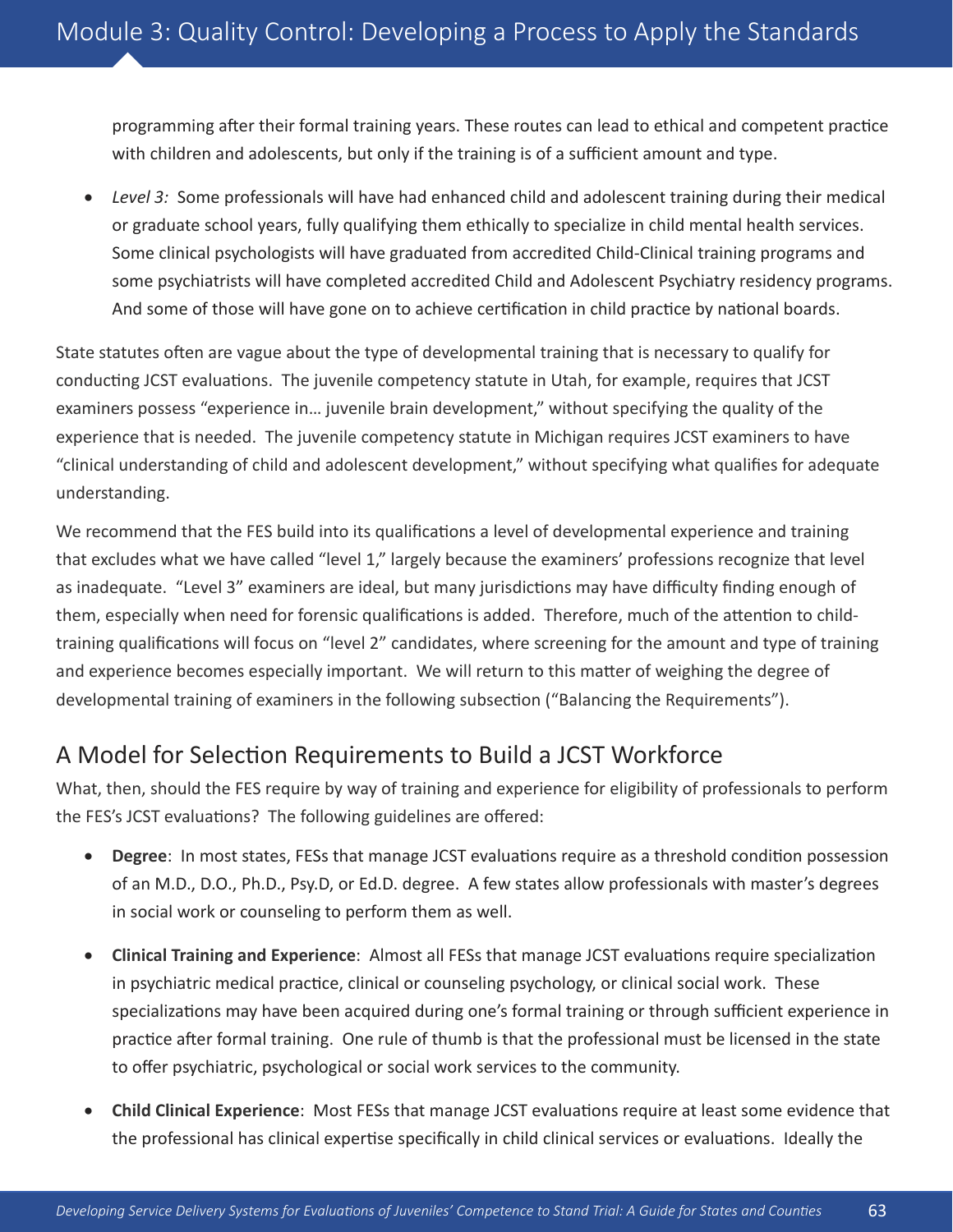professional has had formal training to do this, although some clinicians have gained such experience (sometimes with continued education training) after their formal training.

• **Forensic Experience**: Some forensic experience (in either criminal or juvenile court contexts) is preferred. However, professionals that meet the previous three requirements but have had little or no forensic experience need not be excluded, under certain conditions that we will explain in the next subsection.

Of course, setting standards that restrict professionals from being eligible for certain types of practice can meet with resistance from their professional associations. Psychiatric, psychological and social work associations (state and national) operate in part to promote their professionals' employment opportunities. Sometimes, therefore, an FES's restrictions on their practice may meet organized resistance.

We recommend two precautions to avoid such complaints. First, assure that professional associations' concerns are addressed during the planning phase (through the FES coordinating committee or the standards subcommittee process.) Proposed eligibility requirements, for example, can be sent to local professional associations for review. Second, if resistance is encountered, ask the associations to demonstrate their complaint based on the ethical standards published by their own association. Virtually all such standards limit their own professionals' practice to areas of specialization, and the recommendations offered in this Guide typically will be supported by professional ethical standards to practice only in one's area of competency.

## Balancing the Requirements

Some jurisdictions might have few examiners who can meet all four of the degree/experience requirements we have described above. As noted earlier, the requirements should be set to a point that maximizes the potential for good JCST evaluations, yet not so restrictive that it seriously limits the FES's access to examiners. What if some available examiners can meet only some of the above requirements but not all of them?

We recommend that the first two requirements—degree and clinical training—are basic and cannot be flexed. But what if a potential examiner has either child clinical or forensic experience, but not both? As noted in the next section, we recommend that FESs responsible for JCST evaluations provide its JCST professionals with continuing education (CE) of two kinds: initial eligibility for entry into the FES, and ongoing continuing growth training. Knowledge of juvenile courts, JCST legal requirements, and the courtroom skills we described earlier can be learned with relatively modest continuing education training.

Child developmental and clinical knowledge and skills, however, are much more complex and are less teachable in a CE format. For this reason, *child training and experience is of greater necessity as a basic eligibility requirement than forensic experience*. The child training requirement should be flexed only with regard to the *amount* of child clinical experience of the professional, requiring less of it if the jurisdiction has few child clinical professionals. The requirement for some child clinical experience must be maintained. Any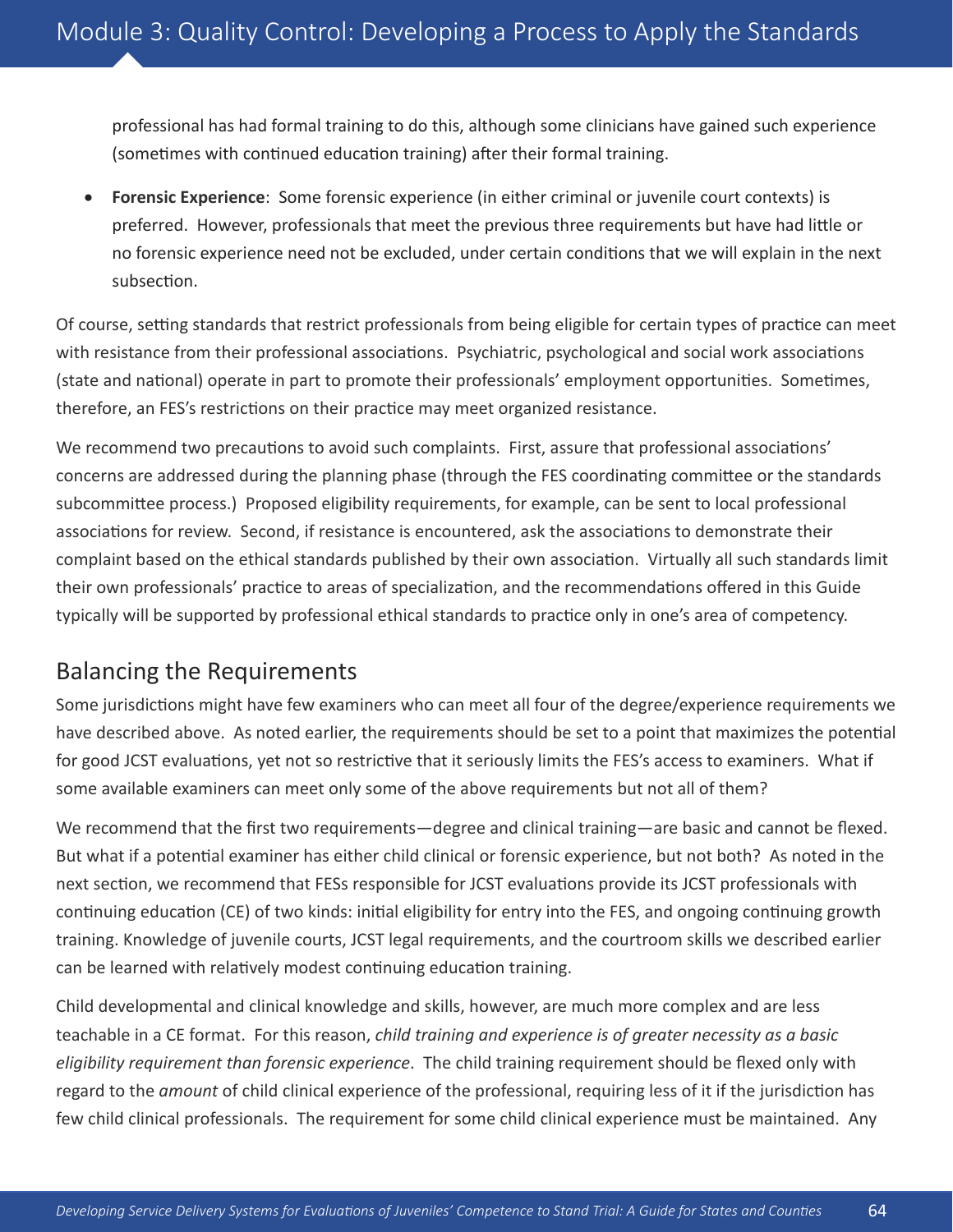examiners brought into an FES without such experience must obtain adequate child clinical training to function competently and ethically.<sup>31</sup> Further, the quality and depth of an applicant's training in child and adolescent mental health should be heavily weighted in hiring and/or contracting decision making. And substantive child and adolescent mental health coursework with clinically supervised child and adolescent evaluation experience should be the ideal.

# Training and Supervision within the Forensic Evaluation System

In the Section above, we discussed basic eligibility requirements for selecting professionals to conduct JCST evaluations. But given the unique combination of knowledge and skill required for JCST evaluations, even clinicians who meet these eligibility requirements are likely to have training needs. Ideally, JCST Forensic Evaluation Systems (FESs) will offer ongoing continuing education training that examiners must complete and address potential needs for supervision or consultation. This section describes the purposes and implementation of an FES's JCST CE training and supervision activities.

The purpose of FES CE training and supervision focuses on both the FES's needs for quality assurance and the growth and development of its examiners. Considering these needs together, we recommend that CE training be of two types: (a) *Initial Eligibility Training*, and (b) *Continued Growth Training*. We recommend that both types of training be required as part of the professional's initial eligibility and as a condition for their continued participation in JCST evaluations within the FES. We then review (c) potentials for offering on-going supervision and consultation to JCST examiners, and finally, we describe (d) the value of such training efforts.

## Initial Eligibility Training

Many jurisdictions have found it helpful to require that professionals who are qualified (selected) to perform an FES's JCST evaluations undergo an initial training session before they can accept JCST cases on referral from the court. Initial eligibility trainings may be between 1 and 5 days, depending on the resources of the FES. Such initial eligibility trainings have several primary purposes.

First, they seek to assure that all JCST examiners know the standards that the FES requires for JCST evaluations in service to the court. Typically, this part of the training will be guided by the Standards and Procedures document (see Module 2). Even new examiners with ideal training and experience in their background will need to learn the local requirements and expectations for conducting JCST evaluations.

<sup>31</sup> See, for example, Standard 2.01(b) of American Psychological Association (2010). *Ethical Principles of Psychologists and Code of Conduct* (2002, Amended June 1, 2010). Retrieved from <http://www.apa.org/ethics/code/index.aspx>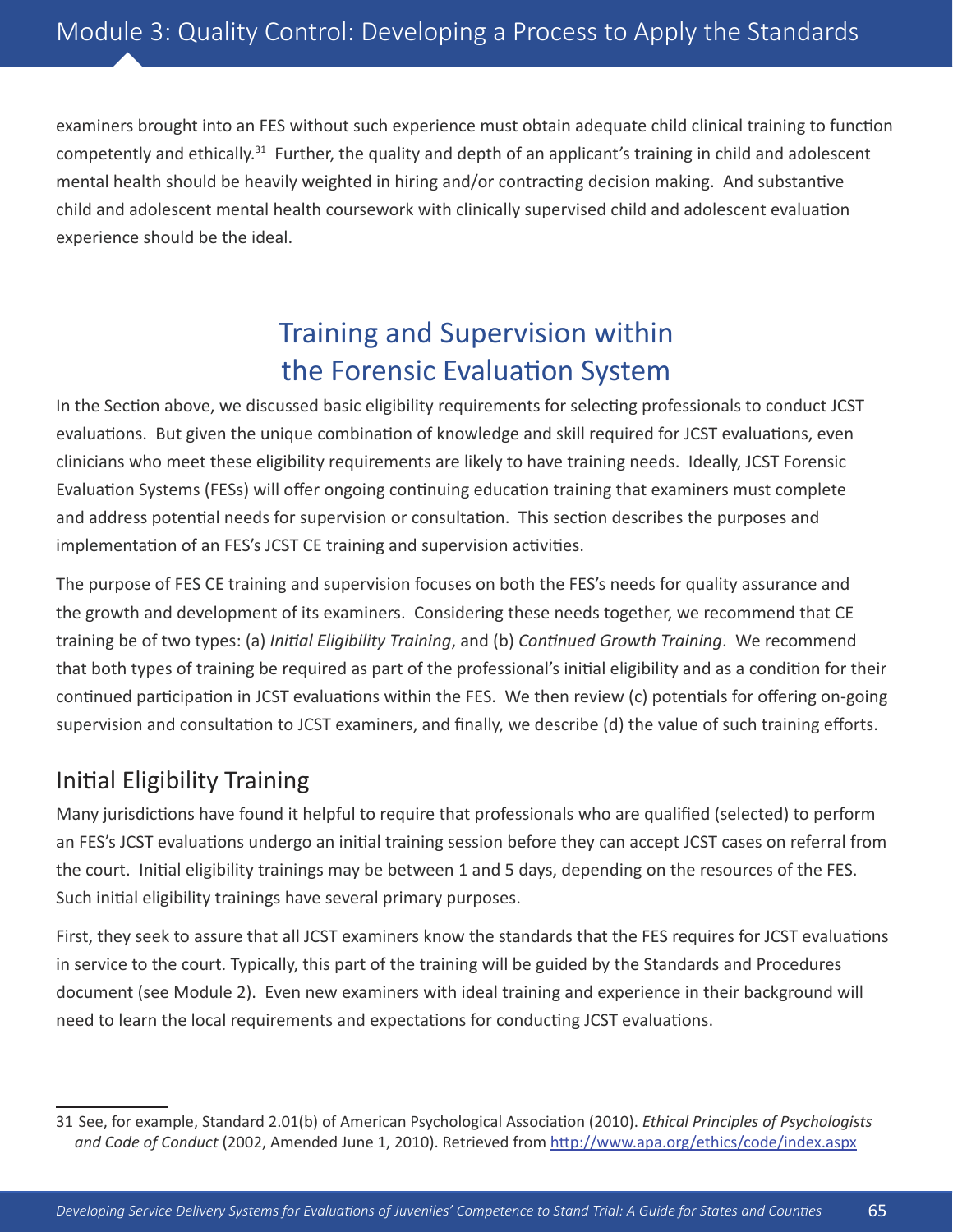Second, initial eligibility trainings often focus on the legal context for JCST evaluations. This aspect of the training can be especially important for examiners who have had little forensic experience, either generally or in juvenile justice systems. Initial eligibility training might include:

- • A review of the differences between forensic and general clinical assessment, and of the specialized ethical responsibilities in forensic work
- A review of the local juvenile court and its legal missions and policies
- A review of federal constitutional requirements, and their legal logic, relevant for JCST
- A review of the basic state statutes and case law that control JCST in the FES's jurisdiction
- A review of how CST is defined legally and of the defendant abilities that it involves
- • A description of the actual process of juvenile cases in which CST has been raised, including the referral process, the adjudication of competence/incompetence, remediation of incompetence, and postremediation re-evaluation of competence
- The legal and administrative responsibilities of JCST examiners in the above contexts, including matters of expert testimony

Third, such trainings often include discussion and demonstration of special assessment methods and tools that have been proven to be of value in JCST cases. Some of these methods assess clinical features of the child, while other forensically-specialized tools have been developed for assessing the youth's specific abilities directly related to the legal concept of CST.

Finally, initial eligibility trainings often provide some discussion of how developmental and clinical reasoning are applied to JCST cases. Often this aspect of training will involve intensive case studies, amplified by descriptions of research regarding the relevance of developmental and clinical knowledge for thinking about JCST cases.

At start-up, an FES will want to require this initial training of all professionals who have been selected as *eligible* to conduct evaluations. Depending on turn-over, the initial training may be provided periodically for professionals who enter the FES in subsequent years as a condition of their eligibility. This initial eligibility training can be capped with a written or oral examination to assure that information has been retained and integrated.

It can be helpful to invite attorneys and judges to portions of or even the entirety of these initial trainings, as well. This is especially true during key system transition points, such as the implementation of new JCST legislation. Cross-profession trainings can help legal professionals to be more discerning consumers and help an entire system to synchronize expectations about evaluation practices. Further, informed legal professionals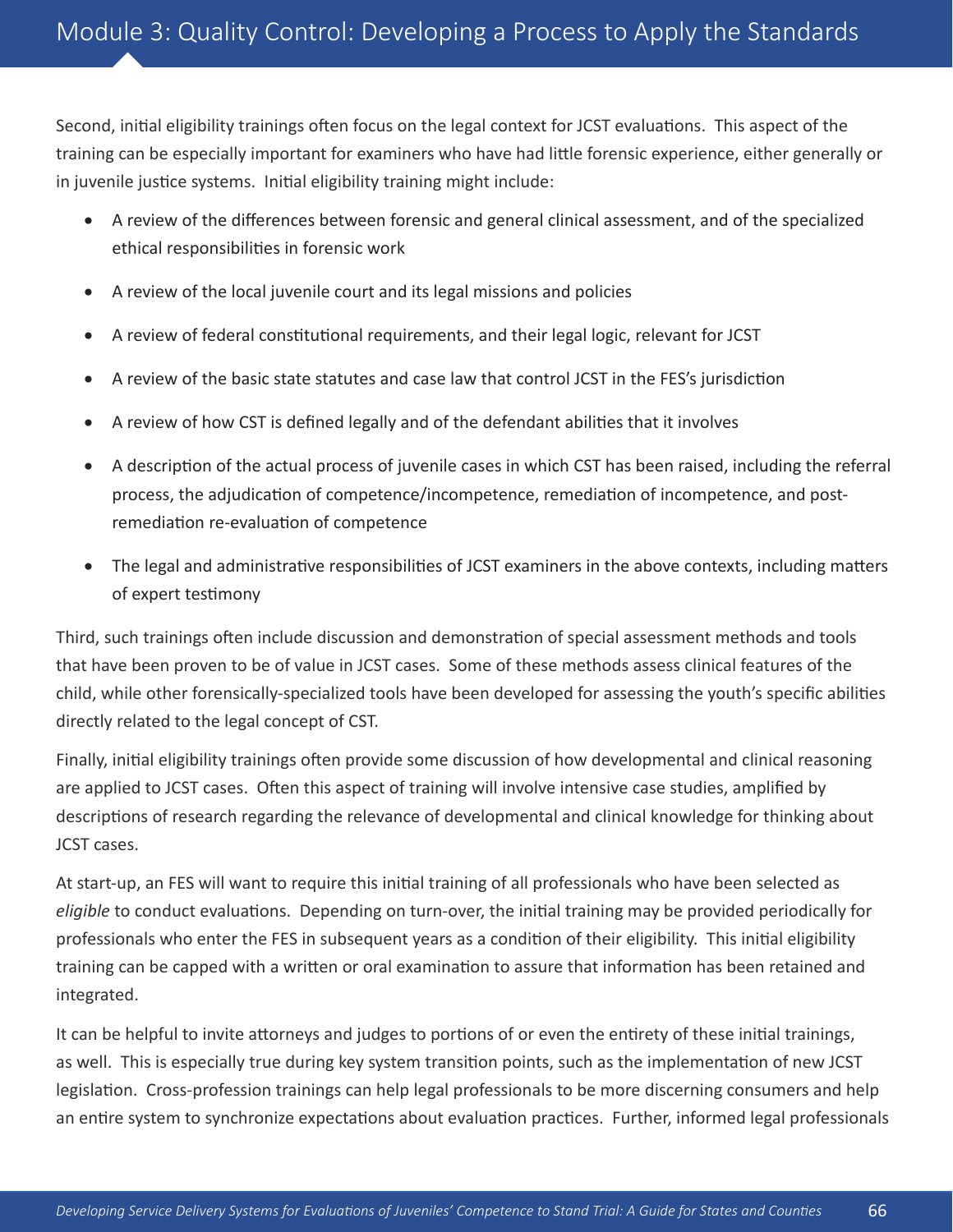are more equipped to hold examiners to higher quality practice within individual evaluation cases through cross-examination and judicial questioning. Ideally, both mental health and legal professionals conduct these cross-profession trainings to reflect multiple perspectives and support participants' understanding of views coming from professions other than their own.

#### Continuing Growth Training

We recommend that FESs conduct annual trainings required for continuance of professionals' participation in the FES's referral process. The purpose of these *continuing growth* trainings is to assure that examiners continue to develop their skills commensurate with FES needs and changes in the field of juvenile forensic assessment, broadly, and JCST assessment, specifically. Often these annual trainings focus on:

- Periodic review of basic principles presented in Initial Eligibility Trainings
- Any new developments in JCST law (locally and/or nationally)
- Any changes to policy and procedure instituted by the FES
- Any changes in the local courts related to JCST
- Any developments in the research, assessment tools and techniques, or resources relevant to JCST.
- • Any difficulties or issues that the FES and the courts have been experiencing regarding the nature or quality of JCST evaluations
- Case studies and advanced learning opportunities (such as mock testimony)

Rather than offering their own trainings, some FESs address continuing growth training by requiring JCST examiners to complete commercially available continuing education programs. While high-quality nationallevel training programs are increasingly available, there are good reasons for FESs to provide this training directly. In this way the FES can assure the quality and consistency of the training examiners are receiving, fostering cohesion and uniform practices. Also, topics and content can be focused on areas of local need identified through monitoring of evaluation practices (which is discussed in the next Section). These annual trainings also provide a venue for examiner interaction and networking which can foster a sense of community and enhance commitment to the work. This sense of belonging to a larger community can be particularly valuable in FESs that are not centralized, such as those using a Private Practice model (see Module 1). Attorneys and judges can also participate in some or all elements of these local annual trainings, reinforcing the benefits of legal professionals participating in the initial eligibility trainings.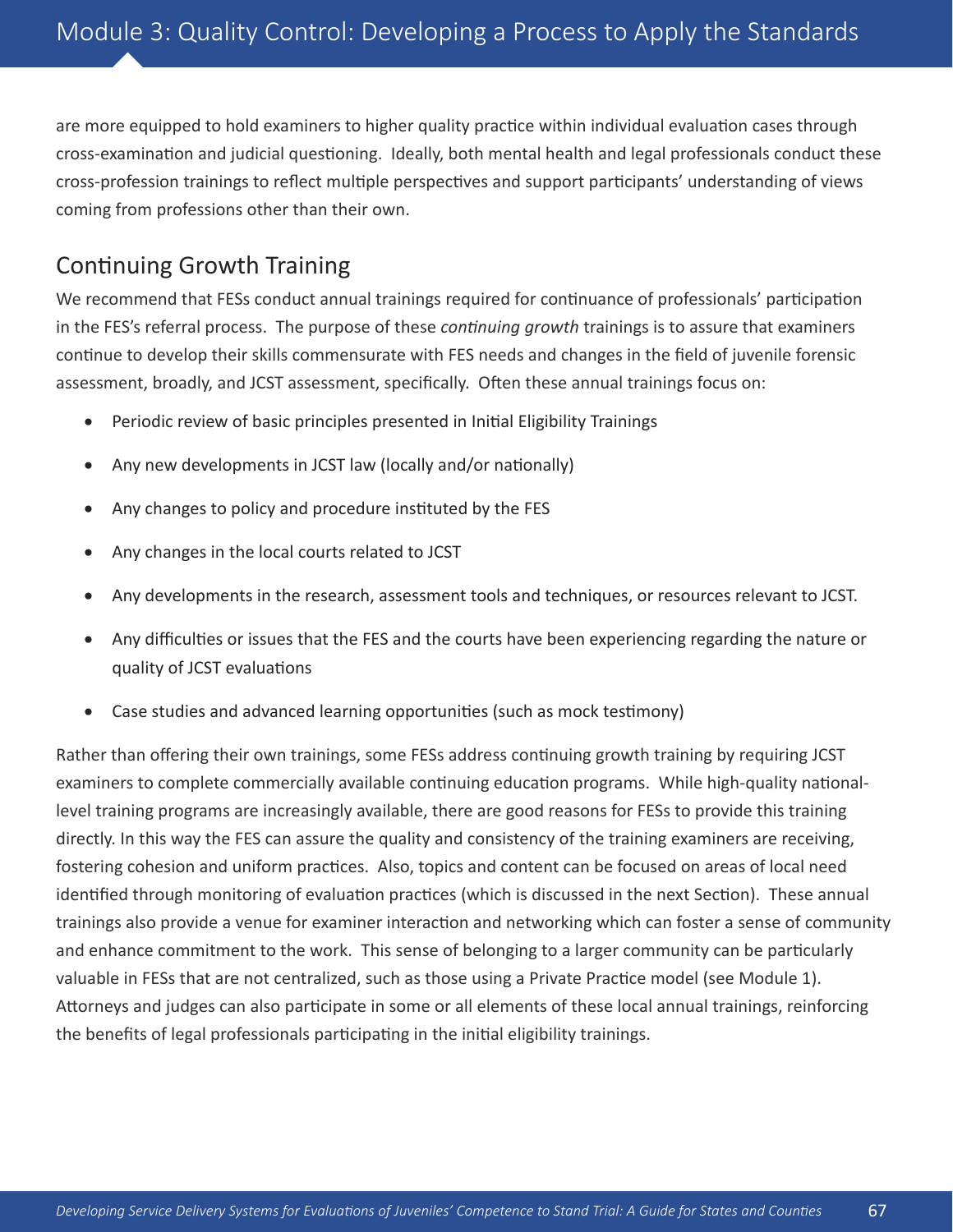#### The Value of JCST Training Efforts

Studies that have examined the types of training efforts we have described have found that participation in them generally improves forensic evaluation practices.<sup>32</sup> And at least one study found that participation in an intensive six-day forensic training can lift knowledge of relevant issues close to that of nationally recognized forensic experts.33 As might be intuitively expected, longer and more comprehensive trainings tend to yield better results. Many of the better programs seem to offer one to two weeks of Initial Eligibility training. Not surprisingly, representatives from locations without Initial Eligibility training report that many examiners commit basic errors in their evaluations even when they seek to conduct high quality evaluations.

#### Supervision and Consultation

Some FESs also employ a process of case supervision or consultation for enhancing the skills and expertise of JCST examiners. This can take two forms, similar to the two types of training we have just discussed, focusing on assistance for the examiner who is in the initial stages of learning JCST evaluations, and/or on consultation on difficult cases as a continuing growth feature of the program. Another use of supervision or consultation is to assist examiners with remediation needs as identified through monitoring of their evaluations (as will be discussed in the next Section).

The role of a clinical supervisor (as opposed to an administrative supervisor who is the person in the agency's chain of command that an examiner "reports to") is to use expertise to review a case with the examiner while it is still ongoing to provide confirmation that an evaluation is being conducted in a manner that meets all standards. It is not uncommon for clinical supervision to focus on the examiner's written report. However, whenever possible, it is best for supervisors to reflect on the process of the supervisee's evaluation as wellfor example, observing the interview of the youth and/or collaterals, and/or reviewing collateral records and testing relied on by the examiner. Legal parties involved in a particular evaluation case may become concerned when the evaluation is supervised as they may need to know if the examiner or the supervisor holds ultimate responsibility for the evaluation and its findings so as to decide, for example, who to call to testify if court testimony about the evaluation is needed. It is best for the FES to develop policy around this question so there is clarity about this responsibility.

<sup>32</sup>Otto, R., & Peters, R. (1990, March). *The Florida forensic examiner training program*. Paper presented at the Biennial Meeting of the American Psychology-Law Society, Williamsburg, VA; Poythress, N. (1990, March). *The Alabama forensic examiner training program*. Paper presented at the Biennial Meeting of the American Psychology--Law Society, Williamsburg, VA; Robinson, R., & Acklin, M. (2010). Fitness in paradise: Quality of forensic reports submitted to the Hawaii judiciary. *International Journal of Law and Psychiatry, 33,* 131-137; though see Skeem, J.L., Golding, S.L., Cohn, N.B., & Berge, G. (1998). Logic and reliability of evaluations of competence to stand trial. *Law and Human Behavior, 22,* 519-547, for a finding that training did not improve practice.

<sup>33</sup> Melton, G.B., Weithorn, L.A., & Slobogin, C. (1985*). Community mental health centers and the courts: An evaluation of community-based forensic services*. Lincoln, NE: University of Nebraska Press.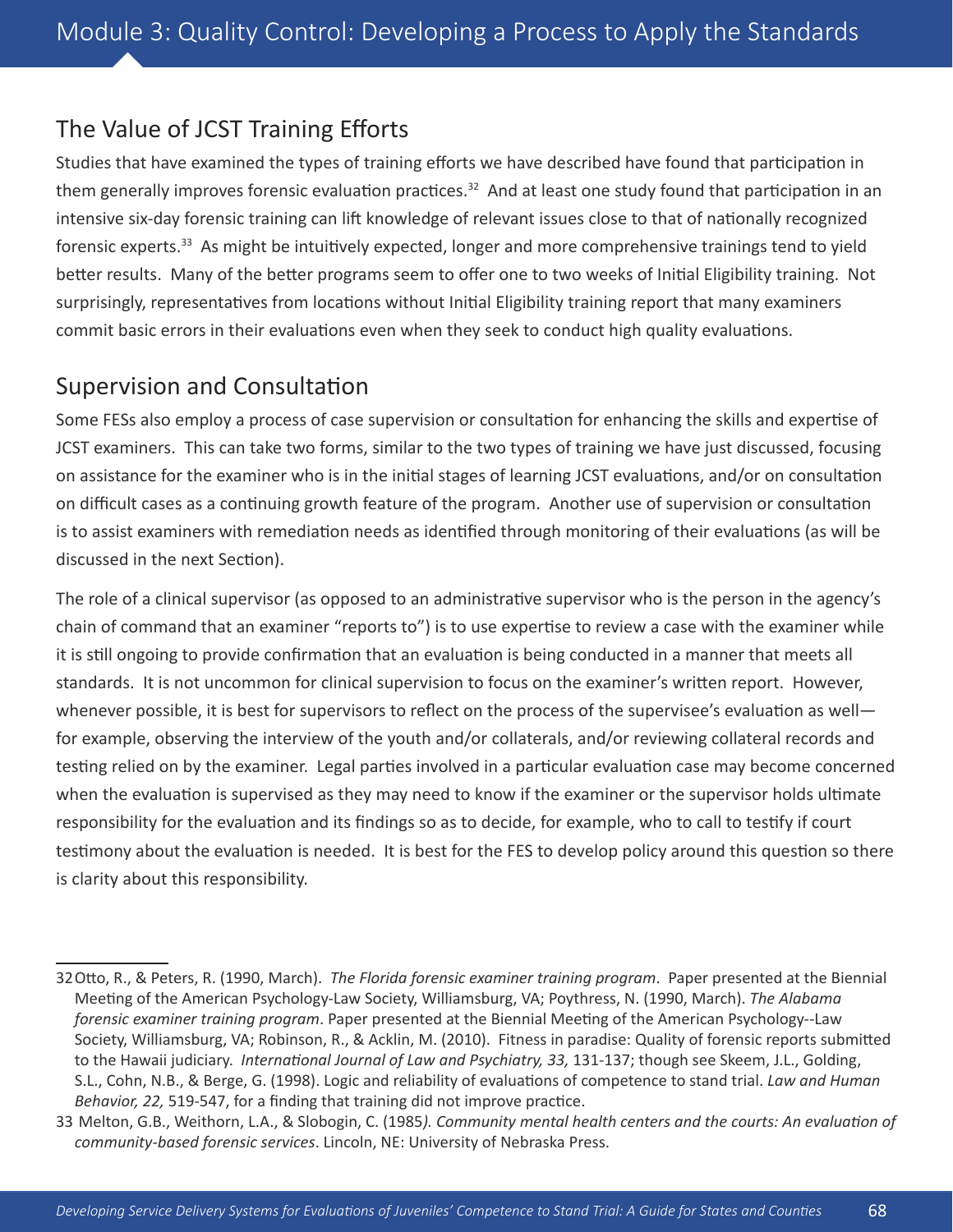An alternative to supervising examiners that avoids the complexities of responsibility for the evaluation is making professional consultation available to examiners. In this case, examiners are aware that when focused questions arise about how to conduct or interpret an aspect of the evaluation they have an expert with whom to consult to consider their options. Typically, consultation is not binding upon the examiner. The examiner can choose to accept or reject the guidance of the consultant. Therefore, consultation (unlike clinical supervision) does not raise questions about who is ultimately responsible for the content of the report and the findings of the evaluation. It is the examiner.

## Monitoring Professionals' Application of the Standards

The third component in a quality control program for JCST evaluations is a process of monitoring evaluations to assure that they are meeting the Forensic Evaluation System's (FES's) standards. How does an FES determine whether the examiners who have been selected actually apply the required standards and produce evaluations that meet those standards?

FESs that have developed quality control mechanisms sometimes have employed two primary ways to address this question: Product Reviews, and Consumer Satisfaction indicators. *Product review* refers to a process of reviewing examiners' reports, sometimes called *work samples* or *products*—that is, examiners' JCST reports summarizing their evaluations. Alternatively or in addition, one can gather data from consumers (judges and attorneys) regarding examiners' performance. (Later in this Module we describe how to develop a process to accomplish these types of monitoring.)

#### Product Reviews

Some FESs employ a process for reviewing examiners' JCST reports.<sup>34</sup> This can be done in two contexts which parallel the initial eligibility and ongoing growth training discussed in the previous Section. One context might be called the *initial review*, in which eligible JCST examiners submit one or two JCST reports for review soon after they begin performing such evaluations in the FES. The second context can be called the *on-going review* of randomly selected reports, perhaps every year or every two years. In both cases, the reports are reviewed for their quality and their compliance with the FES's standards as described in the Standards and Procedures document.

The purpose of these reviews is to further develop the skills of the examiners and maintain the quality of JCST evaluations for the courts. This requires two outcomes of the reviews. One is written feedback for the examiners. Each review aims to provide evaluative encouragement and correction. Feedback typically will offer commendation in areas in which an examiner's report meets the standards, as well as guidance in those

<sup>34</sup> See, as examples, Massachusetts' Designated Forensic Professional process ([http://www.mass.gov/eohhs/gov/](http://www.mass.gov/eohhs/gov/departments/dmh/designated-forensic-professional-procedures-manual.html) [departments/dmh/designated-forensic-professional-procedures-manual.html\)](http://www.mass.gov/eohhs/gov/departments/dmh/designated-forensic-professional-procedures-manual.html) and Virginia's Basic Forensic Evaluation training (<http://www.ilppp.virginia.edu/OREM/AdultPrograms/Course/59>).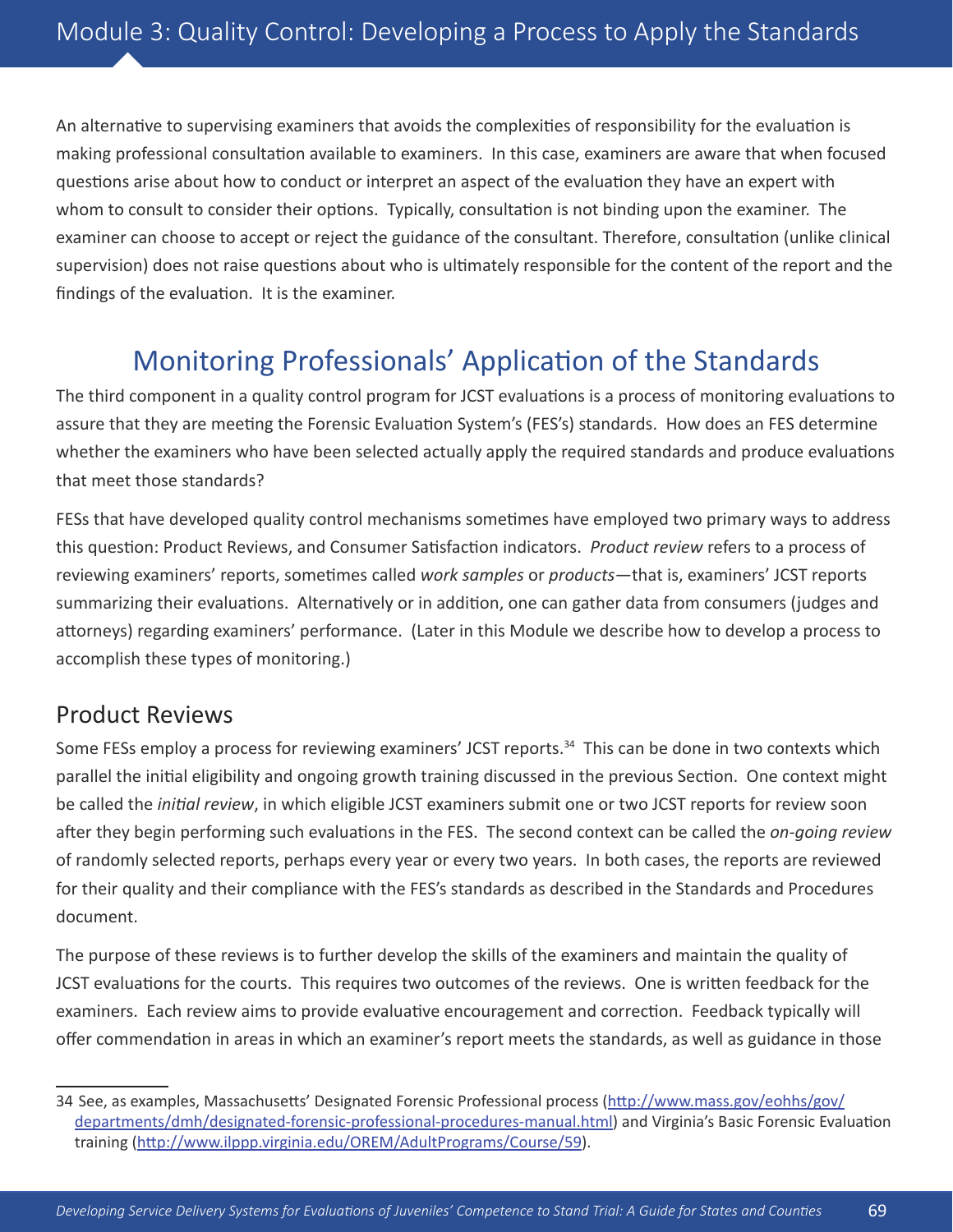## Module 3: Quality Control: Developing a Process to Apply the Standards

areas in which they do not. The second outcome pertains to any consequences that failure in compliance might have. In some FESs, feedback is simply provided to encourage improvement. In others, however, continued eligibility for JCST referrals might be contingent upon demonstration of improvement if feedback has indicated failure to meet the FES's standards. This might require submission of additional reports for review after a period of time to correct one's practice, for example.

Reviews of JCST reports typically will follow a standardized protocol that must be developed by the FES to be applied by the reviewers (whom we will describe in the next Section). A sample of a protocol for reviewing JCST reports is offered in Appendix B). Those aspects of quality and compliance that can best be examined by report reviews are:

- Organization of the report and clarity of writing
- Completeness and relevance of the data for the forensic and clinical questions
- Clarity of the logic and explanation for interpretations and opinions

Within these broad categories, review protocols can include many checklist items that can be rated for their presence or quality. These ratings become the basis for the quality review. Note that once the items are identified, examiners can use the protocols themselves, on a regular or periodic basis, to examine their own practices and work-products.

The purpose of product reviews is to assure that reports are meeting practice standards in the concrete written product that the courts receive. This approach allows for considerable variability in clinical practice as long as the final product is well organized, the data are complete and relevant for the forensic question, and the examiner's logic is clearly explained. Examiners whose reports meet these minimum requirements may still vary considerably in other aspects of their performance. Product reviews cannot, for example, fully analyze an examiner's interviewing, tool interpretation, and clinical diagnostic skills; her ability to identify and integrate key information from collateral records; or his ability to form scientifically accurate opinions and adhere to ethical guidelines in practice. We are aware of at least one state that conducts evaluation reviews that include the original data sources used by the examiner to examine how that information was used in the final report. We also are aware of at least one state that conducts structured observations of examiner interviews. These can be useful mechanisms for obtaining information about the more nuanced process by which examiners conduct evaluations. More commonly, though, that information is gained through a supervision process, as was described in the previous Section.

### Consumer Satisfaction

Another way for an FES to control the quality of its evaluation products is to obtain information from the consumers of the reports, including judges, attorneys and sometimes others (e.g., mental health system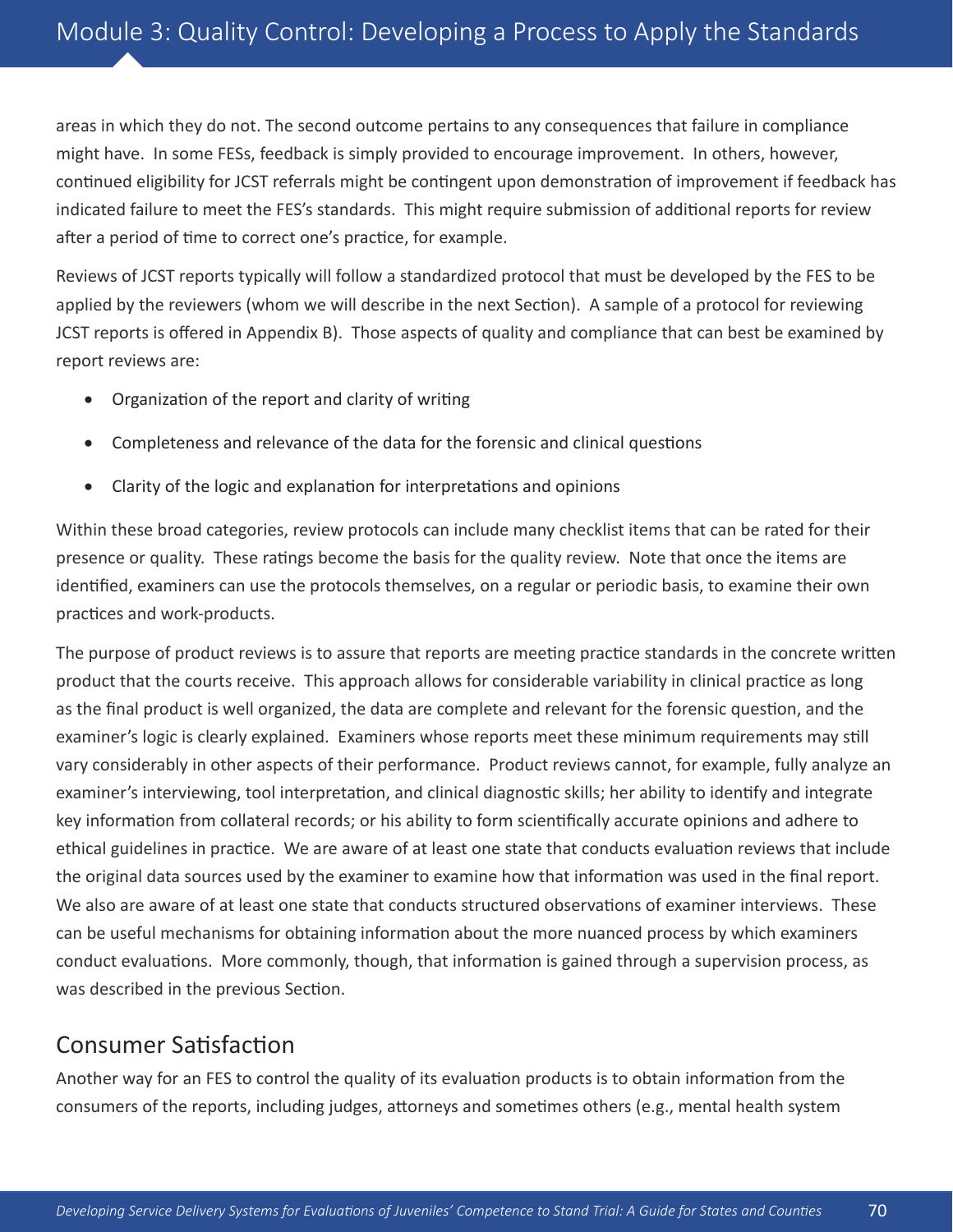workers when reports are regularly or are required to be provided to them). This information can be gathered through *consumer satisfaction surveys* and/or *ongoing feedback channels.*

#### (a) Consumer Feedback Surveys

The most commonly used consumer feedback mechanism involves surveying report consumers regarding the quality and utility of reports. Respondents may be asked about a specific evaluation or the body of evaluations conducted by a given examiner. The functioning of the larger FES can be considered by pooling the results about individual examiners and/or asking respondents about the body of evaluations provided across the FES. The following are examples of information that consumers might provide related to the quality and utility of JCST evaluations:

- Clarity and understandability of the report
- • Timeliness of the report
- Accuracy of the data
- Sufficient data to cover the needs of the attorney/judge
- Clarity, relevance, explanation and usefulness of the examiner's conclusions/recommendations
- Suggestions for making the evaluation/report more useful

Feedback surveys can be used in various ways. They could be an ordinary part of the initial training for eligible JCST examiners. They can also be performed periodically for all JCST examiners, individually or as a whole. A sample consumer feedback survey used in one state is provided in Appendix C.<sup>35</sup> Online survey websites make conducting these surveys much easier than in the past.

Consumer feedback surveys have at least one important limitation. Sometimes consumers are not clear about what constitutes an adequate evaluation. Judges, for example, may be satisfied with evaluations that meet basic legal requirements but fall short of an FES's practice standards. Judges also may show disfavor toward evaluations that use new methods with which they are unfamiliar even if those methods are supported in the forensic mental health profession. Attorneys, on the other hand, may tend to favor evaluations that support their positions and be less focused on the quality of the methods that led to the examiner's opinions. In short, unless legal system consumers are well-trained in what constitutes a good evaluation, they may well express

<sup>35</sup> The survey was used in the early 1980s to compare the quality of evaluations completed within Virginia's new community mental health center-based forensic evaluation system for the criminal courts and the hospital-based criminal court forensic evaluation system that had been in place for many years. As rated by judges, defense attorneys and prosecutors, the results differentiated meaningfully between the two types of reports. For more information, see Melton, G.B., Weithorn, L.A., & Slobogin, C. (1985). *Community mental health centers and the courts: An evaluation of community-based forensic services*. Lincoln, NE: University of Nebraska Press.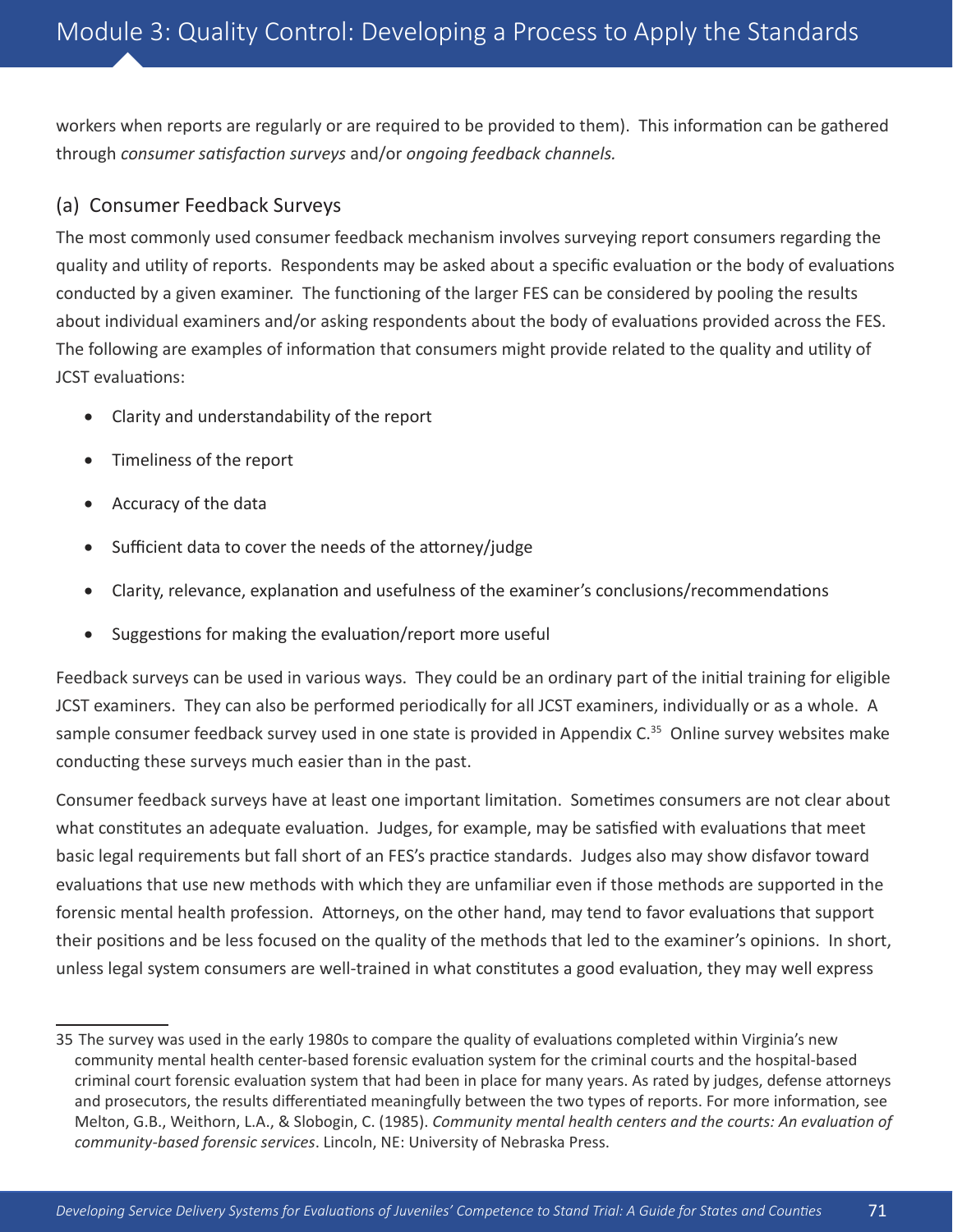satisfaction with inadequate work and/or dissatisfaction with good work. The results of such surveys must always be interpreted with careful attention to that possibility.

#### (b) Ongoing Feedback Channels

As we explained in our Module 1 discussion of an FES's referral process, some judges and attorneys may seek to have evaluations conducted by certain examiners and/or to avoid having them done by others. We discussed some of the problems that arise when judges and attorneys favor certain examiners while avoiding others because they find their work less satisfactory. It is better for judges and attorneys to have a way to communicate their concerns about specific examiners to the FES, which can then use this information to improve examiner practice.

One way for this to happen is to provide clear channels by which consumers can provide feedback. For example, in an FES that is coordinated by a multi-agency, multi-disciplinary coordination committee (as was discussed in the Introduction), attorneys and judges may have representatives who they can contact to have issues raised at committee meetings. In jurisdictions with a JCST Coordinator position, that person might invite feedback contacts from consumers that can be addressed internally by the FES. The key is that attorneys and judges who are particularly satisfied or dissatisfied with the quality of a particular evaluation or the body of evaluations completed by a certain examiner have clarity about what steps to take so that the feedback is considered. One ideal paradigm is for the FES to have a designated Quality Control Subcommittee to receive this feedback, among other responsibilities. Such a subcommittee is a potential method for organizing quality control, a topic we now turn our attention toward.

## Organizing Quality Control

There is evidence that forensic examiners form more reliable opinions and provide higher quality forensic evaluation reports when quality control efforts are well-coordinated.<sup>36</sup> One key mechanism for accomplishing this is the development of a *Quality Control Subcommittee.* A related approach used in some jurisdictions is the use of *Formal Forensic Examiner Certification.* We will examine both of these approaches for organizing the quality control effort.

## Constructing a Quality Control Subcommittee

Selection of examiners eligible for JCST referrals, meeting their training needs, and monitoring their performance requires a body of professionals to implement these quality control mechanisms. We refer to this as the *Quality Control Subcommittee*. The subcommittee may be structured in a variety of ways. In some

<sup>36</sup> Gowensmith, W. N., Sledd, M, & Sessarego, S. (2014, August). *The Impact of Stringent Certification Standards on Forensic Examiner Reliability.* Paper presentation at the 122nd annual meeting of the American Psychological Association, Washington, DC.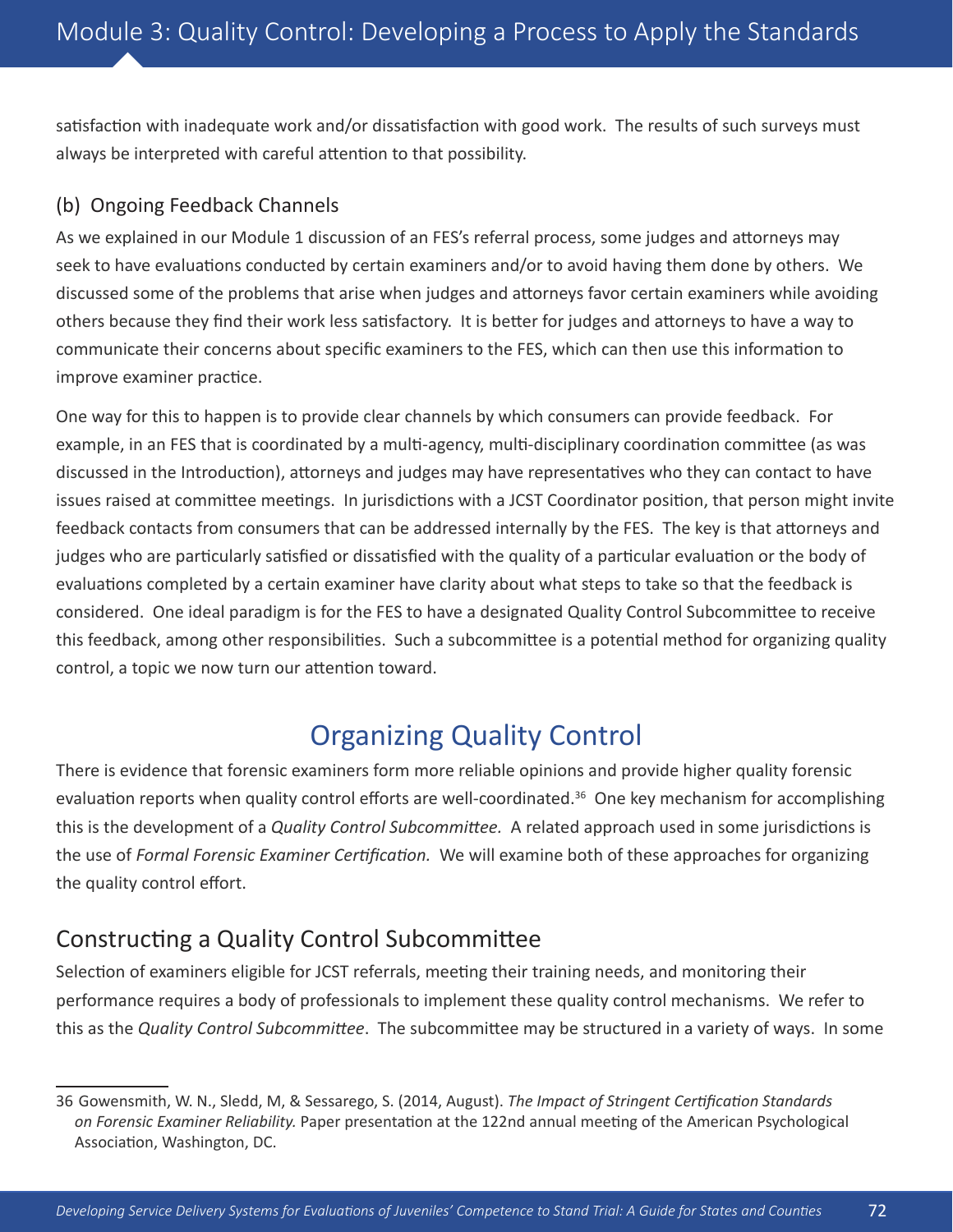Forensic Evaluation Systems (FESs) they will be committees of between 3 and 5 professionals, while in small FESs the subcommittee might be only 2 people. Typically, the subcommittee will have as its organizer one of the key people in the SDS, such as the JCST Coordinator we discussed in the Introduction.

The work of the quality control subcommittee parallels the various quality control activities described earlier in this Module. Among those efforts are:

- Review of new applicants for eligibility as JCST examiners, determining that they meet the entry requirements
- Planning and sometimes conducting the FES's initial and continued growth training activities and experiences
- Performing the quality control report reviews described in the previous Section, using a review protocol, and summarizing the review feedback to examiners, as well as managing consumer feedback

The FES, therefore, should seek quality control subcommittee members who are recognized as having special expertise regarding JCST evaluations and are thoroughly familiar with the local juvenile justice system. They may be the same professionals who assisted in the development of the FES's standards for JCST evaluations (Module 2), but they can also include people from among the group involved in the initial development and overall coordination of the FES. Typically, such subcommittees meet regularly (e.g., once every month or two months) to engage in their quality control efforts.

FESs with JCST quality control programs have assembled quality control subcommittees in various ways. One way is to identify and select a small core of professionals from within the FES whose JCST practices best meet the FES's standards for JCST evaluations. Typically, they should be professionals whom their peers respect and trust. This can be difficult in small communities where professionals may have developed competitive relationships or have conflicting interests. It is somewhat less difficult when the FES serves a whole state, offering a greater pool from which to select potential subcommittee members and decreasing the risks of local tensions. Sometimes this problem can be dealt with by contracting with someone outside the FES—for example, a university's specialized forensic mental health program, or a few highly experienced JCST examiners in adjoining states.

Involving professionals to participate in a quality control subcommittee may or may not require compensating them for their time, depending on the financial arrangements under which JCST examiners work in one's own jurisdiction. If professionals are paid hourly or per case for JCST evaluations in the FES, then compensation is probably necessary. In some jurisdictions, though (e.g., Massachusetts), JCST professionals are salaried employees of the state's FES system and are expected to participate in such programs as part of their employment. Note, however, that being part of an FES's quality control subcommittee often is perceived as recognition of the professional's advanced expertise, and this itself can be an incentive for many professionals to participate in quality control activities *pro bono* or for a very modest compensation.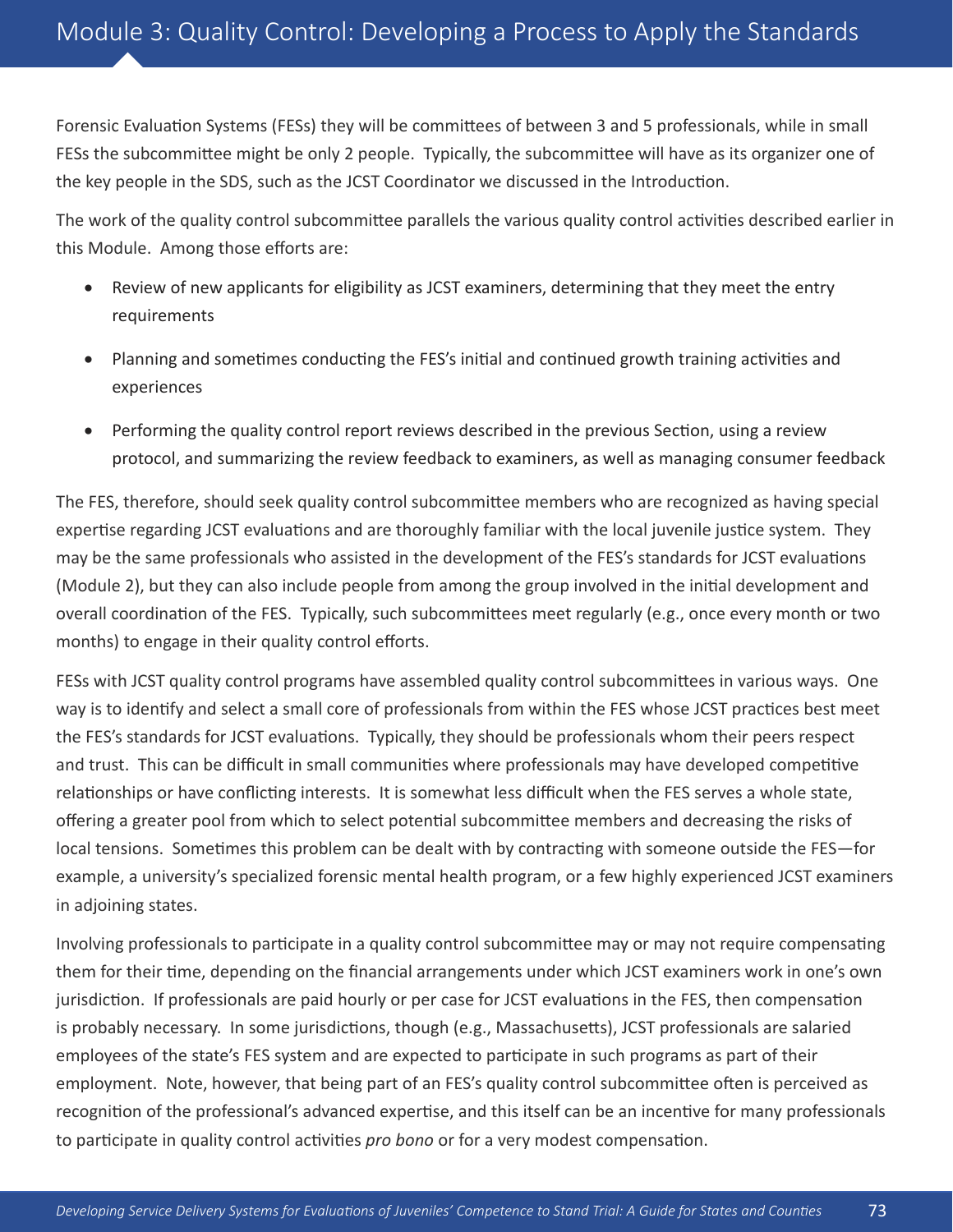#### Formal Forensic Examiner Certification

Some FESs organize their quality control system into a formal forensic examiner certification process. In these programs, when a clinician meets the local requirements to be eligible to be a public-sector forensic examiner they are *certified*. They then must meet ongoing requirements to maintain the certification and to accept evaluation cases. Massachusetts, for example, has maintained a rigorous forensic examiner certification process for many years,  $37$  and Oregon has recently added a certification program.  $38$  Typically, these certification programs address both broad forensic practice as well as specific types of evaluations. These programs will have additional requirements to conduct juvenile forensic evaluations, such as JCST. A formal certification program may be a particularly helpful way to coordinate quality control efforts in jurisdictions with an *integrated forensic service delivery system* that provides multiple types of evaluations, including JCST. However, a certification program can also be developed for a specific type of forensic evaluation, like JCST.<sup>39</sup> Whether formal certification is used or not, the key issue is that FESs have an organized system to adequately conduct examiner selection, examiner training and experience, and monitor evaluations on the basis of FES standards.

## Summary of Module 3

In Module 3 we discussed ways that a JCST Forensic Evaluation System (FES) can consistently offer JCST evaluations that meet the standards developed for the system. A front-end step is selecting examiners for the FES that possesses or can readily gain the skills and expertise to conduct evaluations that meet the standards. Further, we recommend that an FES provide (a) initial eligibility training to support examiners in conducting appropriate evaluations and (b) ongoing training to cultivate growth. This training can include traditional didactic lectures, training activities (like workshops, case reviews, and mock trials), and/or case supervision or consultation. We explained how including legal professionals in these trainings can enhance cohesion and create consistent expectations throughout the juvenile justice system. We explained ways the FES can monitor the extent to which actual evaluations are meeting standards. These include structured reviews of the reports based upon the FES's standards and/or the collection of consumer satisfaction data through surveys or ongoing feedback channels. Finally, we discussed ways that an FES can organize its quality control efforts. It is our strong expectation that consistency of adequate JCST evaluations will follow if the FES (a) carefully selects and develops its Service Delivery System, (b) thoughtfully drafts standards and procedures for examiners to follow, and (c) creates mechanisms by which to assure that standards are being met.

<sup>37</sup> For more information, see<http://www.mass.gov/eohhs/docs/dmh/publications/dfp-manual.pdf>.

<sup>38</sup> For more information, see<http://www.oregon.gov/oha/amh/forensic-eval/pages/index.aspx>.

<sup>39</sup> We are not aware of any jurisdictions that currently have a certification program specific to JCST evaluations, but Georgia and Nevada have certification programs specific to adult CST evaluations. For a discussion, see Frost, L.E., de Camara, R.L., & Earl, T.R. (2006). Training, certification, and regulation of forensic examiners. *Journal of Forensic Psychology Practice, 6*, 77-91.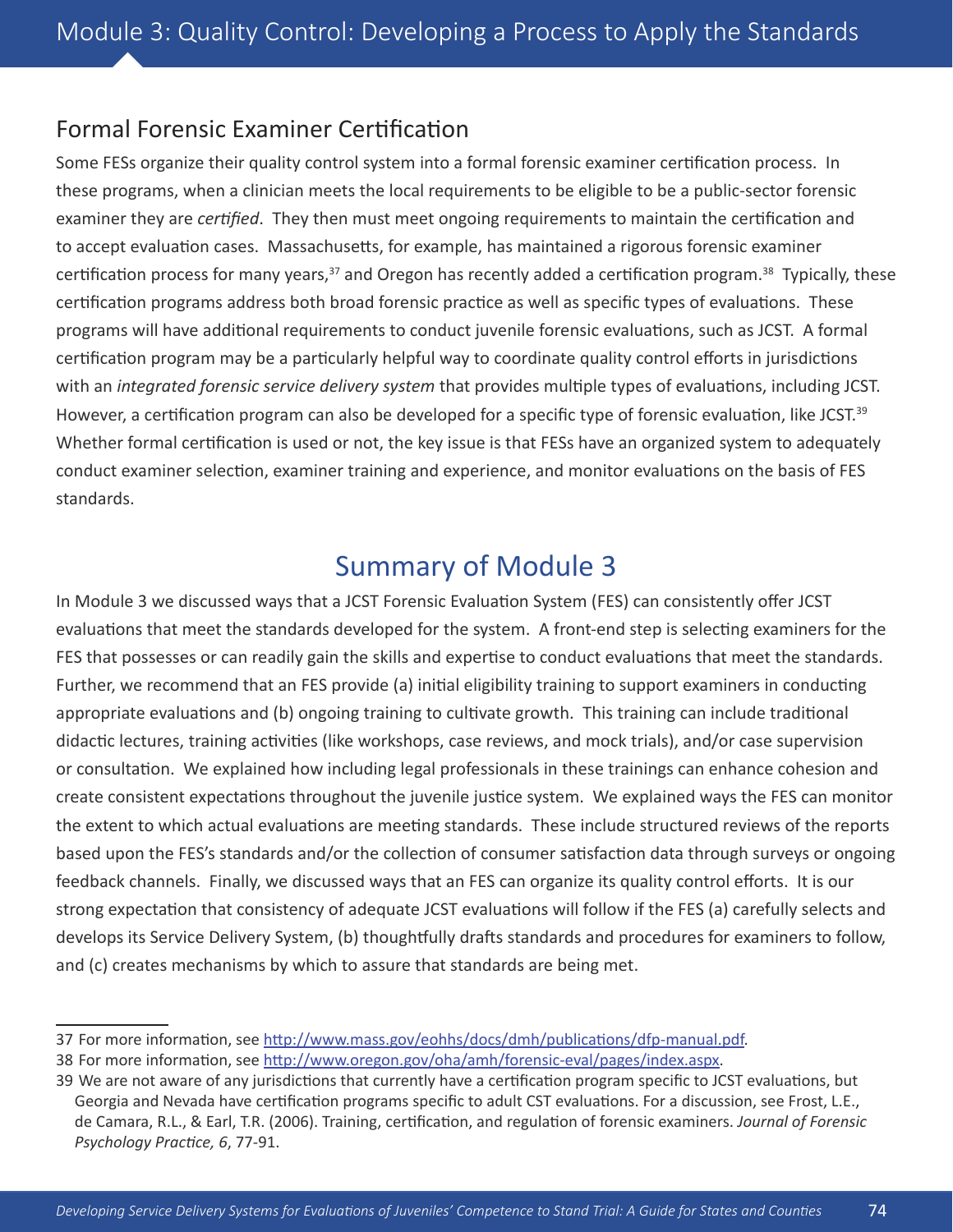# GOING FORWARD WITH THE GUIDE: A CHECKLIST

The purpose of this Guide is to provide a fairly comprehensive description of the matters that states or counties will want to consider when developing a forensic evaluation system (FES) for providing courts evaluations of JCST. The three modules break this down into broad categories: (a) the development of a "service delivery system," (b) creating evaluation standards, and (c) creating a process for applying those standards to control the quality of JCST evaluations. Considering all of these matter piece by piece, in the detail the Guide describes, the process may seem daunting. Yet it has been done by a number of states, and it is manageable.

In this conclusion to the Guide, it may be helpful for us to rise above the trees to get an overview of the forest. What follows is a checklist of the primary steps to accomplish the task that this Guide recommends.

Module 1, "The JCST Evaluation Service Delivery System (SDS)," focused on development of an organizational structure and procedures within which JCST evaluations are provided to the courts. Basic steps for getting started include:

- 1. Forming a coordinating committee, constituted as described in the Introduction
- 2. Establishing the committee's agenda, identified by the focus of the three Modules
- 3. Assigning the Guide for study by the coordinating committee members

When the committee convenes, it generally requires several meetings to consider the various matters that need to be decided for development of a service delivery model, as outlined in Module 1:

- 1. Using the Guide to discover what service delivery model seems best for one's own jurisdiction
- 2. Deciding how cases will be referred
- 3. Deciding on how examiners will be paid
- 4. Dealing with special issues of re-evaluation of juveniles found incompetent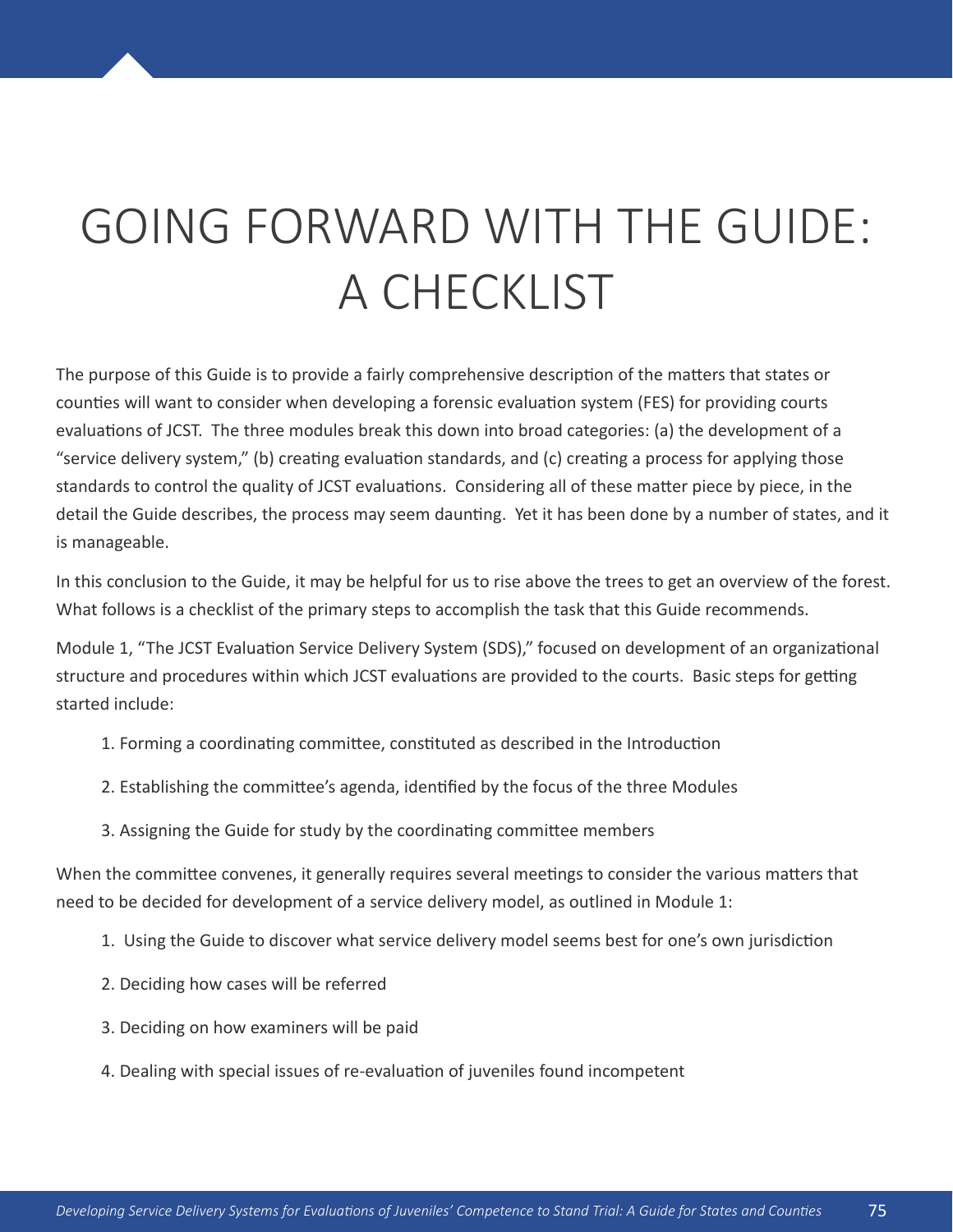5. Deciding on a smaller sub-group, as described in Module 2, that can manage the task of developing standards

The process of "Creating Evaluation Standards" for JCST evaluation standards, as described in Module 2, should aim for a final Standards and Procedures Document. The following steps will lead to that objective:

1. Naming the four or five members of the "JCST evaluation standards sub-group," following the guidance offered early in Module 2 for the types of persons most suitable for this task

2. Tasking the standards sub-group with arriving at appropriate JCST evaluation standards, and offering them the guidance in Module 2

3. Allowing them time to arrive at a "Recommended Standards and Procedures Document" that covers the 9 categories for standards outlined in Module 2

4. The standards sub-group reports back to the coordinating committee which, after review and modifications, arrives at a final "Standards and Procedures Document" for local JCST evaluations

The final set of tasks involves decisions about "Developing a Process to Apply the Standards" which focuses on implementing the standards so that they control the quality of JCST evaluations in your jurisdiction. Following Module 3, these are the tasks for the coordination committee (perhaps assisted by the standards sub-group) associated with this planning step:

1. Decide on the composition of a Quality Control Sub-committee that will review and select JCST examiners and implement the quality control plans

2. Decide on the training qualifications that will be required for JCST examiners

3. Decide how qualified JCST examiners will be educated to the local quality control requirements for JCST evaluations

4. Using the suggestions in Module 3, determine how JCST examiners' products will be reviewed for their compliance with local JCST Standards and Procedures

5. Decide whether and how to conduct consumer satisfaction reviews

The overall process of developing a forensic evaluation system for JCST evaluations requires a commitment of time and effort. Yet we have seen it evolve successfully, without undue cost in terms of finances and time. The result is well worth the effort, considering the interests of youth and courts' commitment to fairness in the process of adjudicating youth including those with developmental and mental health disabilities.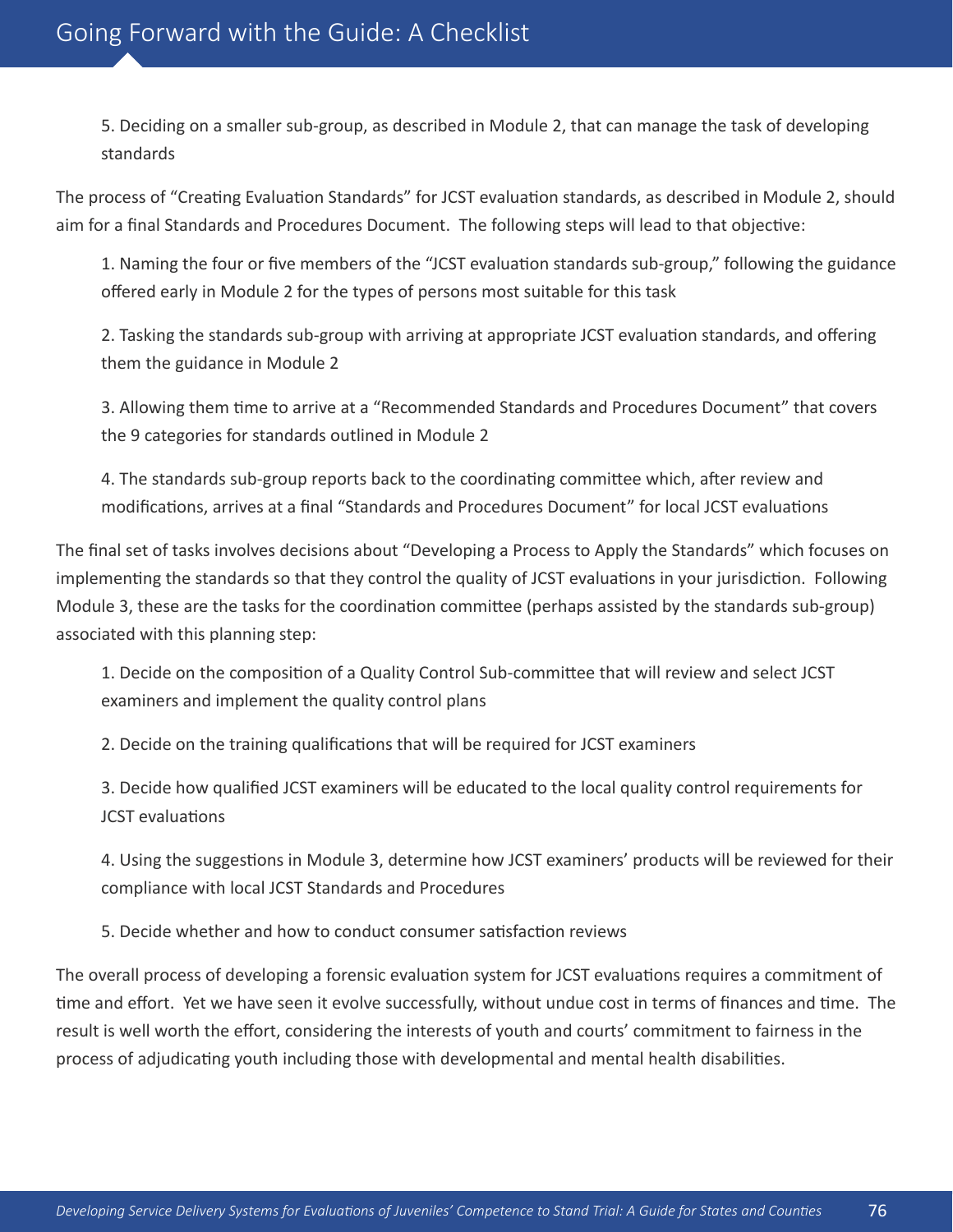# Appendix A

## Functional Domains and Specific Functional Abilities Typically Considered in a JCST Evaluation

|           | Factual Understanding - The basic, concrete           |           | Rational Appreciation - Accurate "beliefs" about what |
|-----------|-------------------------------------------------------|-----------|-------------------------------------------------------|
|           | knowledge of the legal process.                       |           | is factually understood about court.                  |
|           | Understands he or she is accused of a crime           |           | Able to manipulate information that is factually      |
| $\bullet$ | Understands what the alleged crime is                 |           | understood                                            |
| $\bullet$ | Understands the court will decide guilt/innocence     | $\bullet$ | Able to contemplate the implications and              |
| $\bullet$ | Understands adjudication could result in              |           | significance of what is understood                    |
|           | punishment                                            | $\bullet$ | Able to rationally apply that knowledge in one's      |
| $\bullet$ | Understands the punishments that are possible         |           | actual case-related situations                        |
| $\bullet$ | Understands the various ways one may plead            |           |                                                       |
|           | Understands the roles of various case participants    |           |                                                       |
| $\bullet$ | Understands the basic process of a trial              |           |                                                       |
|           | Assisting Counsel - Ability to participate with and   |           | Legal Decision Making - Ability to consider, process, |
|           | meaningfully aid counsel in developing and presenting |           | & weigh legal alternatives, and ability to reach and  |
|           | the defense.                                          |           | communicate legal choices.                            |
|           | Able to understand and adequately respond             | $\bullet$ | Able to rationally decide how to plead                |
|           | to counsel's questions and provide relevant           | $\bullet$ | Able to rationally decide about going to trial        |
|           | information for defense                               | $\bullet$ | Able to rationally decide about accepting plea        |
|           | Able to provide a coherent account of the facts of    |           | offers                                                |
|           | the alleged crime                                     | $\bullet$ | Able to rationally decide about testifying            |
| $\bullet$ | Able to help identify potential sources of relevant   | $\bullet$ | Able to rationally decide about calling certain       |
|           | evidence and witnesses                                |           | witnesses                                             |
|           | Able to help identify reasons for confronting         |           | Able to rationally decide about pursuing certain      |
|           | opposing witnesses                                    |           | defenses                                              |
|           | Able to manage the stresses and demands of trial      |           |                                                       |
| $\bullet$ | Able to follow and comprehend the testimony of        |           |                                                       |
|           | other witnesses so to be able to alert counsel to     |           |                                                       |
|           | any distortions of the facts                          |           |                                                       |
|           | Able to provide testimony with relevance,             |           |                                                       |
|           | coherence, and independence of judgment               |           |                                                       |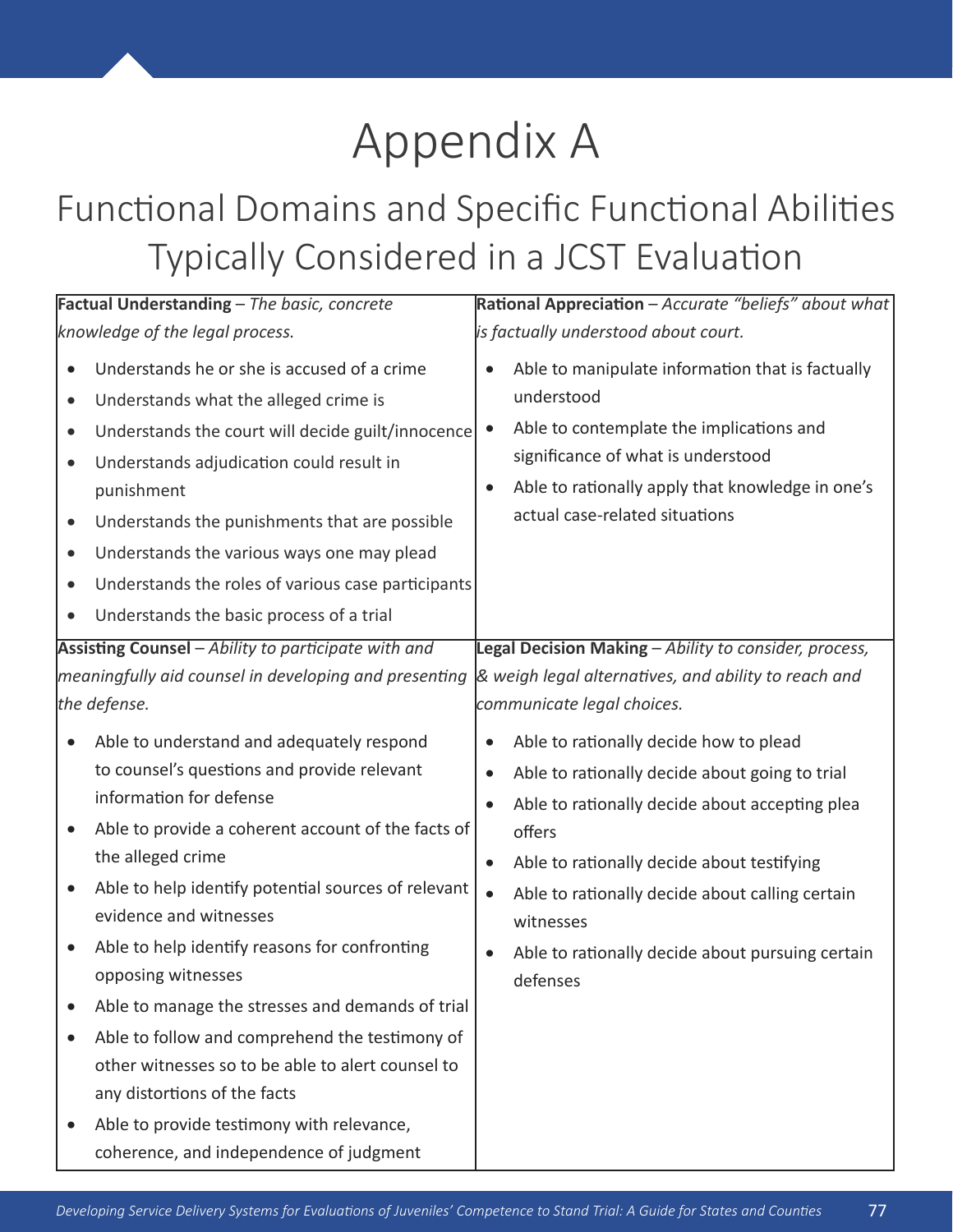## Appendix B

## A Sample Product Review Form

## COMPETENCY TO PROCEED EVALUATION REVIEW TOOL Juvenile Evaluations

|              |                                                                                                                       |                        |                | Examinee (Initials only): ________________ Date of Report: _____________________  |               |
|--------------|-----------------------------------------------------------------------------------------------------------------------|------------------------|----------------|-----------------------------------------------------------------------------------|---------------|
|              |                                                                                                                       |                        |                |                                                                                   |               |
|              |                                                                                                                       | $\overline{0}$         | $\equiv$       | missing                                                                           |               |
|              |                                                                                                                       | $1 \quad \blacksquare$ | $\equiv 1.000$ | partially adequate                                                                |               |
|              |                                                                                                                       |                        | $2 =$          | adequate                                                                          |               |
|              |                                                                                                                       | n/a                    |                | = not applicable                                                                  |               |
|              |                                                                                                                       |                        |                | Domain Score = % of points obtained based on possible points                      |               |
|              | <b>Timeliness</b><br>authorized)                                                                                      |                        |                | Evaluation completed within 30 days of assignment to the examiner (or 60 days, if | $\frac{9}{6}$ |
| π.           | <b>Identifying Information</b>                                                                                        |                        |                |                                                                                   | %             |
|              | Examiner's name<br>Name of juvenile defendant<br>Date of birth of juvenile defendant<br>Case number<br>Date of report |                        |                |                                                                                   |               |
| Suggestions: |                                                                                                                       |                        |                |                                                                                   |               |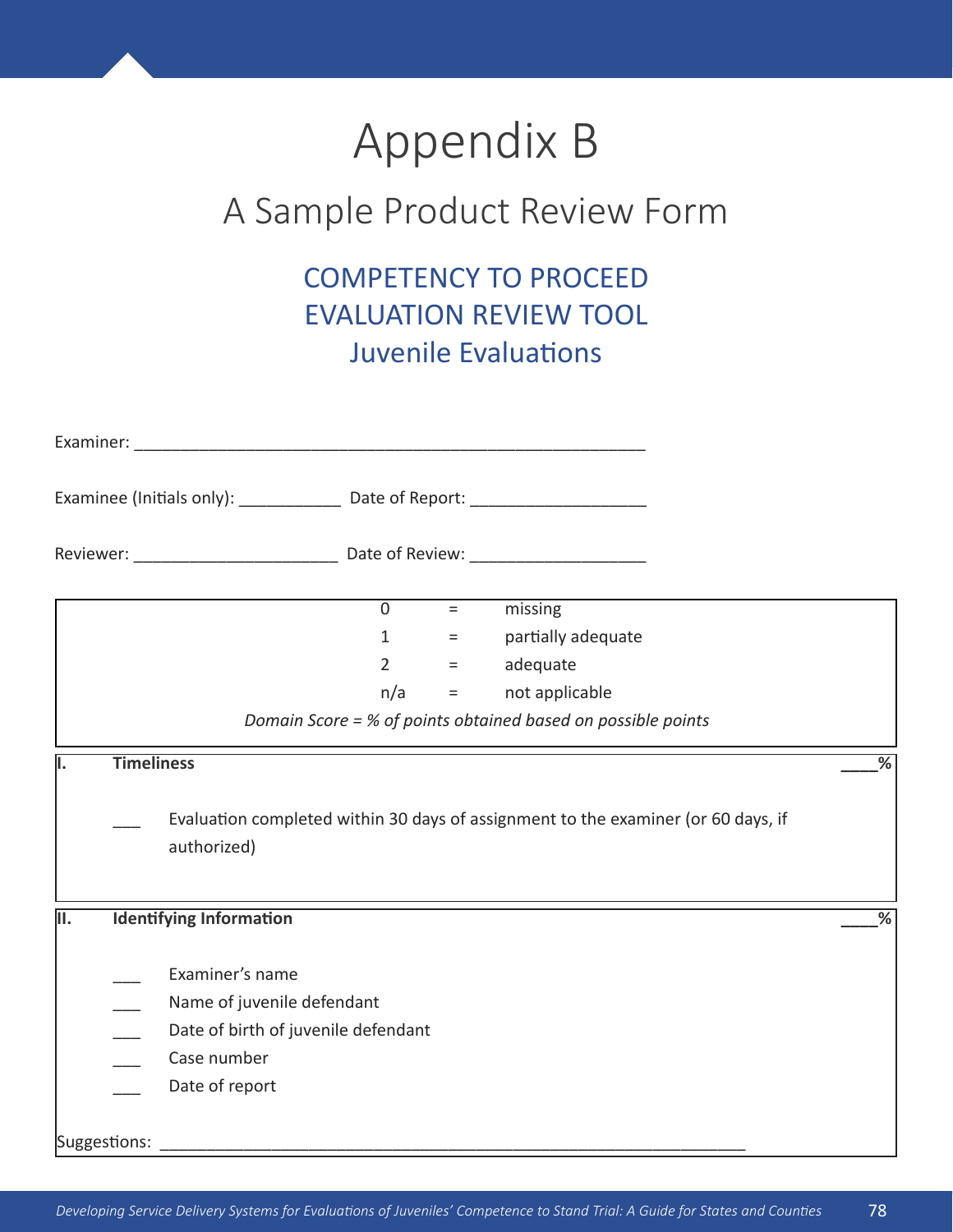### Appendix B

| $\overline{\mathsf{III}}$ . | <b>Referral Information</b>                                                                                                                                                                                                                                                                                                                                                                                                                                         | ℅ |
|-----------------------------|---------------------------------------------------------------------------------------------------------------------------------------------------------------------------------------------------------------------------------------------------------------------------------------------------------------------------------------------------------------------------------------------------------------------------------------------------------------------|---|
|                             | Date of Court Order<br>District Court/Juvenile Court that ordered the evaluation<br>Documentation that evaluation is pursuant to the guiding statute<br>Competency concerns that elicited evaluation (e.g., from Court Petition; information<br>from defense counsel)<br>Nature of pending charges<br>Basic description of alleged facts in instant offense<br>Juvenile's placement at the time of the interview                                                    |   |
| IV.                         | Suggestions:<br><b>Explanation of the Evaluation Procedures and Process</b>                                                                                                                                                                                                                                                                                                                                                                                         |   |
|                             | Description of Defendant Interview Procedures<br>Date, location, & duration of defendant interview(s)<br><b>Identification of Additional Data Sources</b><br>Complete list of reviewed records (type, dates)<br>Complete list of collateral interviews (interviewee; date; duration)<br>Complete list of psychological testing (test; date administered)<br>Complete list of forensic assessment instruments (name; date used)<br>Missing information<br>Identified |   |
|                             | Suggestions:                                                                                                                                                                                                                                                                                                                                                                                                                                                        |   |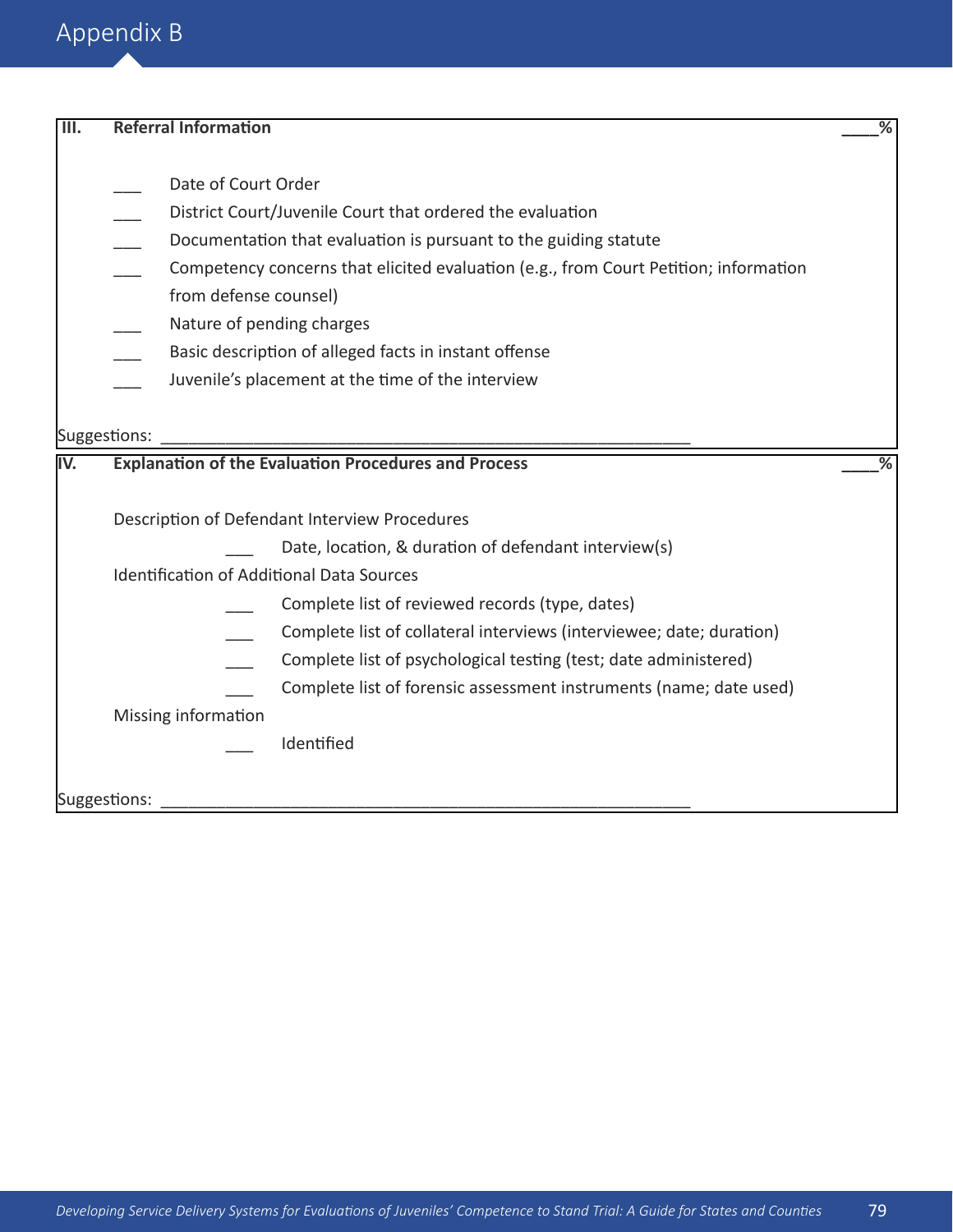## Appendix B

| V.   | <b>Adequacy of Collateral Information</b>                                               | % |
|------|-----------------------------------------------------------------------------------------|---|
|      |                                                                                         |   |
|      | Each of the following domains is adequately addressed through record review or relevant |   |
|      | interview - or a documented effort was made to do one or both unsuccessfully.           |   |
|      | Parent/Caregiver (or available proxy)                                                   |   |
|      | <b>Police Reports/Charging Documents</b>                                                |   |
|      | Juvenile Justice (Court; Probation; Detention)                                          |   |
|      | Academic                                                                                |   |
|      | Mental Health and/or Medical (if relevant)                                              |   |
|      | Social Services (if relevant)                                                           |   |
|      |                                                                                         |   |
|      |                                                                                         |   |
|      | Suggestions:                                                                            |   |
| VI.  | Notification (to juvenile and parent/guardian)                                          | % |
|      |                                                                                         |   |
|      |                                                                                         |   |
|      | <b>Explanation of Evaluation Purpose and Process</b>                                    |   |
|      | Explanation of Limits of Confidentiality                                                |   |
|      | <b>Explanation of Juvenile's Rights</b>                                                 |   |
|      | Explanation of Uses of Evaluation Information                                           |   |
|      | Comprehension of Notification Assessed                                                  |   |
|      | Suggestions:                                                                            |   |
| VII. | <b>Brief Pertinent Developmental and Clinical History</b>                               | % |
|      | Each of the following domains is adequately addressed.                                  |   |
|      |                                                                                         |   |
|      | Family History & Functioning                                                            |   |
|      | Early Developmental History                                                             |   |
|      | Trauma History                                                                          |   |
|      | <b>Medical History</b>                                                                  |   |
|      | <b>Academic History</b>                                                                 |   |
|      | <b>Social History</b>                                                                   |   |
|      | <b>Substance Use History</b>                                                            |   |
|      | History of Conduct Problems and/or History of Juvenile Justice Involvement              |   |
|      | <b>Mental Health History</b>                                                            |   |
|      |                                                                                         |   |
|      | Suggestions:                                                                            |   |
|      |                                                                                         |   |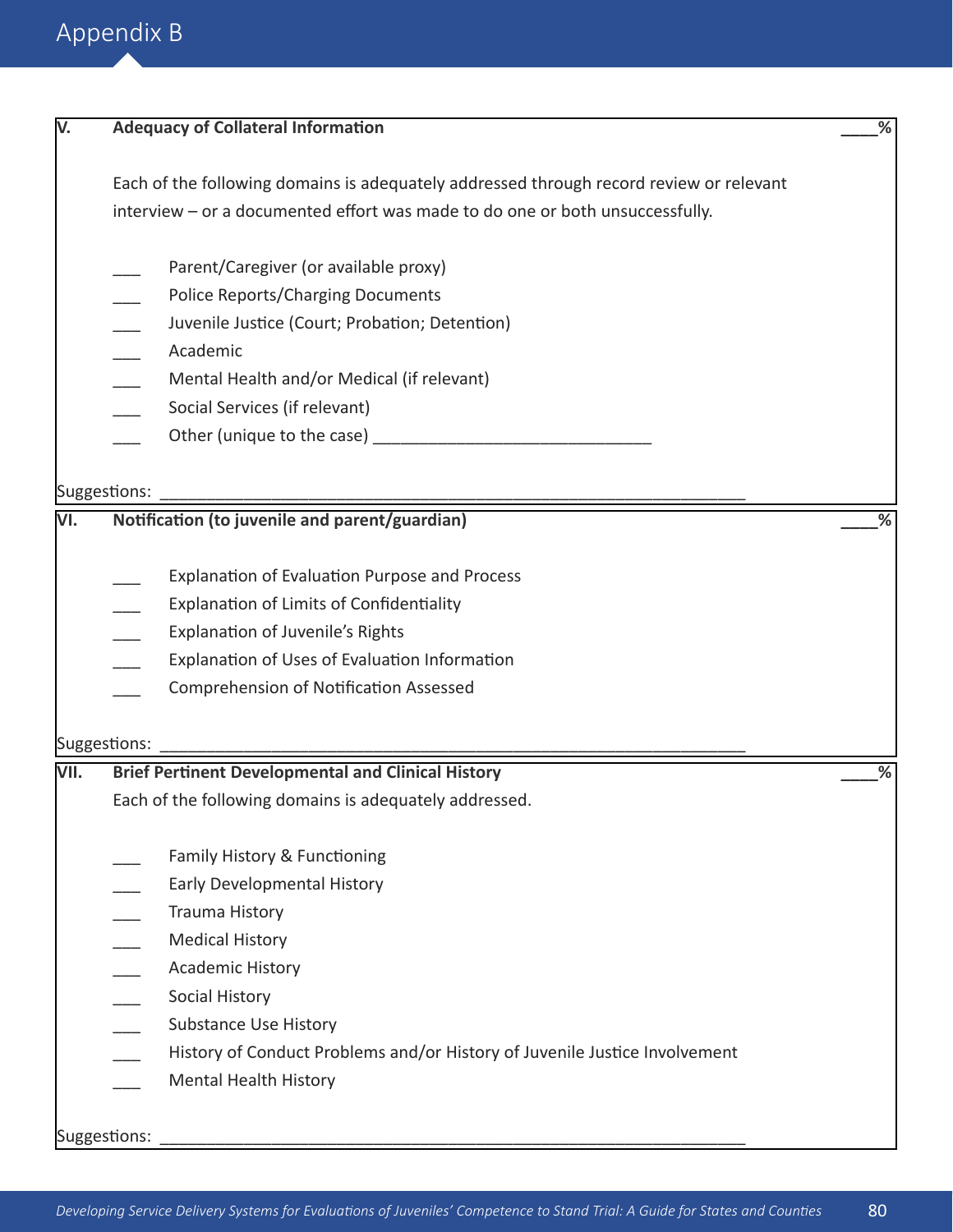| VIII.               |                          | <b>Current Mental Status</b>                                                                                                                                                                                                                                                                                                                                                                                                                                              |                 |
|---------------------|--------------------------|---------------------------------------------------------------------------------------------------------------------------------------------------------------------------------------------------------------------------------------------------------------------------------------------------------------------------------------------------------------------------------------------------------------------------------------------------------------------------|-----------------|
|                     |                          | Each of the following domains is adequately addressed                                                                                                                                                                                                                                                                                                                                                                                                                     |                 |
|                     | $\overline{\phantom{a}}$ | <b>General Presentation</b><br>Psychomotor Activity and Speech Behavior<br>Mood, Emotions, Affect<br>Thought Process/Perceptual Issues<br>Suicidal/Violent Ideation<br>Cognition and Intelligence<br><b>Recent/Current Clinical Symptoms</b>                                                                                                                                                                                                                              |                 |
|                     |                          | <b>Current Medications and Impact on Functioning</b>                                                                                                                                                                                                                                                                                                                                                                                                                      |                 |
|                     | Suggestions:             |                                                                                                                                                                                                                                                                                                                                                                                                                                                                           |                 |
| IX.                 |                          | <b>Psychological Testing &amp; Forensic Assessment Tools</b>                                                                                                                                                                                                                                                                                                                                                                                                              | $\overline{\%}$ |
|                     |                          | Any testing used is appropriately explained<br>Any testing conducted is relevant and appropriate for examinee<br>Any testing conducted is used and interpreted appropriately<br>Any Forensic Assessment Tools used are appropriately explained<br>Any Forensic Assessment Tools used are relevant and appropriate for examinee (or<br>appropriate caveats/qualifying statements are offered)<br>Any Forensic Assessment Tools used are used and interpreted appropriately |                 |
|                     | Suggestions:             |                                                                                                                                                                                                                                                                                                                                                                                                                                                                           |                 |
| <b>X. Diagnosis</b> |                          |                                                                                                                                                                                                                                                                                                                                                                                                                                                                           | ℅               |
|                     | Suggestions:             | Diagnoses identified<br>Support for diagnoses is adequate and accurate                                                                                                                                                                                                                                                                                                                                                                                                    |                 |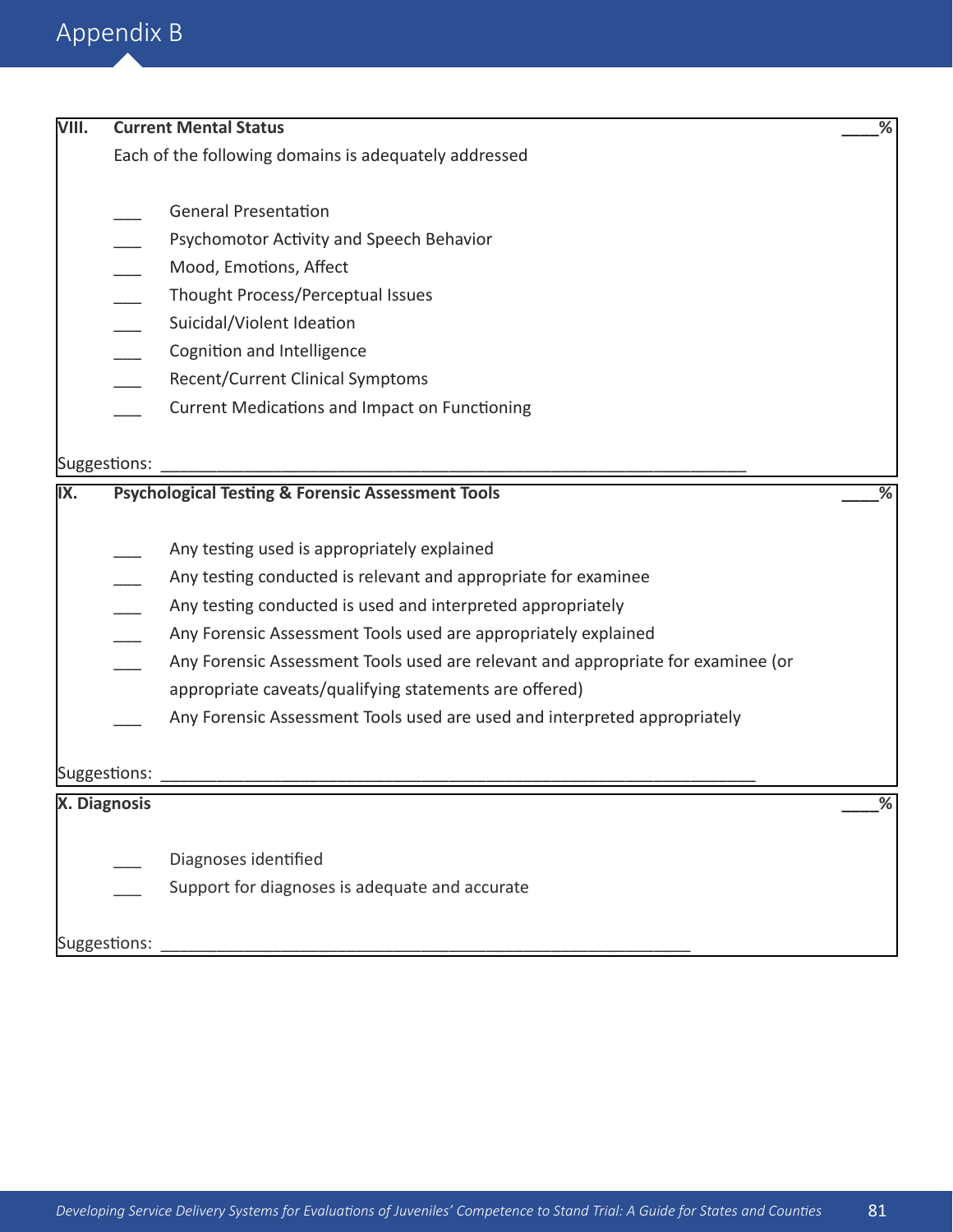

| XI.   |              | Competency - Functional Abilities (Per interview & other sources)                      | %                        |
|-------|--------------|----------------------------------------------------------------------------------------|--------------------------|
|       |              | Adequately describes each of the following* so that abilities and deficits are clear   |                          |
|       |              | Ability to comprehend and appreciate the charges or allegations                        |                          |
|       |              | Ability to disclose to counsel pertinent facts, events and states of mind              |                          |
|       |              | Ability to comprehend and appreciate the range and nature of possible penalties, if    |                          |
|       |              | applicable, that may be imposed in the proceedings against the defendant.              |                          |
|       |              | Ability to engage in reasoned choice of legal strategies and options                   |                          |
|       |              | Ability to understand the adversarial nature of the proceedings                        |                          |
|       |              | Ability to manifest appropriate courtroom behavior                                     |                          |
|       |              | Ability to testify relevantly, if applicable                                           |                          |
|       | Suggestions: |                                                                                        |                          |
| XII.  |              | <b>Competency - Causal Explanations</b>                                                | %                        |
|       |              | A causal explanation is offered for areas of functional deficit                        |                          |
|       |              | Causal explanations are consistent with clinical history, mental status exam, clinical |                          |
|       |              | conceptualization, and diagnoses                                                       |                          |
|       | Suggestions: |                                                                                        |                          |
| XIII. |              | <b>Competency - Conclusory Opinions</b>                                                | $\overline{\frac{9}{6}}$ |
|       |              | Opinion is offered.                                                                    |                          |
|       |              | Opinion is substantiated/ follows logically from earlier data and analysis             |                          |
|       |              | Opinion is tied to and consistent with the statutory definition of Incompetent         |                          |
|       | Suggestions: |                                                                                        |                          |

<sup>\*</sup> In many cases, all functional capacities should be addressed. In certain cases, the functional deficits in one or more areas are so profound that the other areas either cannot or need not be assessed and certain capacities may receive an "n/a."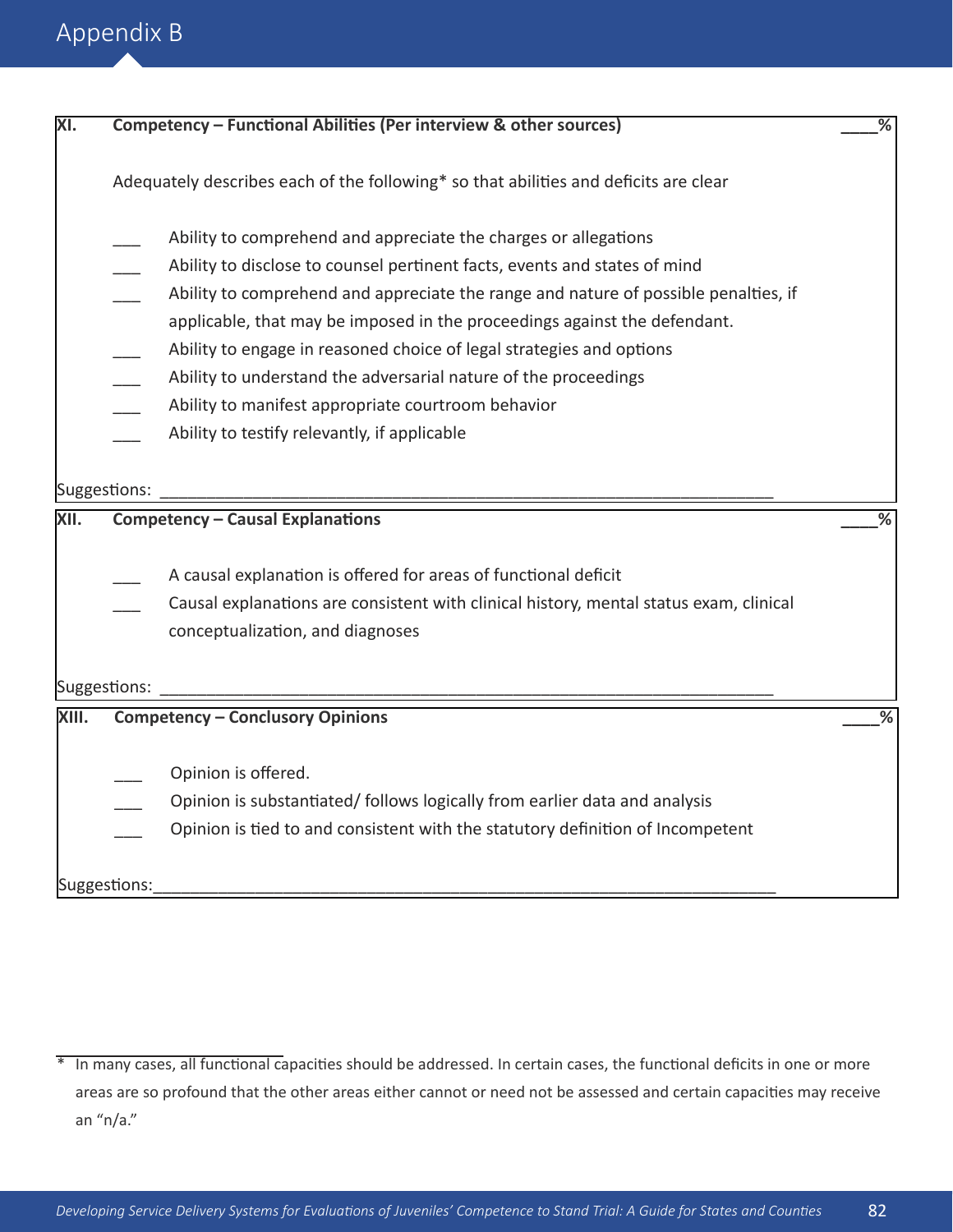

| XV.  | Competency - Probability of Remediation                                                                                                                                                                                                                                                                                                                                                                                                                                                                                                                                                                                                                                                                 |
|------|---------------------------------------------------------------------------------------------------------------------------------------------------------------------------------------------------------------------------------------------------------------------------------------------------------------------------------------------------------------------------------------------------------------------------------------------------------------------------------------------------------------------------------------------------------------------------------------------------------------------------------------------------------------------------------------------------------|
|      | For the primary functional deficits that contributed to competency concerns (see XI) the following is<br>provided:<br>Appropriate and accurate identification of the intervention(s) most likely to yield improvement<br>in functioning<br>Opinion is offered about overall potential for successful remediation in one year that flows<br>logically and reasonably from areas of functional deficit and recommended interventions                                                                                                                                                                                                                                                                      |
|      | Suggestions:                                                                                                                                                                                                                                                                                                                                                                                                                                                                                                                                                                                                                                                                                            |
| XVI. | <b>Quality of Forensic Report Writing</b>                                                                                                                                                                                                                                                                                                                                                                                                                                                                                                                                                                                                                                                               |
|      | Logical - Report flows in a coherent, digestible manner<br>Understandable - Report can be understood by legal professionals (e.g., lacks unexplained<br>jargon)<br>Concise - Report omits irrelevant information/discussion, and statements are brief, direct, and<br>to the point.<br>Objective - Language conveys a tone and attitude absent of bias or speculation.<br>Substantiated - Opinions and formulations are supported by available data<br>Precision - Lacks typographical errors; lacks grammatical mistakes; lacks inconsistencies<br>Culturally Competent - Evaluation discusses relevant cultural issues and appropriately considers<br>role of cultural issues in evaluation opinions. |
|      | Suggestions:                                                                                                                                                                                                                                                                                                                                                                                                                                                                                                                                                                                                                                                                                            |
|      | <b>XVII. Overall Quality of Report</b>                                                                                                                                                                                                                                                                                                                                                                                                                                                                                                                                                                                                                                                                  |

| 1-2 Unacceptable<br>Tasks not completed<br>Important deficiencies | <b>3-4 Gaining Competency</b><br>Many tasks done but<br>needs improvement<br>Some deficiencies | 5-6 Competent<br>Adequate<br>Ready for independent<br>practice |  | 7-8 Advanced<br>Exceptional<br>Best practices |
|-------------------------------------------------------------------|------------------------------------------------------------------------------------------------|----------------------------------------------------------------|--|-----------------------------------------------|
| <b>Overall Rating</b>                                             | <b>Approaching Competency</b>                                                                  |                                                                |  | <b>Achieved Competency</b>                    |
| <b>Overall Quality of Report</b>                                  | $\Box$ 1 $\Box$ 2 $\Box$ 3 $\Box$ 4                                                            |                                                                |  | $\Box$ 5 $\Box$ 6 $\Box$ 7 $\Box$ 8           |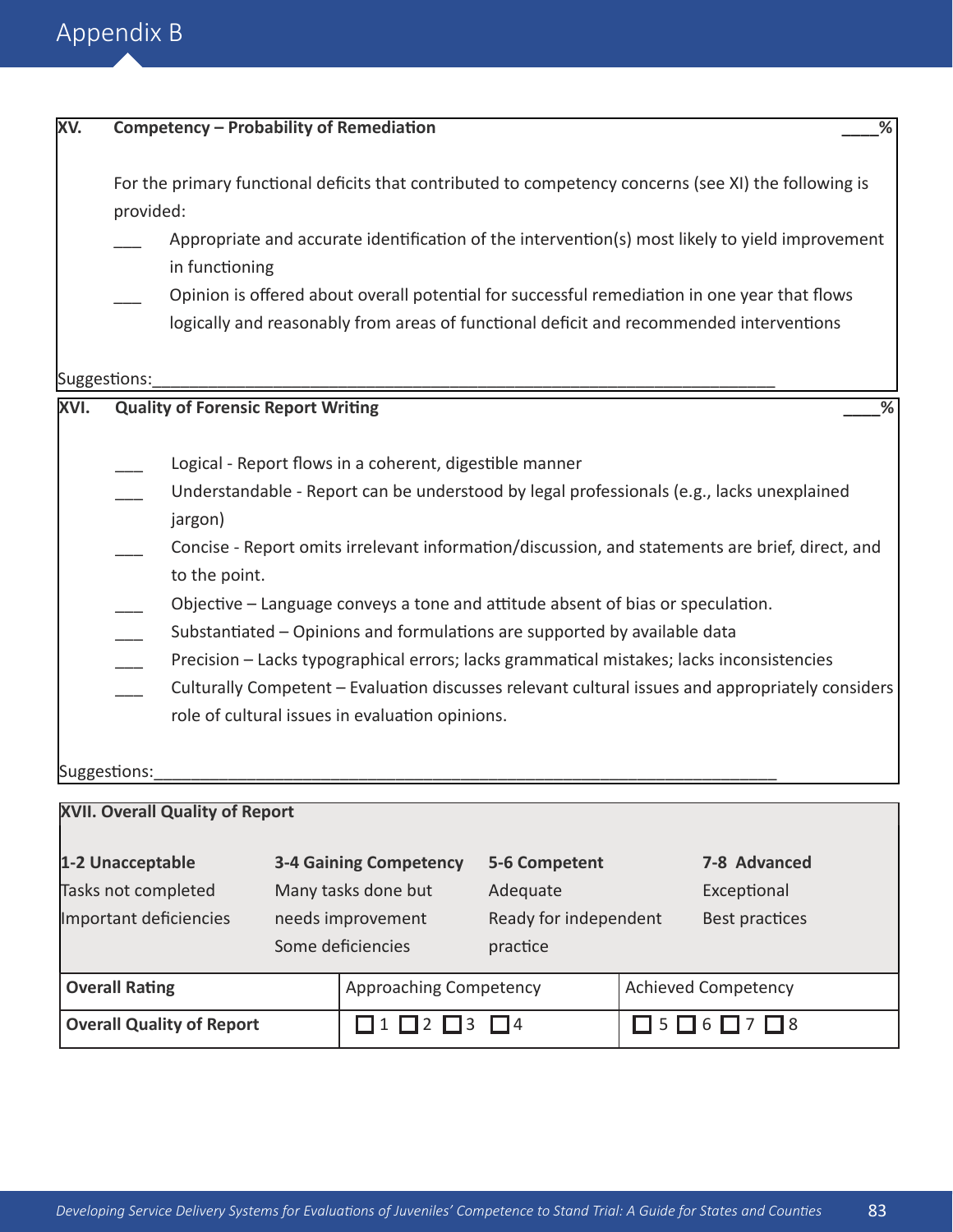## Appendix C Sample Consumer Satisfaction Survey\*\*

Please circle the number on each rating scale (from 1 to 9) which best reflects your assessment of the quality of the report according to each question (A through G).

A. How understandable is this report in terms of clear language versus mental health jargon?

| jargon                                                                                                                      | $\overline{2}$ | 3                                                                                                          | $\overline{4}$ | 5 | 6 | 7 | Report clear, easily<br>understood<br>8 | 9                                                                                                 |
|-----------------------------------------------------------------------------------------------------------------------------|----------------|------------------------------------------------------------------------------------------------------------|----------------|---|---|---|-----------------------------------------|---------------------------------------------------------------------------------------------------|
|                                                                                                                             |                |                                                                                                            |                |   |   |   |                                         |                                                                                                   |
| Clinician unfamiliar,<br>Clinician familiar,<br>used inappropriate<br>used appropriate<br>criteria<br>criteria              |                |                                                                                                            |                |   |   |   |                                         |                                                                                                   |
|                                                                                                                             |                |                                                                                                            | $\overline{4}$ |   |   |   |                                         | 9                                                                                                 |
| How clearly does the report characterize the defendant's capacity to understand the<br>C.<br>proceedings against him (her)? |                |                                                                                                            |                |   |   |   |                                         |                                                                                                   |
|                                                                                                                             |                |                                                                                                            |                |   |   |   | Defendant's                             |                                                                                                   |
|                                                                                                                             |                |                                                                                                            |                |   |   |   | understanding                           |                                                                                                   |
|                                                                                                                             |                |                                                                                                            |                |   |   |   | of the proceedings                      |                                                                                                   |
|                                                                                                                             |                |                                                                                                            |                |   |   |   | described clearly                       |                                                                                                   |
|                                                                                                                             | В.             | Unclear, too much<br>$\overline{2}$<br>Defendant's<br>understanding<br>of the proceedings<br>not described | 3              |   | 5 | 6 | 7                                       | How familiar does the clinician appear to be with the appropriate legal criteria and issues?<br>8 |

1 2 3 4 5 6 7 8 9

clearly

<sup>\*\*</sup> Reproduced from *Community Mental Health Centers and the Courts: An Evaluation of Community-Based Forensic Services* by Gary B. Melton, Lois A. Weithorn, and Christopher Slobogin by permission of the University of Nebraska Press. Copyright 1985 by the University of Nebraska Press.